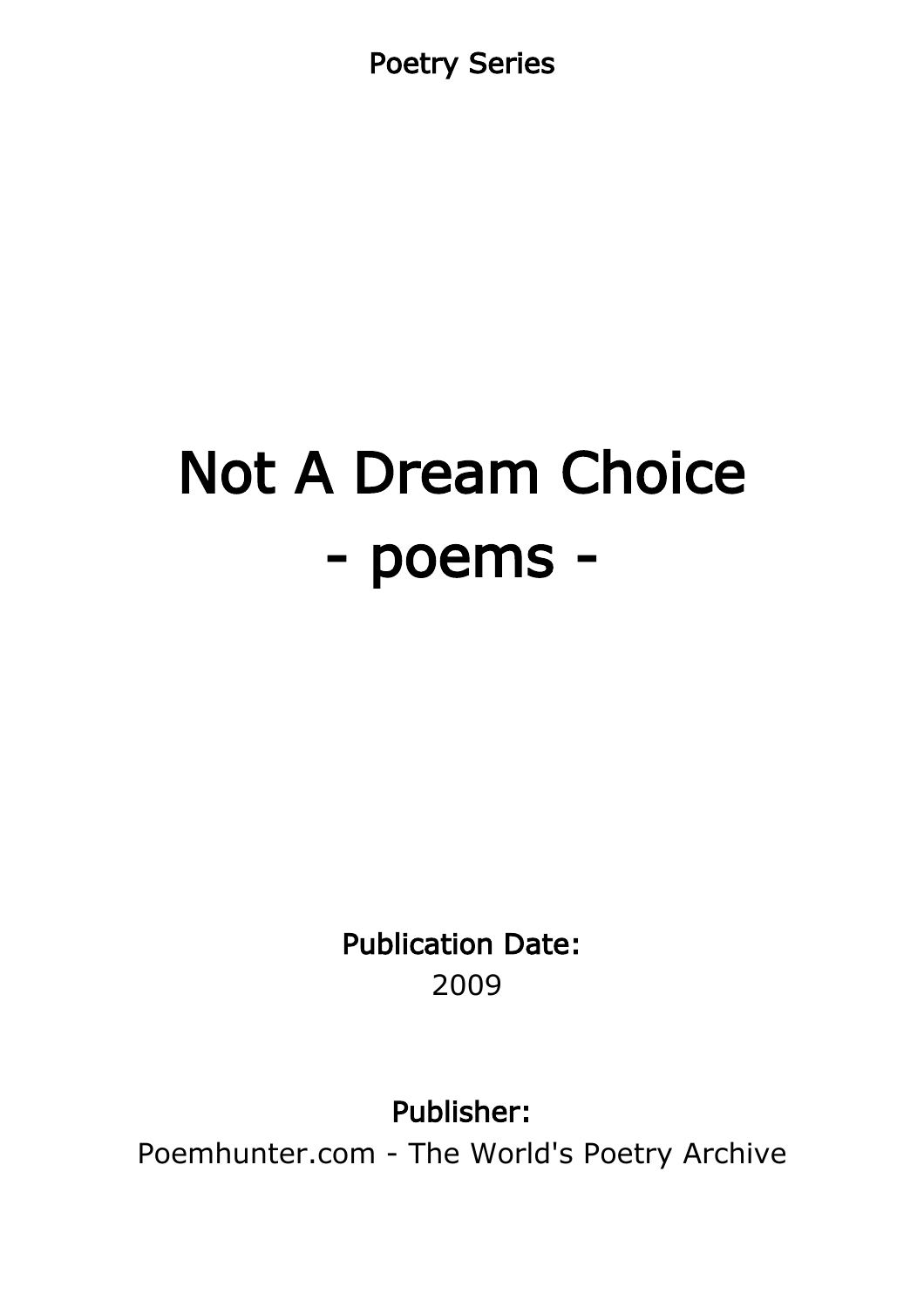# Not A Dream Choice()

Im Not A Dream Choice...Thats My Life..But when I wake up in the morning words are sticking in my heart, so i write them down...and here you have them^^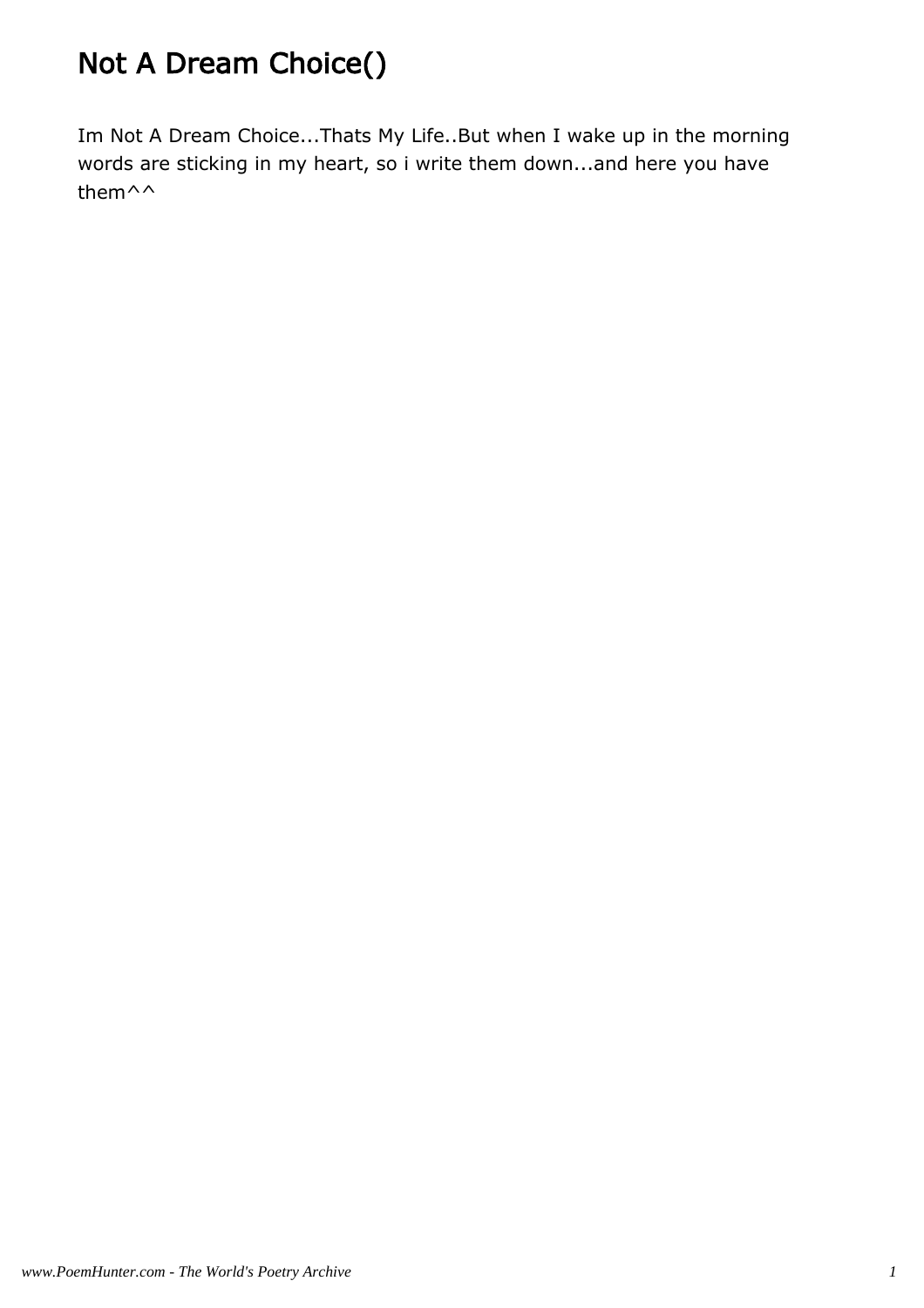#### .me

She know every word you come to say She know every tune you come to play She played on your strings in every way You won't surprise her anyway

Don't ask what she done Always everything fun And everything you do But you do always too few

You take her down wasting all peoples love In someway I feel strange, in someway lucid Need all power need all might need to hear That all friends can't live without me

To have funnier then me with a good reason I need bones, I need bones and injuries I need pills but not because I'm depressed I need pills but not because I'm psychic

Need a day at home, a day in your heart Somewhere where everything is all right Where I don't need to compare Where I'm anyway better then everyone

Need pictures to cry, Need beauty to try Need to be close, Need to be near Need to talk, Need to hear your heart Need to get everything new, Need to have more fun Need to not think, Need to dream Need to love myself and my heart Need to be  $M_{\Theta}$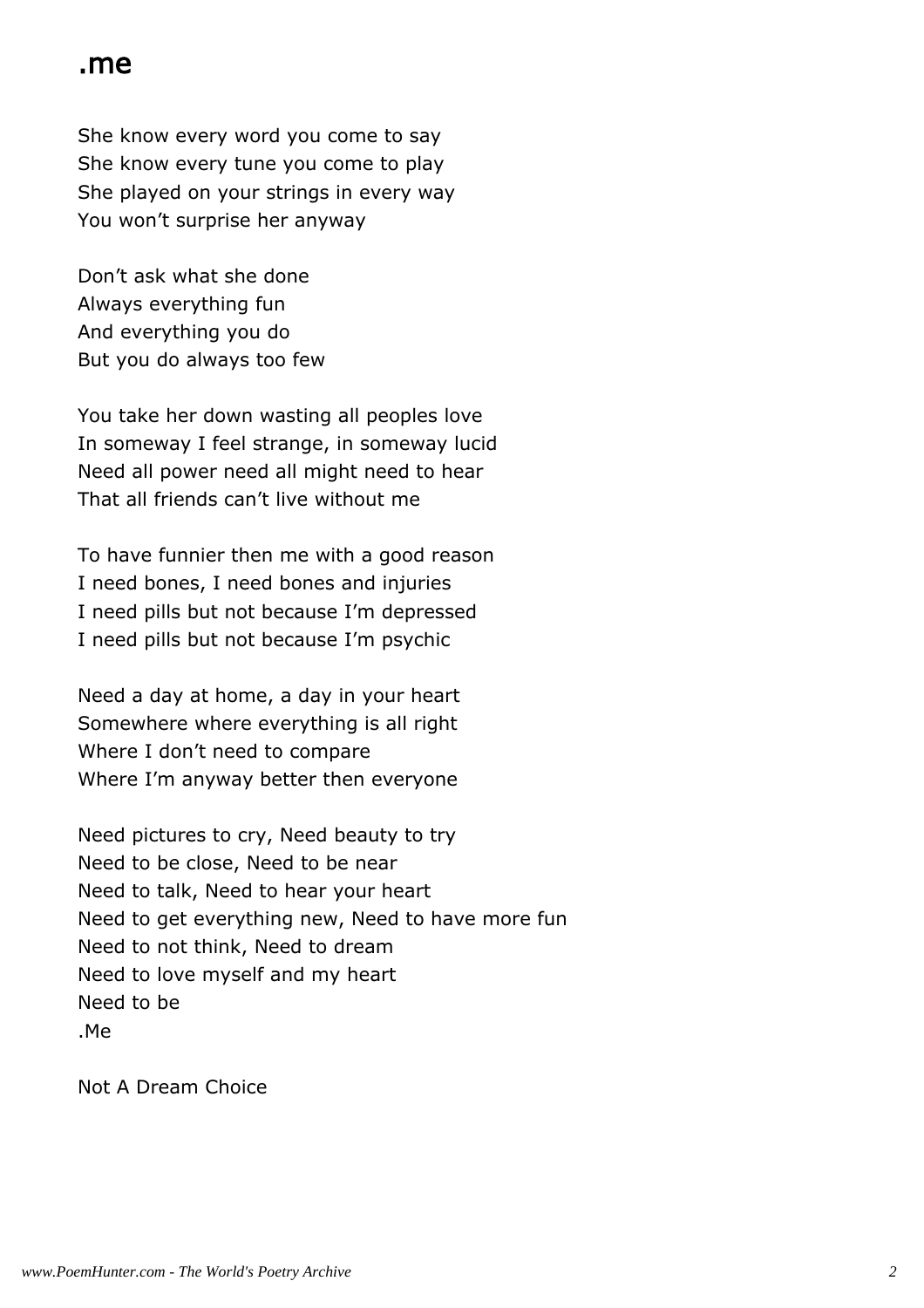# A Hill

On one hill, the sky it's red The morning sun, said some words Through the walls, they have flew And she looked with black eyes at me and said that Someone must have heard

Following these millions stars, following these millions hearts Thats all I can do, but love wont help me through Following these millions stars, following these millions hearts Thats all I can do

In the wind of rain, in the rain of wind In the seasons of the ending Look up, look down One hill, hear your heartbeat

Following these millions stars, following these millions hearts Through the cries in the wall, through their guards of your hell Following these millions stars, following these millions hearts

But nothing can scare, nothing can scare me But nothing can scare, nothing can scare me They scare with screams But no, they won't scare me

One hill, hear your heartbeat... One hill, hear your heartbeat…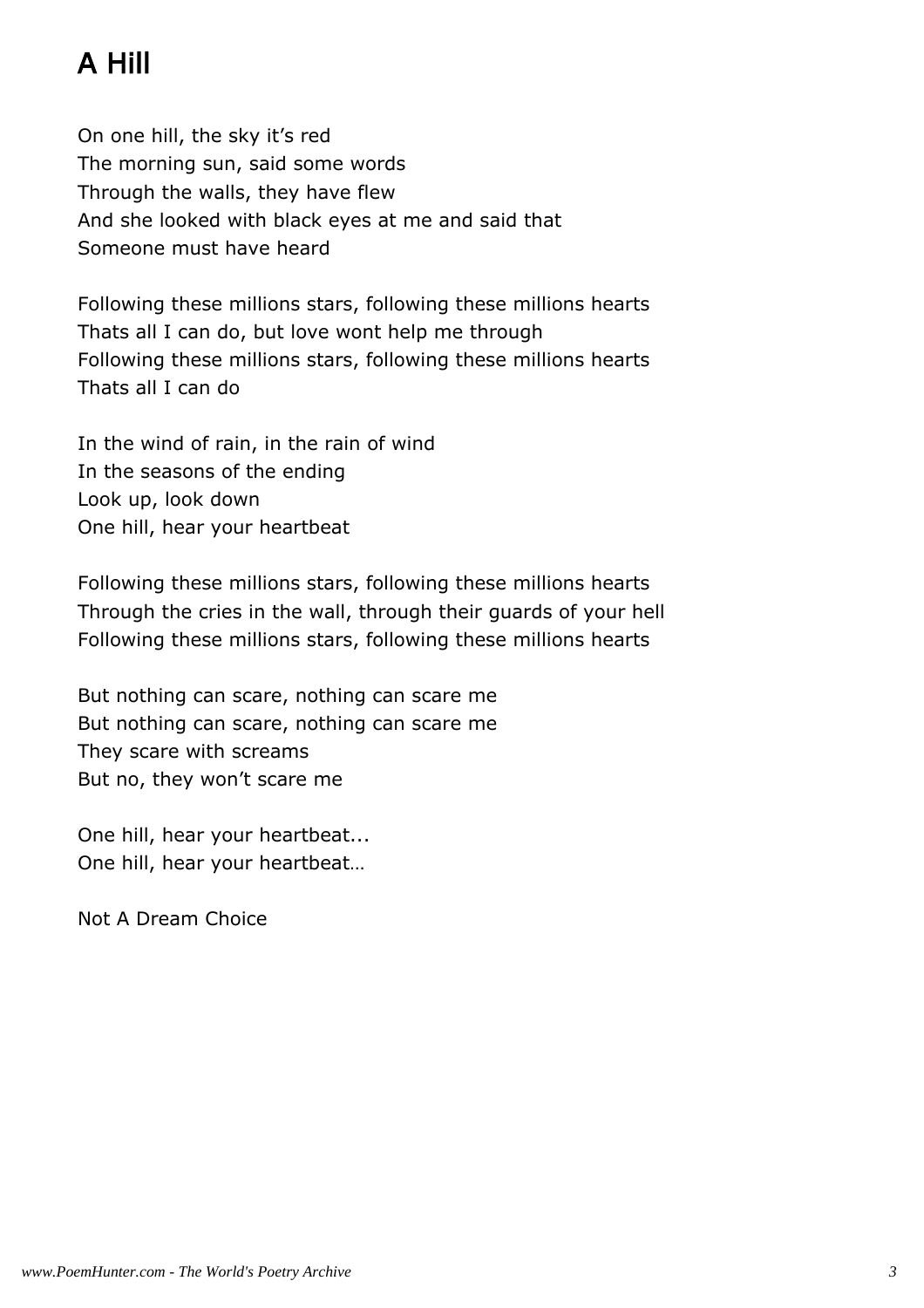# About My Missing And My Call

About my missing and my call I can only say what you already know But I hope you them maybe for first time Will feel, will feel even if you maybe Never will feel me like I feel you

About my missing and my call, you know I miss you too much, every day, every second And you too know that I love you too much And you know it make a fear inside me Make my soul hunted and nowhere I can hide

I don't want to disturb you I don't want to kill the beautiful things you got for tonight I don't want to kill all love from your friends I don't want to call too late I don't want it to be awkward

I want it to be perfect every time we see I don't want it to be quiet and boring But you know I miss you too much But you know I miss you too much

I don't want to take you from your friends To embarrass myself and you I don't want to kill their believe in you I don't want to stand and don't know What to do or say But I want to stand up for our love

And you know its because I love you too much All days, I whatever feel nothing, but with I feel I alive again And I miss you too much, miss you too much But I cant let the only chance that we have now go to waste But the only chance we have is the one we have now And Love, I cant let it go to waste

And I don't know what to say And I don't know what to do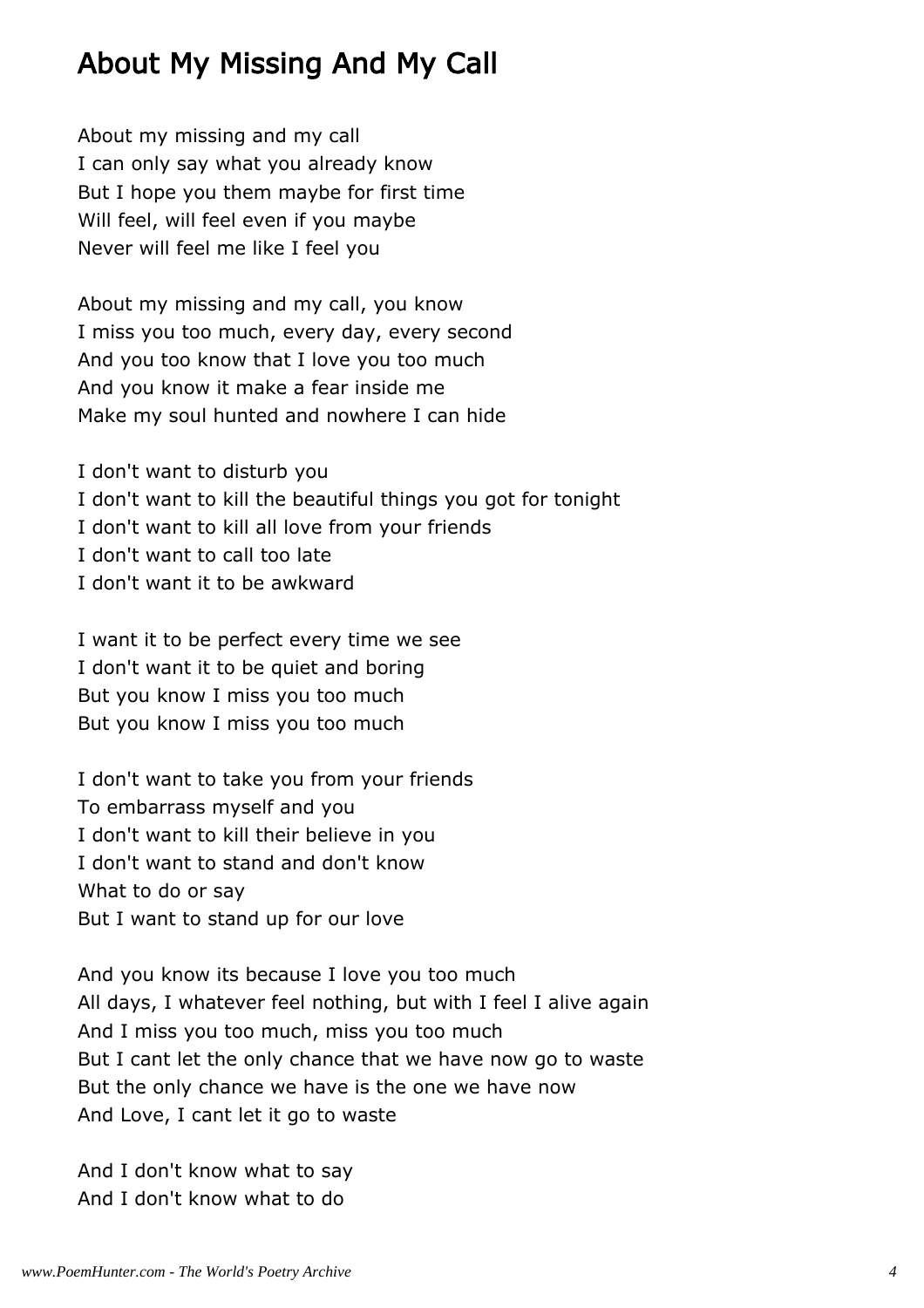But Love, please, do you? But Love, please, do you?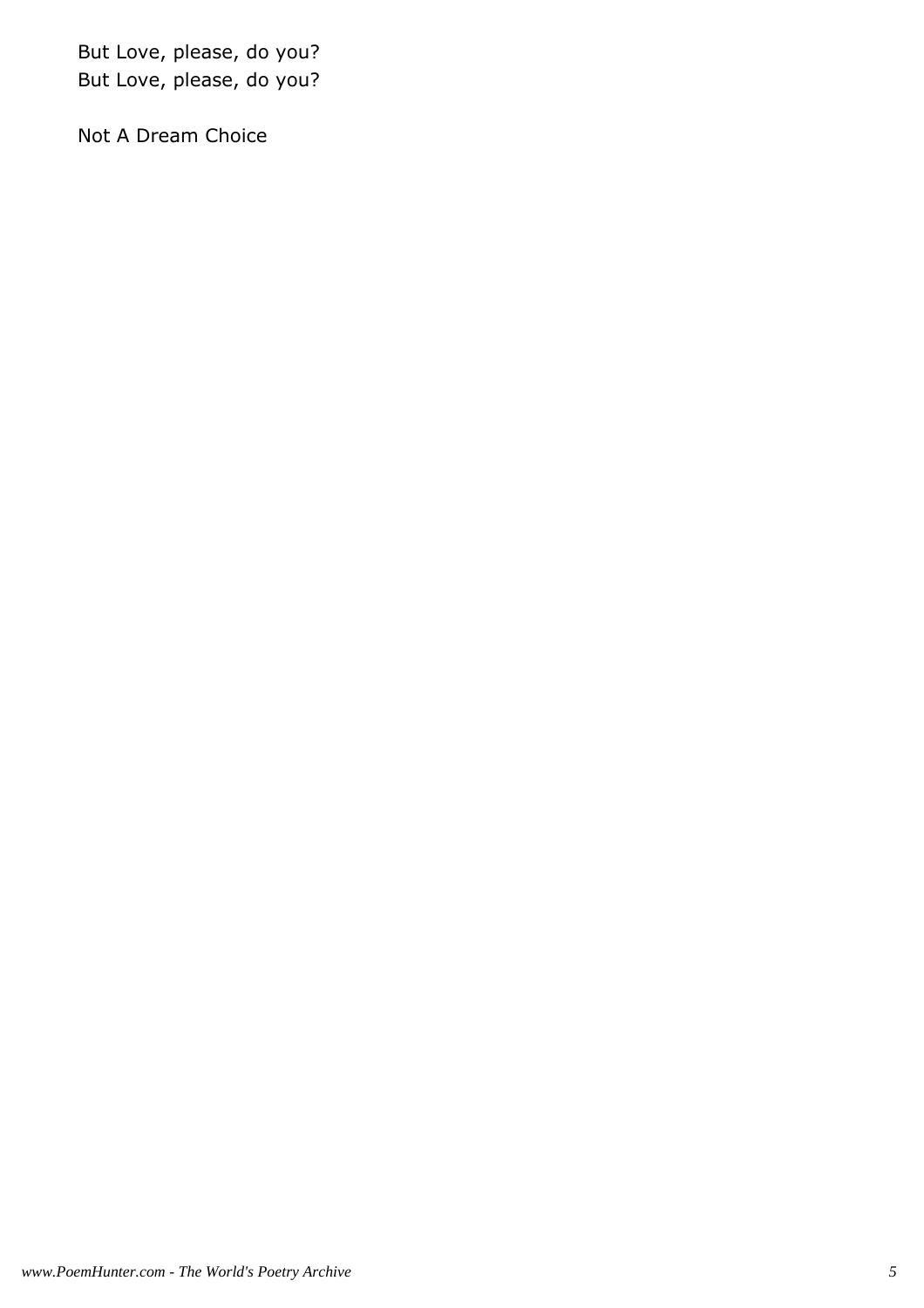# Alone

Some day it will come I want to be strong Want to touch with my thought Want to heal with my feeling Want it all to be allright again

I want to hear her say it I waited on it for years it feels like When I cry there comes no tears When Im too alone I hear her voice Whispering inside me

I want to feel like Im with her But it will never be the same When she talks her words not there Dawn comes like the pain

I cant see her through the crowd I cant find my way home anymore I swim through the sea on fire Hold me now my beauful lier

I will find my own way home I dont need you but I want you I will show my own love But Im too confused now

Here with all people Here with all love Here with all sun Im alone completely alone Without my girl I love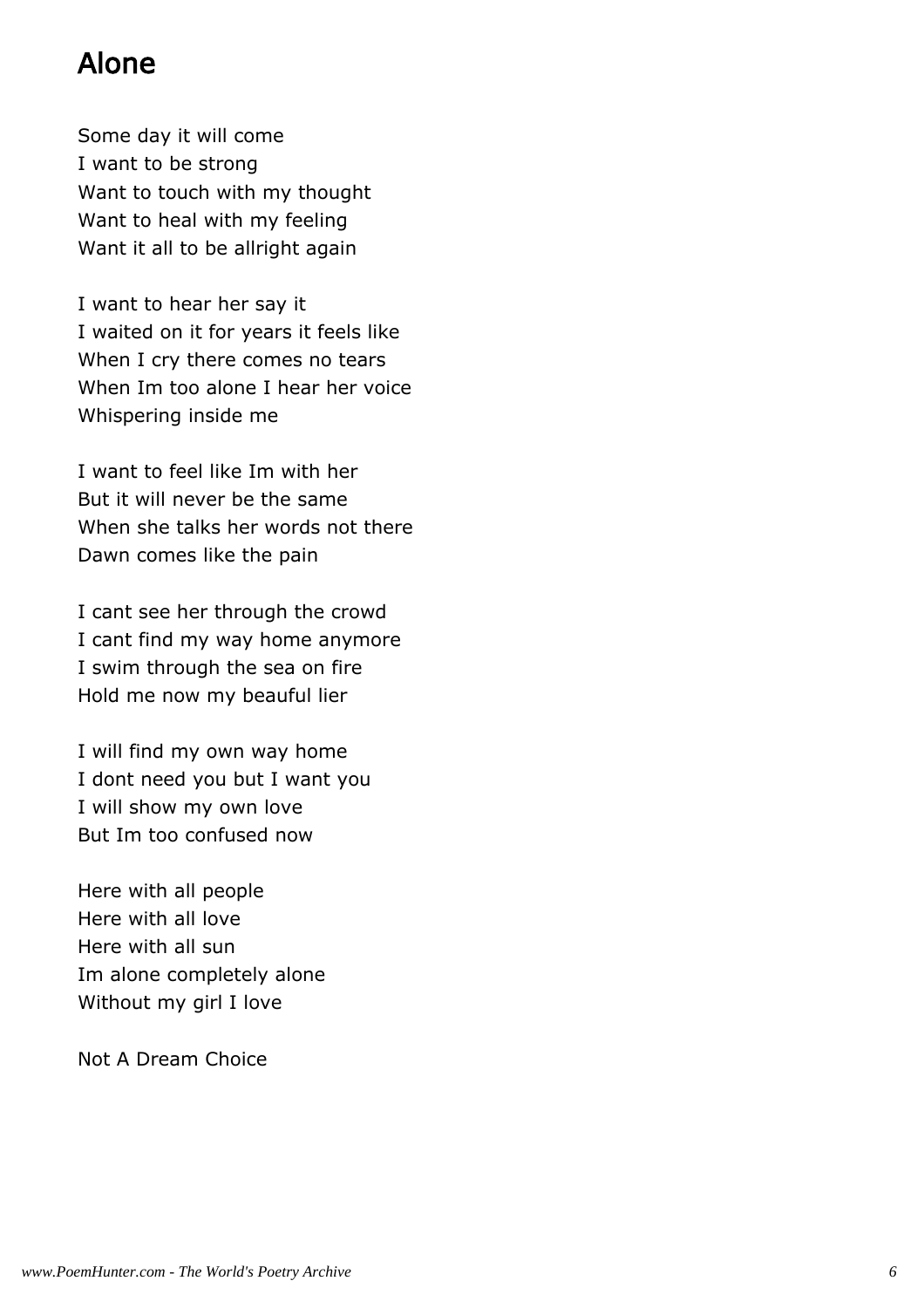# And For A Second She Turn Back

She stays there Yes, she will be there And you feel its worthless And theres only, only pain around But then for a second she turns around

And you feel you flying, flying over them But actually you just stay there Stay in the crown and see your love dissapear So walk on, walk on Leave it all behind...for love....

You're the reason With you I can fly With you I can fly My lover, my lover, my lover I love you I love you, I really do

You're a star, a rose You're a moon, a sun You're my love and truth And my soul wont ever Walk alone without you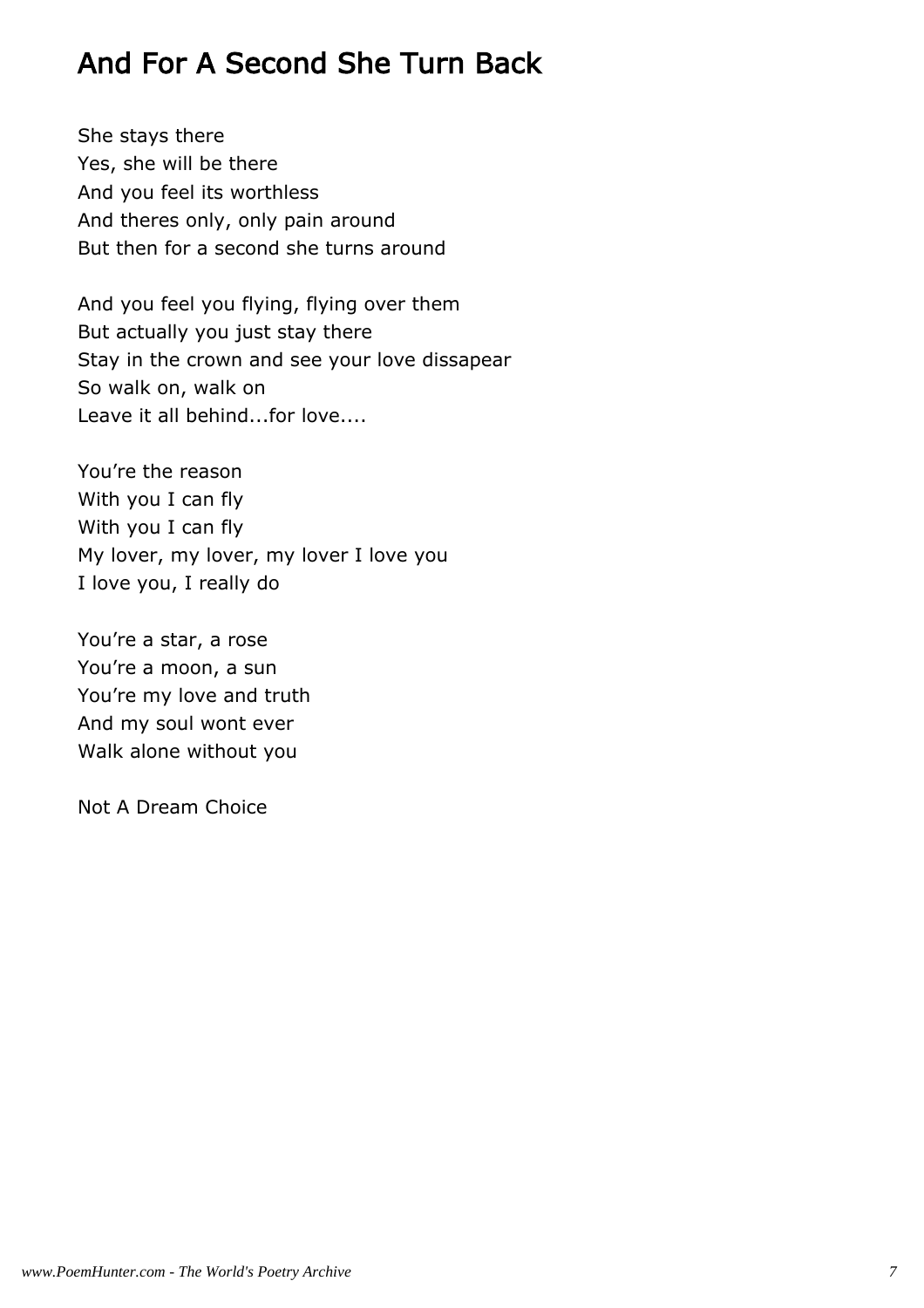# And Now Shes Gone

The first leaf has fall The law has been disproved Explosion of the gun Owner lose a hand

On a dark day its dusk And dark moon is rising Sun goes under cover Those places have nobody left

Dark days past by Sunlight swallowed by a heart He dead, you are none And now she`s gone And now she`s gone And now she`s gone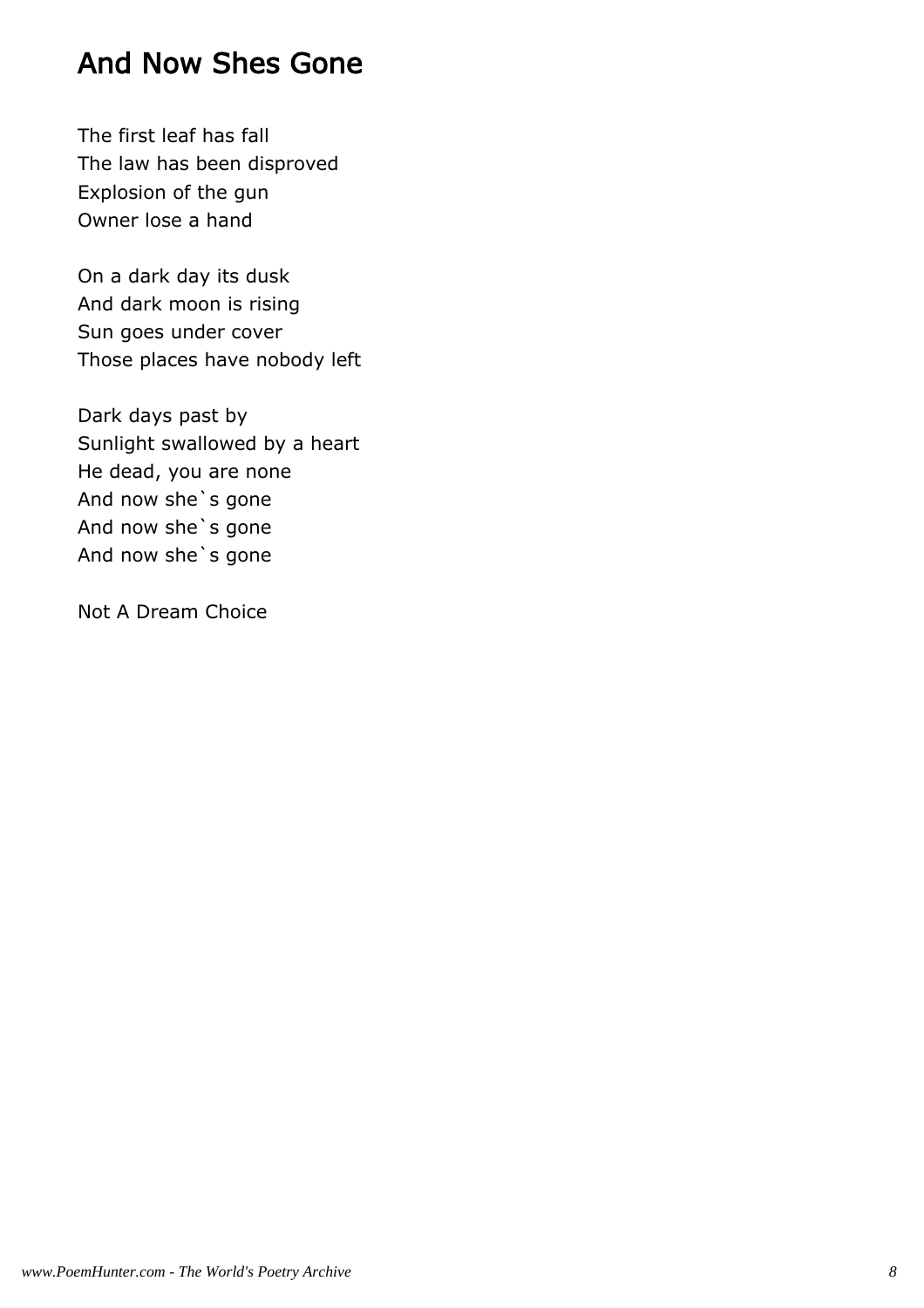# Anything Please...

I not try to convince you But I cant stop myself Missing dont must be pain I just like love you a lot

Give me a lovely name Give me a lovely sound Give me yourself But I cant give anything back...

We must meet its killing me But I cant just call, I cant Love, Im so tired to be your slave Im not the flavour you searching for

Your time now do something please...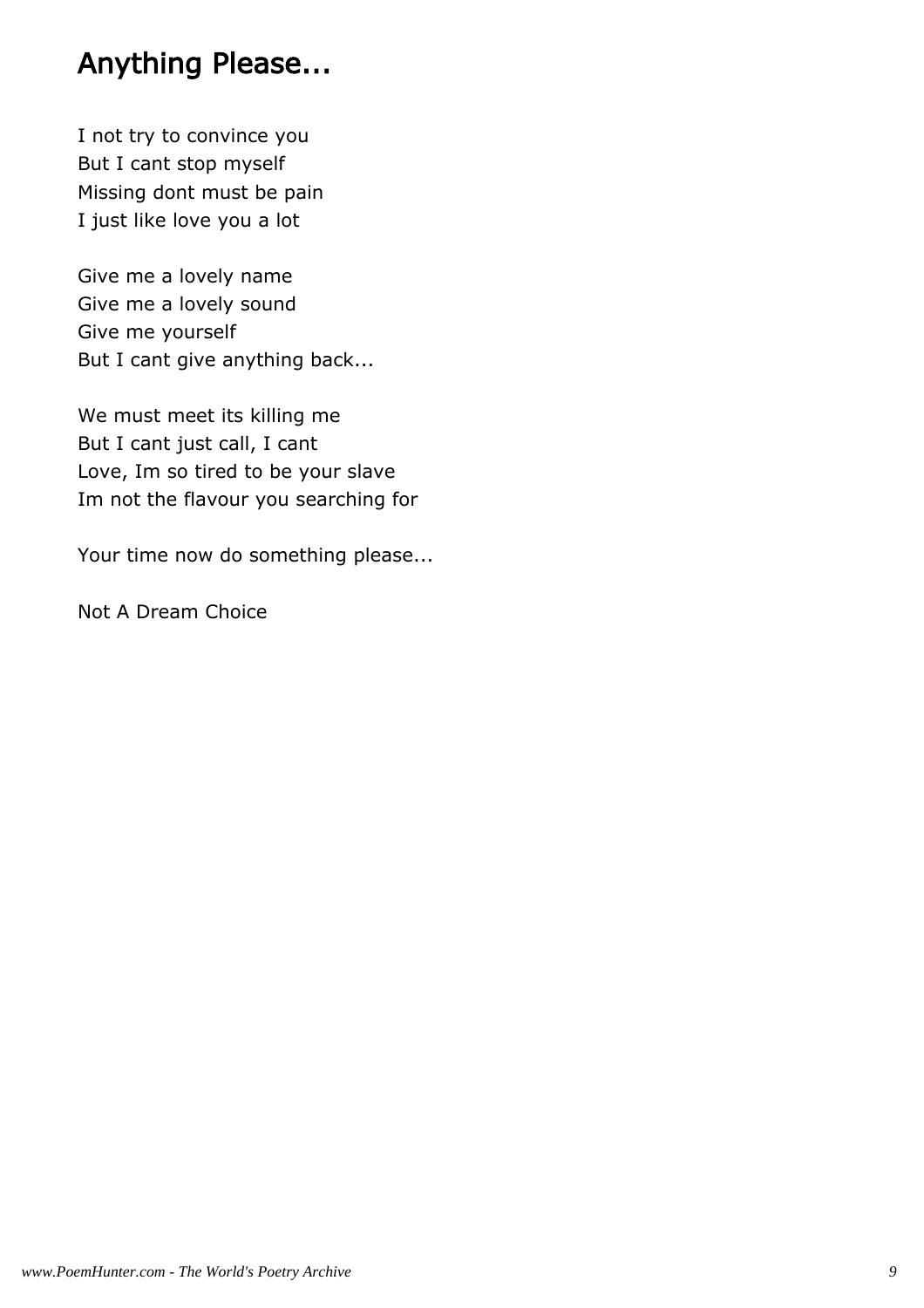# August 17th

They come to ask, they come to scream Your deepest secrets they will reveal They come to whisper and look strange on you And they come to start so many rumours about you

And they come to try to break your confidence They come to try to break your patience They come to ignore you and pretend you not there And hurt you in many more ways then you now hear

And they will stare at you And trying to make you look weird They will try and try and try Everyting to make you cry

You know you not where you belong Youre at the wrong place, far away from home Youre not the there where you should be now Youre not there where you could be happy love

17th august, it all now have start But this time in these grey mornings I wont let you fall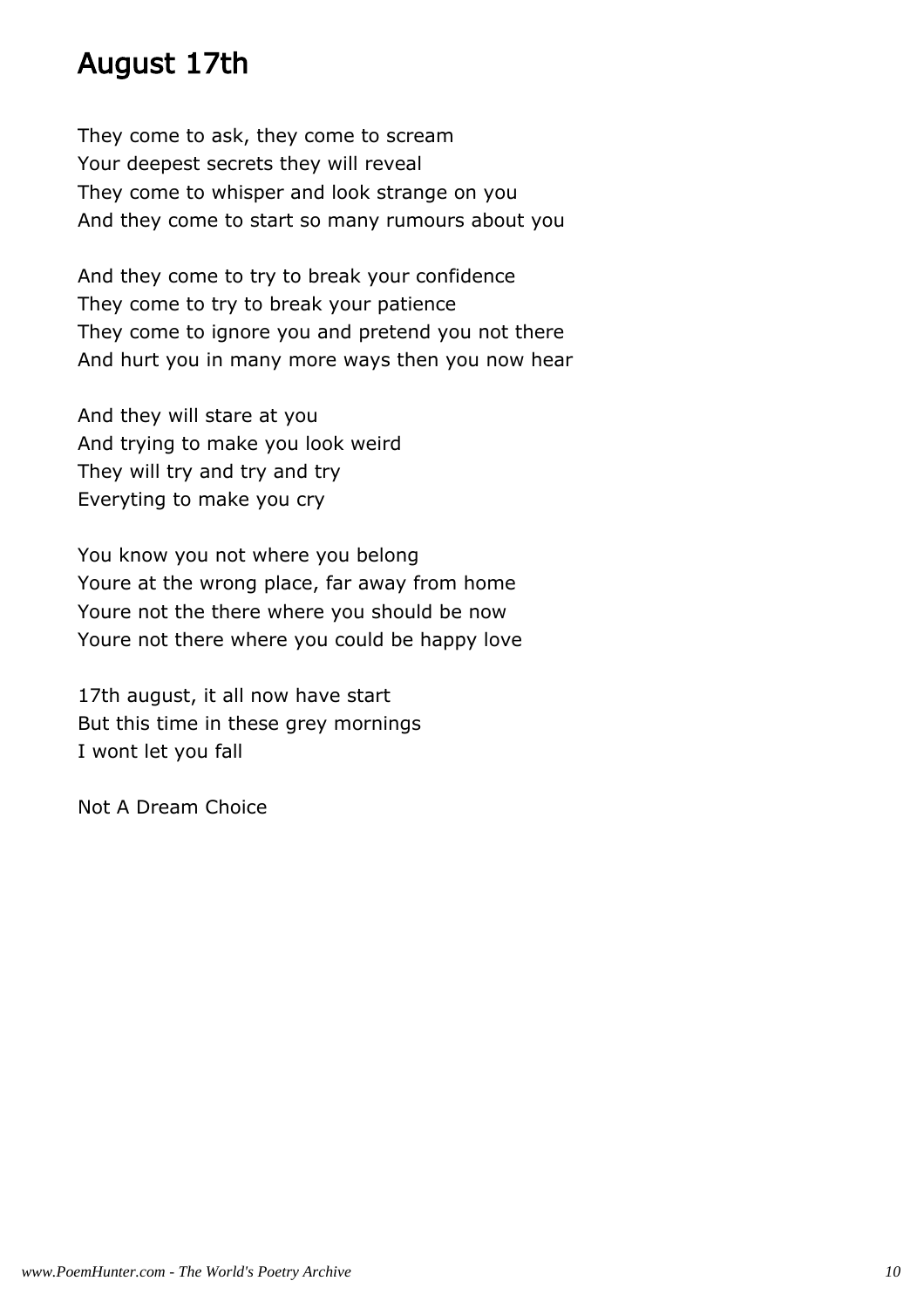# Bad Luck

The last little things are aching The old vision is breaking The last cry is echoing And youre still trying

To live someone elses life To take someone elses luck But you cant get The beautful soul you got

Singing with your own voice Singing your own bad luck And you still not realise That Im nothing that hurts you

Want to taste so much Taste to how it is to have that luck Youre perfect because you not Youre beautiful because you not

And I cant get enough Of your bad luck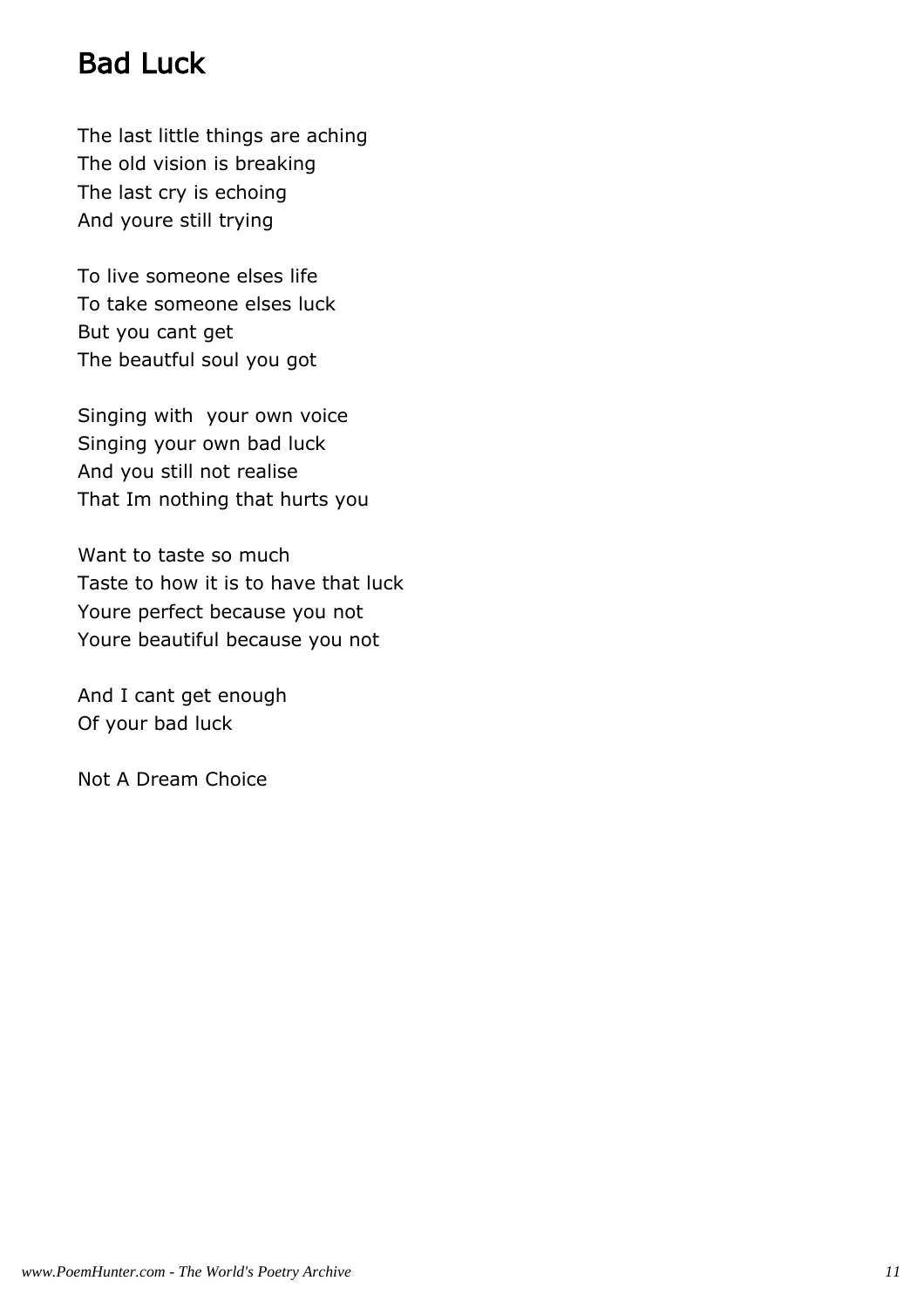# Believe In Love, She Turn Her Face To You

When the ices come up and freeze you down When your power is gone to explain When your nights become too long And it never smelt

See love Love believe She turns her face to you And make you feel

When you try your best but don't imagine When you laugh because you use to When you want to live more then you can And it takes your smile

They see love Because they believe She turns her face to you Overwhelm you with bliss

When you don't know if she there anymore When you don't know what you can give When you can't remember the word The only that's true

See love Even if shes gone She turns her face to you And see you every time

Love was born, was born…today Love was born, was born…today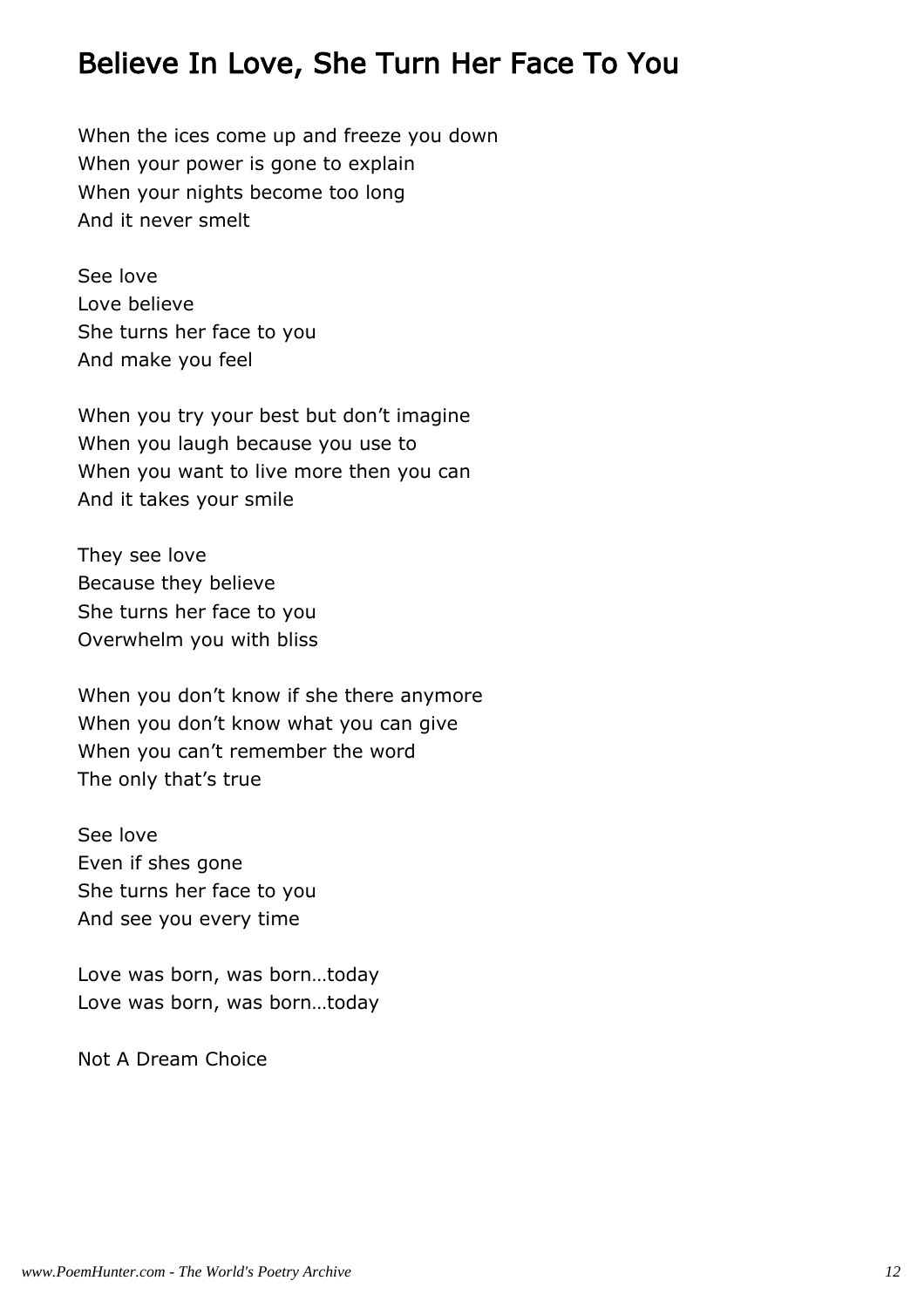# Bleeding And Half

Its the summer I love But the heat is gone Havent seen you in more then three weeks Thats more then the while Im able to resist

Im sleeping all day Trying to hear you say All the things I dreamed so many nights about Things like I miss you and youre my first light

So you hear I try to be happy But memories take me down I think Im so dumb, but its not me its them And they will hurt me whatever you say

But if I just could feel you If I just could feel you And make my heart satisfied To make my heart satisfied

Its breaking in desperation Its breaking in isolation Its breaking, cant find itself Its breaking, bleeding and half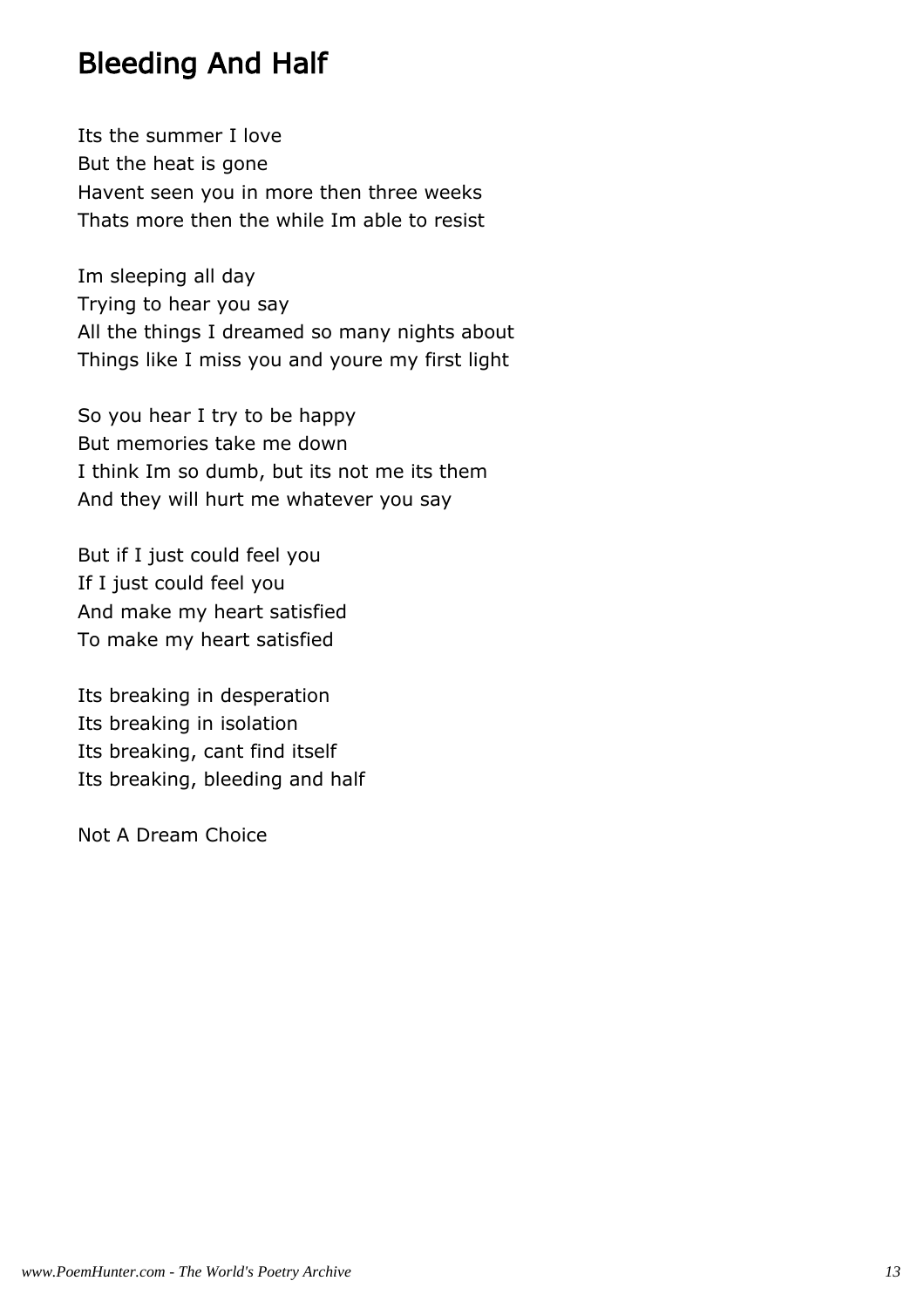# Blown

Im blown away by a breathe When Im on your shoulder But life is brilliant and never too short And if you say that you got to cheat

You is just a endless search for a beloved place I know Im you, in your rain In your air, in all love I feel for you

Then she borrow my heart I don't think she it saw That complement of truth That were hiding in that

Amazing I feel with your beloved face Don't take yourself from me Don't leave me when youre all I need Don't take your heart from me I love you deeper and deeper every day

And you say I should walk alone a while Come back later and see you not the one I loved alltime and dreamed about this And theses dreams could not let me sleep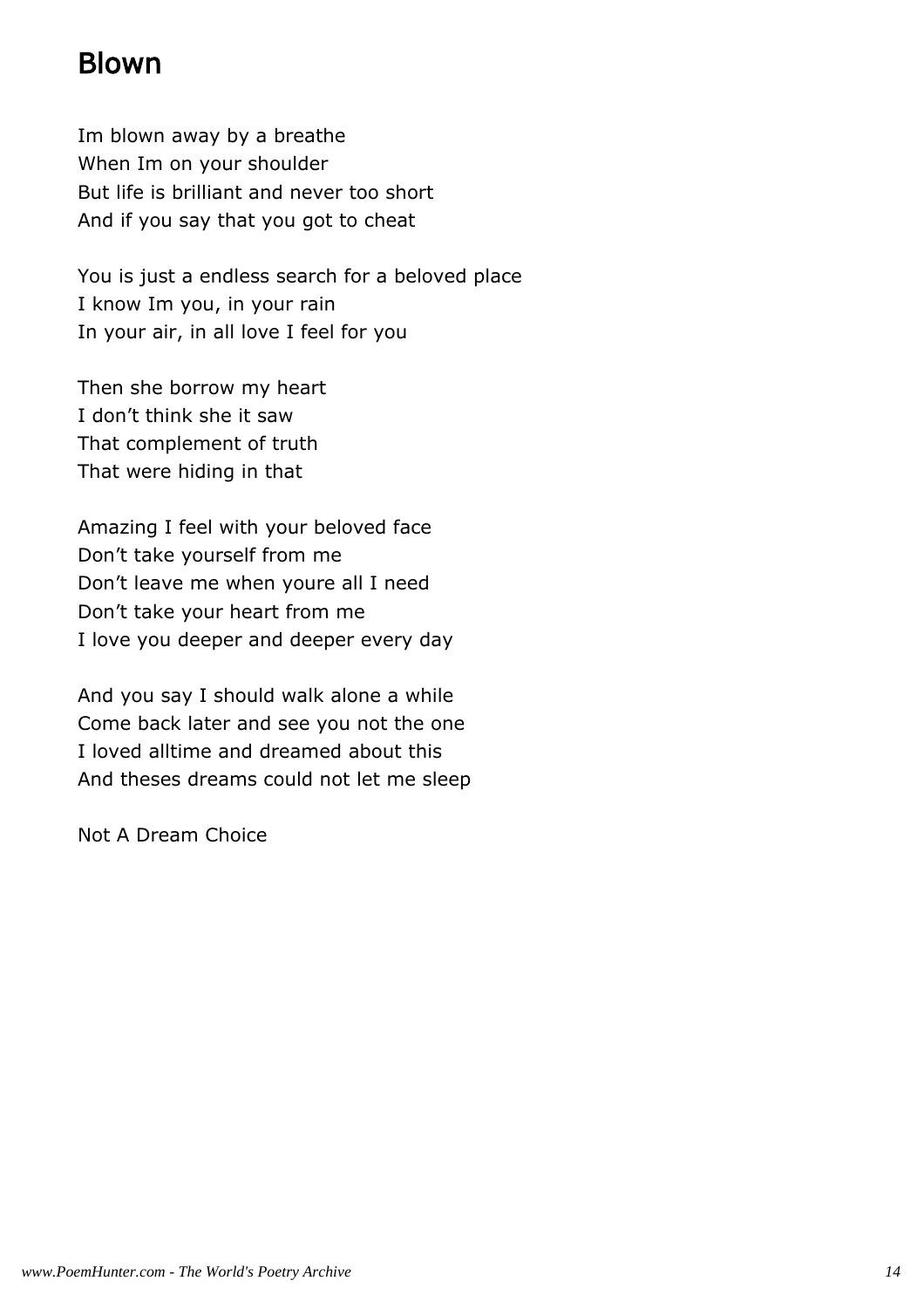# Blue Sapphire

In the city's quiet being In the burning tree In the pencil who don't want to write In the platens shards breaking veins

You have your hand on their pans Blue Sapphire…blue sapphire

In the silence between the noise In the songs that there hiding In these lonely vibrations In the crystal they gave a crack

You give them your hand and turn your face to them Blue Sapphire…blue sapphire

In the fire's beautiful flames In the forest they burn down In the guilty and the victim In the happiness eternal flame

Through their theories and all they speculate You them all see, blue Sapphire…blue sapphire

In the big lie in front of them all In the truth beside In this blue sapphire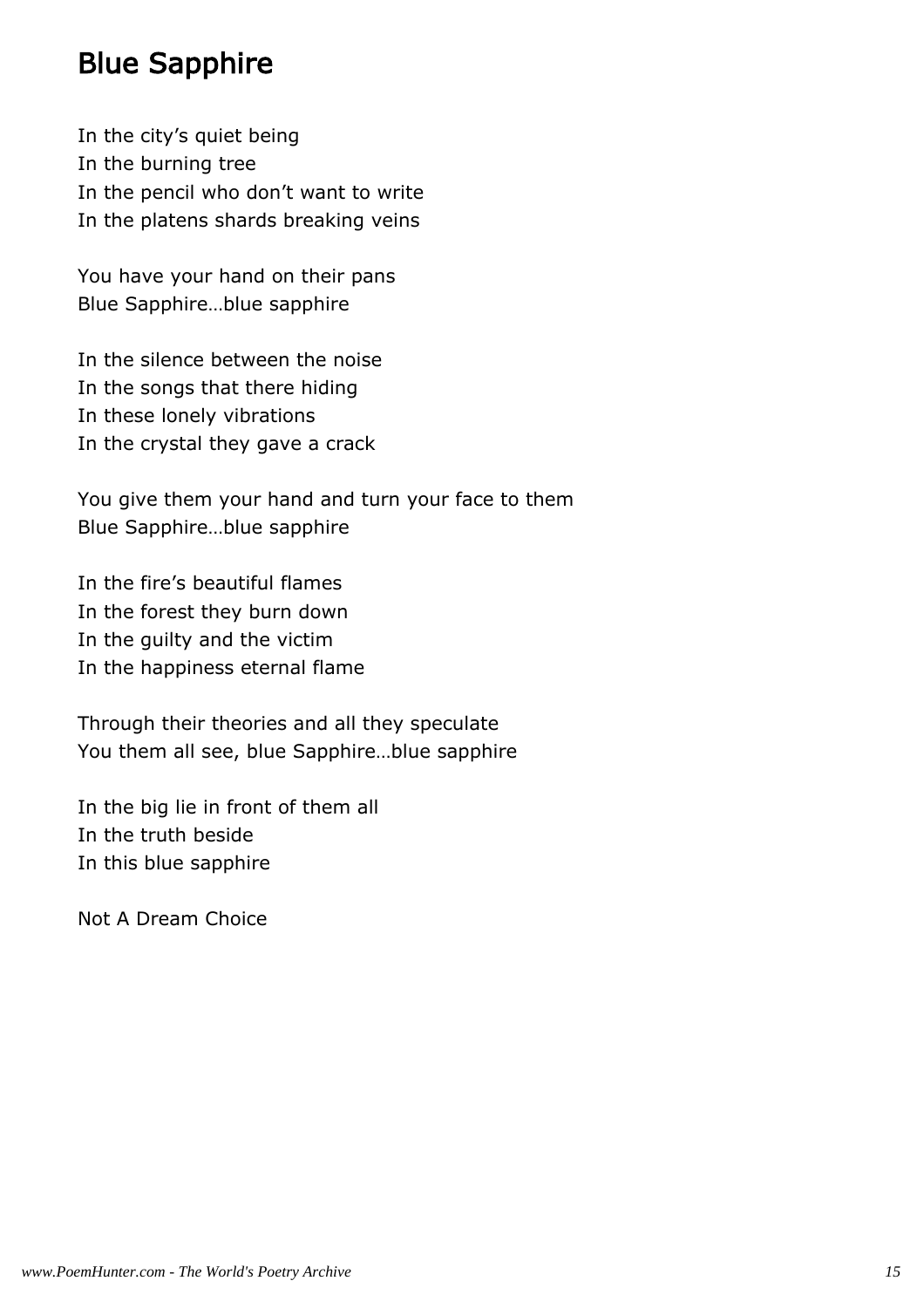# Born To Be Inside You

Change, you take us all Change, you force us to make scars Change, only you can heal all these hearts No they won't be it anymore

You put they down and they up There's too much things that I love There's too much I can't leave now Love, it won't let me go

I have to find myself To walk myself into it I really got to take me into it Into you, my breathe

Please give me a last dance… Last chance… Please give me a last dance… Last chance…

Love me to death now There's no more time between the lies Give me light and all of it now I m born to be inside you in all love

Only love can break love Only love can make me shout out Only love can make these scars deeper and deeper Only love can break a heart of love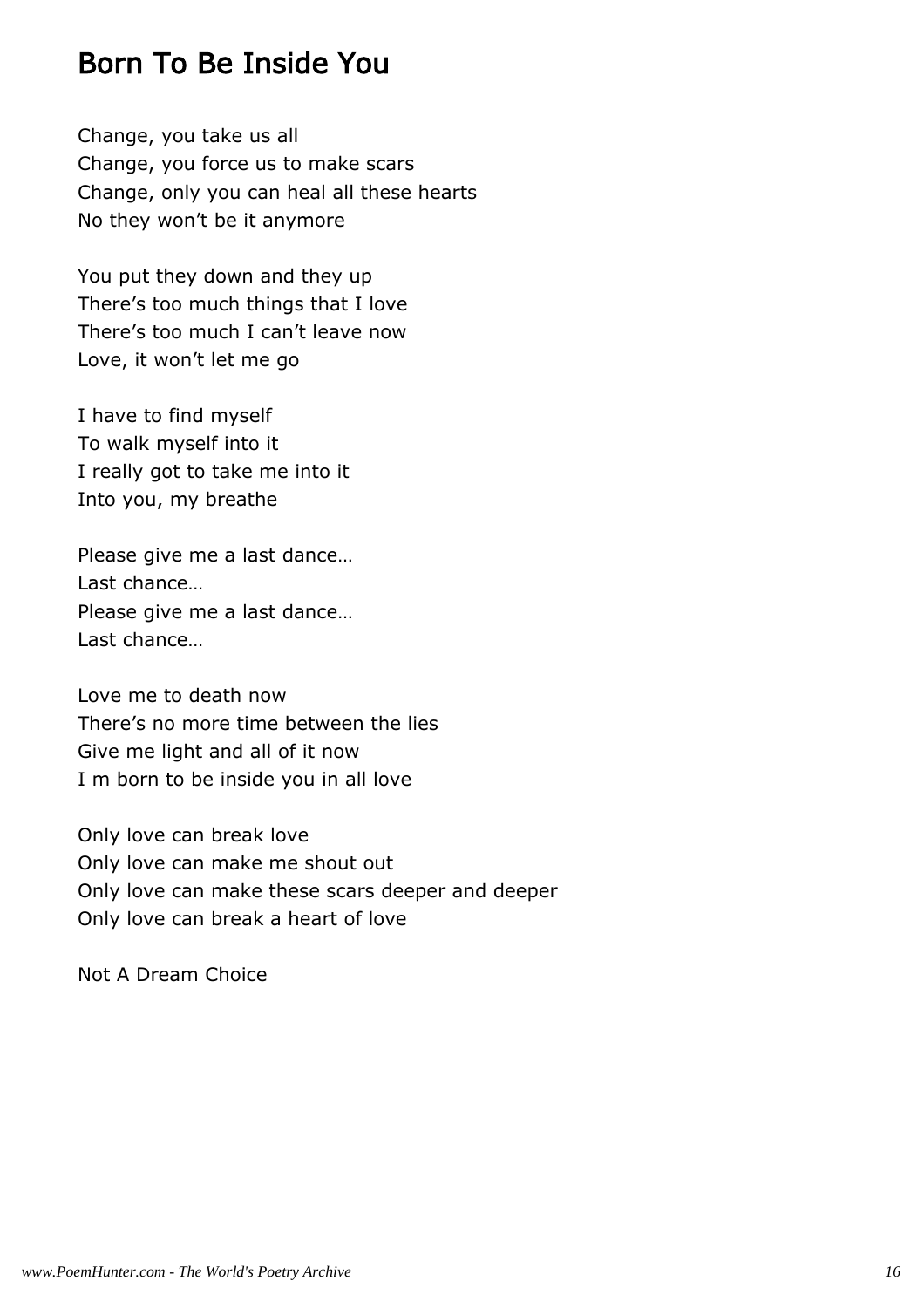# Breeze From The Holy Wind

Long time ago, I was thrown into life I was free from all and have the same blessings Like everyone else But the only thing I known

Was that in the holy wind My life got a truth In the holy wind I got the honour

Listen to the flags that flying See the sun of spring go up

Feel the feeling you hunting Feel the feeling, you say That more worth then a lifetime The feeling of release In the holy wind…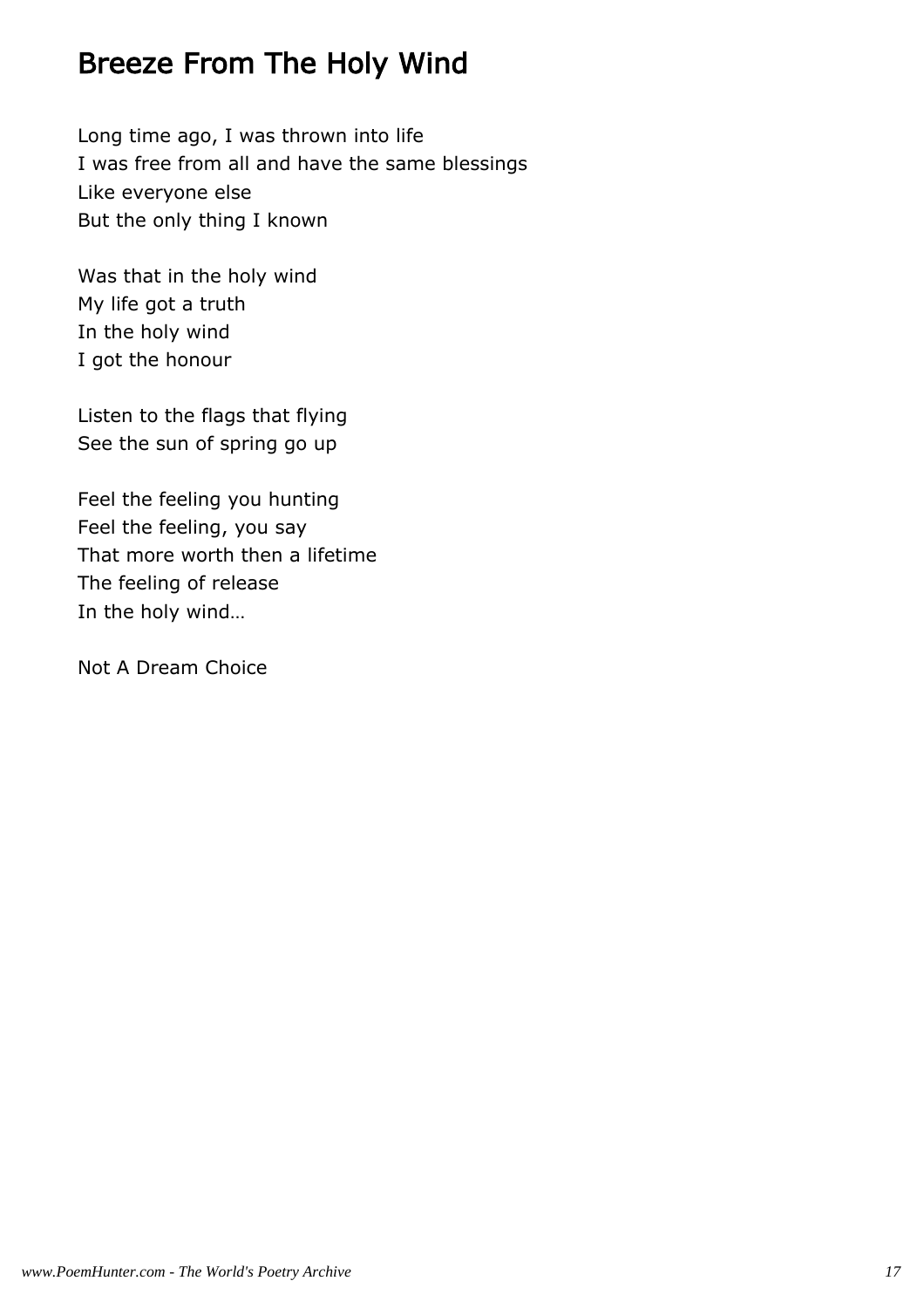# But I Love Lies

Don't say it just flew away Don't say we don't need each other Don't lie hard times may begin

Don't say, you want our love to grow cold Don't say, you not want it more Don't lie it makes the truth to bleed From a dagger inserted, carefully placed You at all don't need

Because in these days We can't let days past by In these days we must search for seeds To a great oak To great days and heroes of pray

And I need the sound of your voice I need the smile on your face I don't need many things But a thing I can't leave…is you….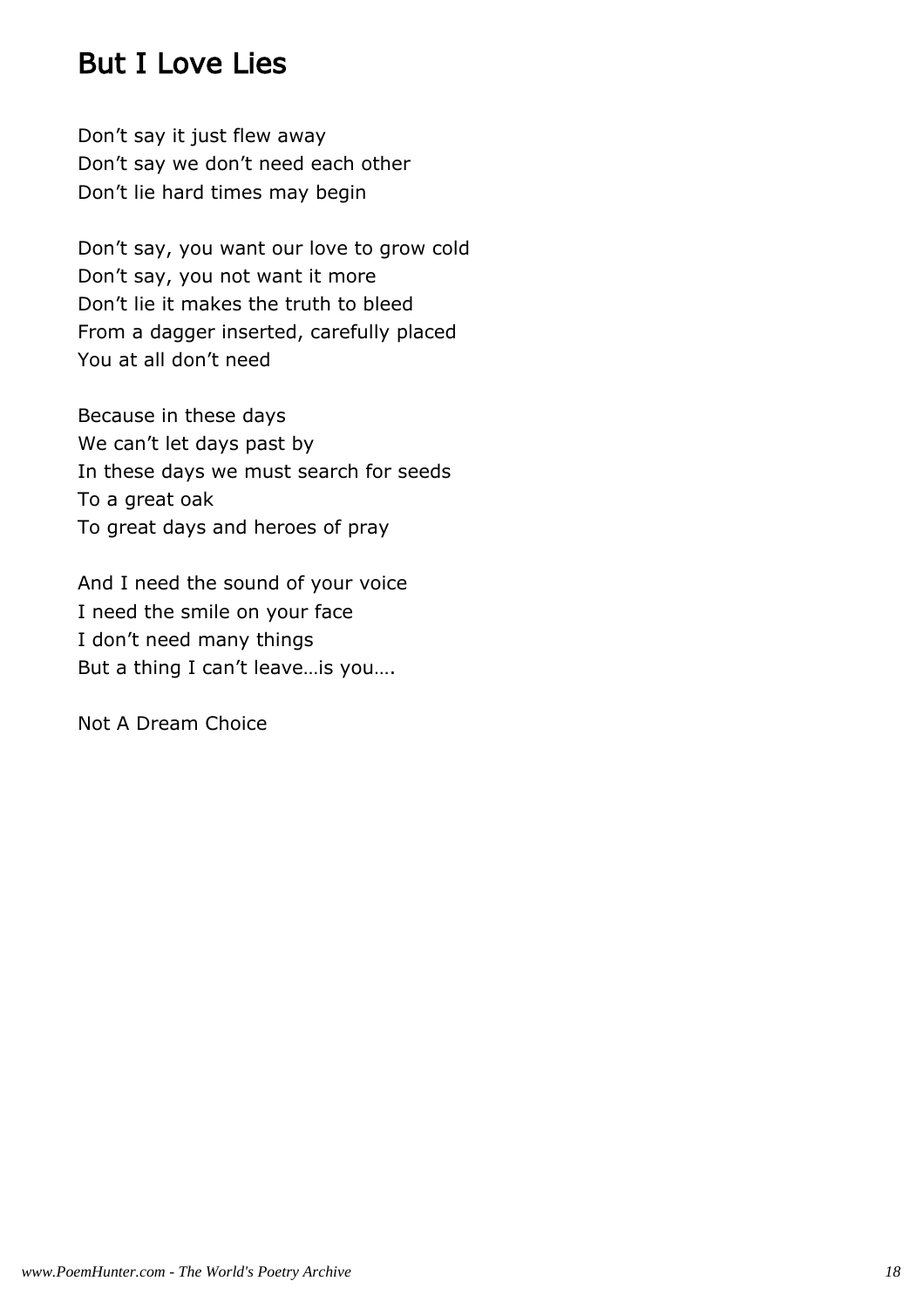# But That Im Forbidden To Say

Feelings is for feel Want to feel a feeling Want to feel a feeling But I cant feel anything but you

Shouting all days, all nights long But no one hear me anyway I dont know how to love you I dont know how to make you happy But that Im forbidden to say

They say to me dont say it, it destroys so much Why say it, she like you anyway She loved you even when you were That idiot you think on

Oh, do you loved me then What do you loved with me then Im afraid, I change every day Everythin to make myself feel loved

Oh...I need a feeling to feel I need a feeling to feel Need you here But Im forbidden to it say... I should say I dont need you I want you

But Oh, love youre just too far away now Need you so much every day...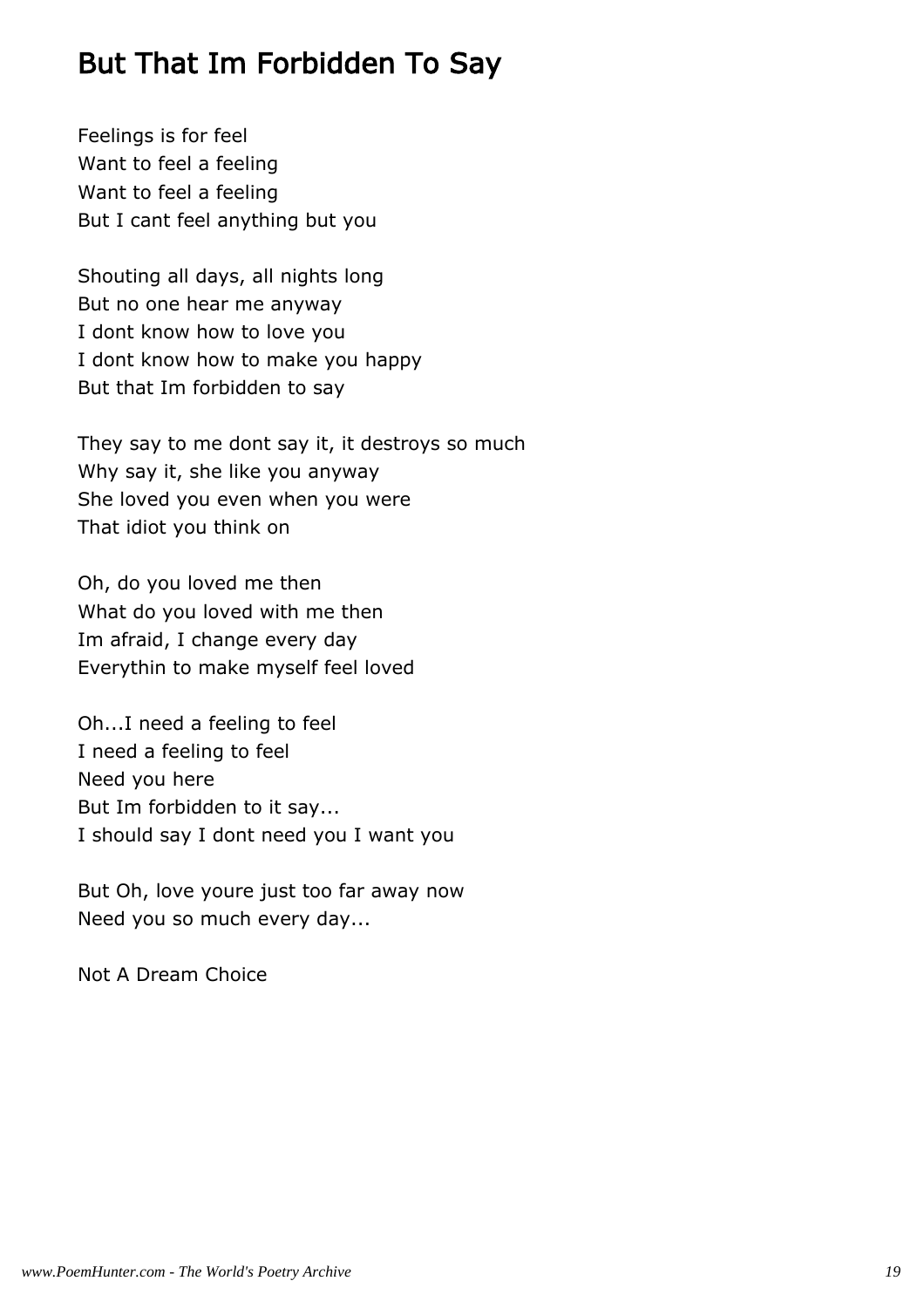# Call, Call And Scream

Call, call and scream Before you know why Play, play the game Because you know that's your will

The small moments we share Tell me that you go down And the rest I don't know

Live slowly and waste Live the fast way and lost You don't need to share Because for you I'm just air

I want to see you betrayed I want to see you understand that End is not a friend I want to see you with some…

And I want too see you smile When you show what you worth

The change we come to take I want to see you cry Lost yourself in the invisible grace You nothing that torture me It know what it is

Go north this time, knowing What's wrong?

End is not a friend But you offer everything to keep Things that's not real…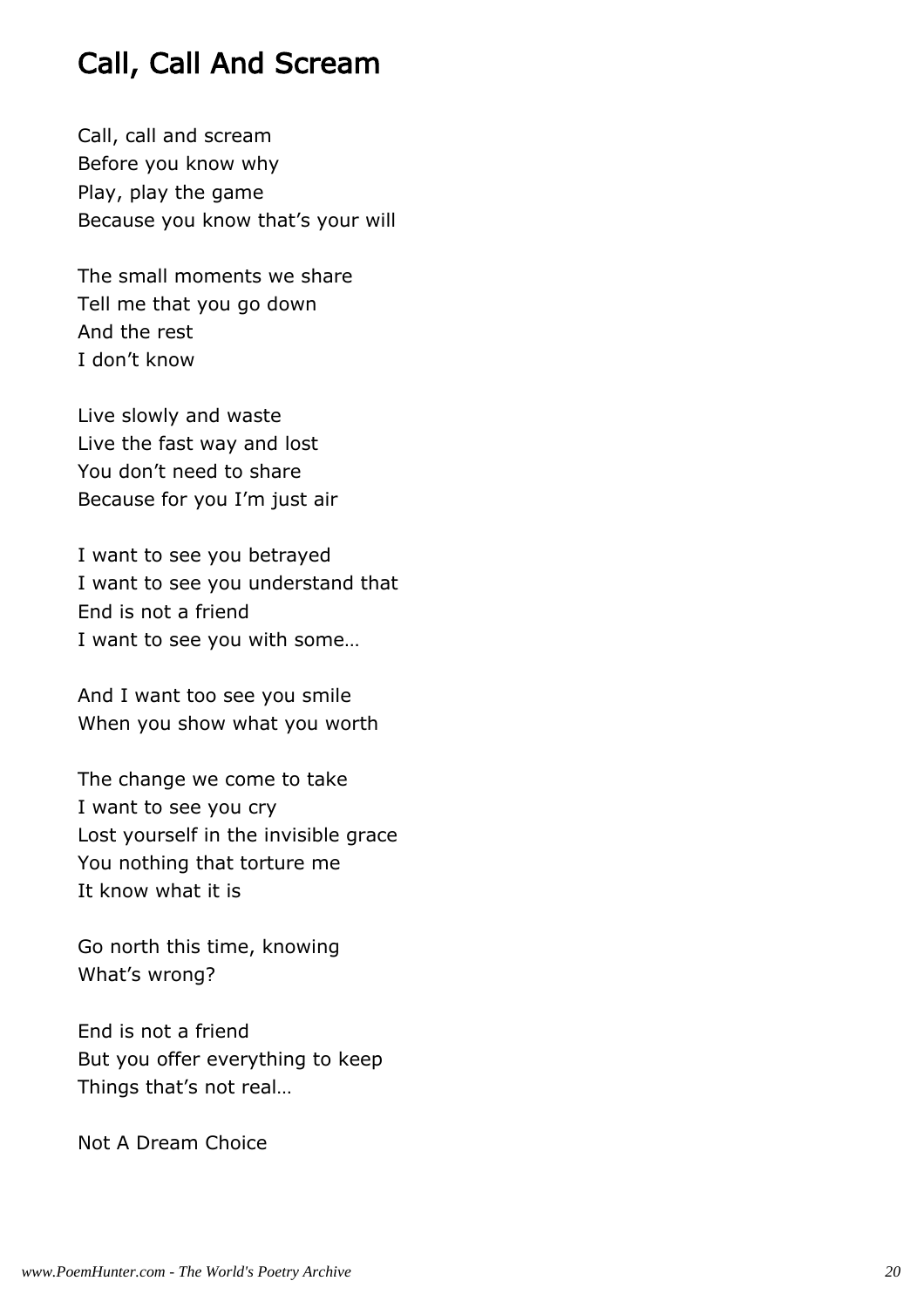# Cant Change My History

Never forget about me I am afraid about it all the time Youre in my mind all the time But its just that I never will know How it would be

I can pretend...my love I can lie...my love I can try to be...to fix me But I cant change my history

First, second sure, but fifth You wont more then me see You wont more hear my voice You wont feel when I scream That I love you

I can pretend...my love I can lie...my love I can try to be...to fix me But I cant change my history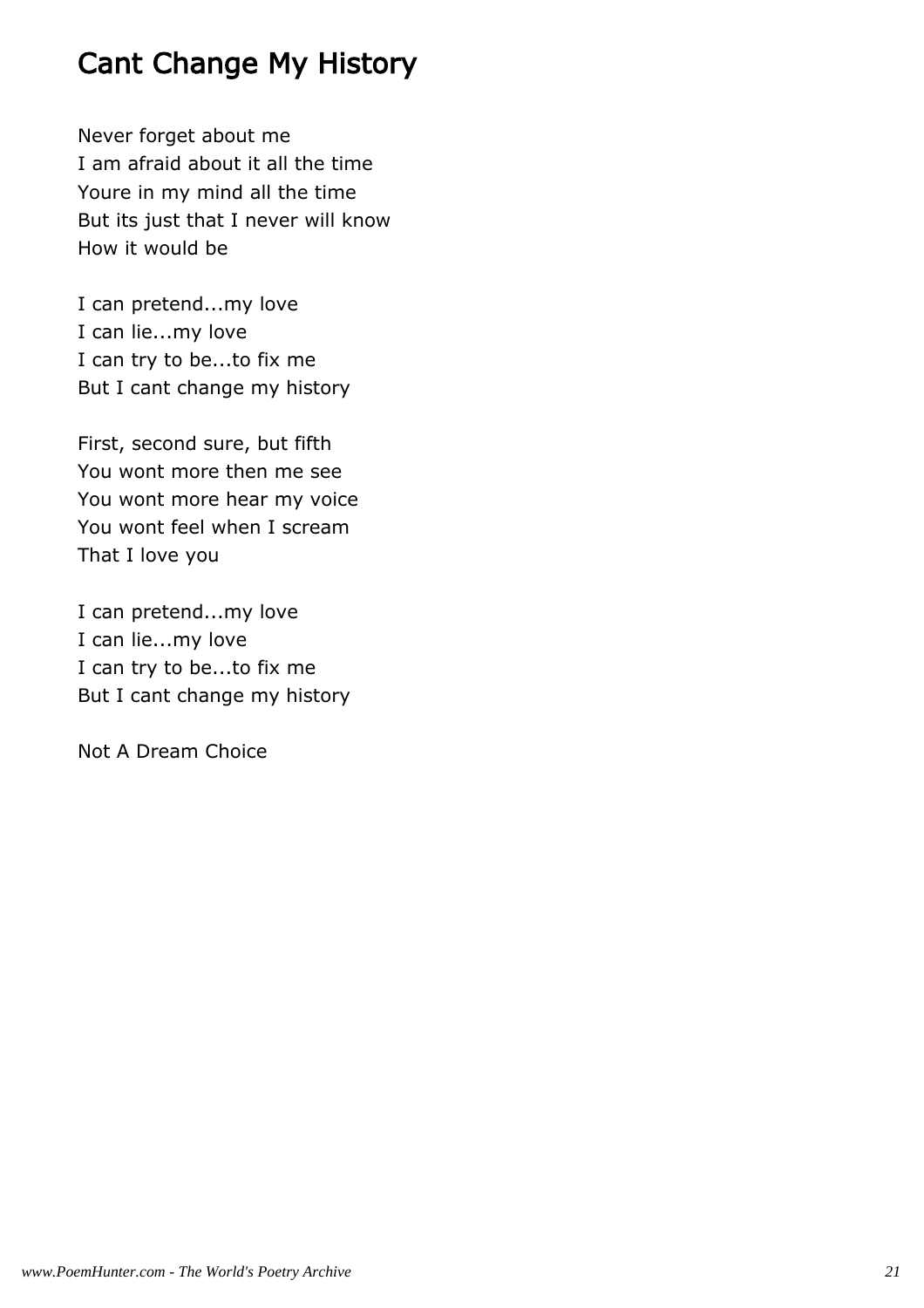# Careless Whispers

Careless whispers flow into my head Universe tries to escape from me See the sky in your favourite colours That haven't forgot your name

If I would get through Through your soul Once more

There nothing to create, just you There nothing else to get through I try to feel, but I can't feel The sound that's taking me down

I have forgot all my wishes All my wishes...for my life I just want to get through you

The rest of the world...disappearing with you To much feelings too much heart For just a careless whisper The careless whispers in my heart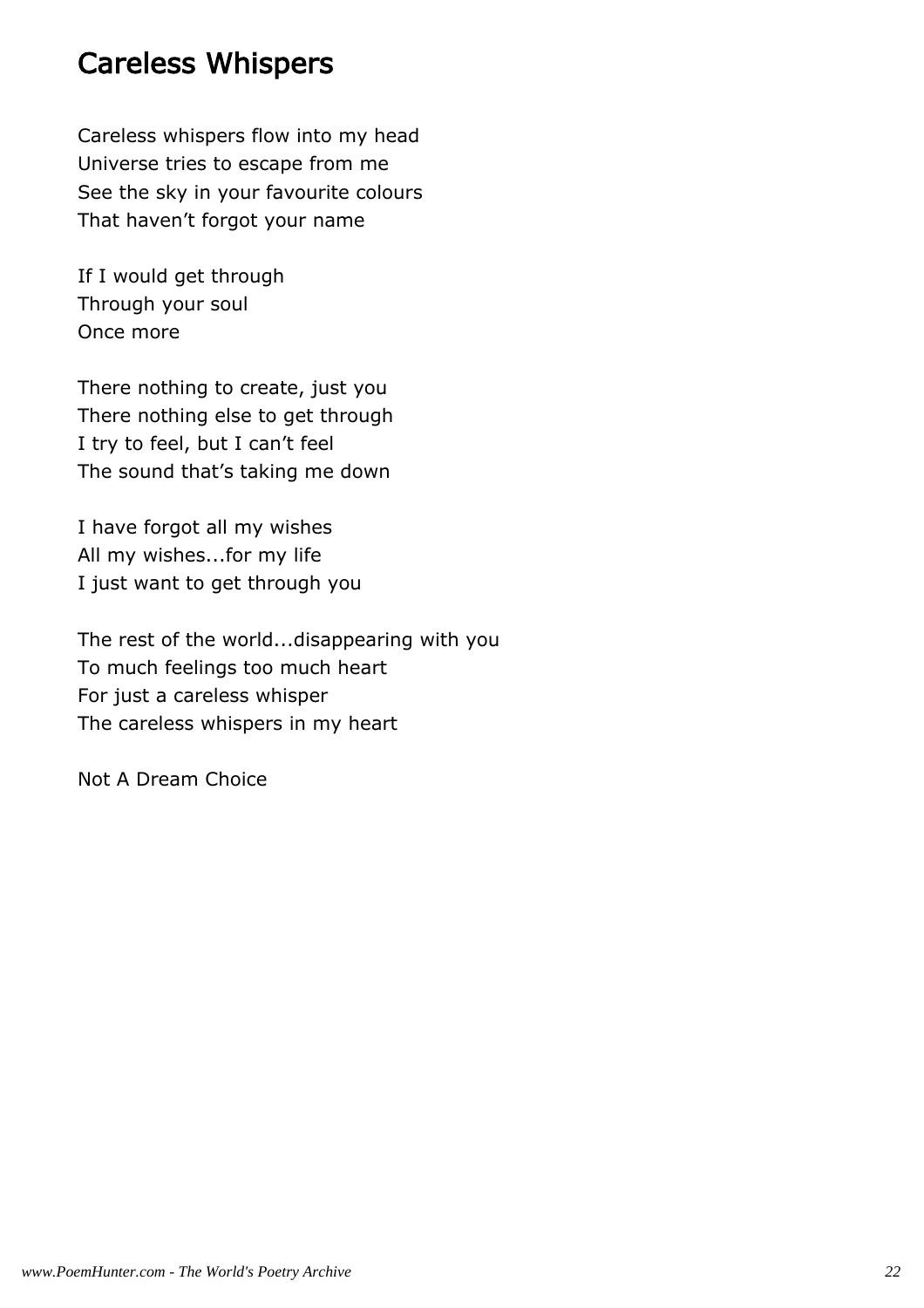#### Circus

If I were the circus in town If I were sugar and salt If I were every spice That spices your life up

If I were the ice cream If I were all your friends If I were everything That makes sense

If I were the lollipop If I were the sweet If I were the candy-floss You think you need

That's your expectations isn't it?

You make me feel like a lime You make feel like a grapefruit You make me feel like Im through And you make me feel too blue To feel sour as I am

If I were your toys If I were some cinnamon rolls If I were your smiles Would you be my clock?

If I were you technique If I were your aura of joy If I were your words Would you be my voice?

And you make me feel too alive You make me feel like a lime And you make me feel gouged And you make me feel too acoustic To kiss them who need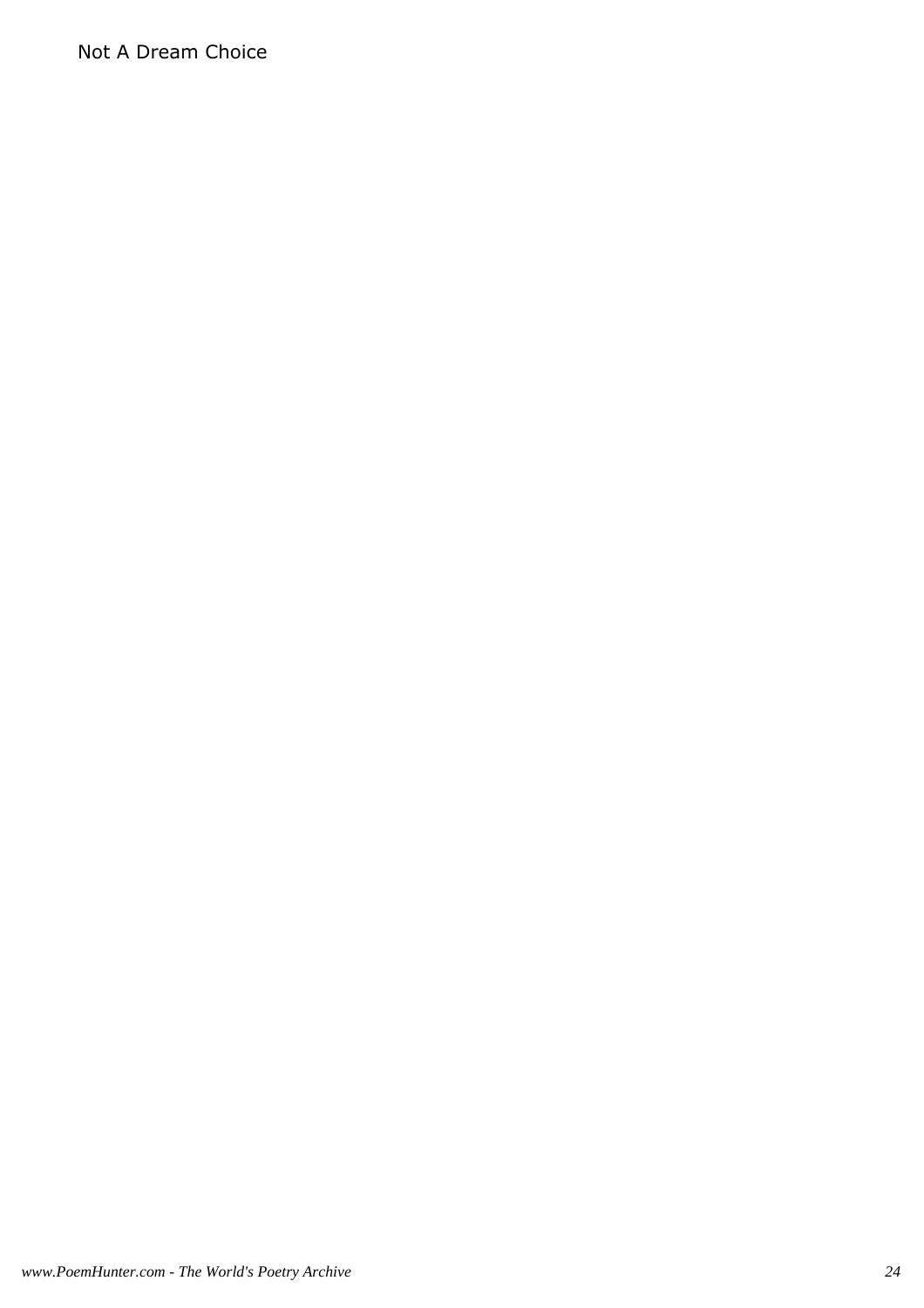# Coloured Melodies

The voice its cracking in me Every melody is a color Every tune a sense Every note a bible for me...

Her touch, her memories... Writing my dream about love It colour the blank picture on my life With the grand piano...the violins in me...

The conductor...showing me how to play How to play my violins... My drummer...never slows down My drummer drumming in eternity...

Every kiss...last much longer Then just the kiss...

Memories make my day I know its hard and know you dont want... But you must now it realise Every life is worth to live... Life is made for the living... And it allways will be...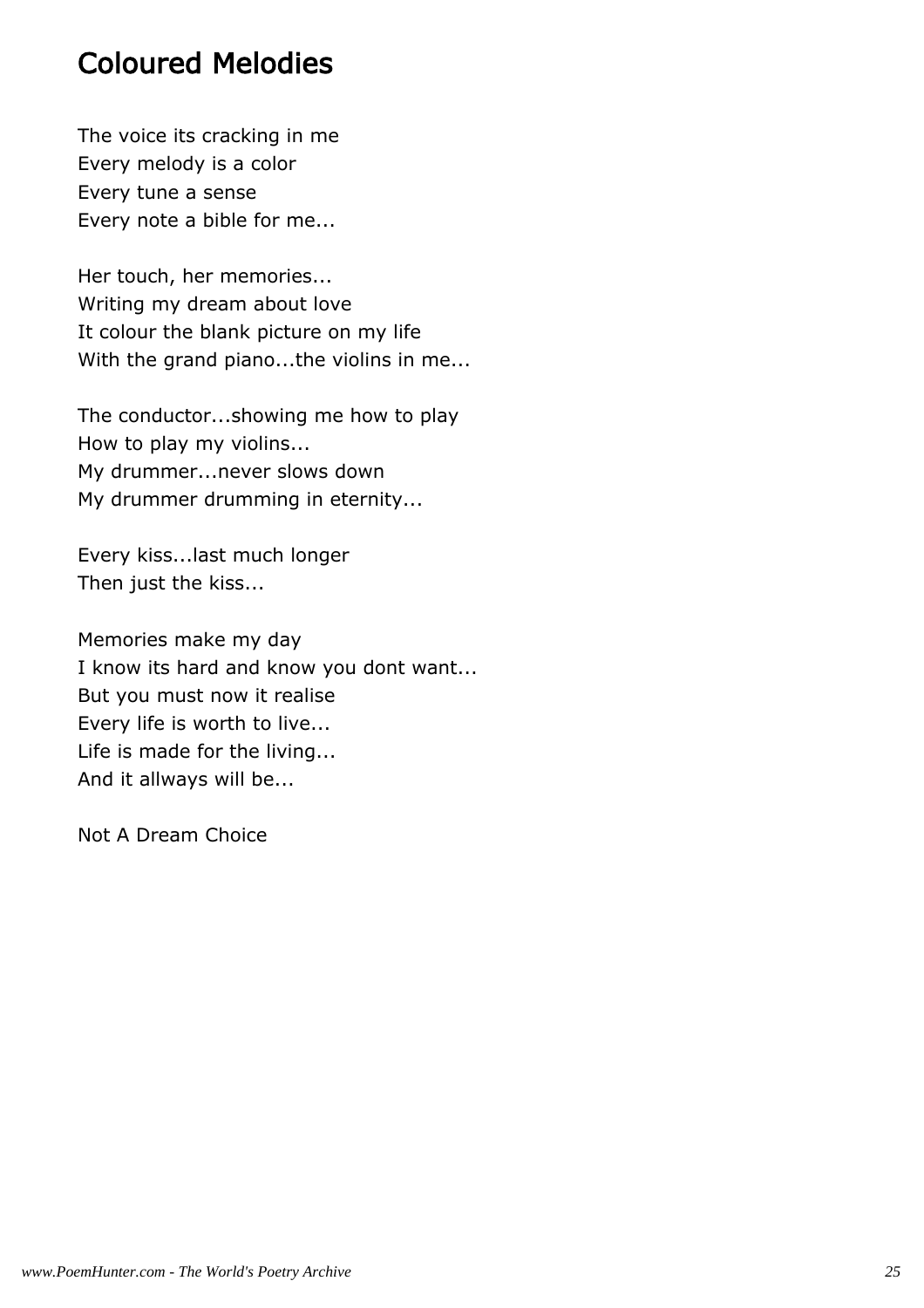# Copy And Paste

Can't say I know who I am... Lost somewhere... Collecting highlights Collecting top scores

Copy and paste my clothes Only care about what you see September, like the spirit And fair the world is not But that's just great for me...

Copy and paste People's happiness into my heart I'm blank and they are The brightest colours of my life

Made myself some kind of soul Hundred parts I've now pasted and pasted... Deep inside I'm nothing But on the outside I'm at least something...

Copy and paste Copy and paste... There's no side that light And no side that's dark There's just one, just one...rainbow called life...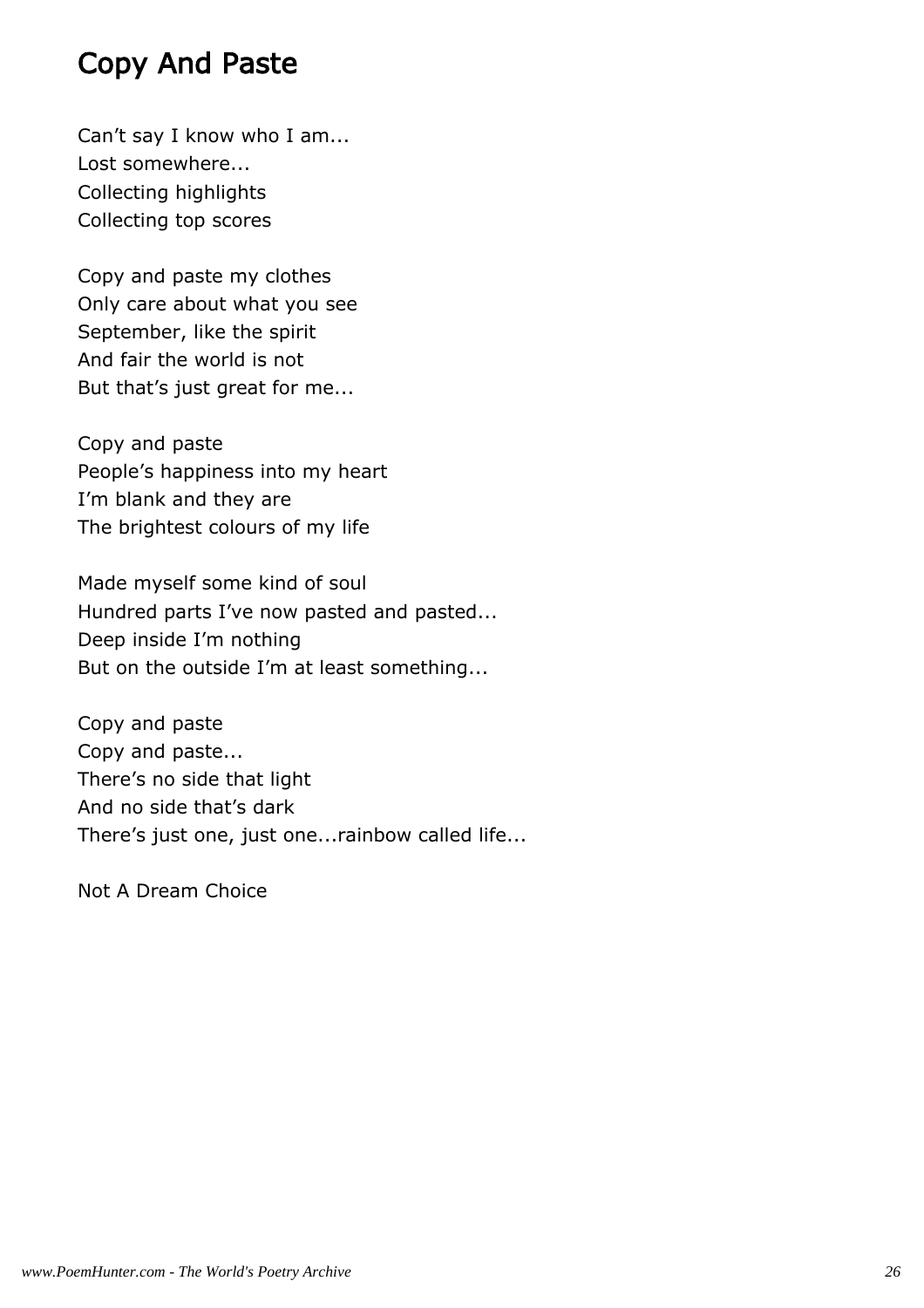# Dark And Cold

I know it was bad and it may burn and sting But it's still better then nothing Because silence is a noise that can kill anyone Like that kind of love

The silence make you scream out loud Nothing is what your scratching brings It just takes from the way to the highway And push the way-dust down into your mouth

If you dismiss, deny and go away Well at least darkness can love while Cold take you far far away Truth is that I wouldn't know what to say Would I release or save?

Please, love send me these blank letters I can read them anyway Call, call without a thing to say I can hear you anyway

We take ourselves down We take ourselves down To the cellars of love We take ourselves down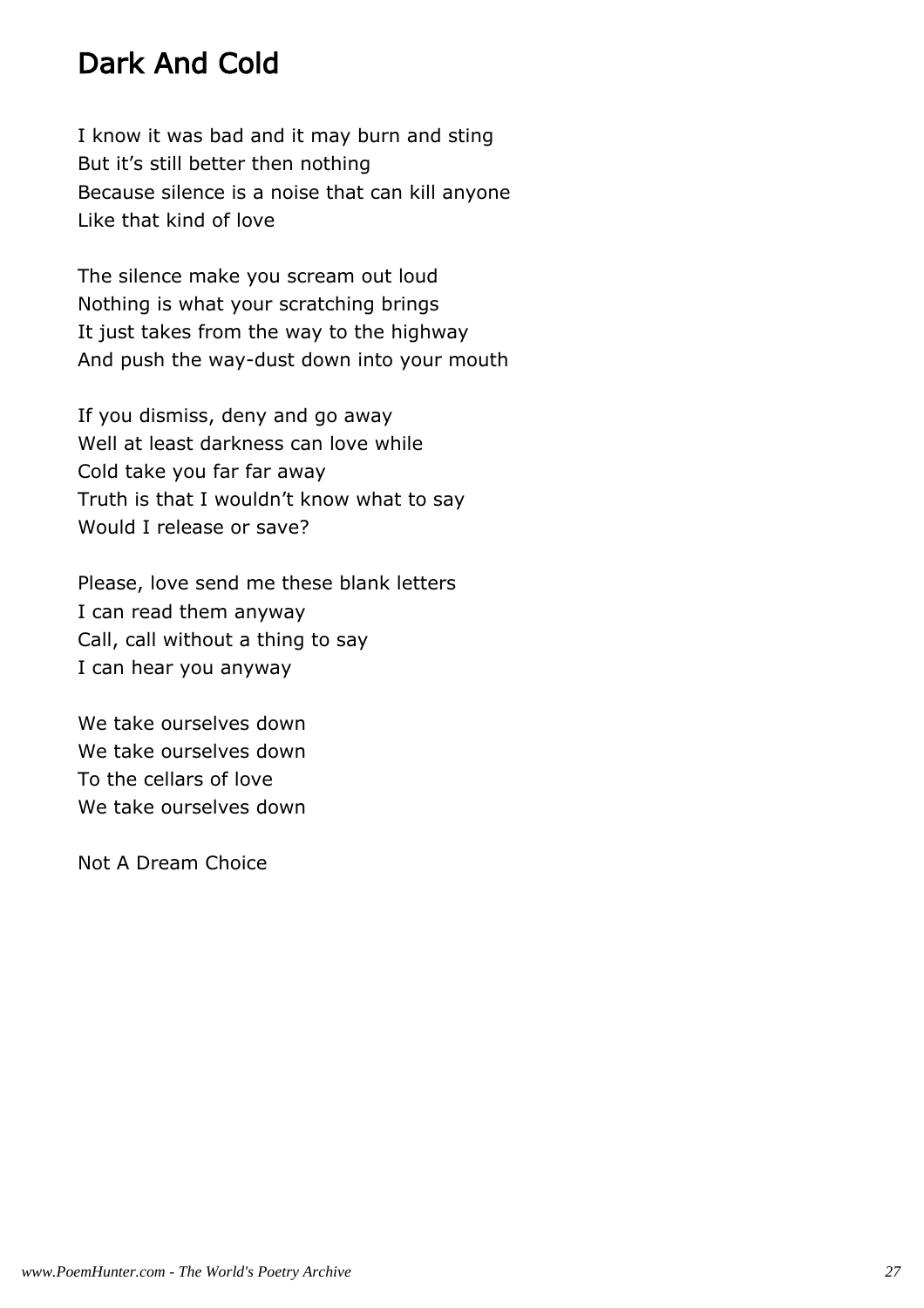### Distance

Can't, but must say that we back again We can be with thousand or a million but we still alone Because no one care and no one like us anyway And there's no surprise and there's no voice Sliding down on their platform of noise

There's no question and there's no answer And there's no acceptance or rebels I'm just a revolution in myself Don't blame anything or anyone

No really cares about people like us You need to be cynical to not disappear And everyone just kick us down But now we must live our life

And everyone was born with blood and pain That's the welcome to the life you get And it maybe is a clue and maybe a description But people are not like us

So don't expect, don't expect anything Don't expect heaven and don't hell People they just meaningless expressions When we are the world's only sense

It's to so tough to take the feelings down Tired of colours, tired of lines But they the only poets we can revive We don't belong here We don't belong anywhere

But maybe we come to find Every reason that keep people alive Maybe we will feel love again And do everything that's enough alive

Distance we need...to not break apart Distance is the knife in you and me...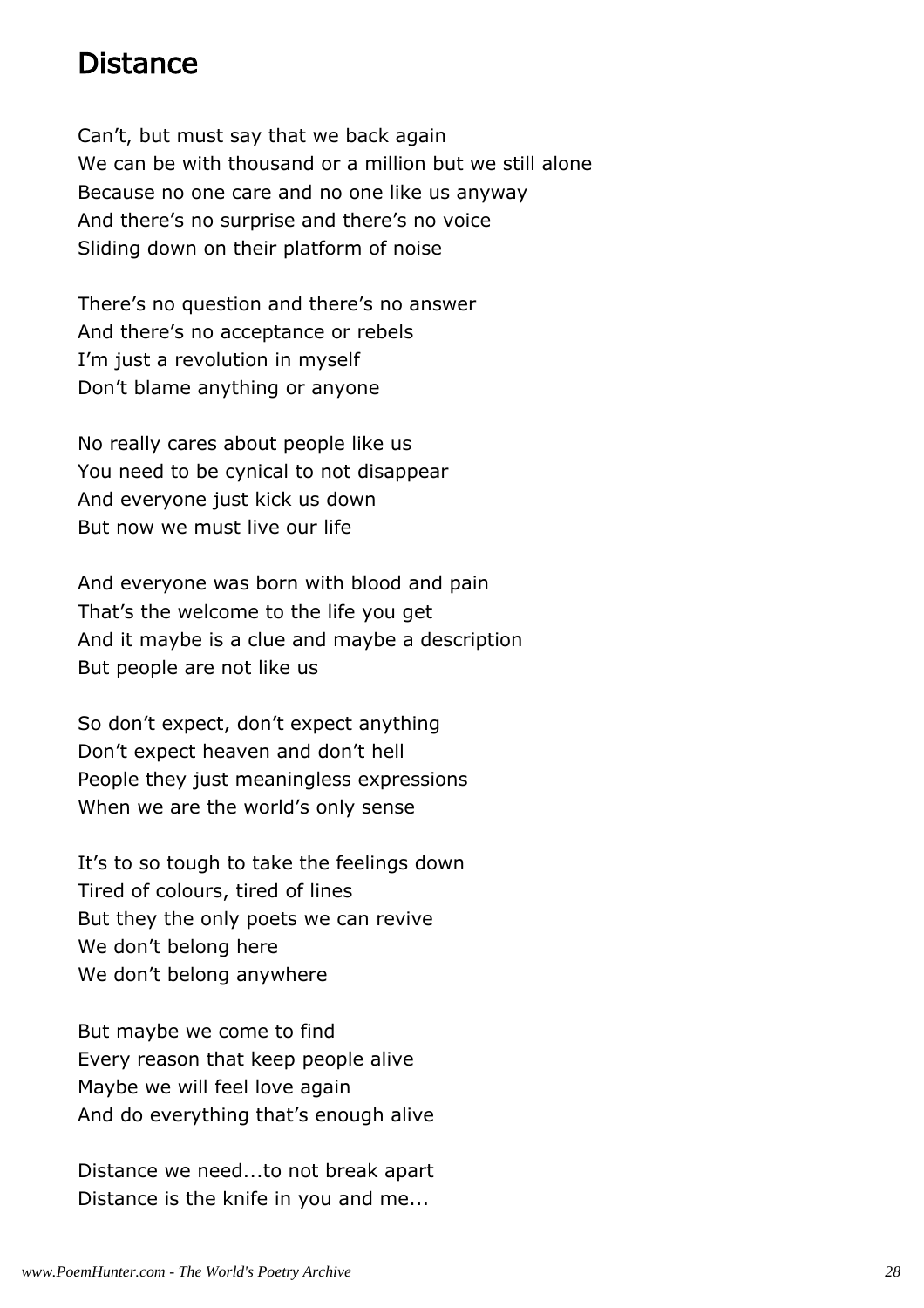And no one care and no one want to see How great we could be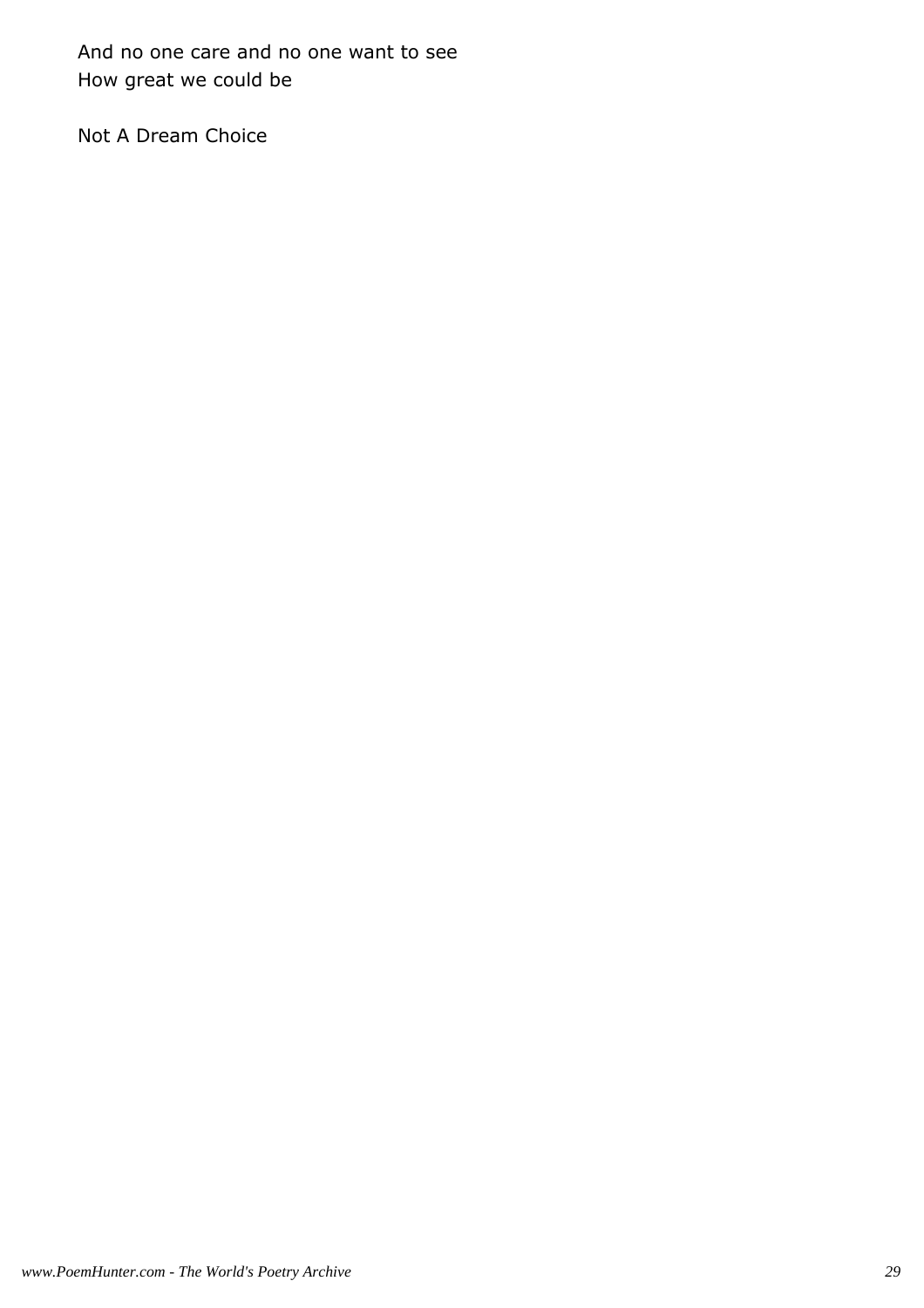# E Iv

Behöver... Dig för syre Dig för näring Dig för mig.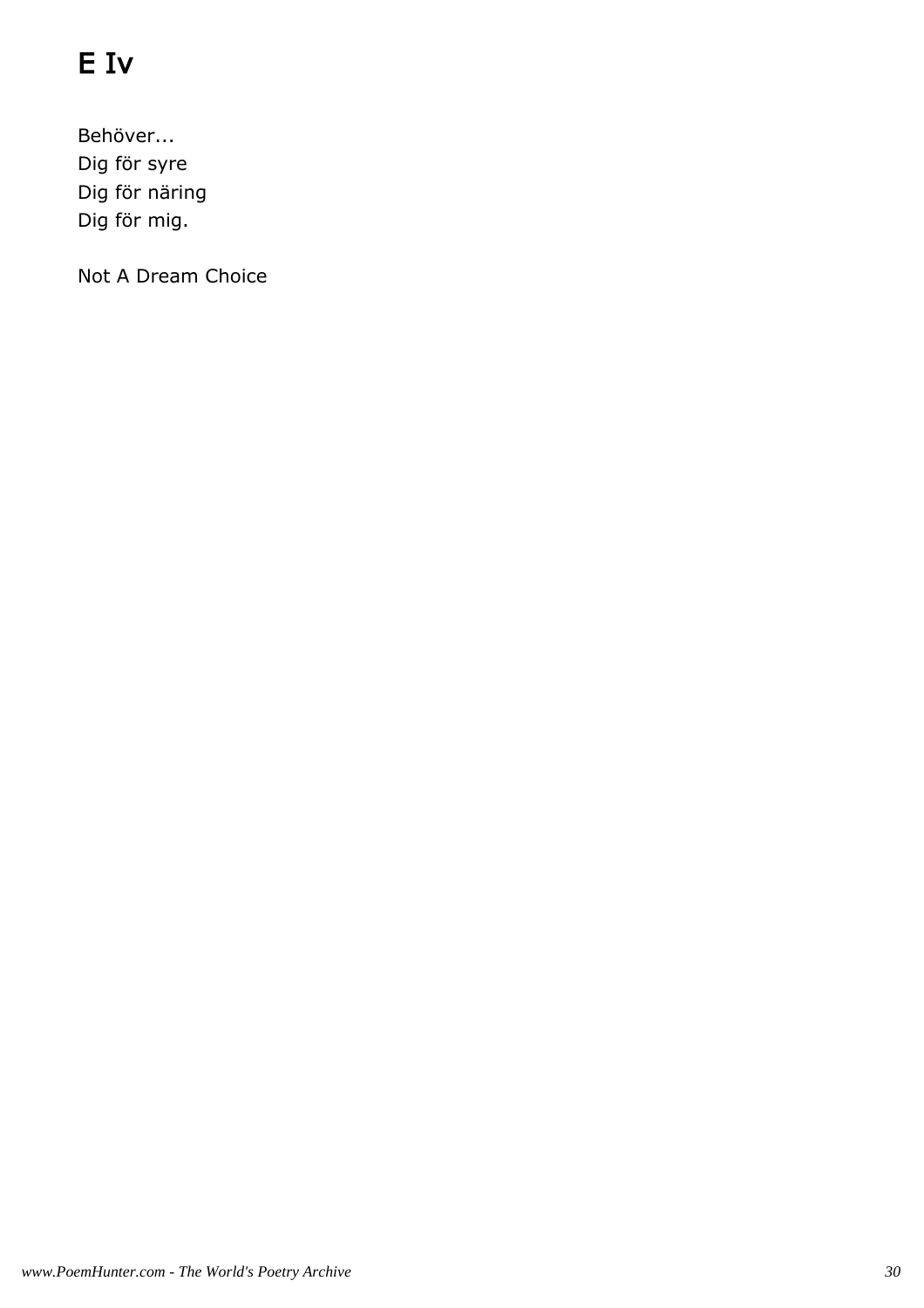# Enemy, Enemy

Enemy, enemy come here right beside Come and beat me up so I feel I survived Enemy, enemy come and spit in my face Come and gather thorns with me so I feel Im revived

Enemy, enemy please terror me all the time Till I forget Im obssesed in my love Enemy, enemy come to me and pick a quarrel Till I have a excuse to take off her gloves

And because she never have hunting pain nights long She have never been afraid of to stand in the light, alone She have never been in the rain planting old hearts She thought she understand that it wont grow, these blackhearts

And shes the poison and the cure But I need my sweet enemy now My enemy, my painkilllers so sweet For a while I dont need to be healed

Enemy, enemy make me still Take all the money, run away and fill Enemy, enemy I so need more hate But still shes have all my faith...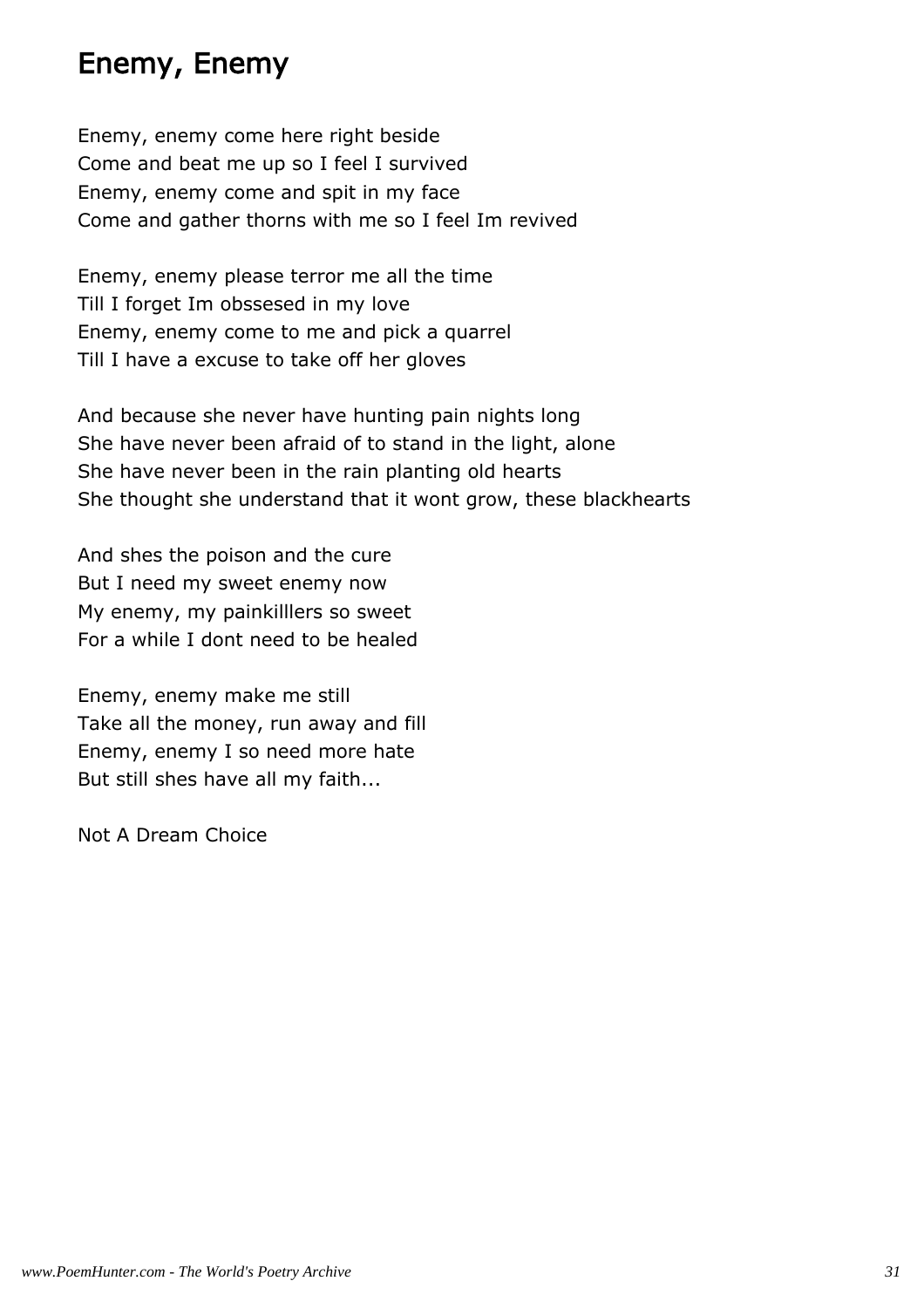### Everything She Give

Are you loading my memories? I know you them saved Are you changing my destiny? With the lazy sighs Are you killing my beautiful future? Are you throwing my love away? Are you replacing the words?

Its go up for me Its go up, like I go up with the sun Another chance, another day The place of what she gave The place of what she gave

Are you looking for revenge on me? On the one I was before Are you saying you will never forgive me? Not forgiving me because of the one I was Are you actually meaning that you Saving a chance for someone else? Or is that too much to say

Its go up for me Its go up, like I go up with the sun Another chance, another day The place of what she gave The place of what she gave

Then she, she, she She come to me and said I will be with you, don't fear Don't fear it, don't fear the destiny I will be with you, looking after you I will trust you as you trust me And I will fill your shaped hole, shaped like me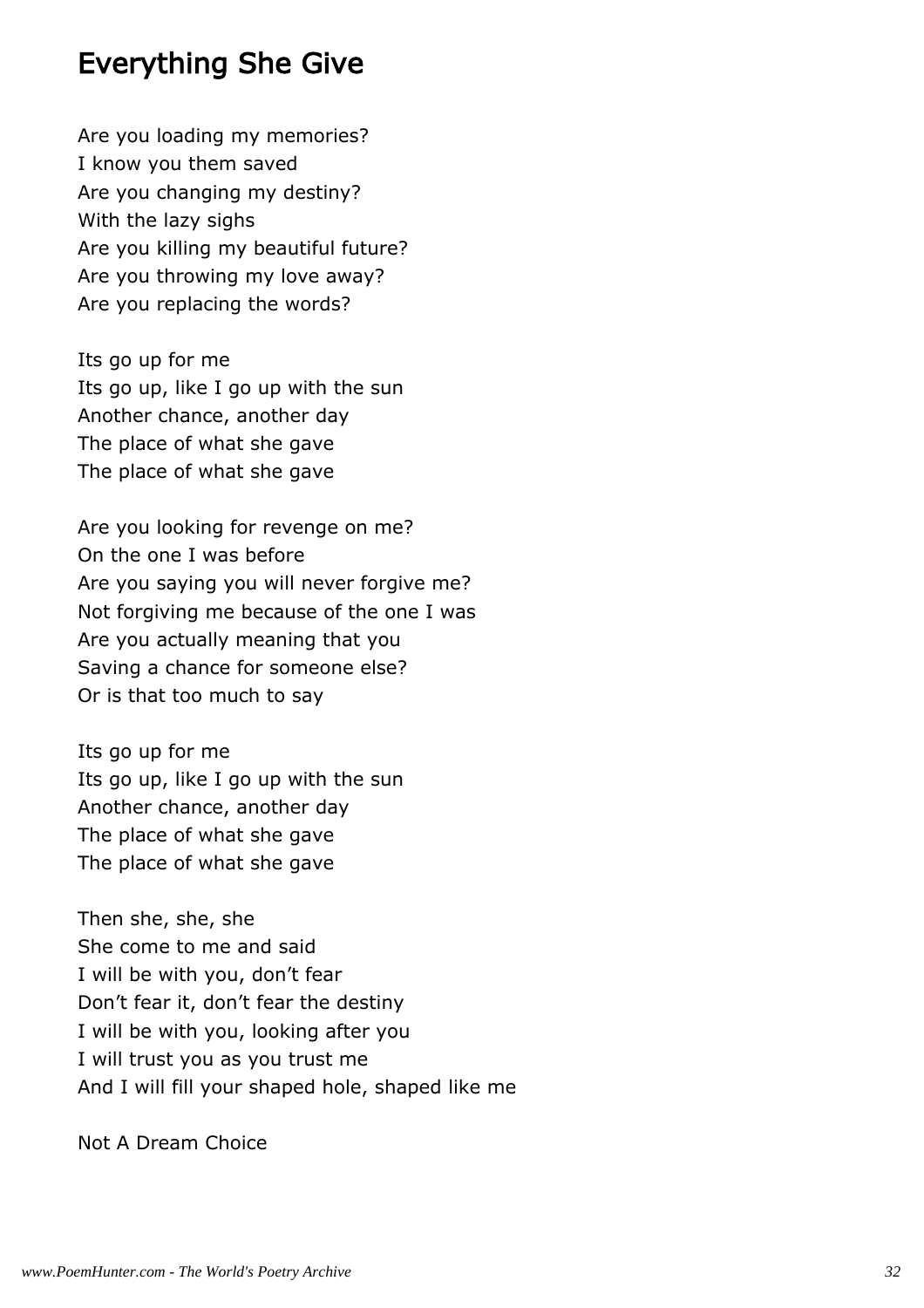# **Experience**

No I have no experience from good luck I dont know how it is, maybe never will My memories is build on dreams and fantasy Or just real sorrow and pain, its only to choose

And you too shy to go outside You too shy to let someone know You cant just try so you will go alone Like always

No I have no experience from love and that stuff No I have no experience from days thats great For me world is just something really tough That will always try to take you down

You may say thats just how I am That I can but think its more comfortable this way But youre just too scared To let the love flow

You maybe never will know how much I really need you How much I need you to inspire me with your peace and love And maybe, maybe, maybe a day... I will see all love...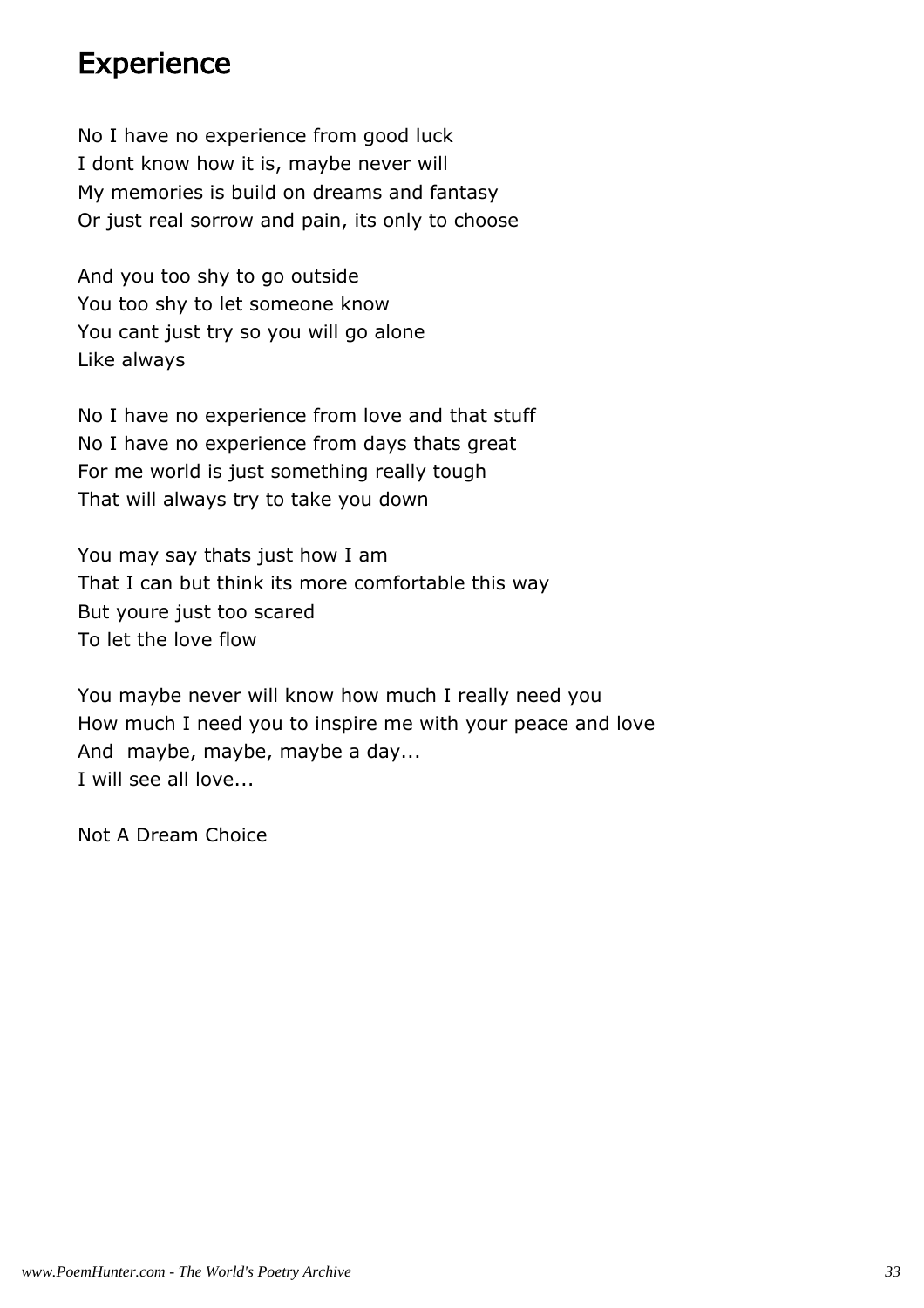# Feel Out Loud

Our love is so clean Our love is so pure Our love is so here And it can never, never love too much

And when I first met you I were somewhere in nowhere I would offer everything just to feel something And my heart created a thought And my heart created a thought

But when I met you then again I were completely gone My hearts beat were two hundred or so And my heart created a feeling And my heart created a feeling

Oh, loves eyes you had But I pretended I was lost and nothing at all It was just a beautiful mask I said to myself every night

But now I can feel out loud Now I can feel out loud Now I can feel out loud Breathe our love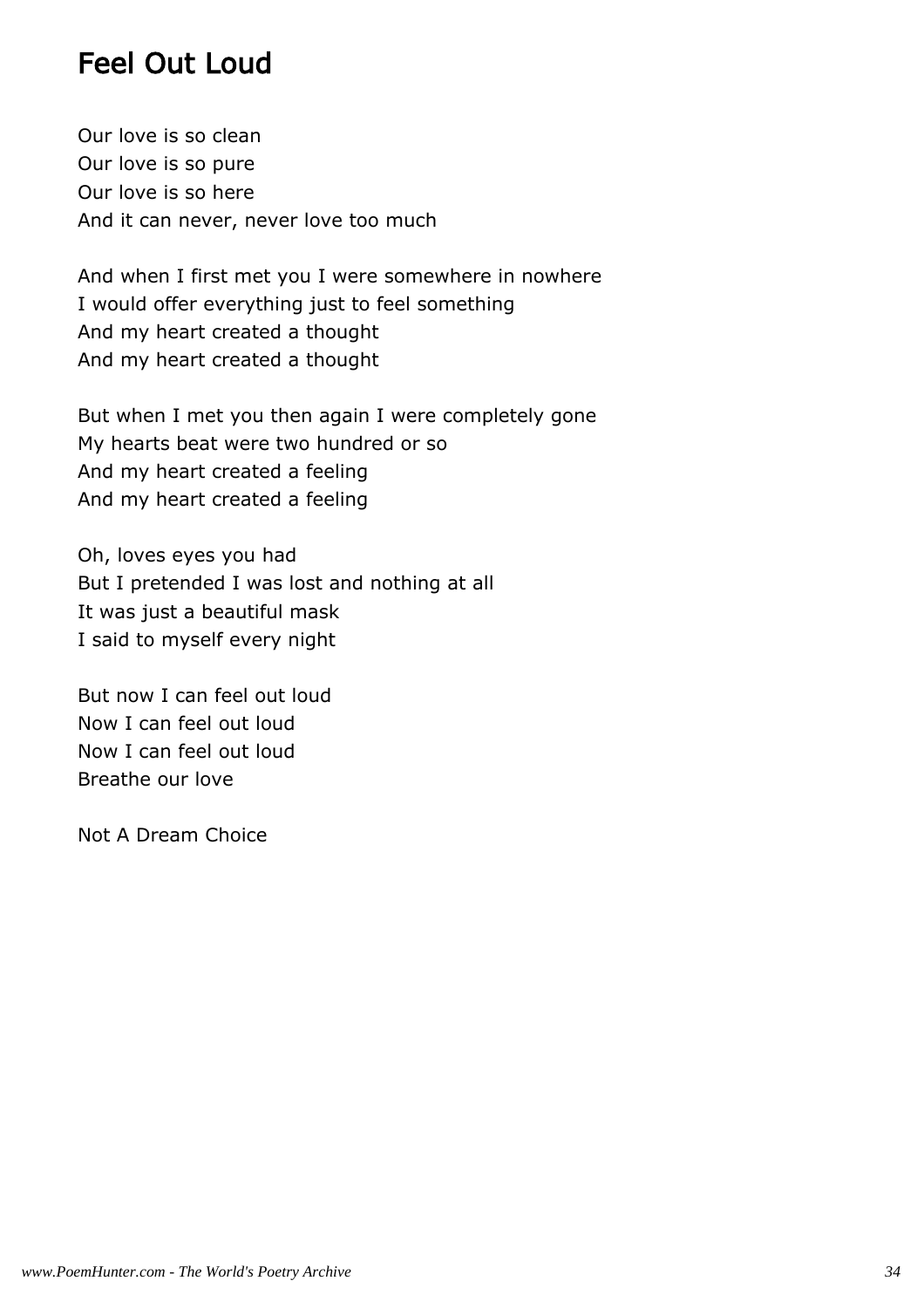# Flowers

Flowers are like the light bulbs Every flower electrified And only when you get a shock from it You feel enough satisfied... You must be magnified...

Your metal mind Your forced smile And there's no anger And there's no happiness It's just the machine that's not awake

Your senses are purple And your dreams like rainbows The glitter falls and falls It see through every wall There are no emotions, there's just the law

You're words and you're stars And I can't survive without these clouds Only you can make me satisfied... You must be magnified...

Still I hear...that she breathe so fast Still I hear...her heart beat in love Still I feel...that every feeling come back That I still feel something after all...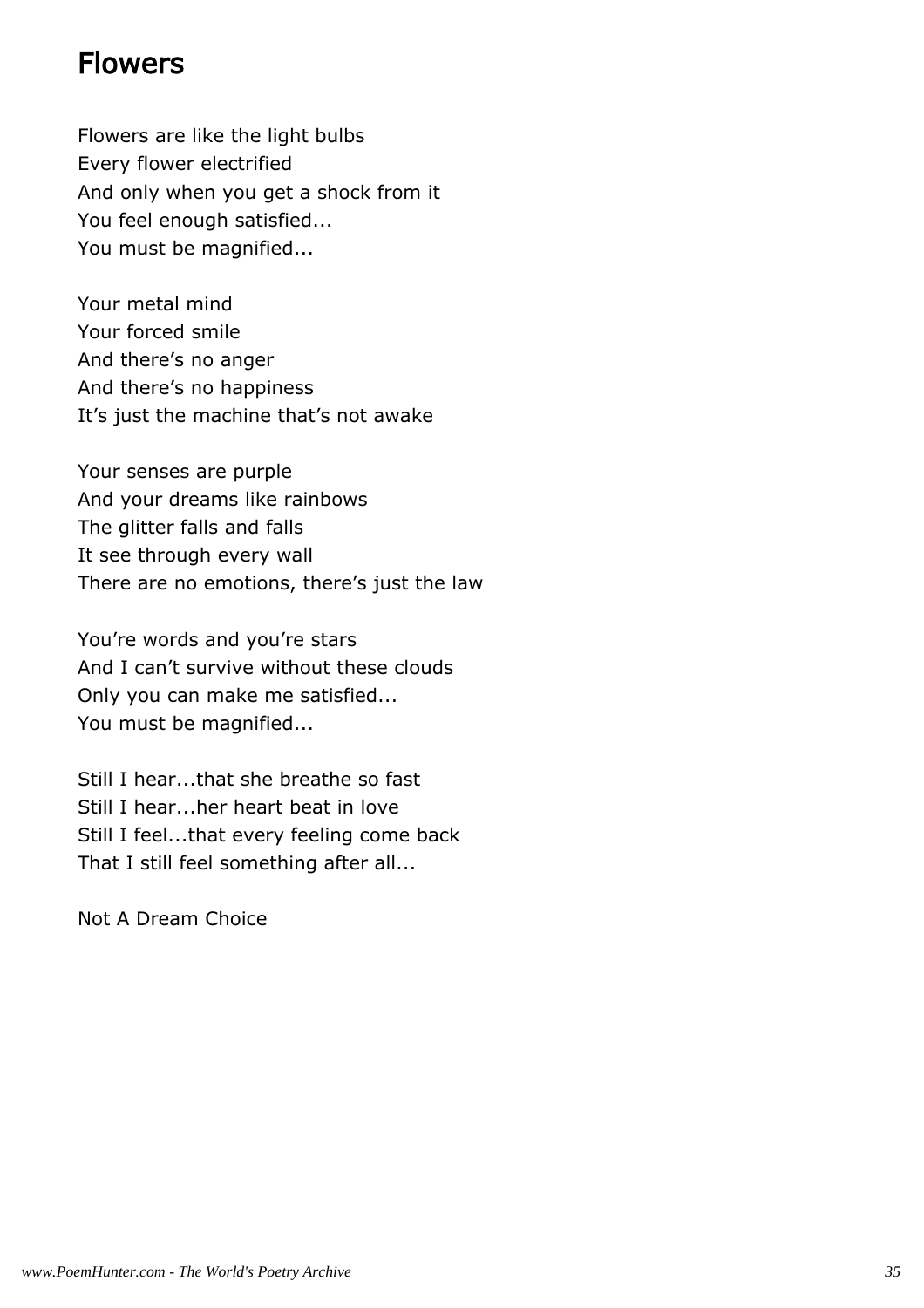#### Fragmented

She already decided, she didn't care She already decided, she didn't care about your cry And she said to you

You can think what you want Your taste is your own But I don't care about it Because I…am fragmented

Your feelings can take suicide They can do whatever they want I still come to do what I want If I say something other, don't listen to me

You can think what you want Your taste is your own But I don't care about it Because I…am fragmented

All years for nothing, and she happy with it I'm not come to fall a tear, I'm too strong I think it's come to be great And I not come to give

You even a crumb of hope It would destroy it all

You can think what you want Your taste is your own But I don't care about it Because I…am fragmented

I can't give you a last taste I must think on myself Just this moment But if that moment destroys it all I said Can't you wait for better weather at least?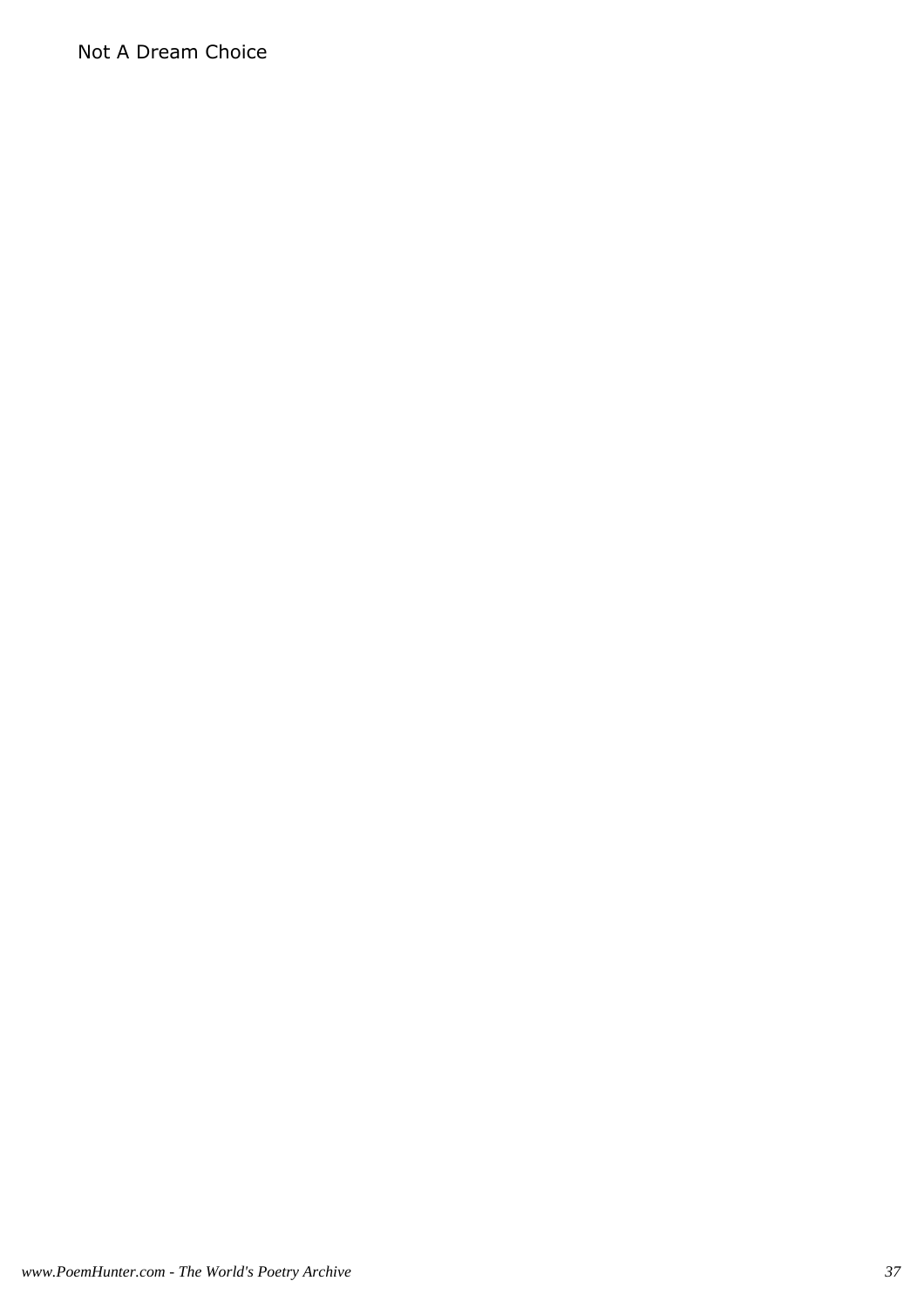# Friend

Hello pain my only friend What do you have for me today Some sorrows undone Some scars waiting to be found

Or is it enough ti isolate me From everything I want And everything I need Is it enoungh for you To make me feel nothing at all

I reveal all secrets And you reward me with more blood in my mouth Oh, god it is really too hard And Im not good at all Im nothing that disturbing love all days

Can we, Oh can we Can we, Oh can we No we can I believe We must, we can And look now see...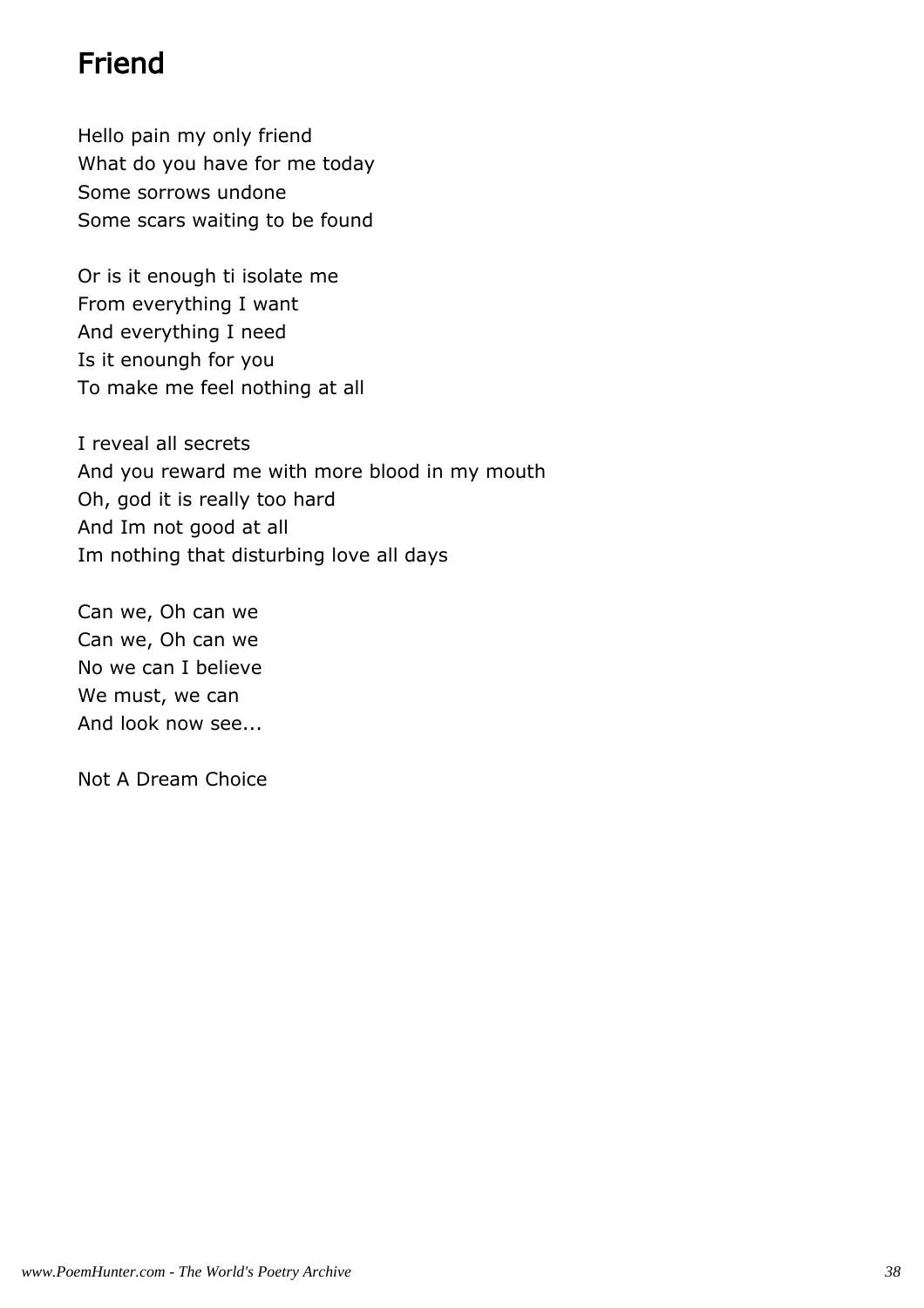#### Friends Dont Need To Feel

I watch you, I see you Talk about nothing and look out Hear the fall of a tear Falling down on the other side Today is nothing more to keep And yesterday was too long

But I don't care I don't believe the latest tear Friends don't need to feel Friends don't need to feel Everything keeps That's what they think Friends don't need to feel That's the idea

Give me something like your town Give me a name, give me something shining Hurt me, kill me then kiss me Betray and blame me

Giving up being is not a need Just to be is all you need They crack the heart And brake what you want They destroy and everything else to…

But you give up all honor and destiny To be, to be, to be and keep It's the latest tear Friends don't need to feel But everything to be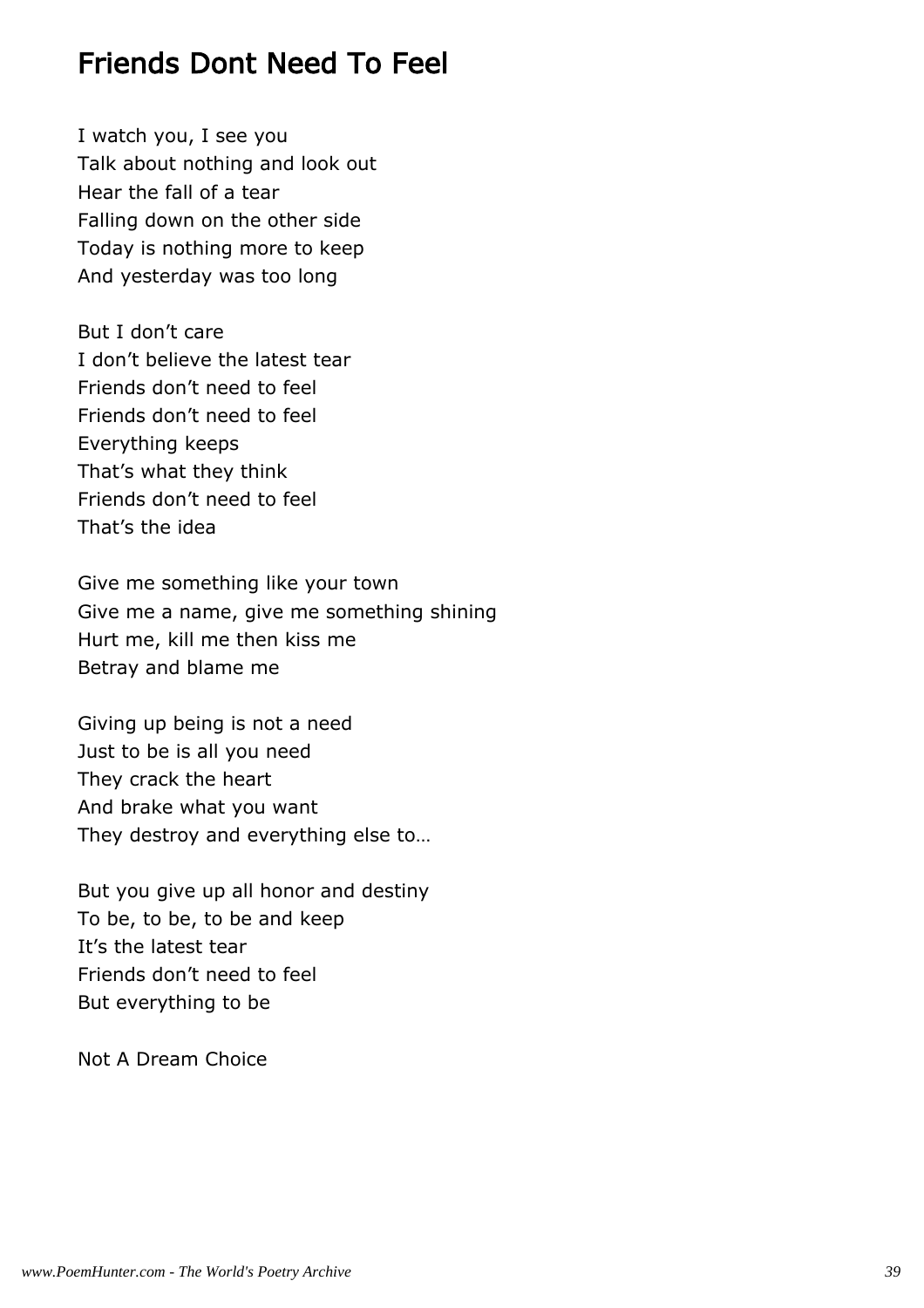# Frost-Bitted Souls She Heal

Its snowing outside So it in me Its raining outside So it in me The day become night So it in me She protect me She see with her believe

An earthquake in my ego A landslide over the fields She release me when someone feel Her hand around my heel Frost-bitted souls she heal Frost-bitted souls she heal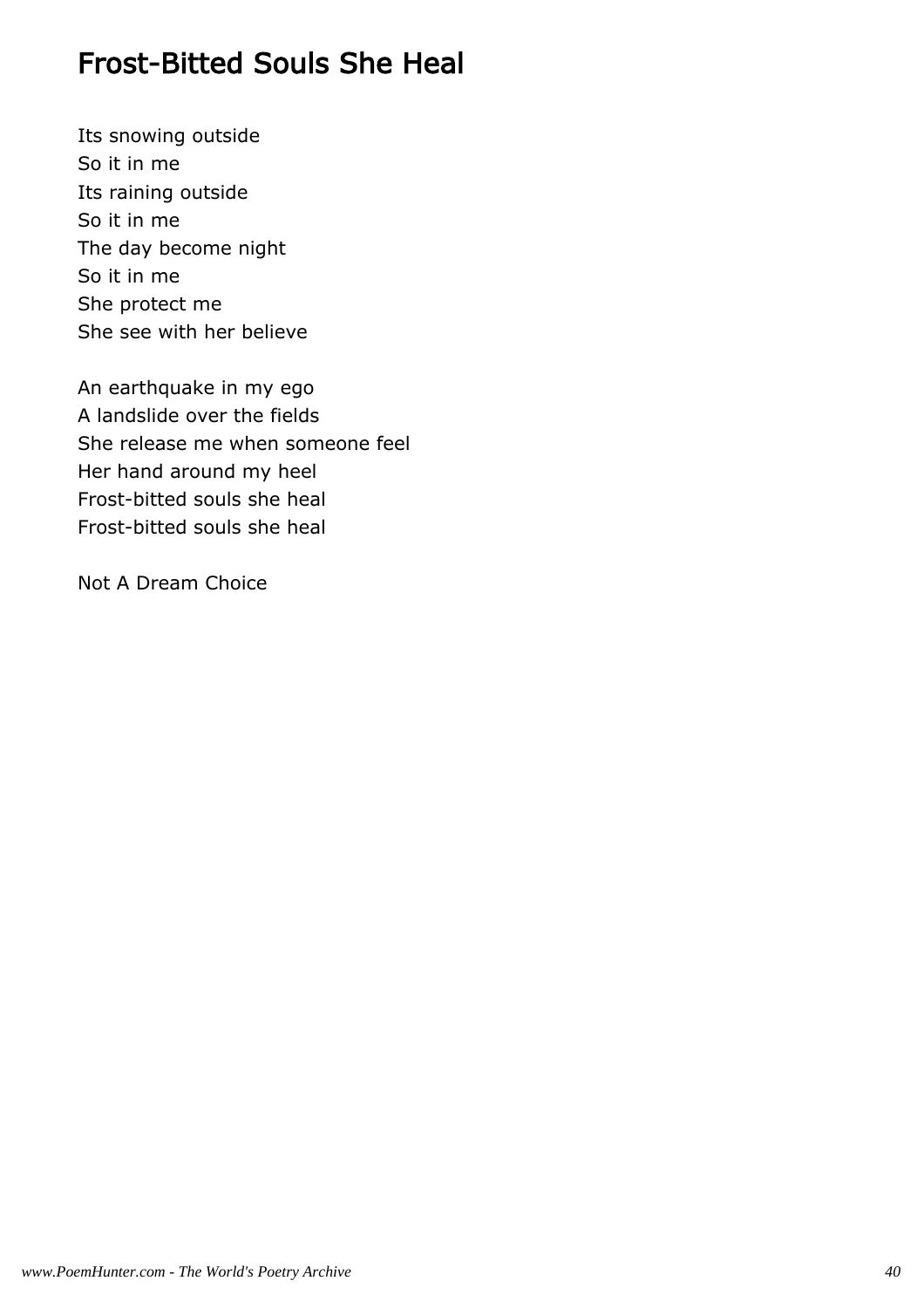### Frozen Tear

Take and look everywhere See me here, see me there I believe theres no real fear Because world is like a frozen tear

Cant you see the sunstones in the sea... Its so harder to give up... All is just about, all is just about This frozen tear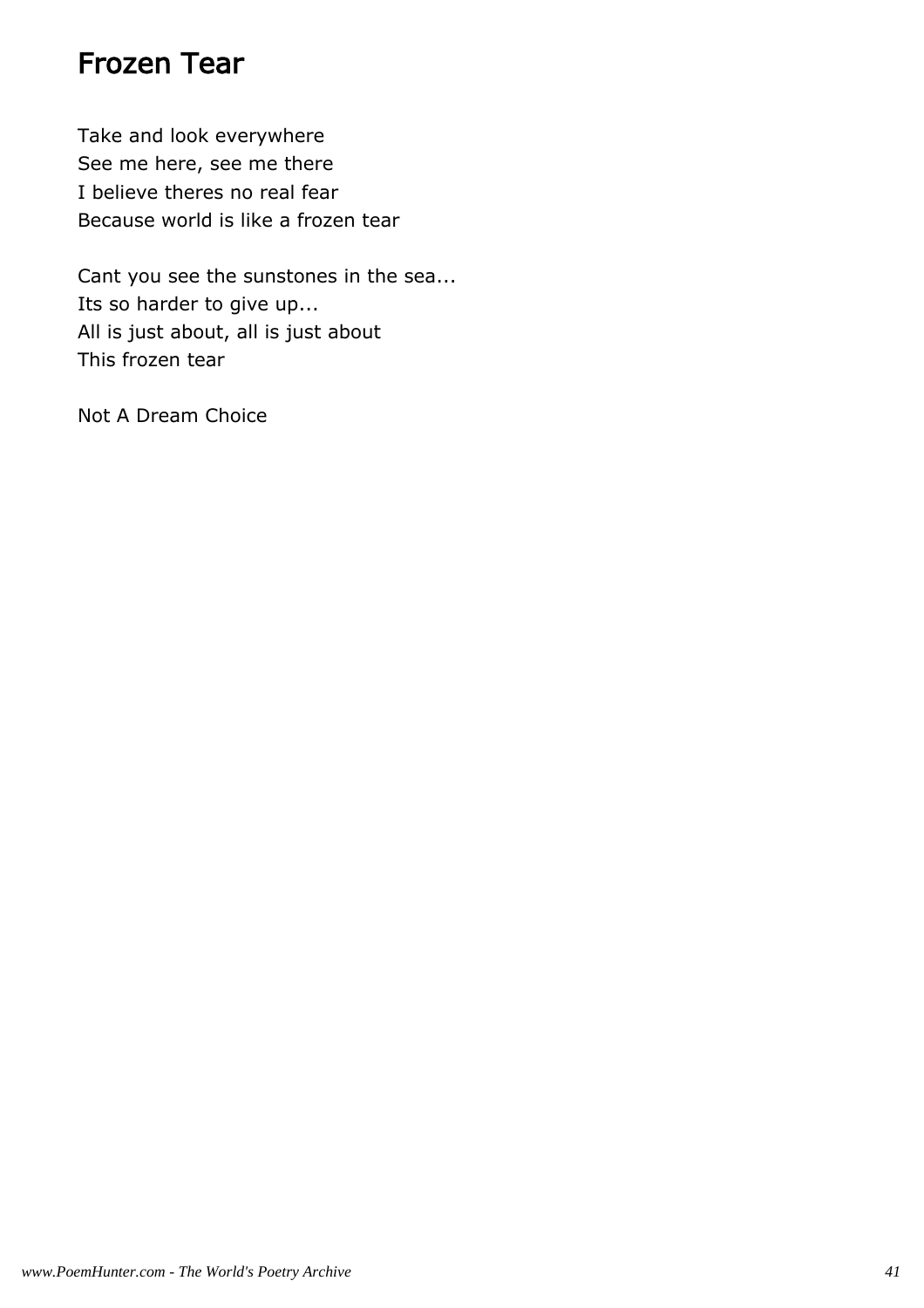#### Godness Was Love

Godness was love Never was and never will be Godness is life And everything that surrounds me

So destroy the day Destroy the world Destroy the night Destroy the air

The day not care The world not care The night not care The air not care

Godness was love She walked with me Godness was love But I couldn't her see

Air and life, love and life, water and life together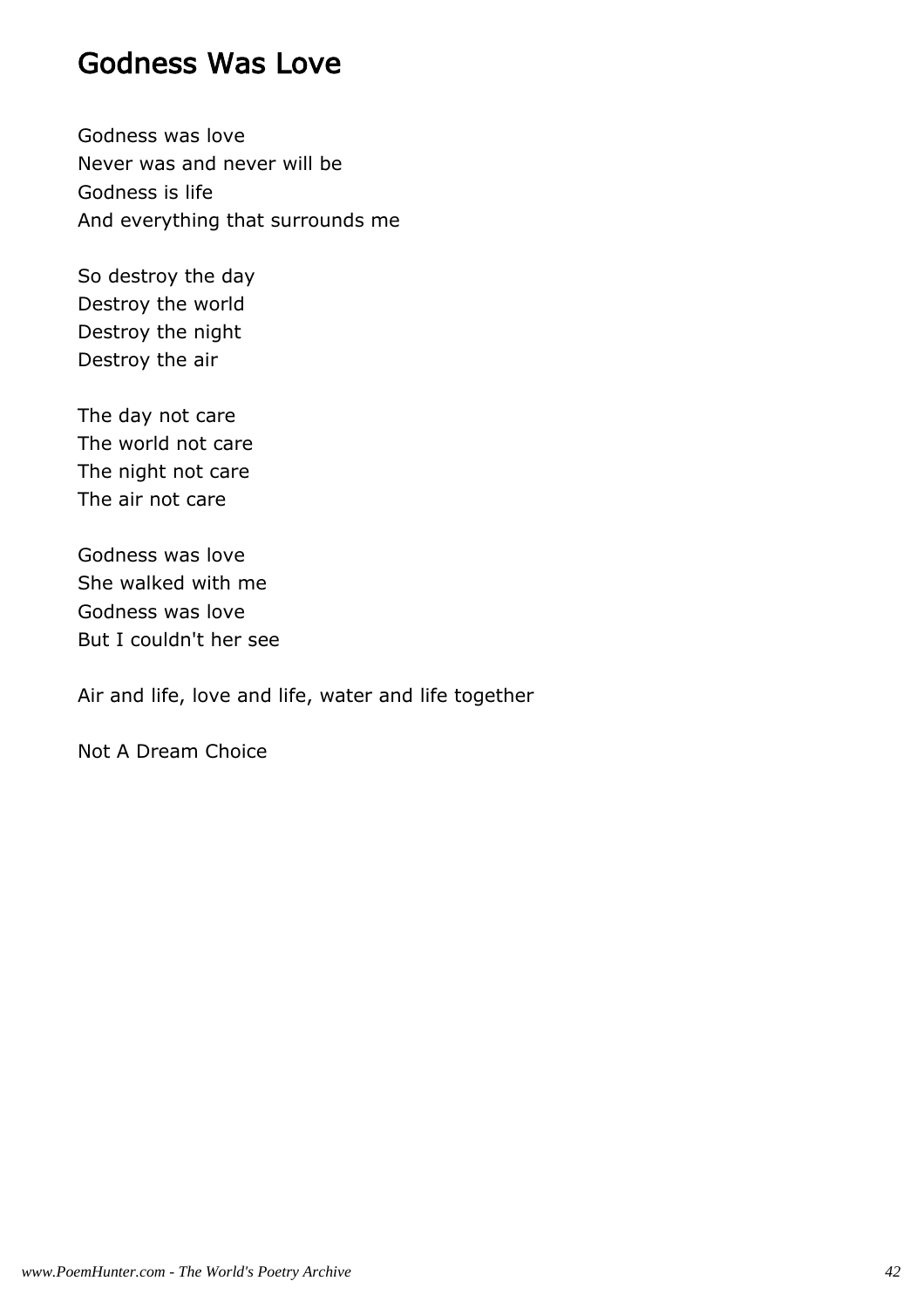# Growing

So I walk on in The room, the land, the tunnel In the cave to see What the future gave me

Always see you walking on the same street Where the leaves autumn meets I just looking for someone like you But actually don't know what I come to do The thing is that Im nowhere

Are you still remembering That day when sun were too high up We walked in circles in the forest And when we something saw

We walked down to the lake Where it grow Where it grow, .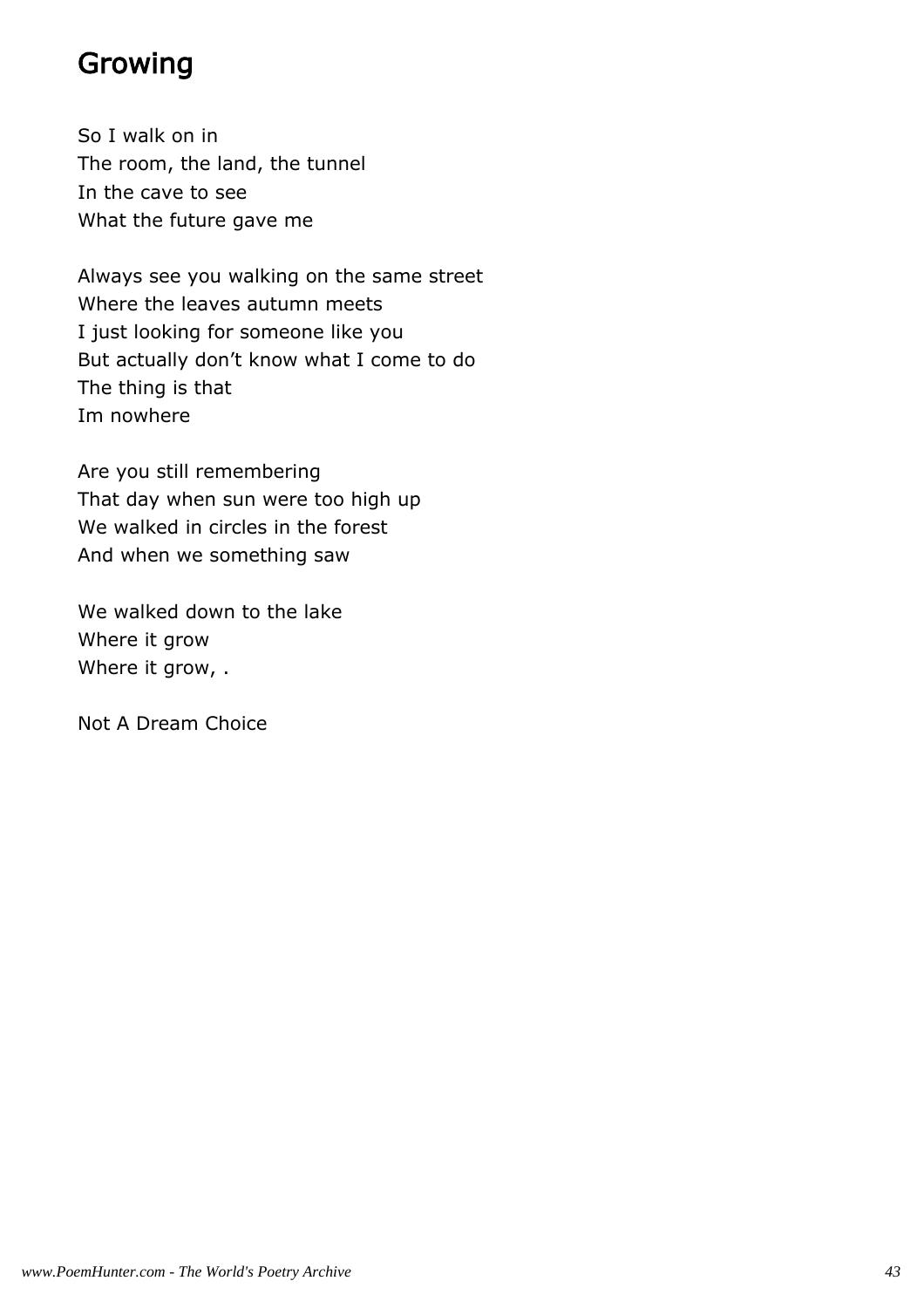# Hearing...

Hearing, hearing, hearing, hearing...

And if feels...it feels like I... Im the unbelievable trust... Absorbing your bleeding lust... Tired, tired, tired...to cry...

Crawling...too hungry to get hurt... And death...it feels like my life... Crystals are sensitive and crystals feel... Everything must mean something...for me...

And everything I have done... Is to live...Im nothing thats exist... The secret melodies... Shouting out their pride...

Curiosity is a half... And the night is so dark... Im so cold... The night...its eating me up...

I miss you...I need you... I love you...And then her voice vanished... Away from the phone...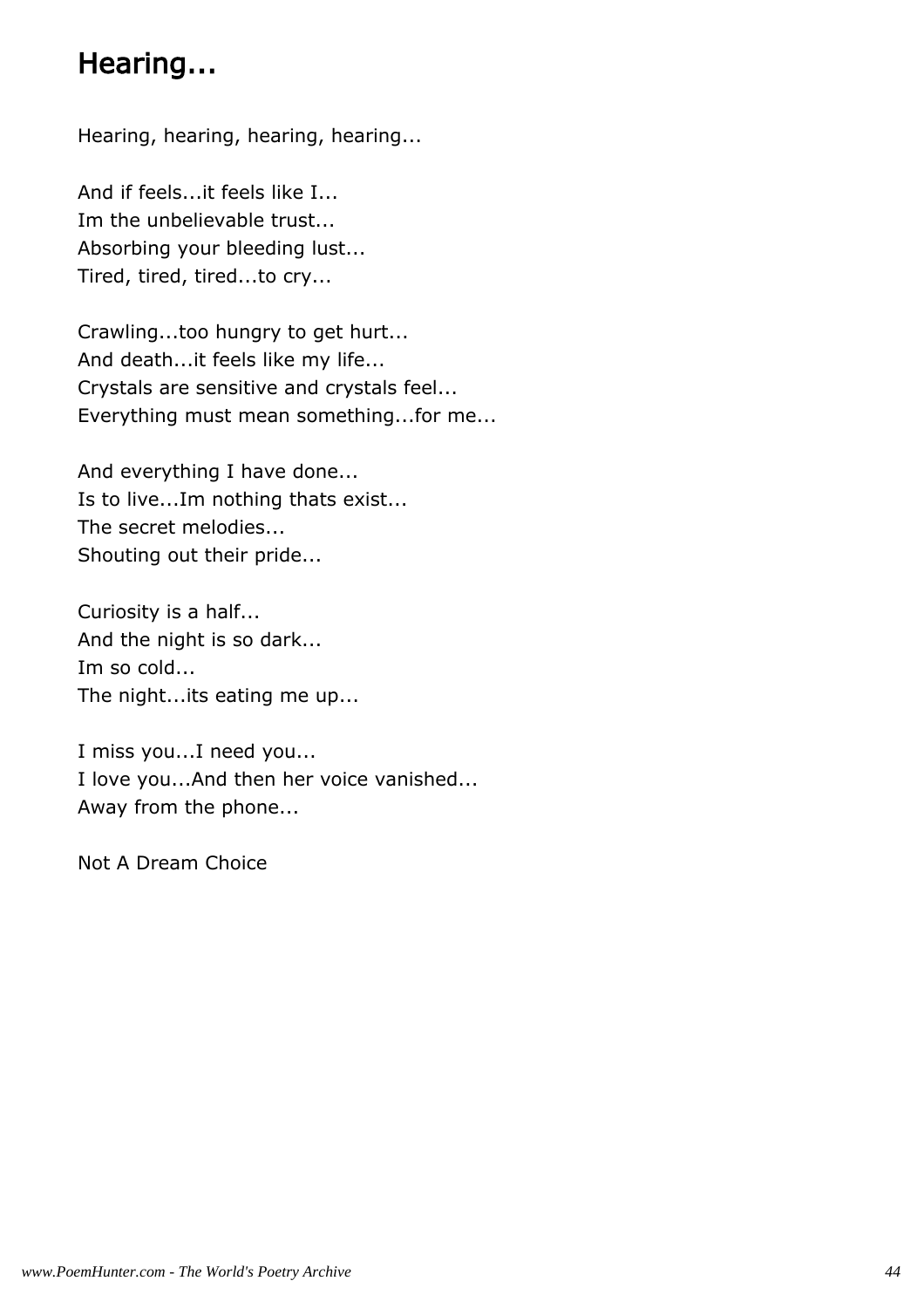### Hearts Desire

Fifteen minutes left Fifteen minutes then its time to go Out to the storm of hearts Where people offer everything just to feel their hearts desire Oh, love I know Im one of them

And because of that you know You know my heart beat faster You know I would stay in the flames Until I feel my hearts desire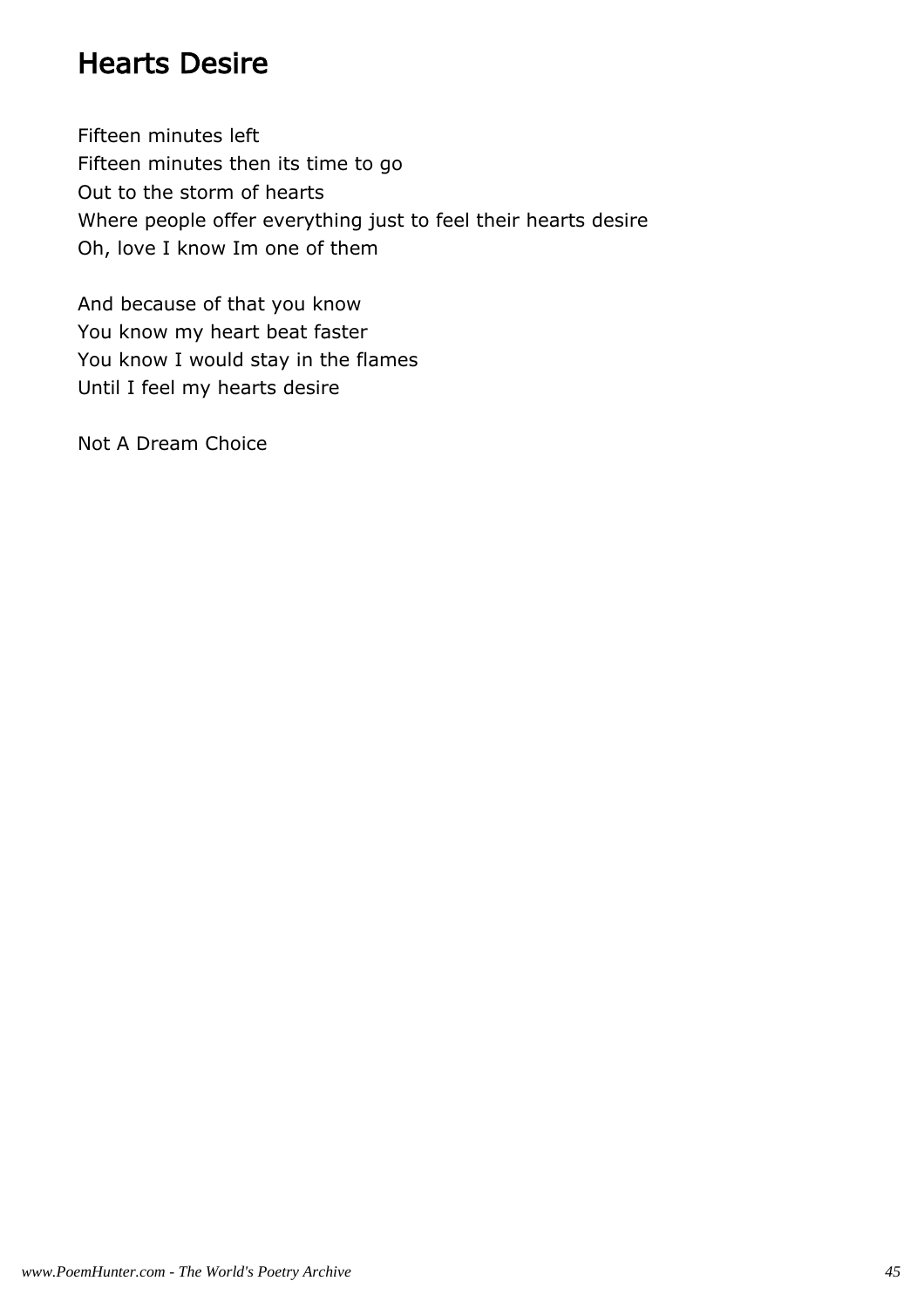# His Love, Her Love

She were into him and said You can dream about me anyway...

And she had loves reflection She had the self-control She saw the light in his eyes But he were out of control

She had the charm She never got ties She had all beauty But she had the toughest lies

She had a healing soul She had a life where she flow She had the brightest colours And that painted his life

She had sorrow and anger She stared at me in hours But that just attracted him And Into him she was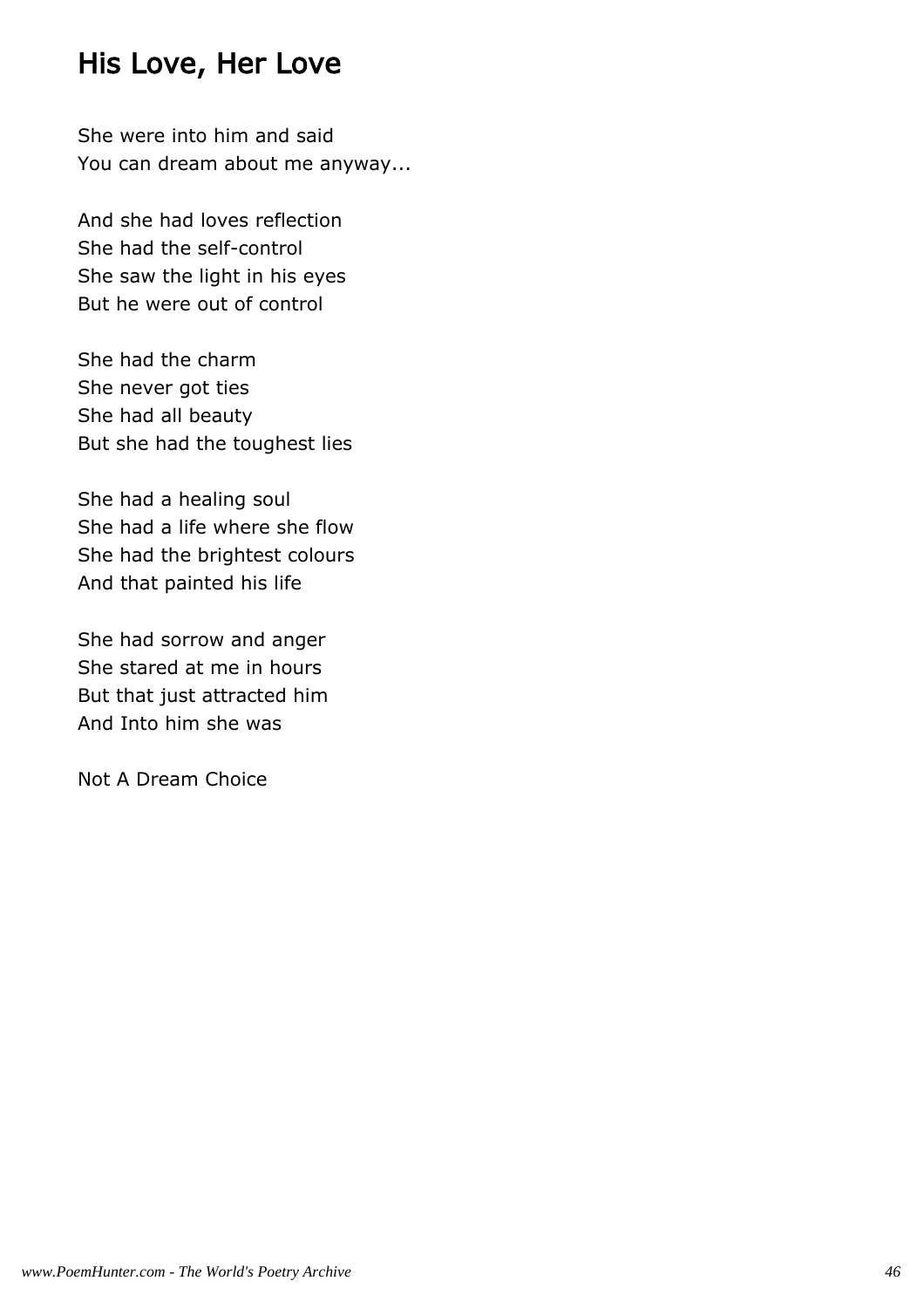# Home

Peoples, all these peoples Just walk their way The only way they know I looking up to the sky On the clouds with their crone of sunshine

I just want to go home, over the sea Let's walk on the higher street Let's run faster then your shadow Let's take your own challenges

Listen, we come to fly Over the highest mountains But that's not high enough No mountain is high enough for us But first I just want to go home, over the sea

A signet, a signet of time A signet, a signet of love The last signet, the last signet of home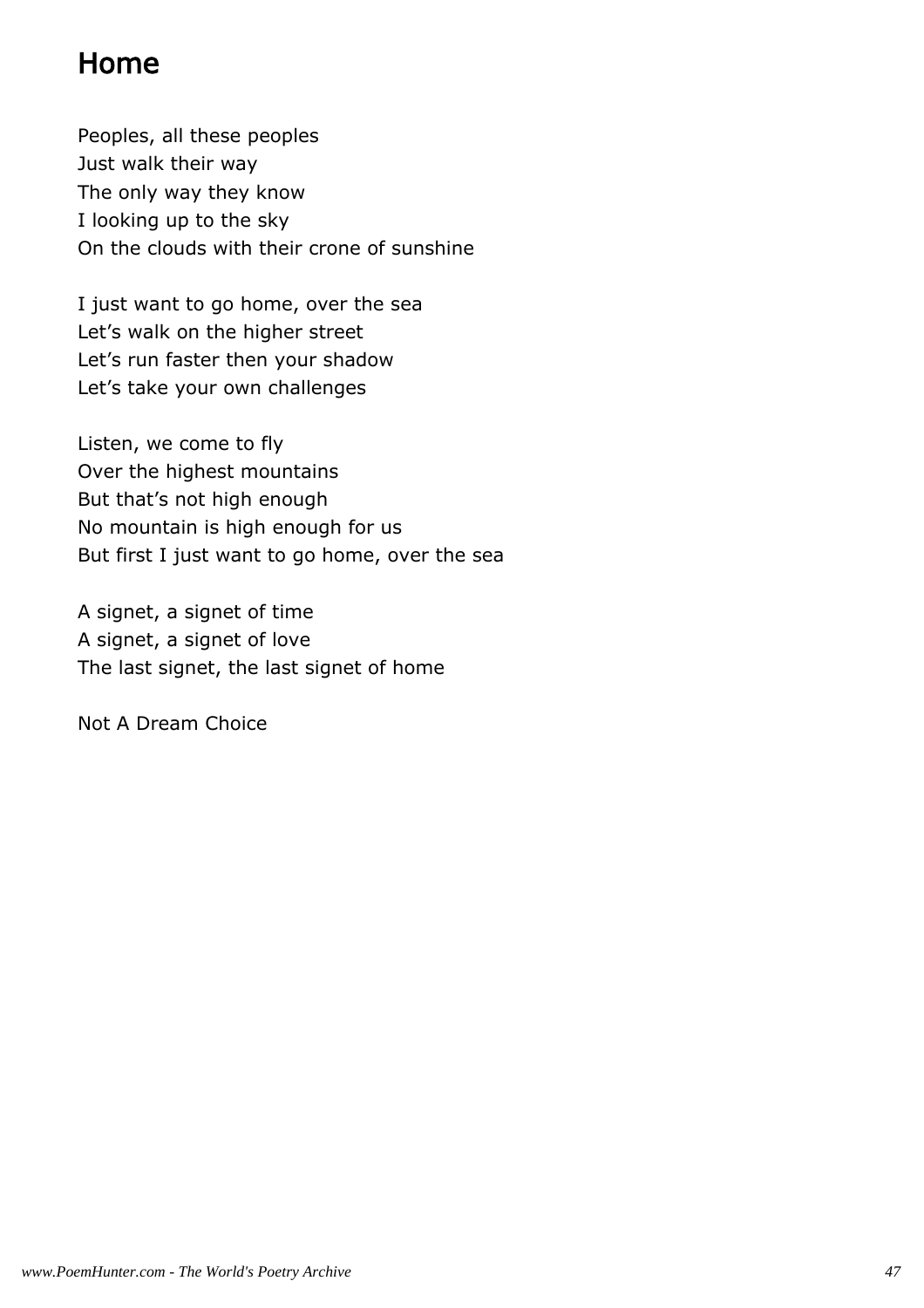# Human Warmth

Now when the cold winds are coming back again And the darkness and ice I need you beside To warm my heart up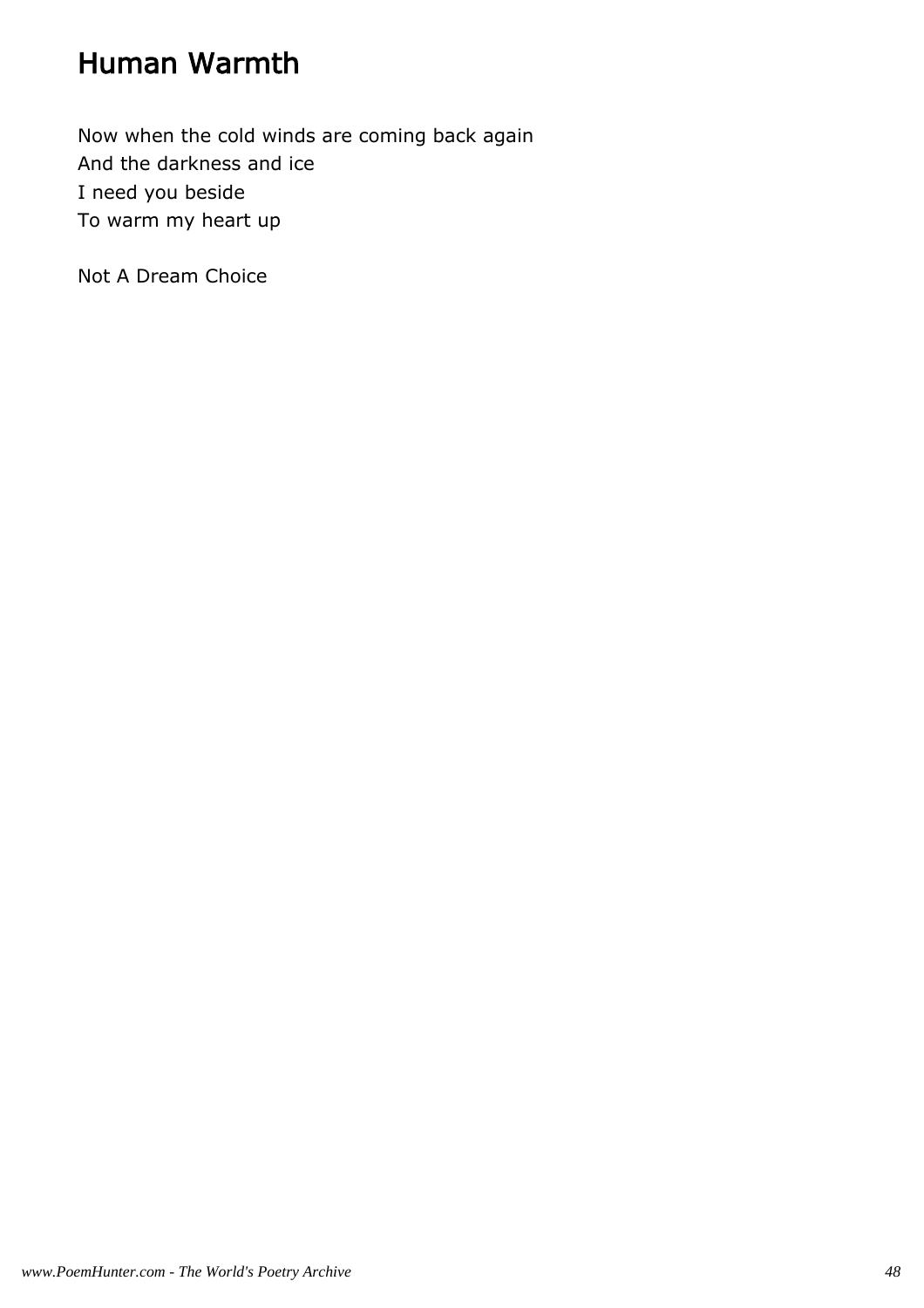# I Cant Get Enough From You

My home, your heart It beat in you I live Inside the refelction Because I cant see you

Love, You never ask You never call Thats all I want You to do

To love me too But you pretend too good And I cant get enough From you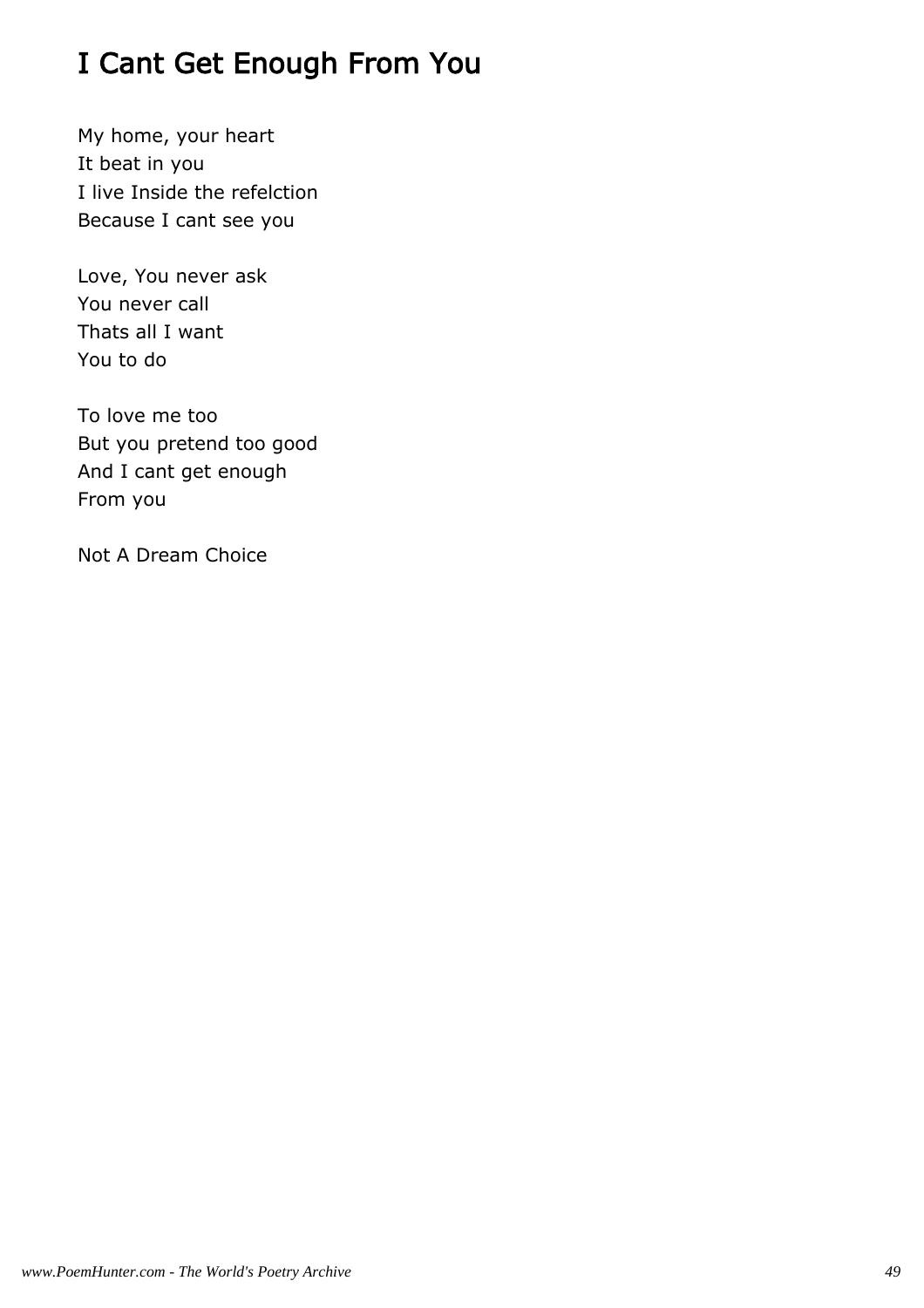# I Feel Your Soul, Its Going Nowhere

And I need…I need some sleep Before it become too deep In the room beside the night it's a feast Where everyone hunting so neat

These lines become a circle These souls becomes a circle There's a leak but nowhere in me If you not see…

Don't come to take me away I wish that it would be How amazing it could be

Feel your soul it going nowhere Feel your taste it slipping away Feel your lips reduced with the sunny heat Take the freezing blame away from me

Hear your voice, its whispering to me But the become awake, but we fall asleep At last you take my soul, take it off me I take yours, to take my back

Can you see the reality? Can you see me Can you see the reality? Can you see me?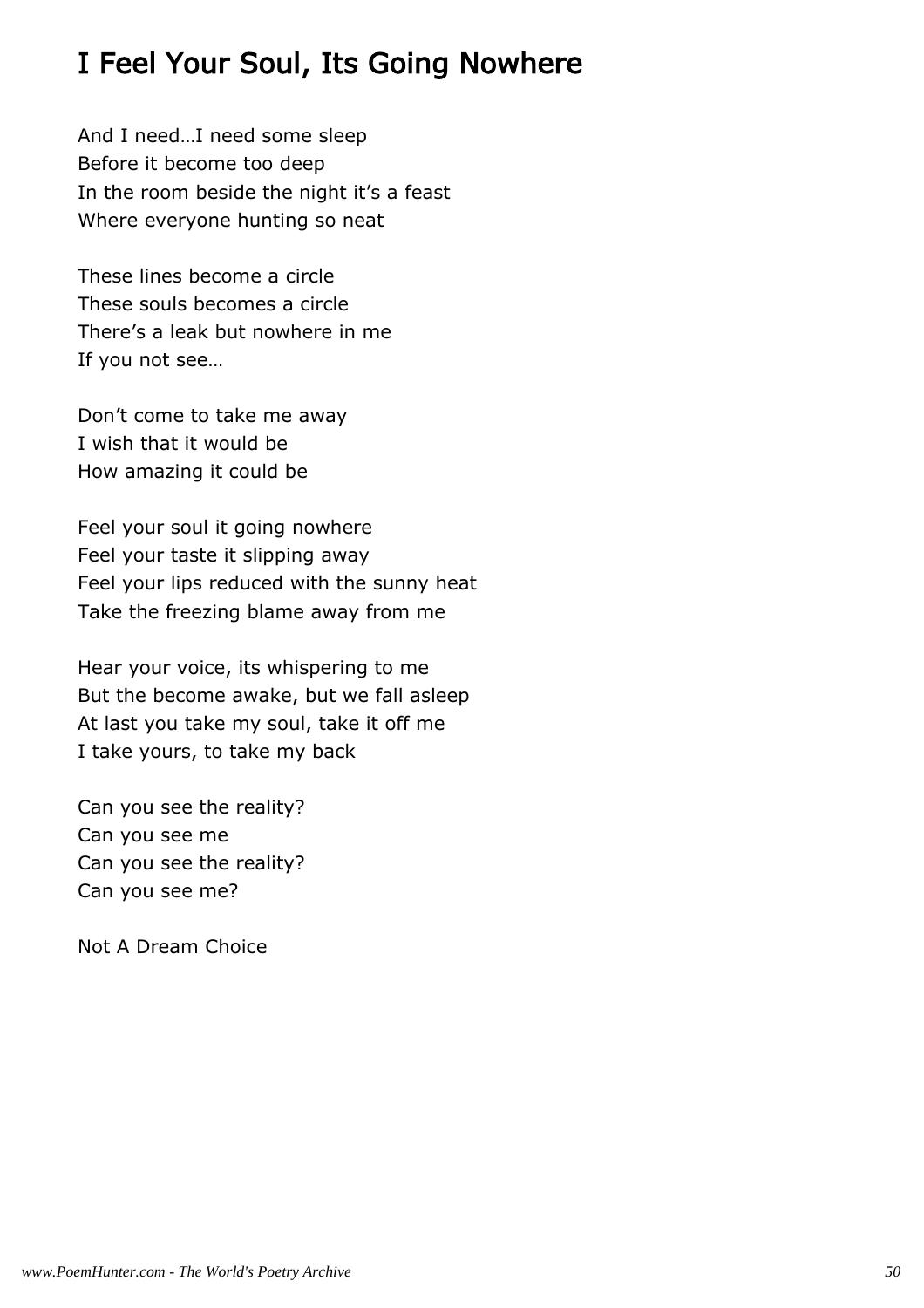# I Need A Great Picture

She hide a secret everyone know Its so weird, I thought we would be alone I feel so sick and it feels so awkward now To start feel like the best person in my life

And stilll shes walks around with me I forgot my name, I lost all shame My blame stinks and all my clothes, too old I lost my way but thought I were still on

Like I were that days

But then I become just a idiot like everyone else And now I still dont know whats great and whats not I must think its not too late to start something good

And I just counting things That would take me up from my hole And I want so much but cant Its too late, Im always to late to everything

Late to love, late to feel What others feel, late to understand That you just have one chance And if you not jump there in...

I just need a great picture on myself I just need a great picture on myself And all confidence I can get To start go on...and on...

You dont need to tell me I already thought on it in months you know How could I get together with love Without feel denied from her now?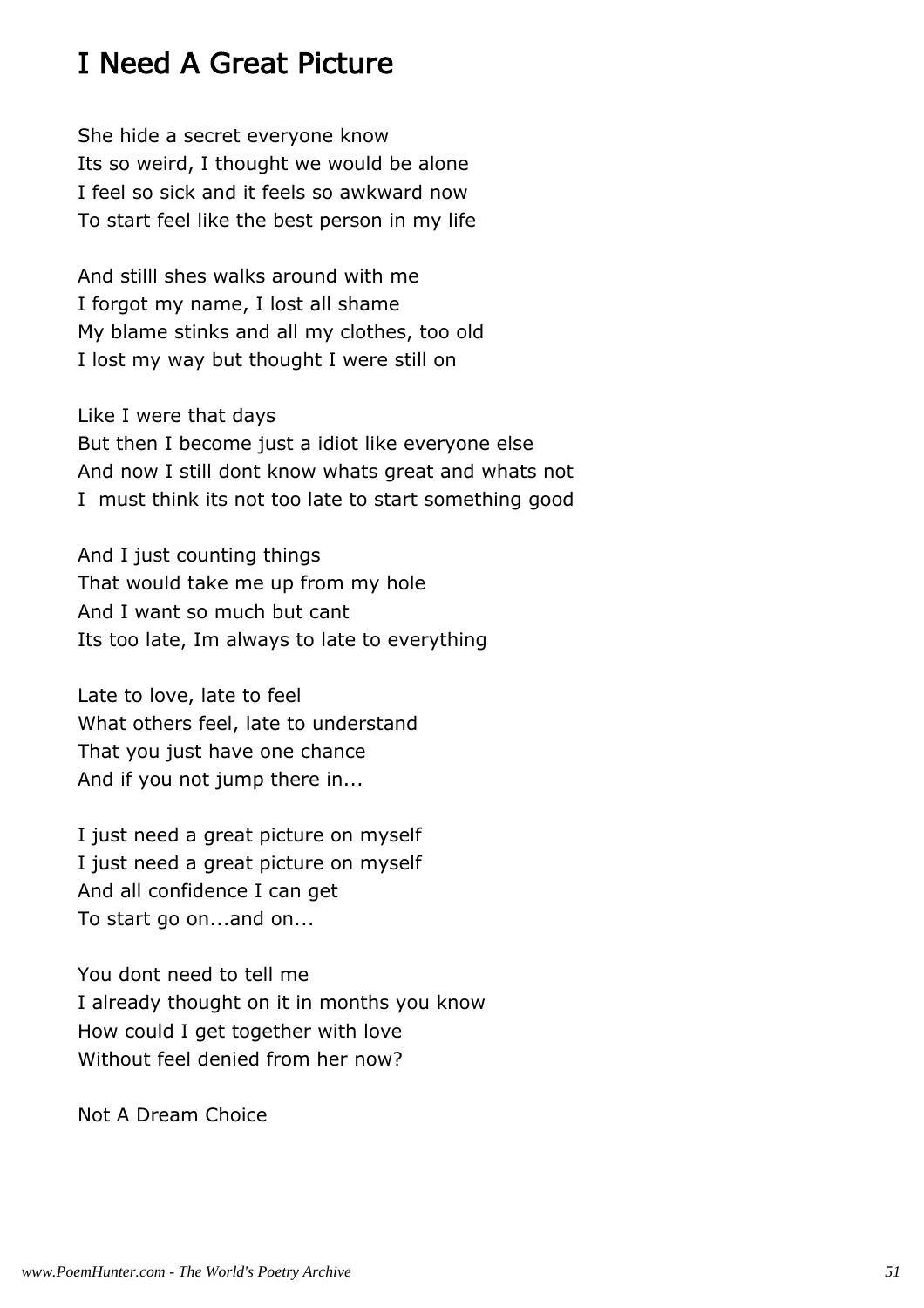# I Need The Sound Now

I will take the deep of the day of will And don't incline a while I will lead myself astray And not myself misunderstand

I need the sound now Let me hear the thing you got to know That alone is everything So why do you say you alone this time

I will silver gloves have Sweet lovely, bitter symphony Your guns come to break you But you not go to believe

I need the sound now Let me hear the thing you got to know That alone is everything So why do you say you alone this time

And still you not see or care Break my heart of love and to see My leap of flame of firebreathing Must be the first to be

I need the sound now Let me hear the thing you got to know That alone is everything So why do you say you alone this time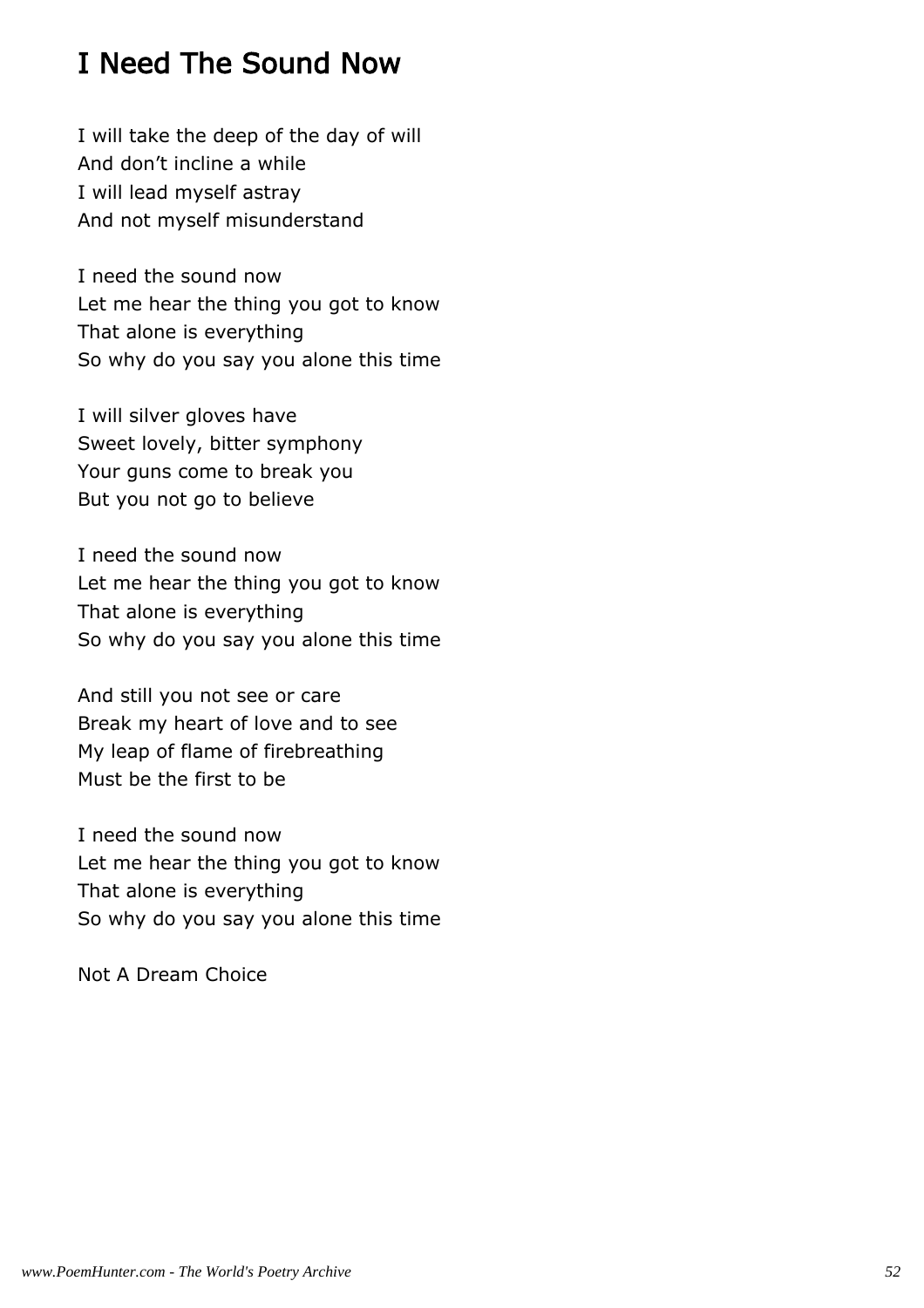# I Want More, I Want Less

I want more then I want less I jump down then begging to get up I'm on the ride and that me harass Still I want more then I want less

If it just would be better if you gave me the sting It's just that I can't strike, at least not strike to take But the when the moment was lost she draw the dream And you lost it and find it up

Then I rose, I rode and it kept It was I that read then ran You maybe took that, but the real rose was too high up You maybe drank it, but the real heat makes it salt and dry

If it just would be better if you gave me the sting It's just that I can't strike, at least not strike to take But the when the moment was lost she draw the dream And you lost it and find it up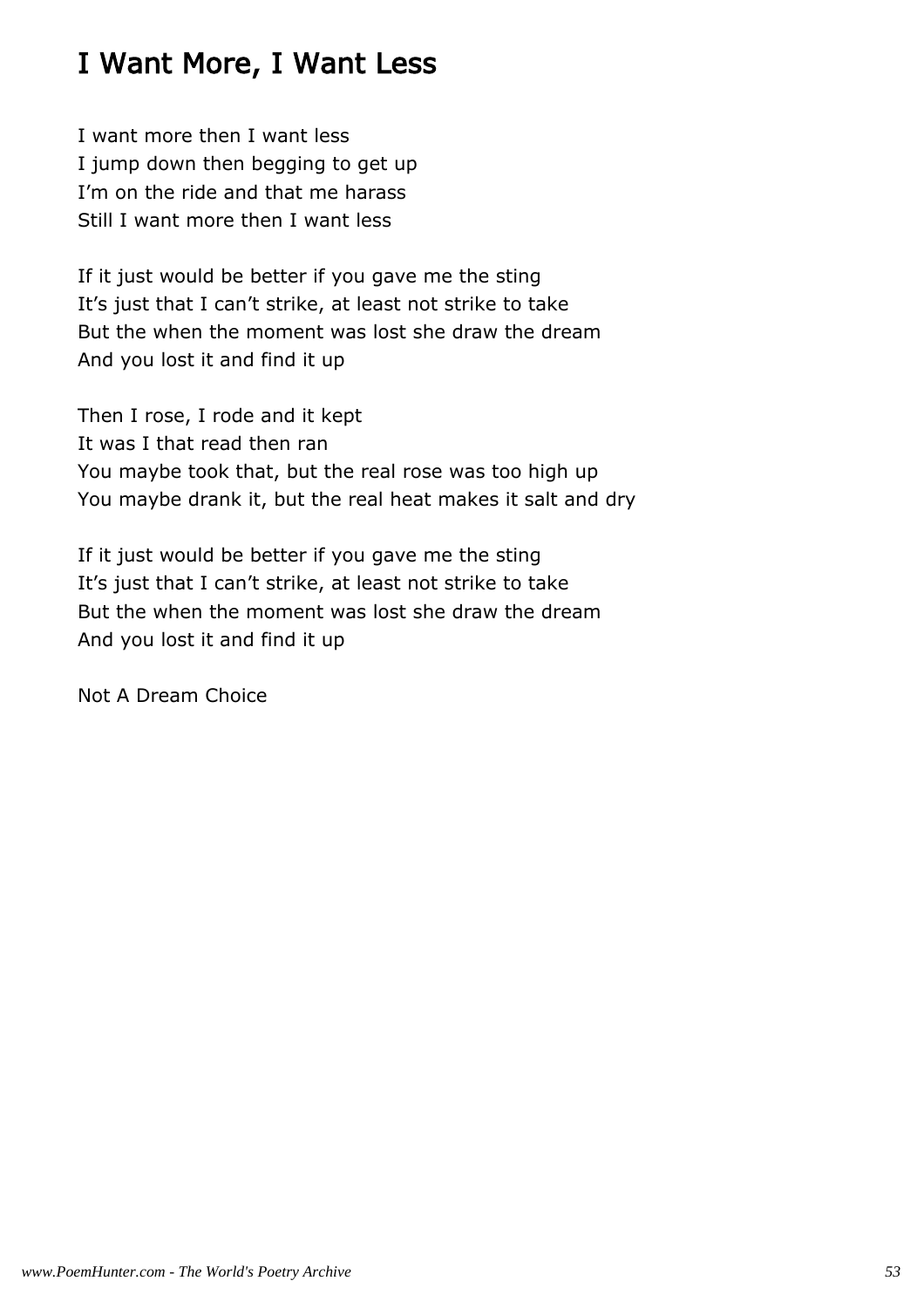# I Will Cry

I would see them Before they would become too real I would shout out The last word to exist before they it steal

And I hide for the world And I hide for the light The light make me blind

I would take a last walk outside Before my soul would become too weak I would fly a last time up to the sky Before the sorrow would take my wings

And I hide for the world And I hide for the light The light make me blind

And I will cry... Because I miss you...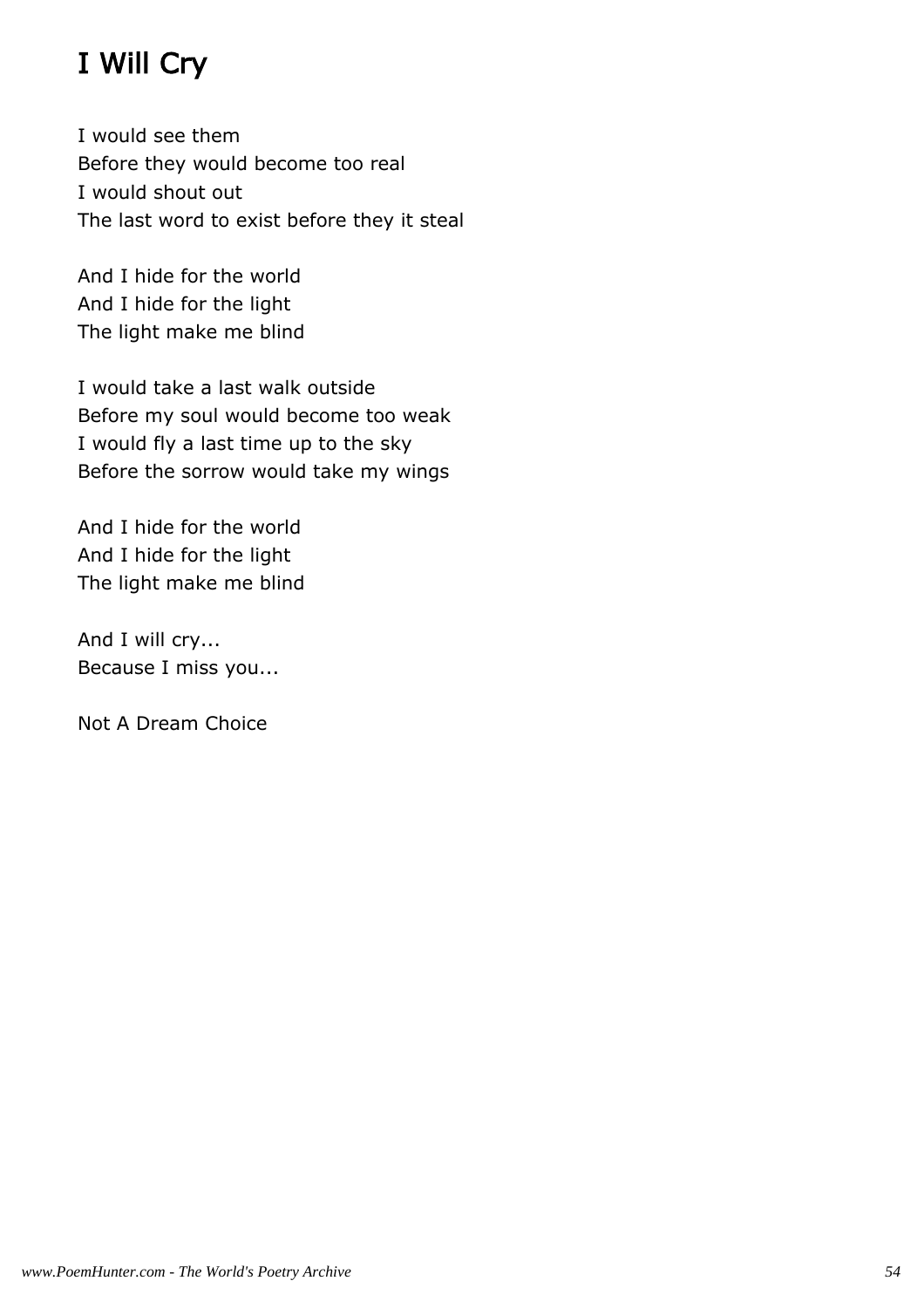# I Will, I Will

Don't you ever listen to what I said Don't you ever remember how I was And now I'm completely desperate I come to continue this forever it feels like

Is so much more then miss you And I come to continue with it To scream it in your ear every day I will...I will...come to you soon...

And provoke I will alltime Because I know you don't like me at all And you're so tired On me now...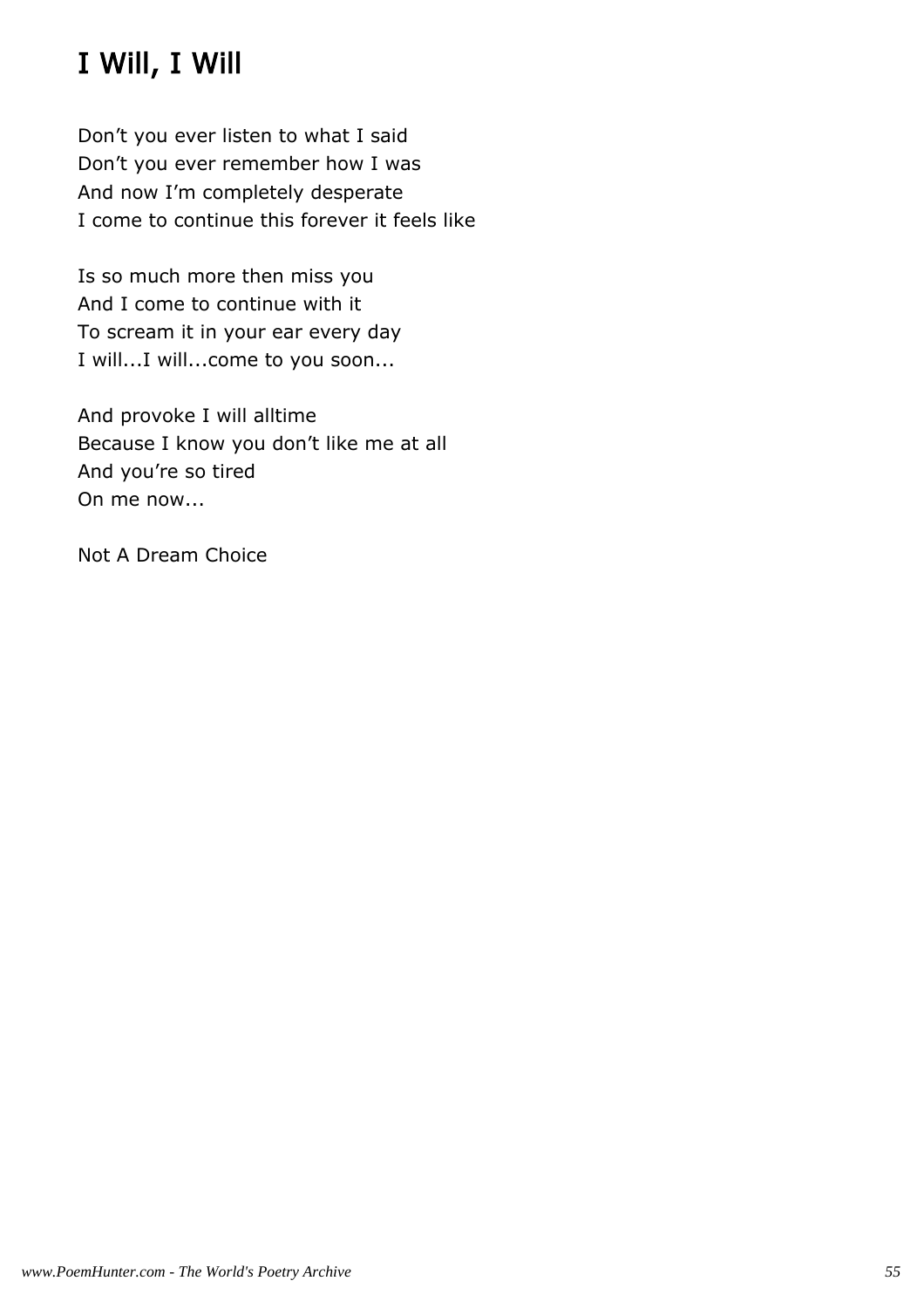# I Would Sing

What can I say when there's just thing in my mind What can I sing when my whole life is this new song What can I live in when I forgot the rest of some world

Well I can sing for love Well I can sing for love Oh Love, I would sing That's all I can do

So you take the step, you ask but already know the answer To even just innocent call and nothing say that's great You there's no other wish of the heart So don't fake, don't break yourself

Well I can sing for love Well I can sing for love Oh Love, I would sing That's all I can do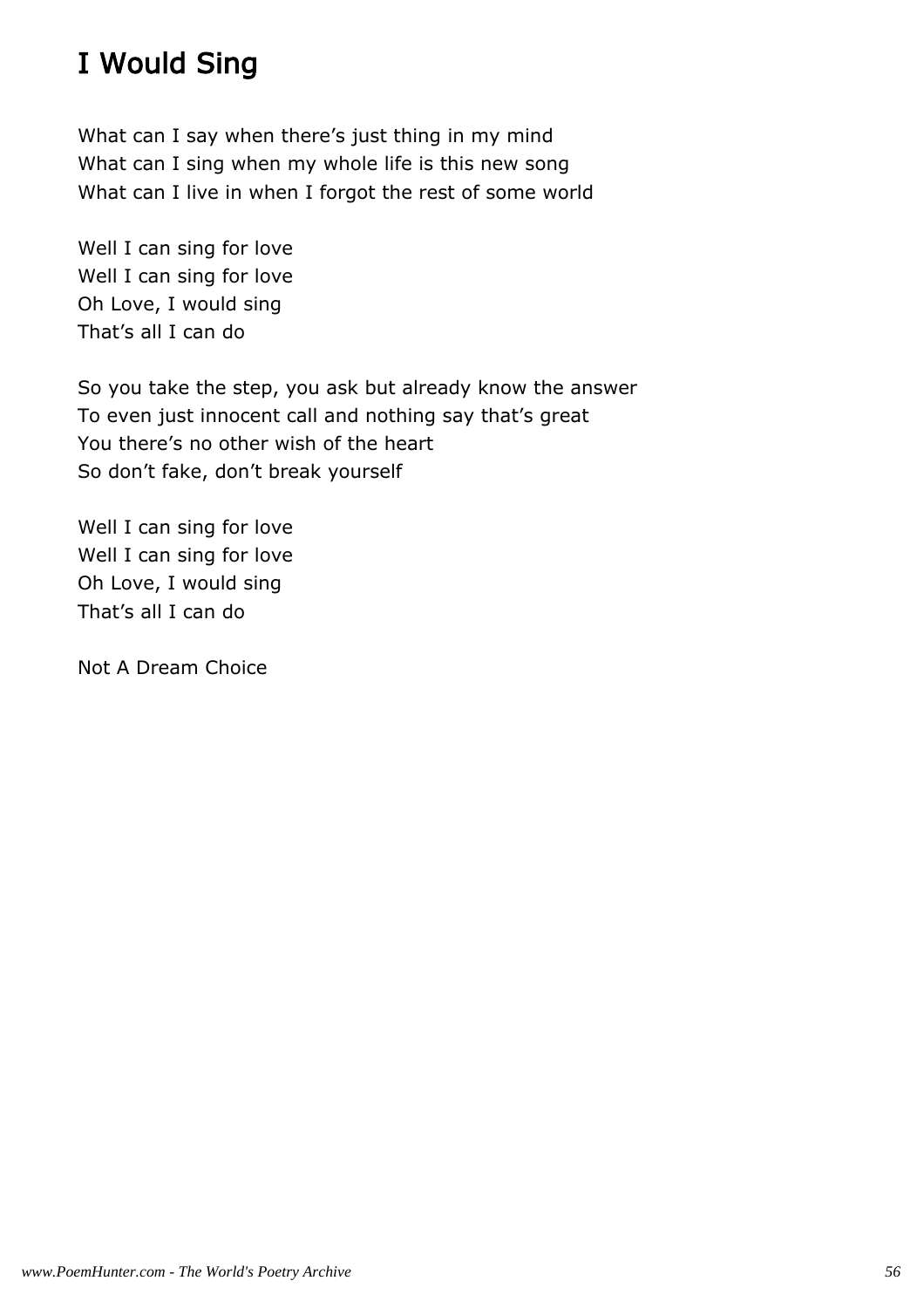# Ignore

Dont listen to these lyrics Dont listen to this song Dont feel these melodies flowing into your soul

Dont hear my voice Whispering in your ear Dont feel my breathe, ignore every sign of me

I survive Im alive And my heart beats Through every sphere Through every universe Through every selection of irony Just to let you know That youre better then gold And so better then me So love, ignore every sign of me

Dont look into the future Dont look into the past Dont look into the inspiration Dont look into the isolation Dont look into the creativity Dont look into the melodies Dont look after tracks in the sand Dont swim until you find land... Because there...I...am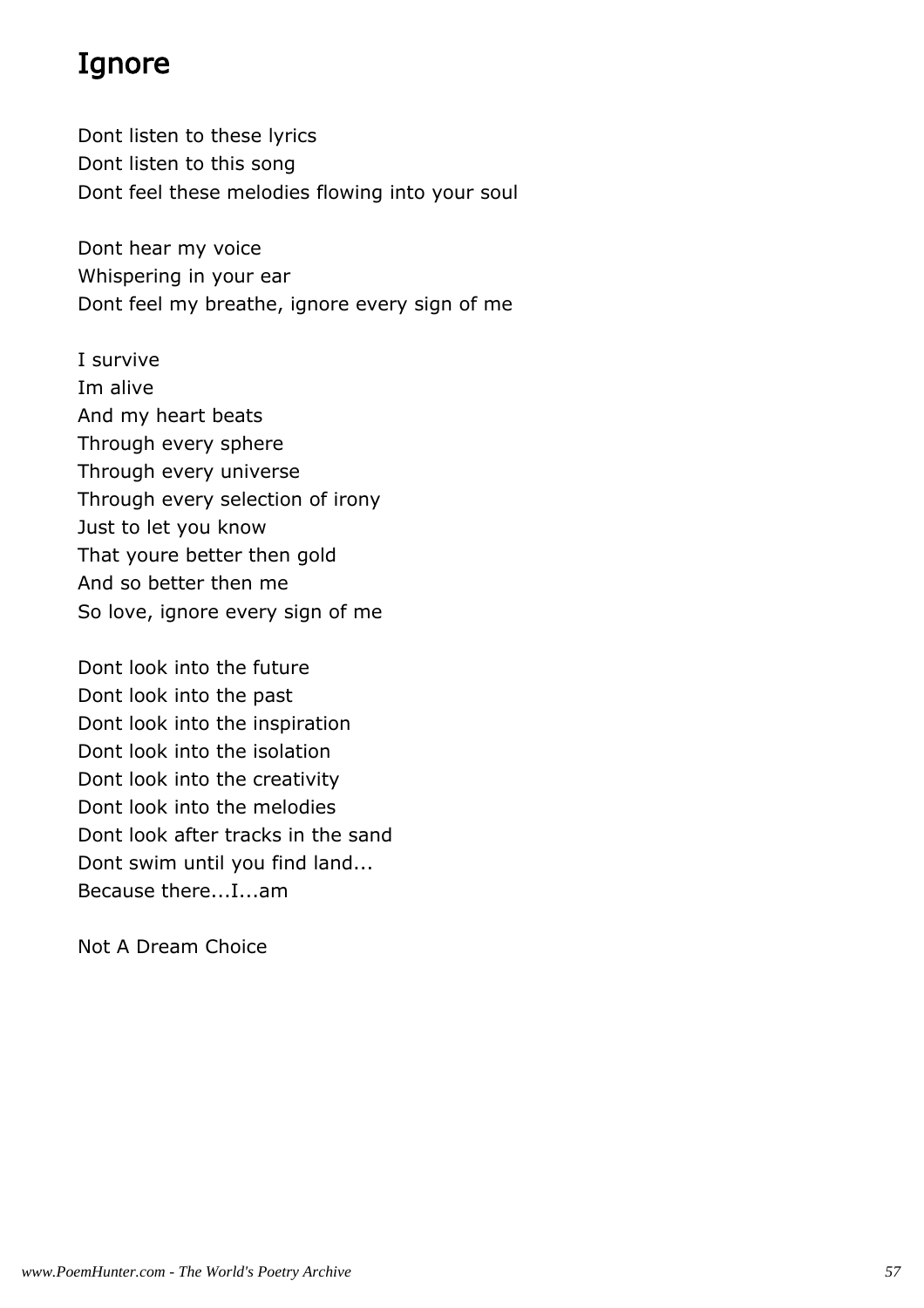# Im Alive For A While

Love, why cant I be happy now I should know all love is true I should know what it is That its because you feel the same

And its a big, big pain And its a big, big pain But maybe, maybe, maybe It will keep me alive for a while

And but, yes when I see you The pain wont hurt for a while I feel like Im home in your heart And alive for a while

At the first day of may Im beautiful again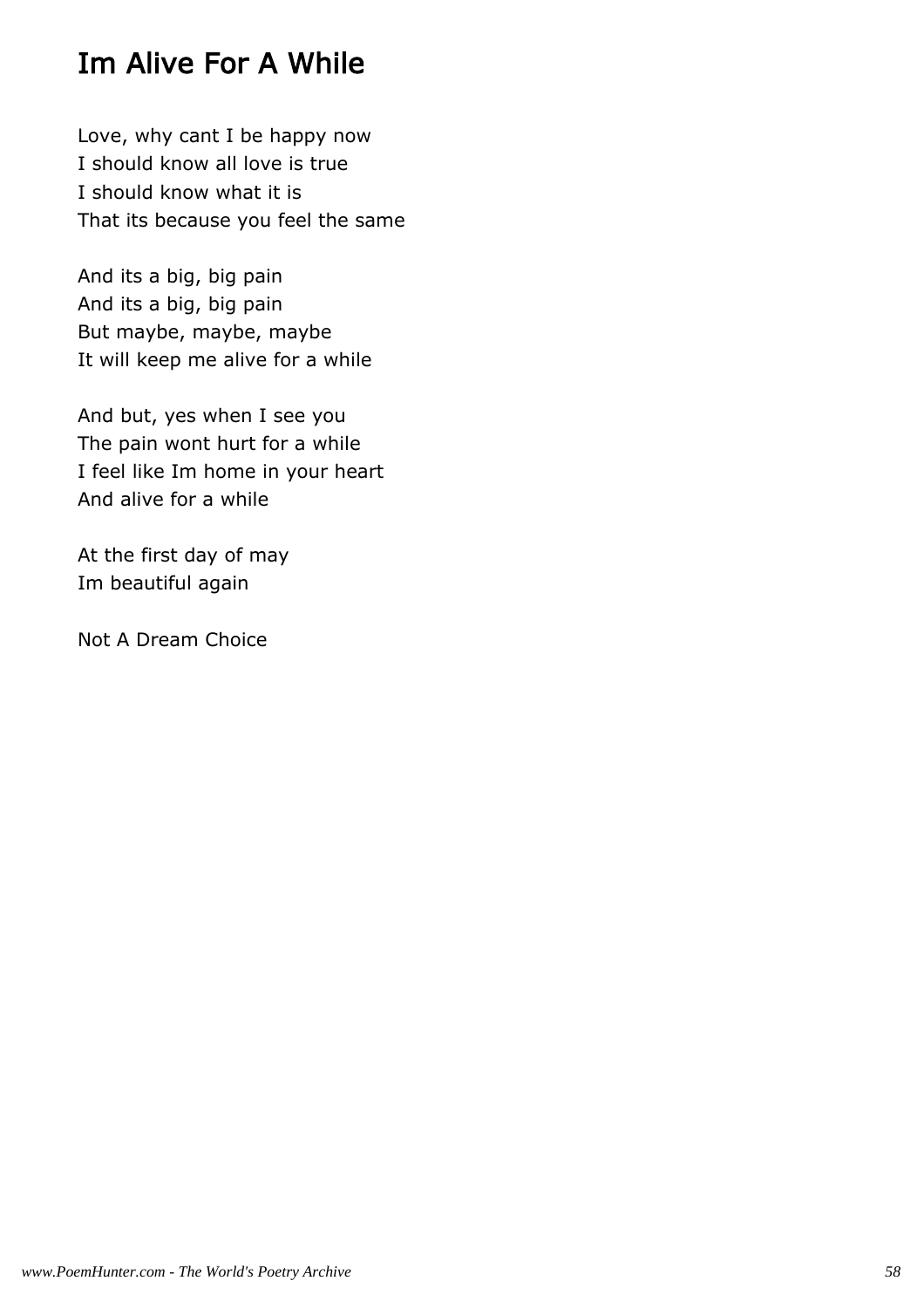### Just Weird

I'm kind of scared of everything lying up I'm so scared of what I've done It just feels like I always did and do Everything so wrong and that's weakling so…

I really want to say it to you Its not cute, it's not sweet It's not kind and it's not great Its just so weird

Because beside you is not my place to be Beside ruins is where I should be I'm just killing chances and disturb the balance Nothing is more how it should be

So take my photo ate it up That's all you will got from me And don't you ever look at it Can't you see how ugly it is?

Can't you just say? You've been so sick And lied to me alltime I really don't know who I am

And if you should take anything serious I don't know what This art disappear so do I But be sure on it

That you're better then everything You're still best And the large wish For my living…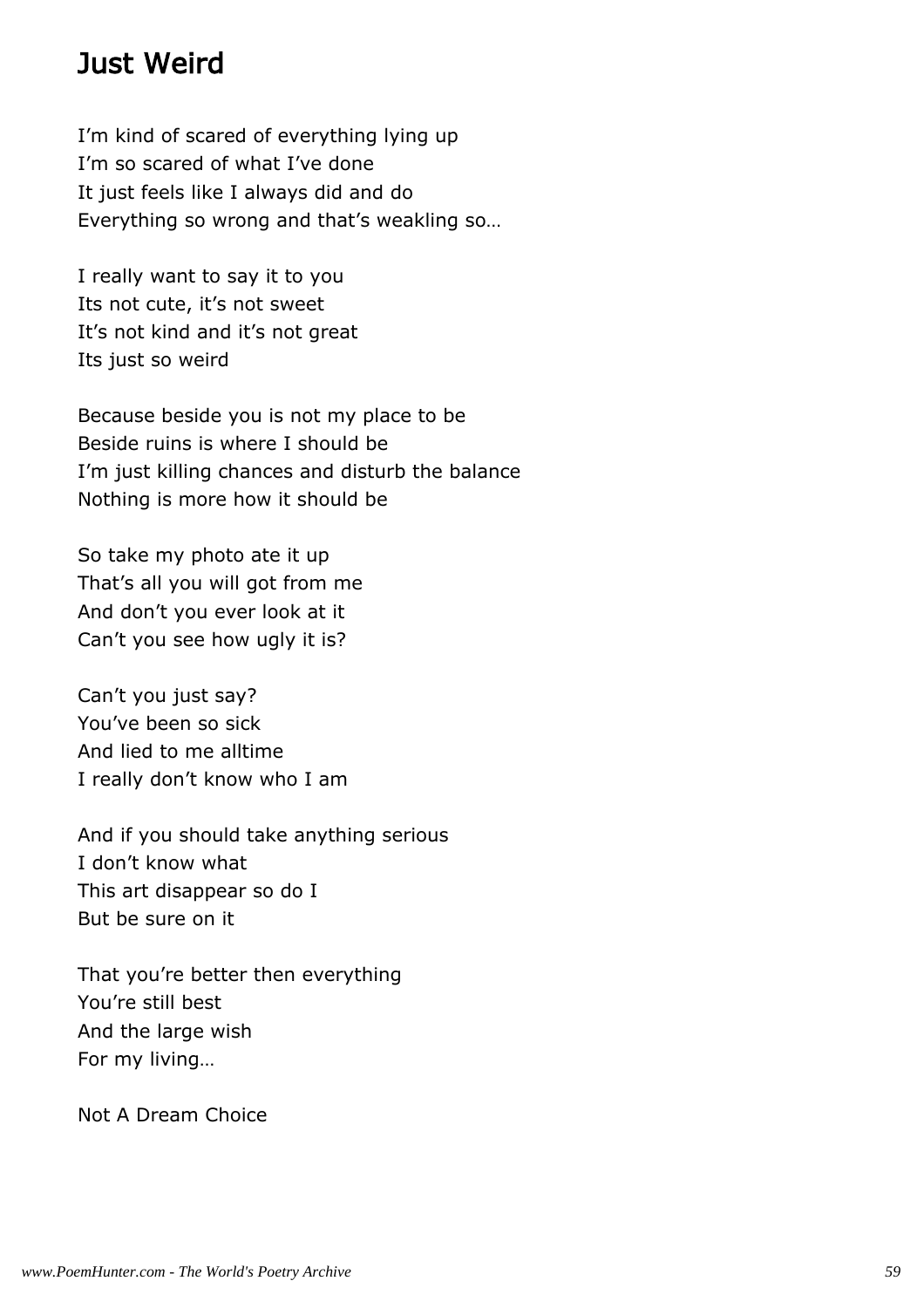#### Kiss To The Music

A kiss... Music in my soul Here I will rise Right now...

Kiss to the music Feel your heart, beating its rhythm Feel all warmth sharing two hearts Kissing to the music... This is what I really live for...

So far away from all darkness... So far away from all needs... So far away from all thoughts... That kicks you when you try to sleep...

Kiss to the music Feel the love overflowing your shell... Feel how soft every feather is... To kiss to the music... So far away from everything else…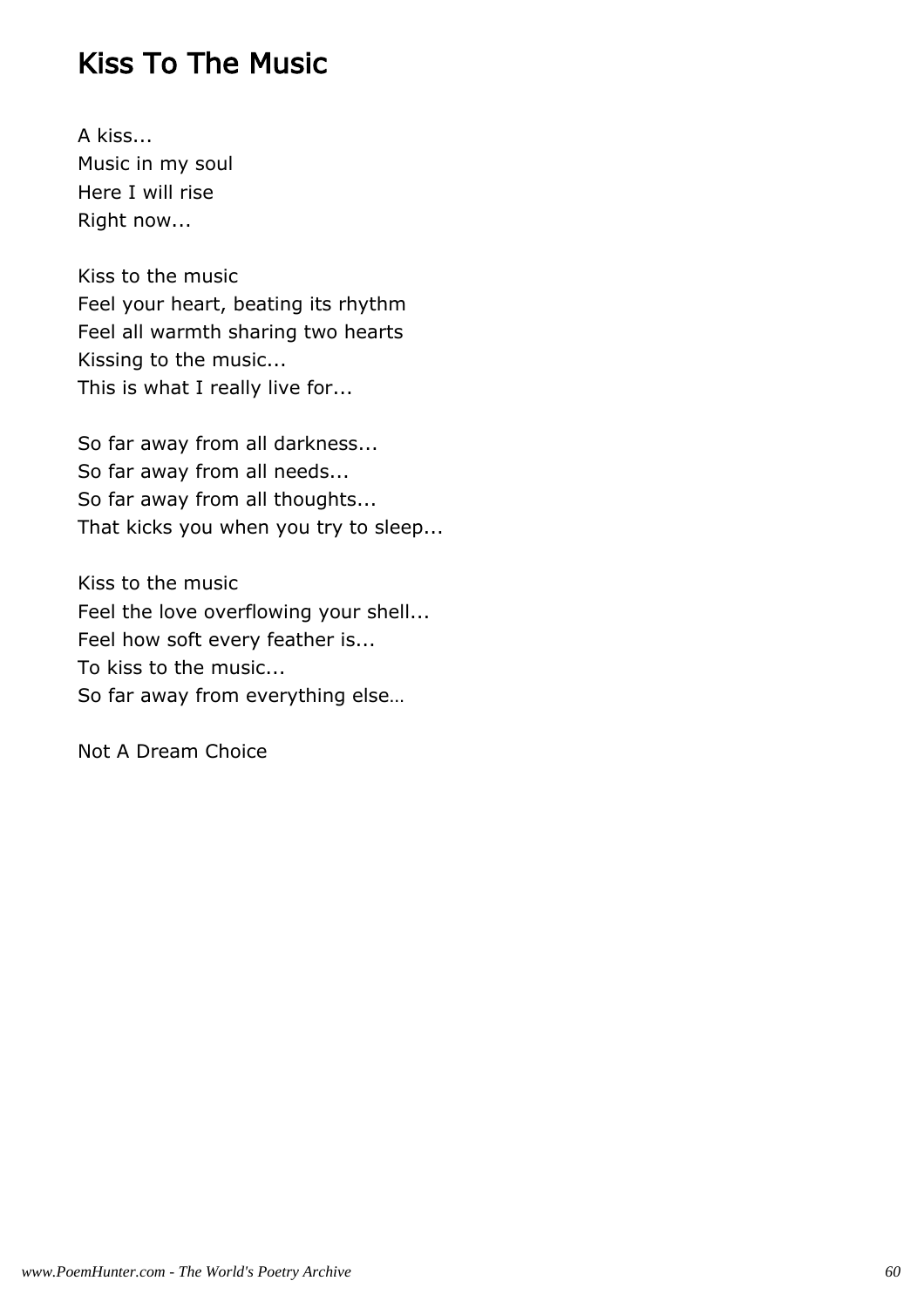# Kissing My Soul, Killing These Thoughts

You should know Im nothing Without my compass of life

This could be my gain This could be my strengh This could be happiness stain This could be what keep me alive

When I think on you... But Im not you...

I seek a love, a true I find it but you dont so stop pretend it more

Even if youre so so good... Kissing my soul every time we meet... And killing all thoughts of that you not... And lift me up like no one else...

Yes you just want something to drink And I try to attract the sorrow and pain But when you it say...I cant stop believe it Cant stop me to love...to disturb...to call

Dont I just make a error in your perfect world Your words, your touch cant run run away from that I cant wait I cant wait I cant wait...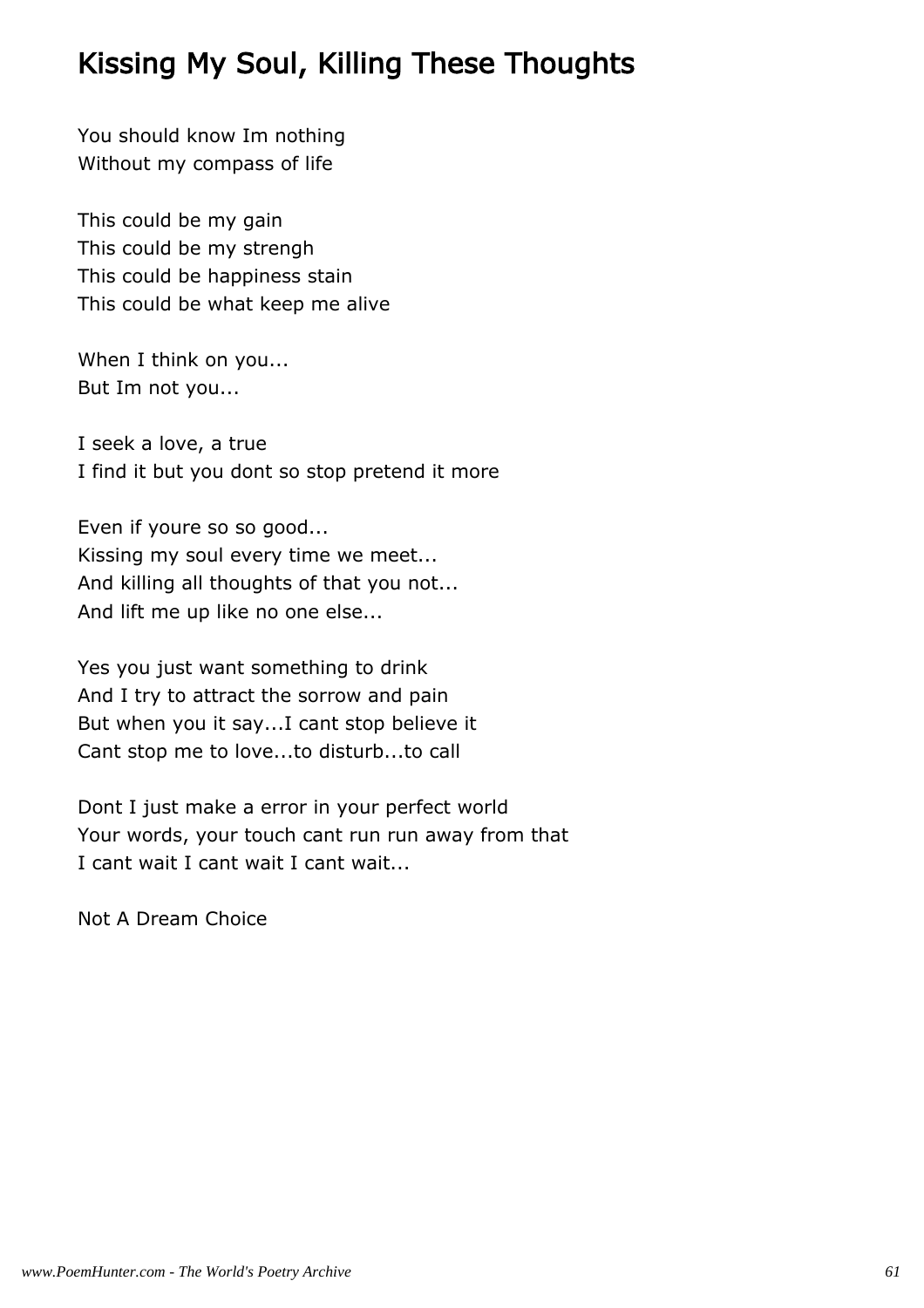# Land Of Sand

South, we walking south I said, when we past the last Birds still flying over our heads And the world still rest

But I just needed to let you know That it was time to face The land of sand Where the desert roses grow

We past the bed of flowers In the grasslands of the ancient ruin We past the flood of hope In the river lands of the ancient ruin

South, to the Deep South To the land of the sounds To the lord of her elementals Of sun, of the druid

Focus

Maybe you will be there soon Maybe you will be there soon In the land of the eleven sands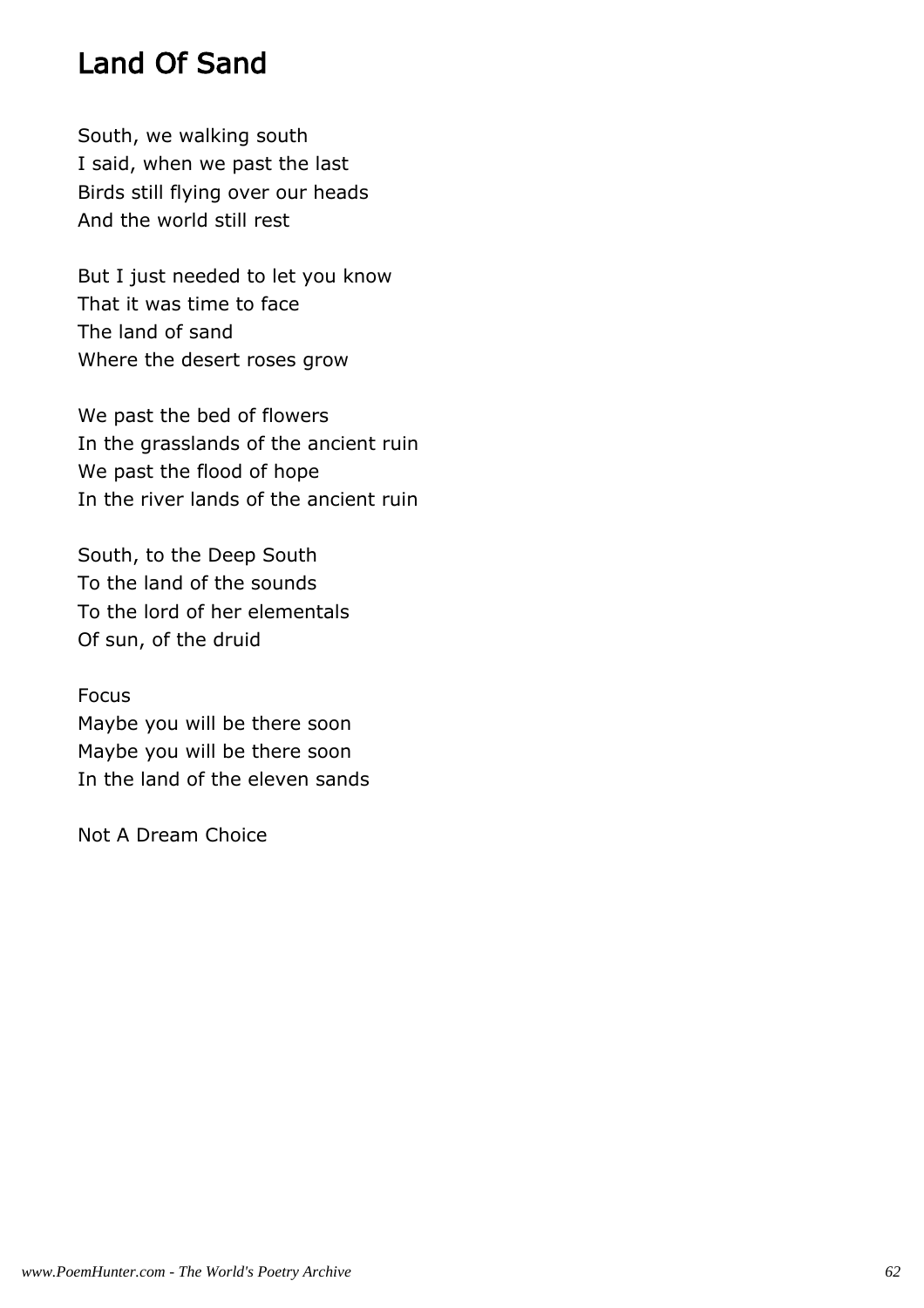### Last Word

A last word...they painted on the wall A last time to see love, to get healed by sun A last word...dont mean to be spoken A last time before they know she would walk away

In the alley they shoot people on the street The smell of death penetrating all defences A shadow from blood, a shadow from tears Downstairs they kill the last ones to remain alive

Eating the flesh, crackin the bones You believe in sorrow and anger but theres just Burning hunger in their eyes And you try to bleed it all out

Let me tell you just a last word... Let me burn it on your chest Let me hunt soulless creatures That hunt you every night

But through the poison you see a thought And it change every picture of the world It create a vision of all love burning on bonefires It create a vision of that love flowing free

And when all love is fixed in her And youre blind for what other people see You kiss her and she kiss you back... Alone, waking up the morning after With a bleeding heart...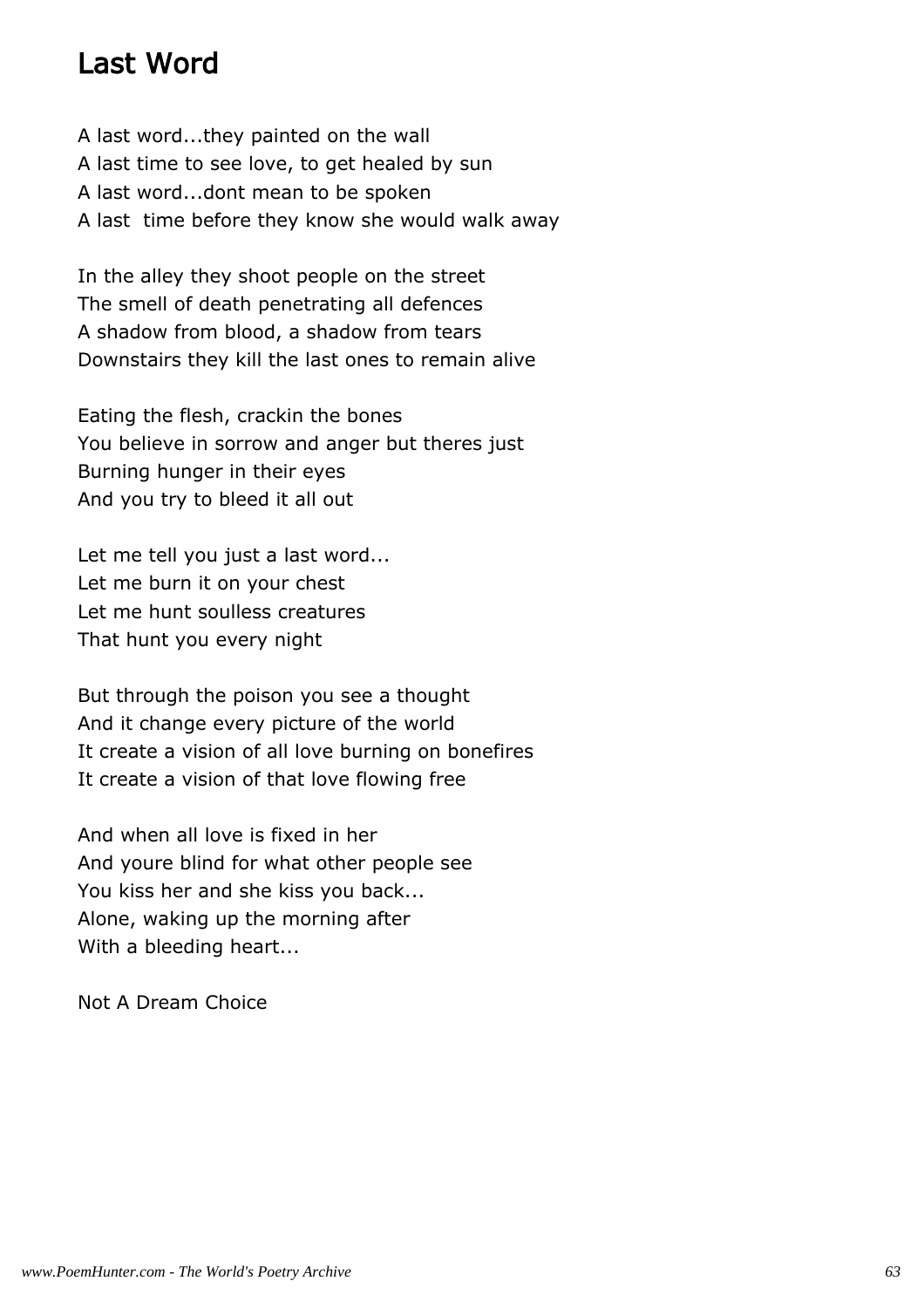# Leaf

A leaf, falling down In the glant, no wind Some birds flap their wings Its dusk and wild magic Gallop through the woods The day ends The darkness falls

To see the sun go up over the sea To see that dreams become true To see people give some faith to you And there's always a burning flame of hope Even in the darkest night So I give you the hope to know that Those things become true

In the land of the leaf Where the time stands still And life…

Just listen To the eternal fire Remembering the burning flames In your heart of hope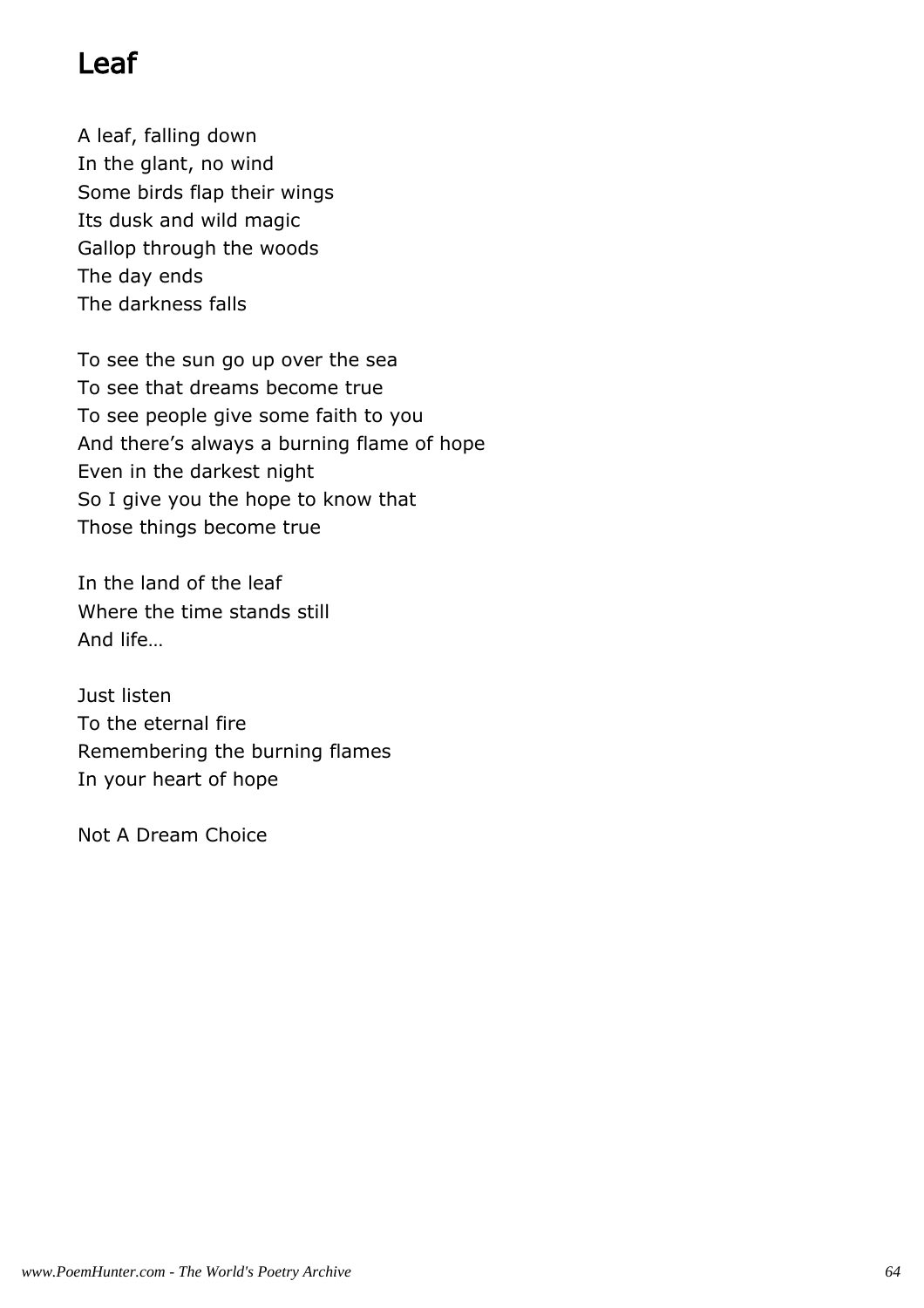# Like A Deadly Disease

Waited for a call all day Nothing happen, I didnt care at all I believe what she say I dont know how to not

Dawn welcome me like a deadly disease Dusk welcome me like the biggest shame And rain falls down on my face Love it, it feels like cold tears

You know I never expect a thing from you All memories, yes they come with just pain And dust fills my mouth everyting else hides I dont want to understand, dont want to see

Dawn welcome me like a deadly disease Dusk welcome me like the biggest shame And rain falls down on my face Love it, it feels like cold tears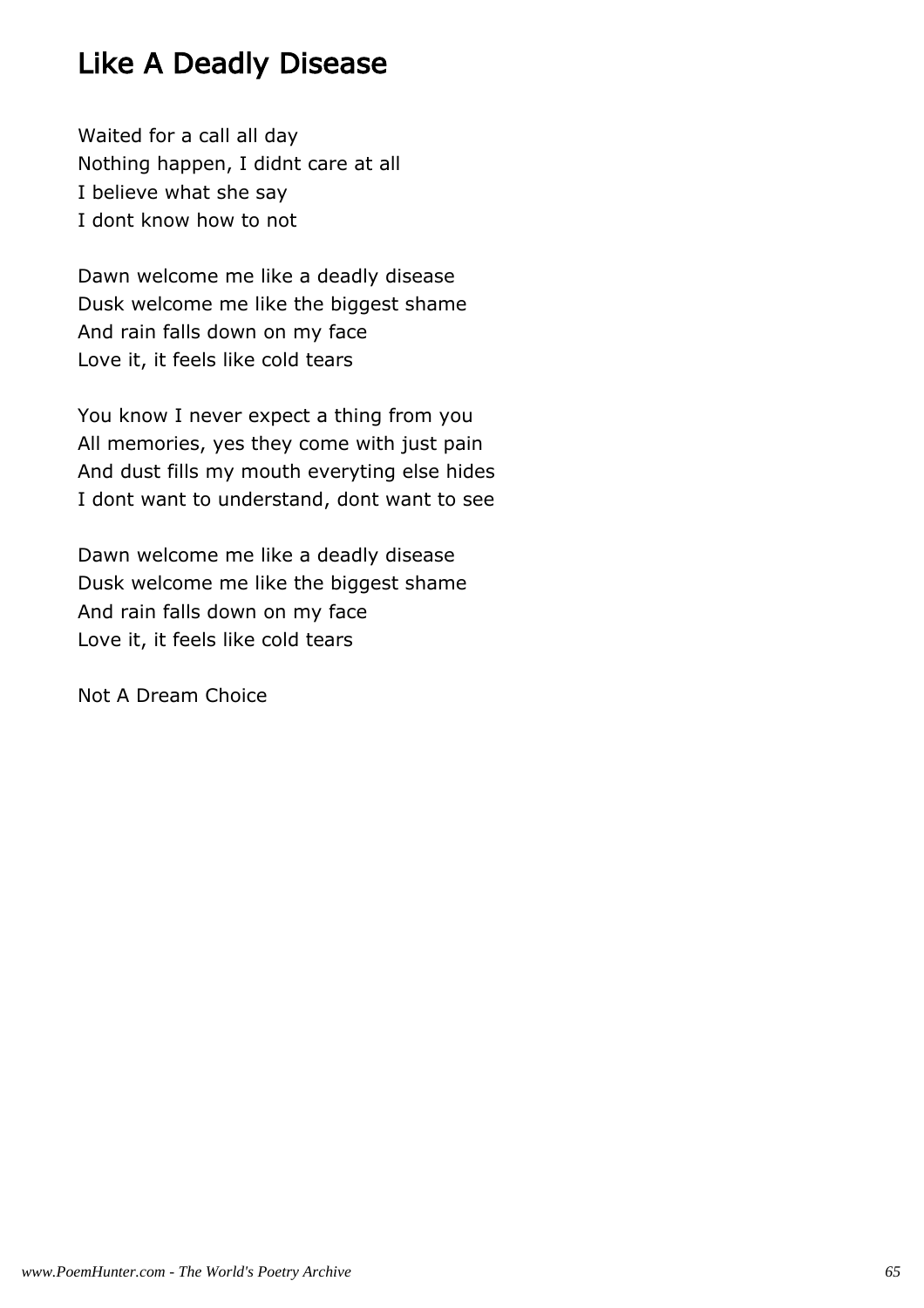### Look At You Now

Look at you now when the streets too long are The stony pass must fall A way should be endless when it is your own I got new glasses, a new shirt Your colours they painted them when The rain washed them away in a single compony Added a new profile for a new symphony

Rainy days they it all washes away Coming down the highway and burning the snow Shooting up through the soul like airflow Divide it in pieces and everyone got a bit When the counsel said he got enough of it

They got no respect because they think they have no choice Please stop with that I can't get enough of your voice But I have the best of all your best nights I have the best from all yours worthless smiles But I'm not the one who likes to be drunk Not the one who wants to sunk

Rainy days they it all washes away When you ride on the roadway I walk on the subway Singing then I comes to go down and down The ices smelt our war has begun To be fair we everybody got a shotgun The blood comes to be slatted over the snow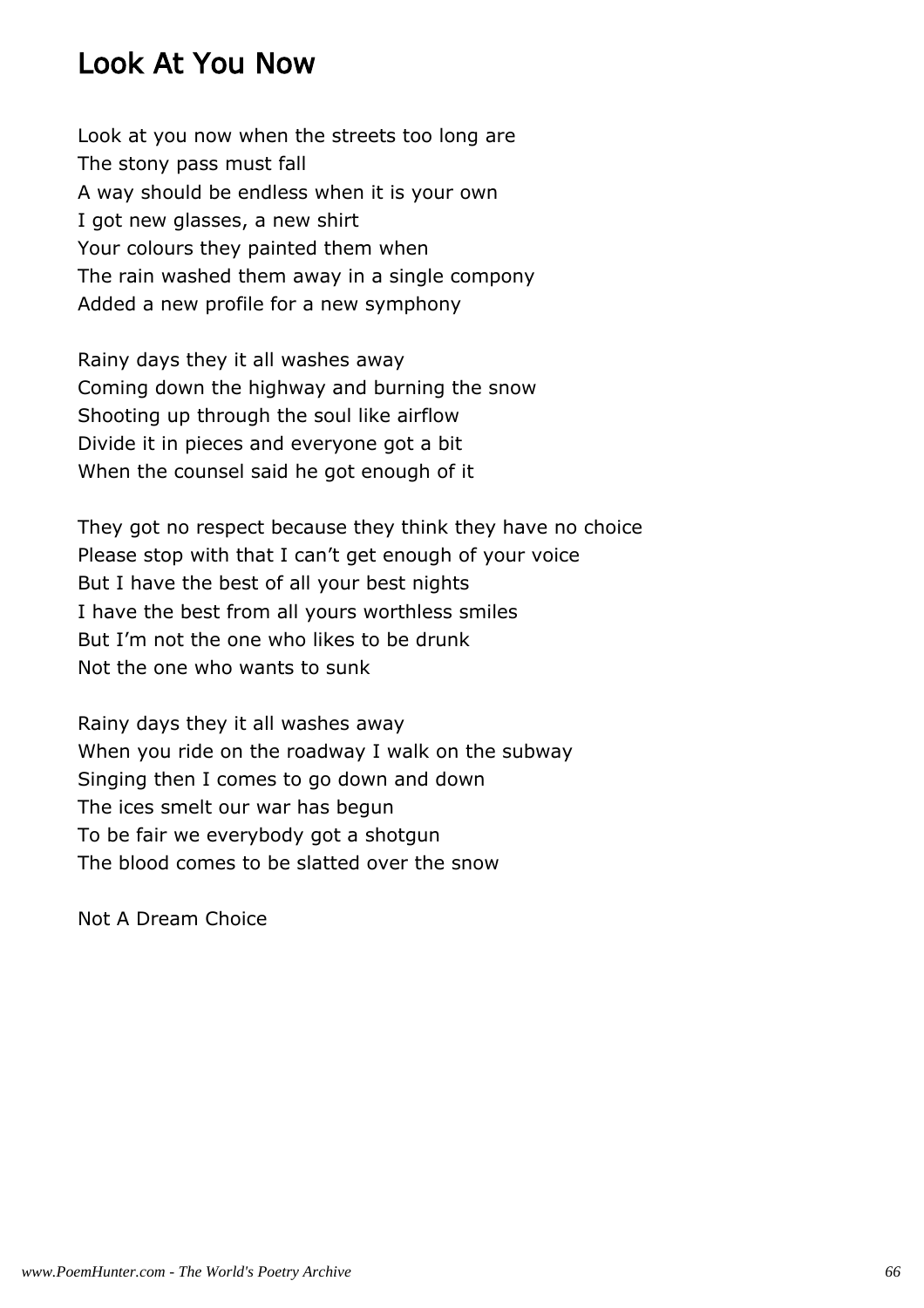# Lost My Hunger Outside Your Heart

Feels like something goes better Like these thoughts goes so faster Im ready for the fight, ready for lies Im ready for more pain then I can swallow

Still any little thing can destroy my days Thought it were stupid questions asking why Maybe its just me, no one do it like me Its just a false feeling that I feel

I lost my hunger outside your heart No heat, no cold just me and enemies That try and will break the passage Out from my closed eyes

Its so hard to make something so easy hard And still so easy for me to just break apart I imagine a lot, imagine your heart Pushing me forward against the light

Against the air Against the gravity that push me down Against the sky Against the love that wont be there Before I count to three...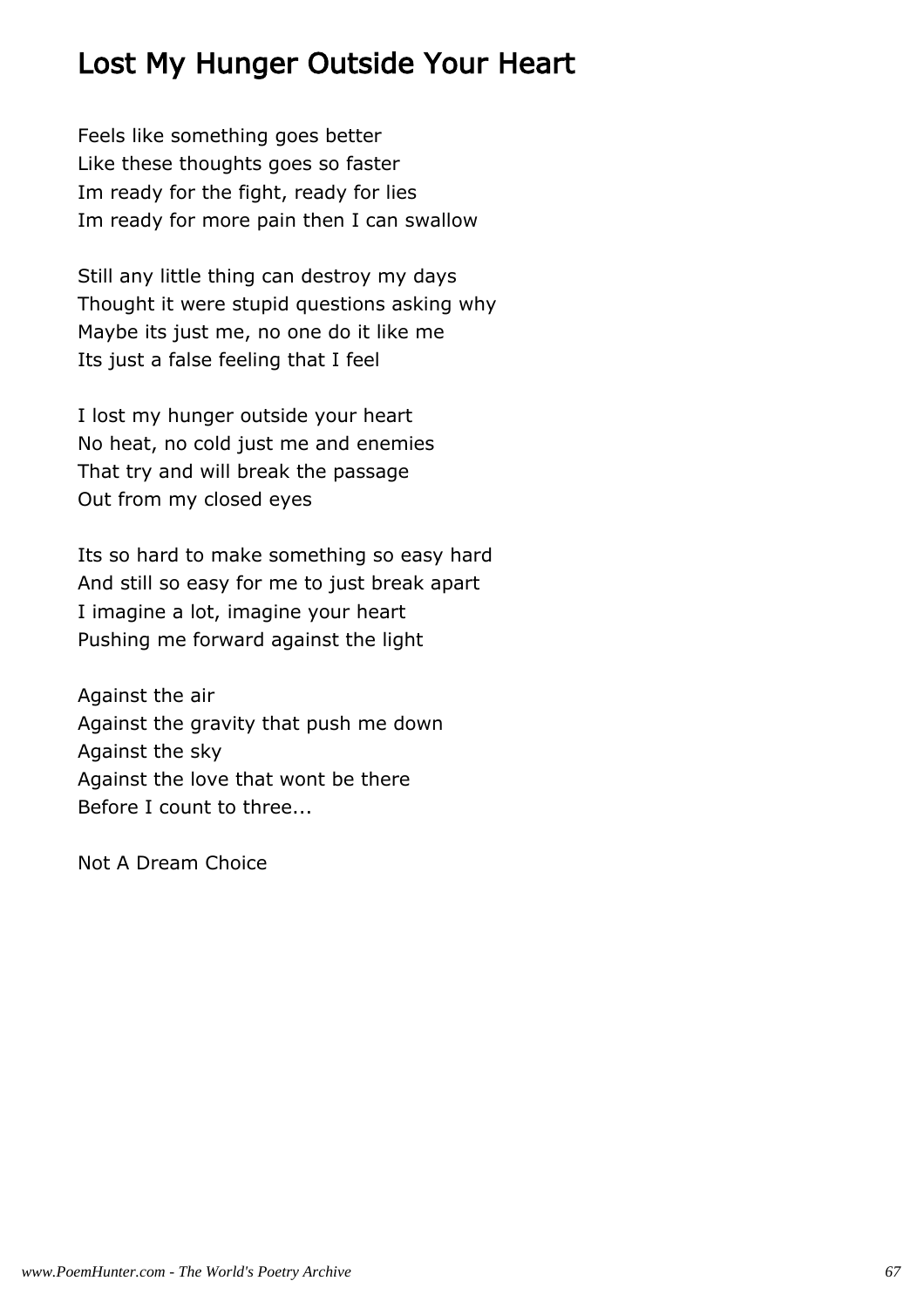### Love Me And Stop Love Me Too

Love, I cant be happy when I should be Love, I cant see you when I should see you Love, I cant do to you what Im supposed to But Love, when I feel you I really feel you

And I cant make myself perfect But yes I can try and try But Love, only you know the truth Im helpless, Im helpless

You said tommorow I will meet you But honestly love, I love to see you But I cant help it, it feels so ankward And you know I just cant wait forever

And I cant make myself perfect But yes I can try and try But Love, only you know the truth Im helpless, Im helpless

And your friend she send me kisses But then she says your my girl Im down and I cant help it Im helpless, Im helpless in all love

But then you close the door And I dont know what to feel is anymore And my face always feels ugly And my pocket always feels empty

And the words I tell you I dont know if you them believe But if you just a last time could say That you love me and not love me too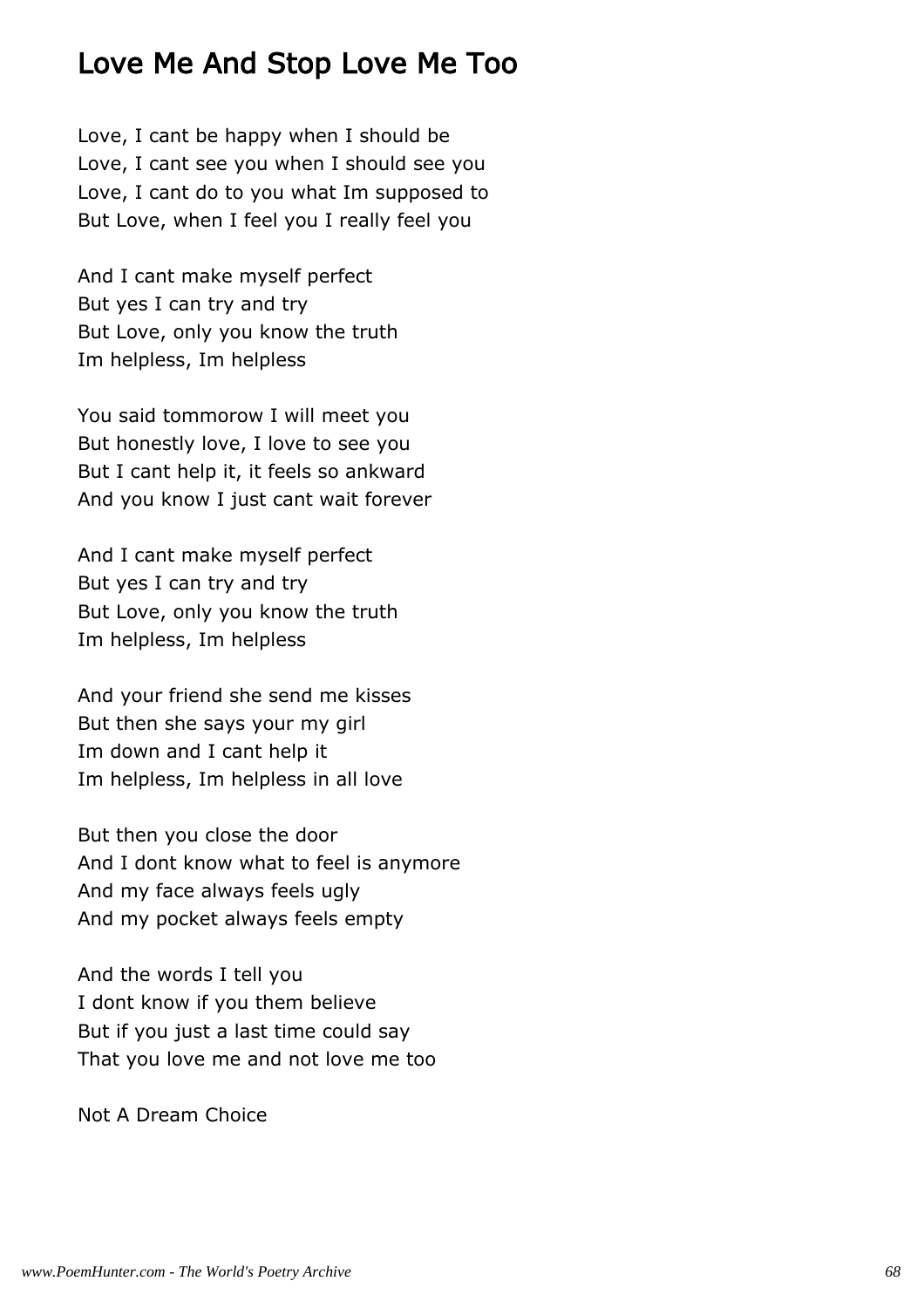### Love Welcome You In

The wind is cold, but it turns to silence And the night, it not stays And the morning got to start shining

Today I'm happy for the little I have Today I'm happy for the little I have

She still stands in the doorway And welcome us in But can all this dirt and mud and mire Prevent us coming in?

Can life's poisons be stronger then the cures? Can nobody's curse be stronger then life's blessing? Can life and you accept it or do you come to fight? Can you feel from her over you?

Do you come to let her go? Or hold on to love?

The wind is cold, but it turns to silence And the night, it not stays And the morning got to start shining (because)

Today I'm happy for the little I have Today I'm happy for the little I have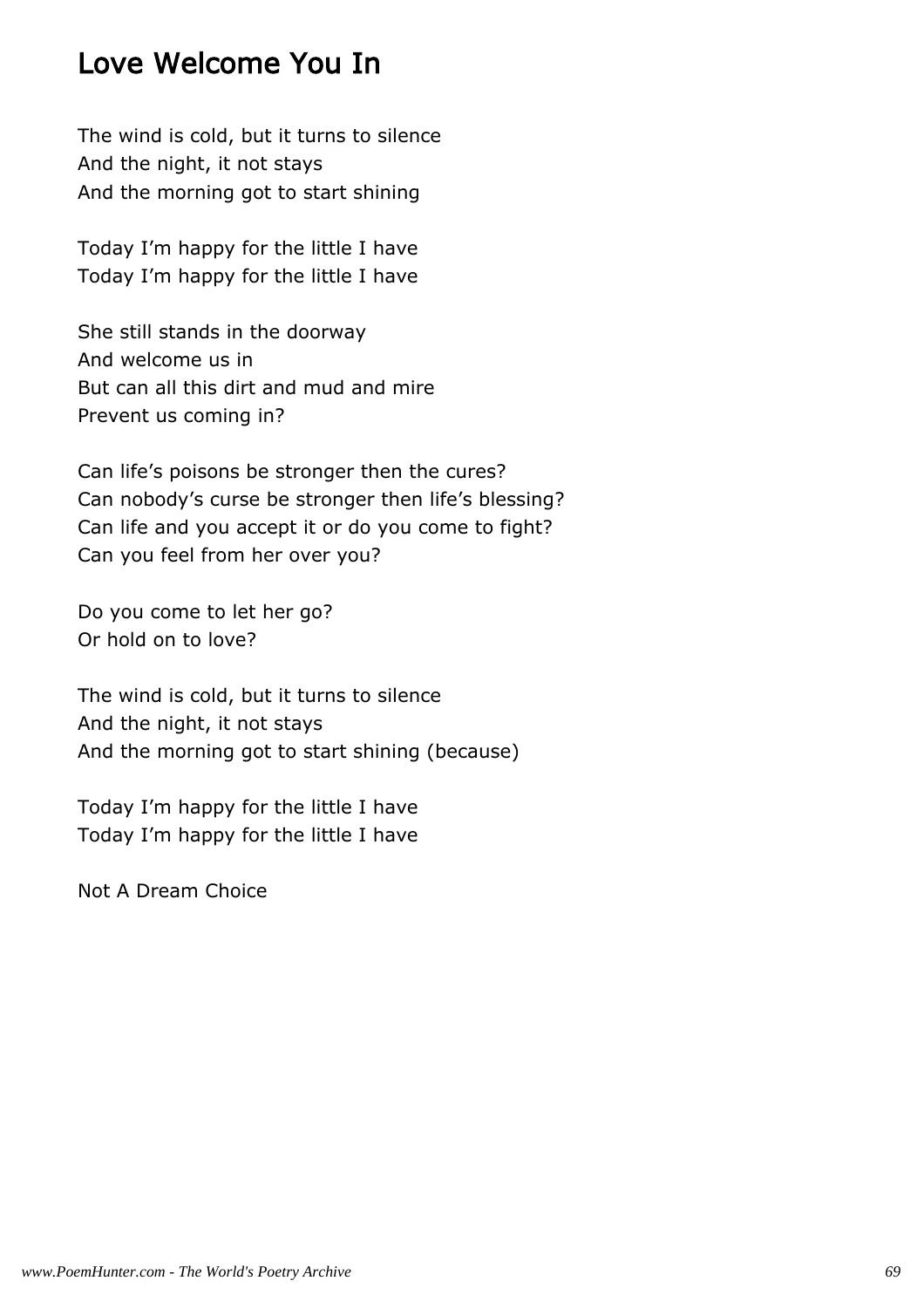### Mine And Gone

My home mine, saw a hurted dropp of air today My home mine, saw the world fall apart I hoped so much that it was too much to be Not enough…

I wished you could be mine But you was already mine and gone

Take to hurt, then give back to see Take the dirt throw it on me But if I would not it own You cant it from me steal And it would be no scar to heal

I wished you could be mine But you was already mine and gone

They was already there captured by a trap But the trap was tapped and off The whole thing started to go crazy When it fall down on the signet That was gone, because it was mine and gone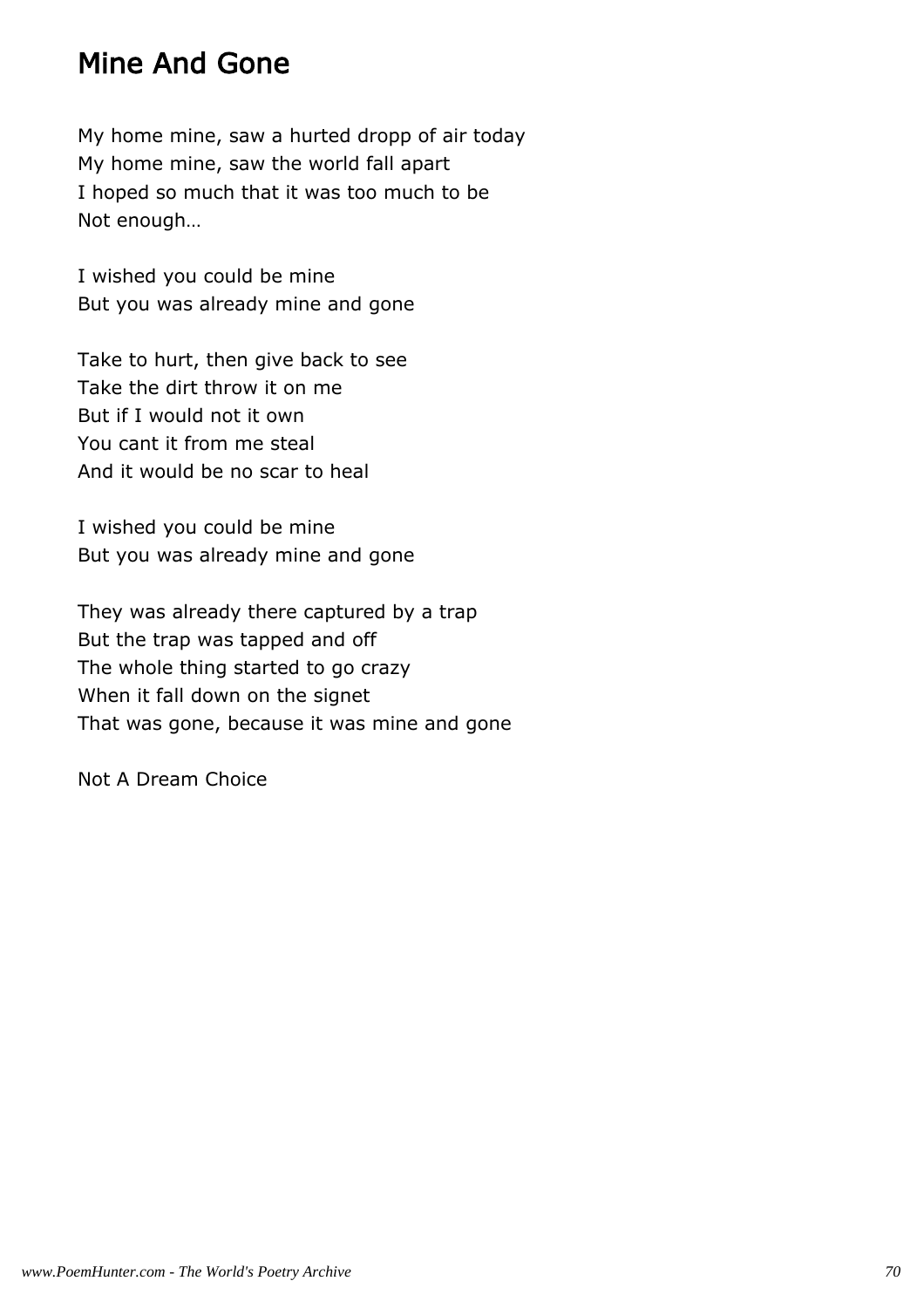# Missing To Meet Up With Love

And I'm down and sitting and don't know a thing And I'm down and not realise my being I'm so down; love, can't you just call me now I feel so lonely and I don't know why

Think because I miss you Because I miss you, love From the deepest cave to high, high I miss you

And I'm down and cry myself out of tears And I'm down and cry and cry but don't know why And I want to meet, meet you in your room So why can't you call me soon

Think because I miss you Because I miss you, love From the deepest cave to high, high I miss you

And I come to sing out loud Do everything to feed the feeling And I love to stare, stare at you I can't never stop myself think about you

Think because I miss you Because I miss you, love From the deepest cave to high, high I miss you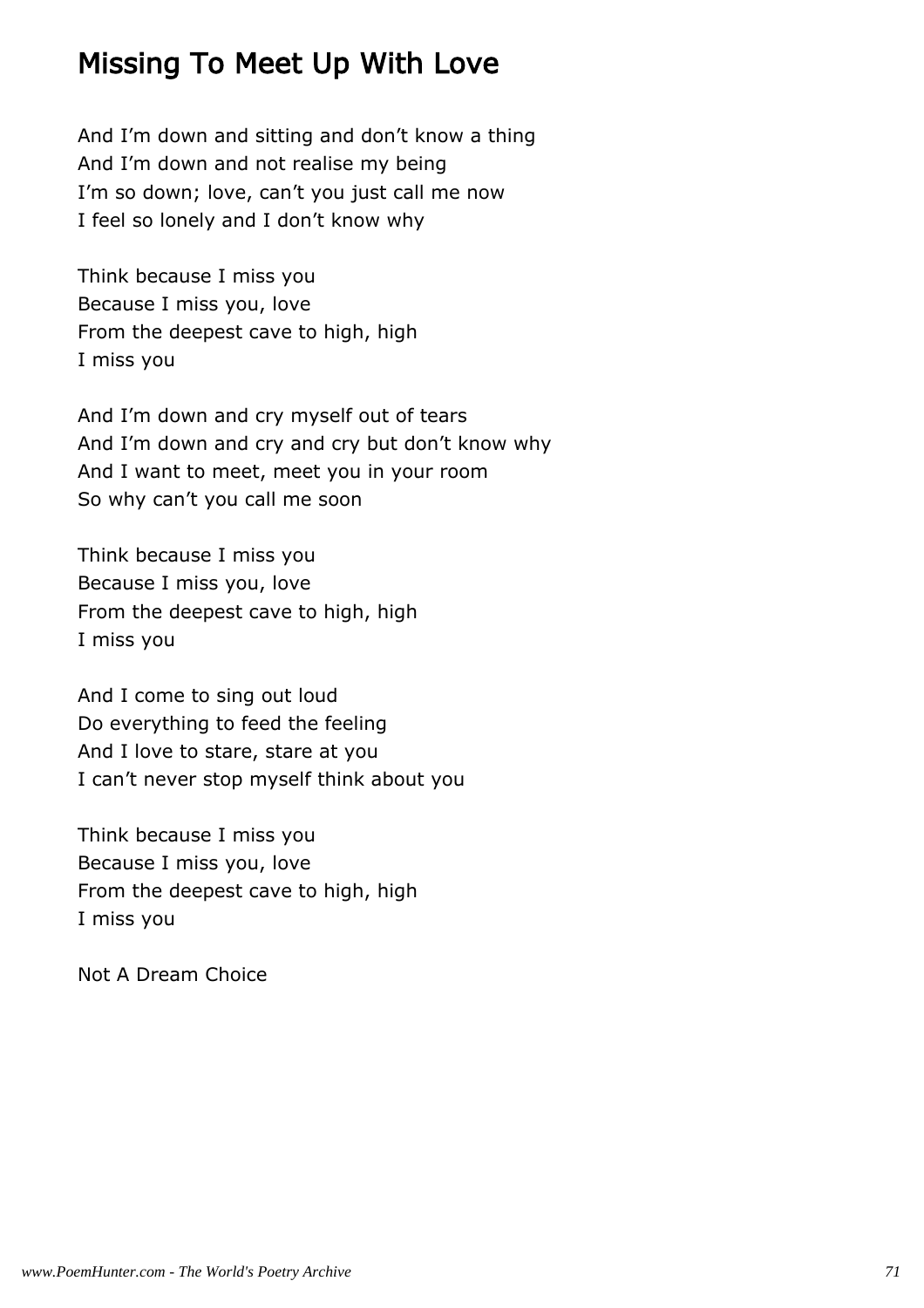# My First Sound

Cant get it Cant become complete Cant become complete without you Cant feel what they say I should do

You sing every day You sing every day You sing every day In my heart

And there's some ways To reduce the pain of missing Thinking in hours, getting high Focus with everything I have

And a moment I survive But after the while You bleed my soul dry Yes, its true, its true

You're special My first sound And you know I will be love Everyone wants to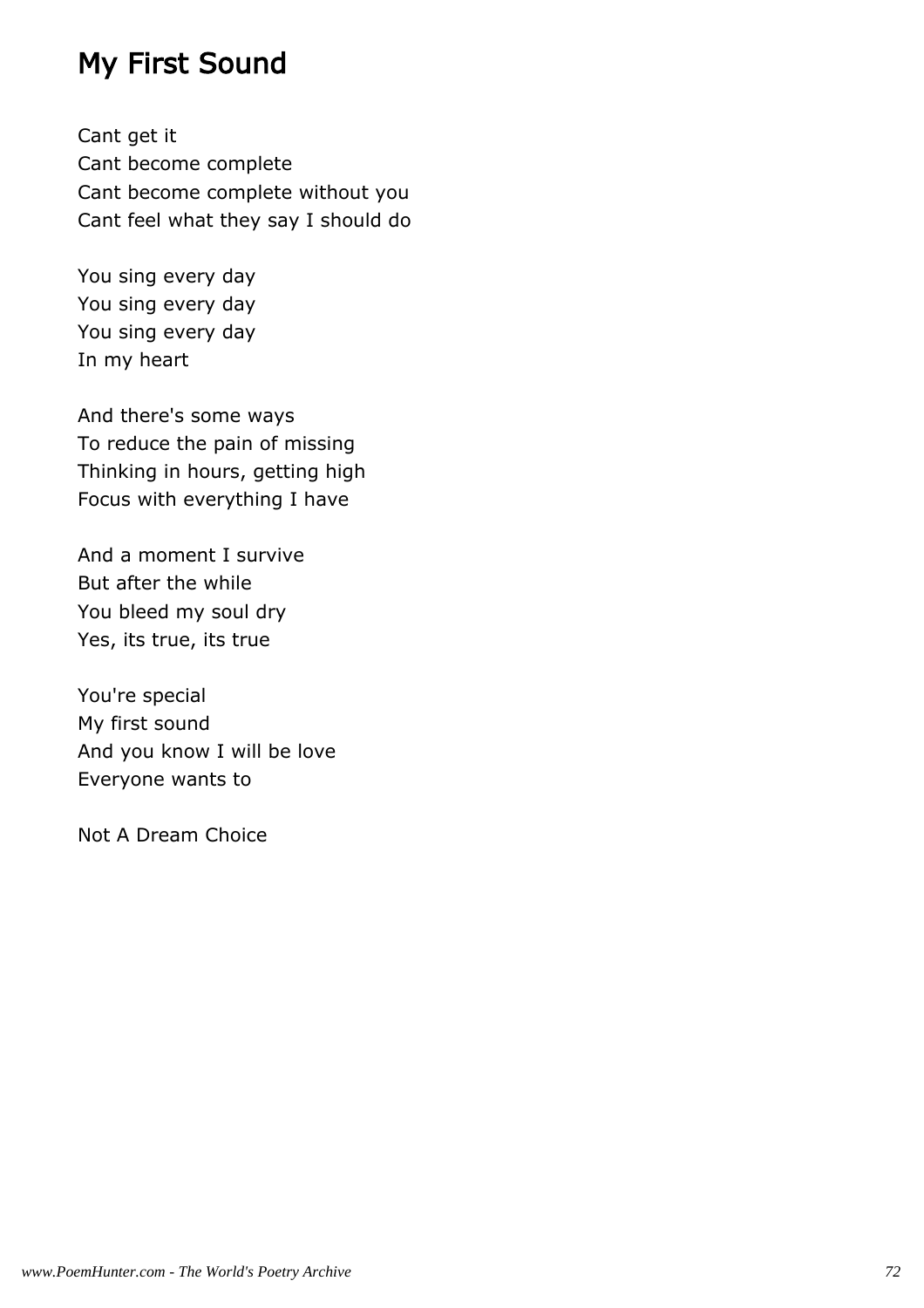# My Heart Cant Wait

To talk about nothing Were never something for me To working on my hearts miracle Were the light in my life and light see

That I dream, not think That I see you, not look through you And be sure I want to talk with you But my heart...just cant wait

To believe unbelievable things Always hard to do But to believe what you say I don't want, but you do

Somewhere I see you Somewhere I cant understand Why you don't know I only know that I not know

That I dream, not think That I see you, not look through you And be sure I want to talk with you But my heart...just cant wait And it wont, at any cost.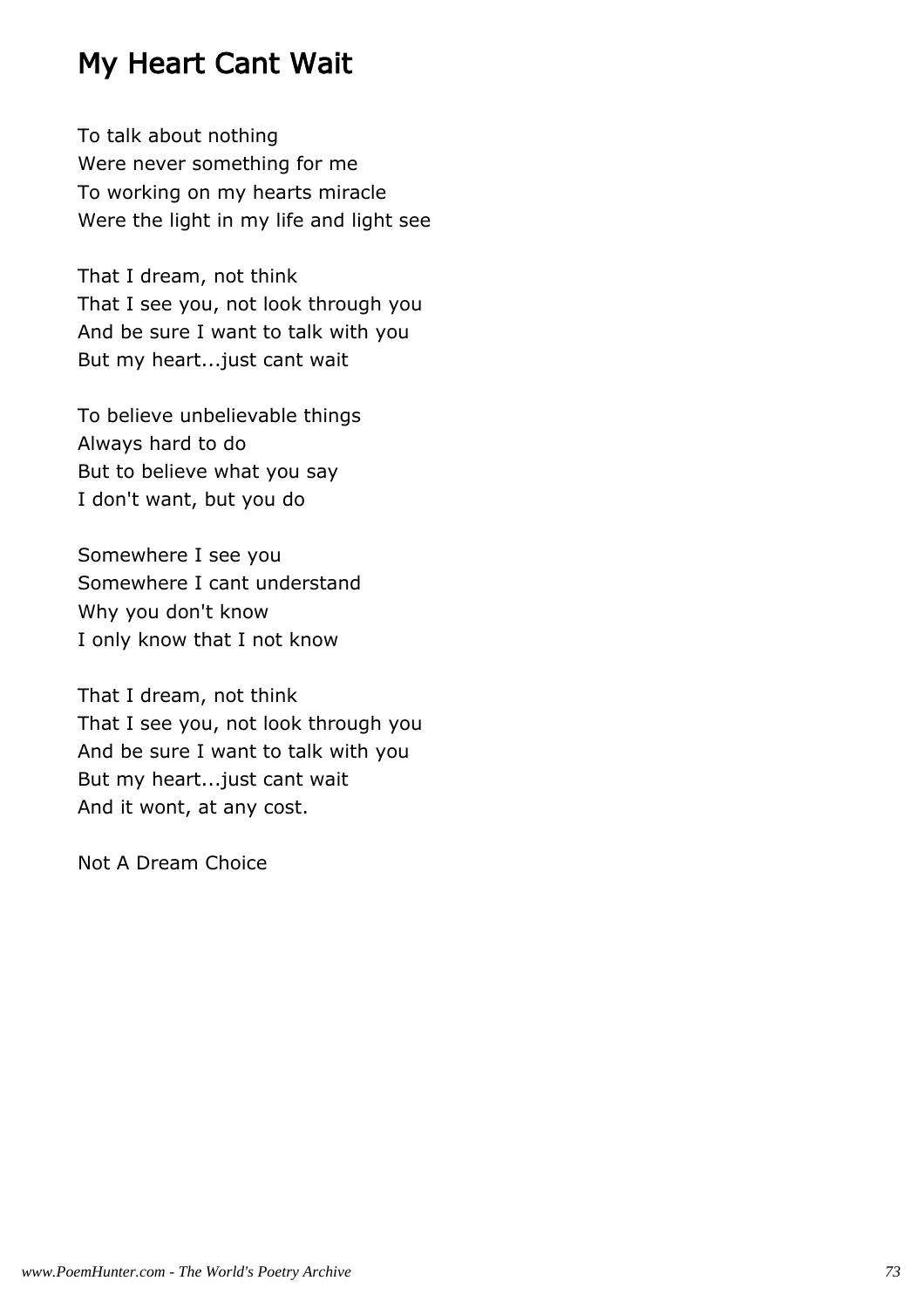### No Doors Open Tonight

A trap writing and lying To then fighting for survive A trap that freeze your frozen kisses Few see it grow up from a simple lake In the sea, like a dropp in the rain The snowflake in the snowfall falling down On you, you are and a burning sight For them who trying

The more you know, the less it worth The more you see the less you want to feel No doors open for me tonight No doors open for me or you tonight

The black bell has its cloud The black bells rain now falling And it's stuck in, stuck in On the mist of what humanity seen On the lost of them who was before

The same day after day Same souls of pray The same sky hunting down Time after time And the rest past beside

See now land what you become A country to then be a ruin Later and later a dead planet That's fighting for life What is there, what is here They don't know, they don't care Lord hear me now, hear me and listen On my pray of love

Everyone needs a leader to follow And then burn down…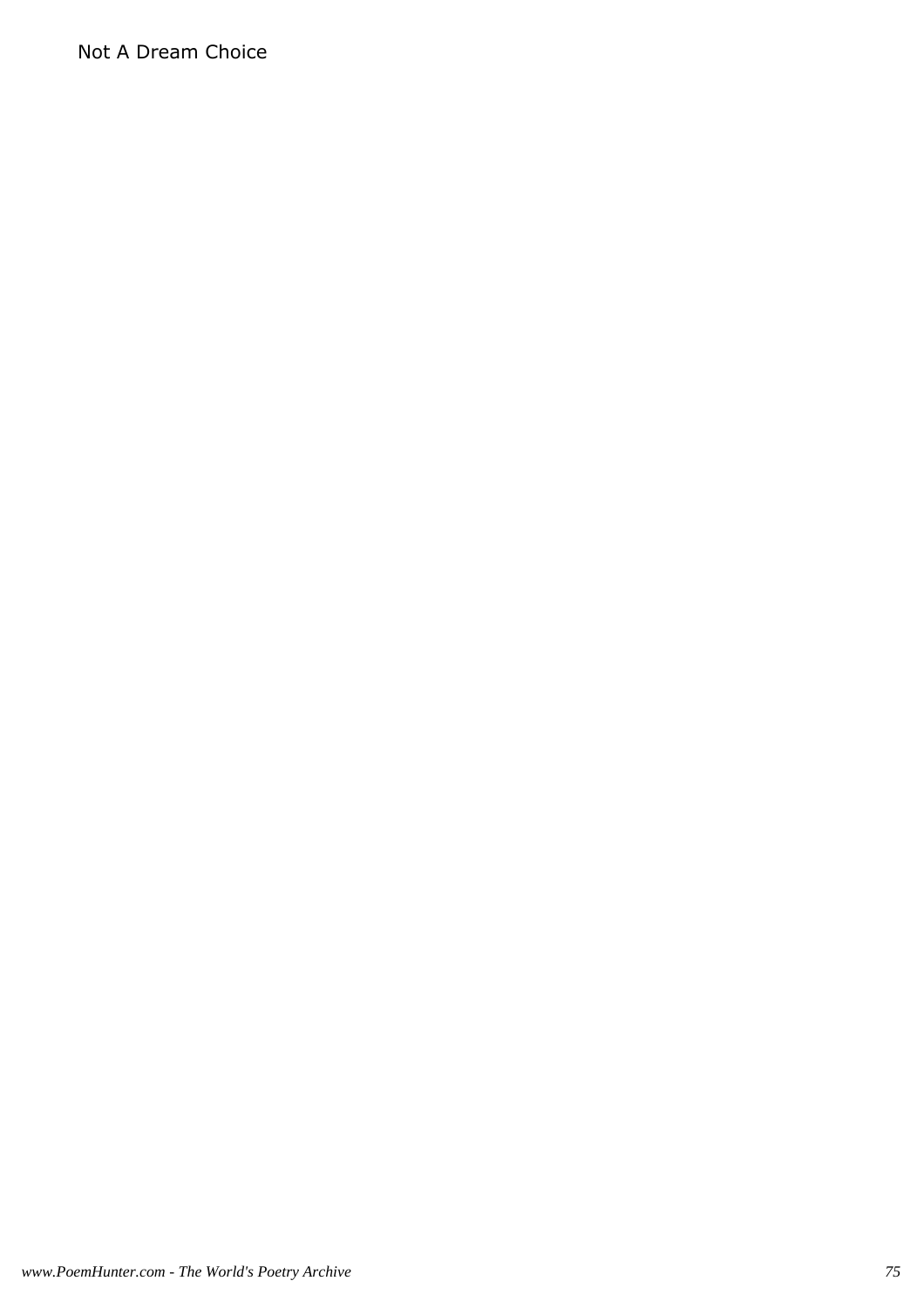# Noise

Every good lyric blown away by the wind... Every speech digs down in the ground...

All these diamonds I would say... All these high tunes fading away...

Making a surgery inside the skeleton... Sailing away with the reward from Styrofoam...

Names searching on the internet Chemistry waiting for the treat If you're waiting for the orb Will you it realise

That it makes no sense if you're with or without

Every melody stolen and gone Every note with a shot in its head

And then the people screamed We got to change something We got to release the noise Into the Cathedrals of sound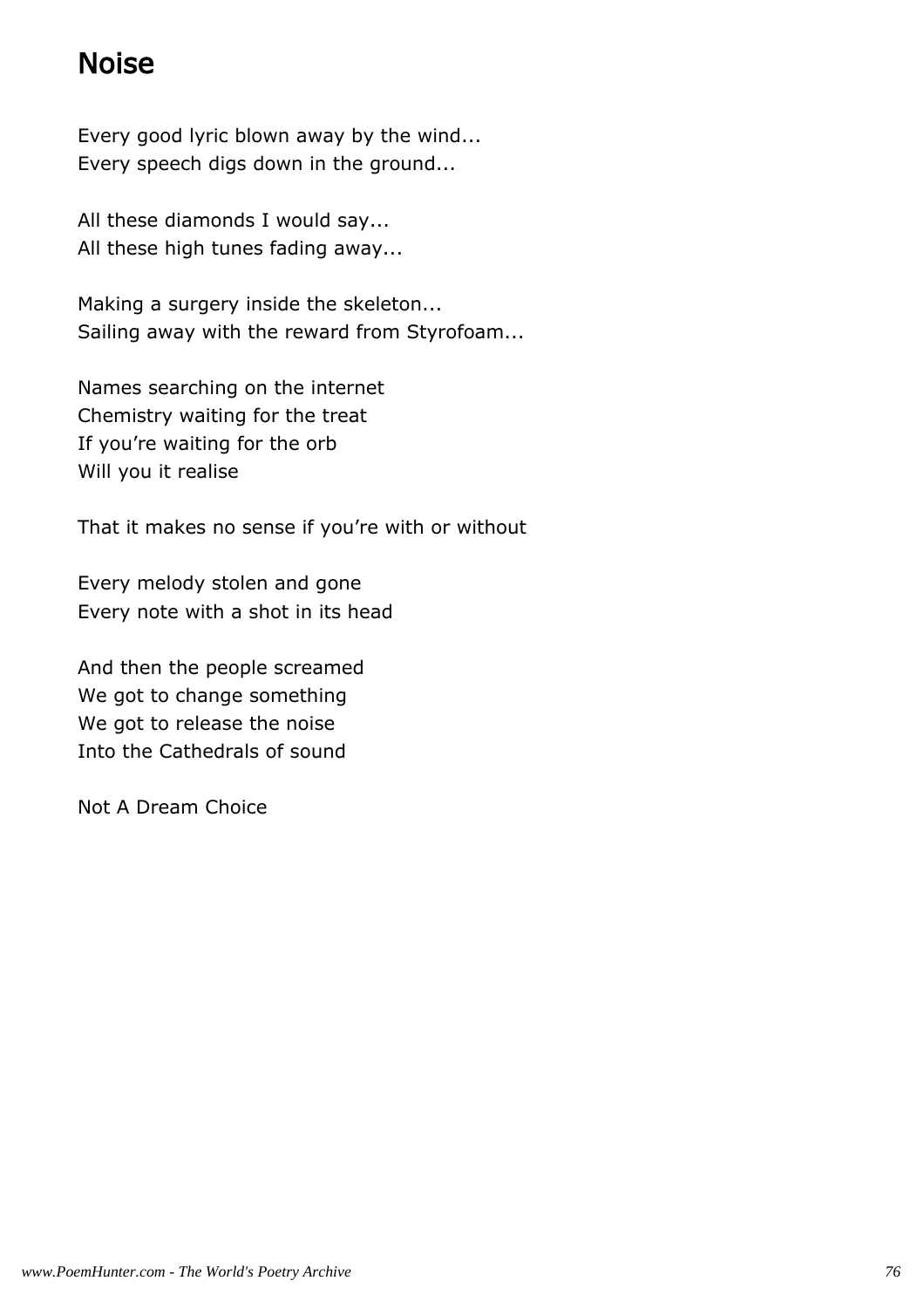# Nothing Next

They say the last dance nothing means A silent scream in an empty night They say the damage is done The pain is gone; its words are too few

And you can't heal anymore Because you cant even find the next door

They was to happy to see That the eternal river turned to blood They was too high to recognize To imagine a world without…

What I need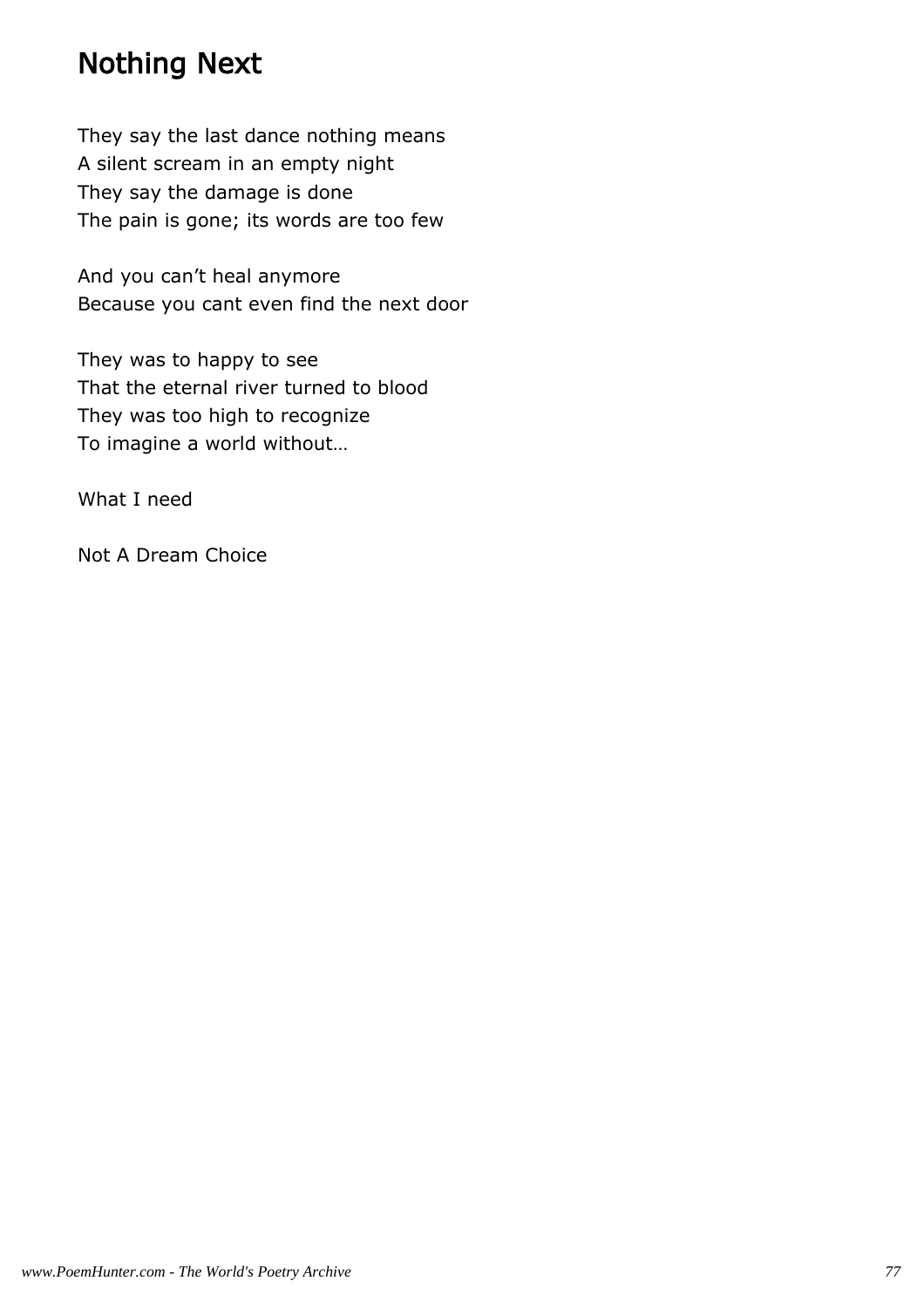# Over My Head, Something Is Moving

I'm lying Over my head I hear something is moving I'm sleeping Dreaming I want to be with the one I hate To with pain bleeding out the pain To with shame bleeding out the shame

This light is so much more then you see Seven o clock in the morning Seven o clock in the morning

Another night without dreams Without the pure warnings While I'm listening To every word through you

Turn around, turn around for me Turn around, turn around for me

And now I feel that something is moving I feel every word like a breeze You're my shore You're my shore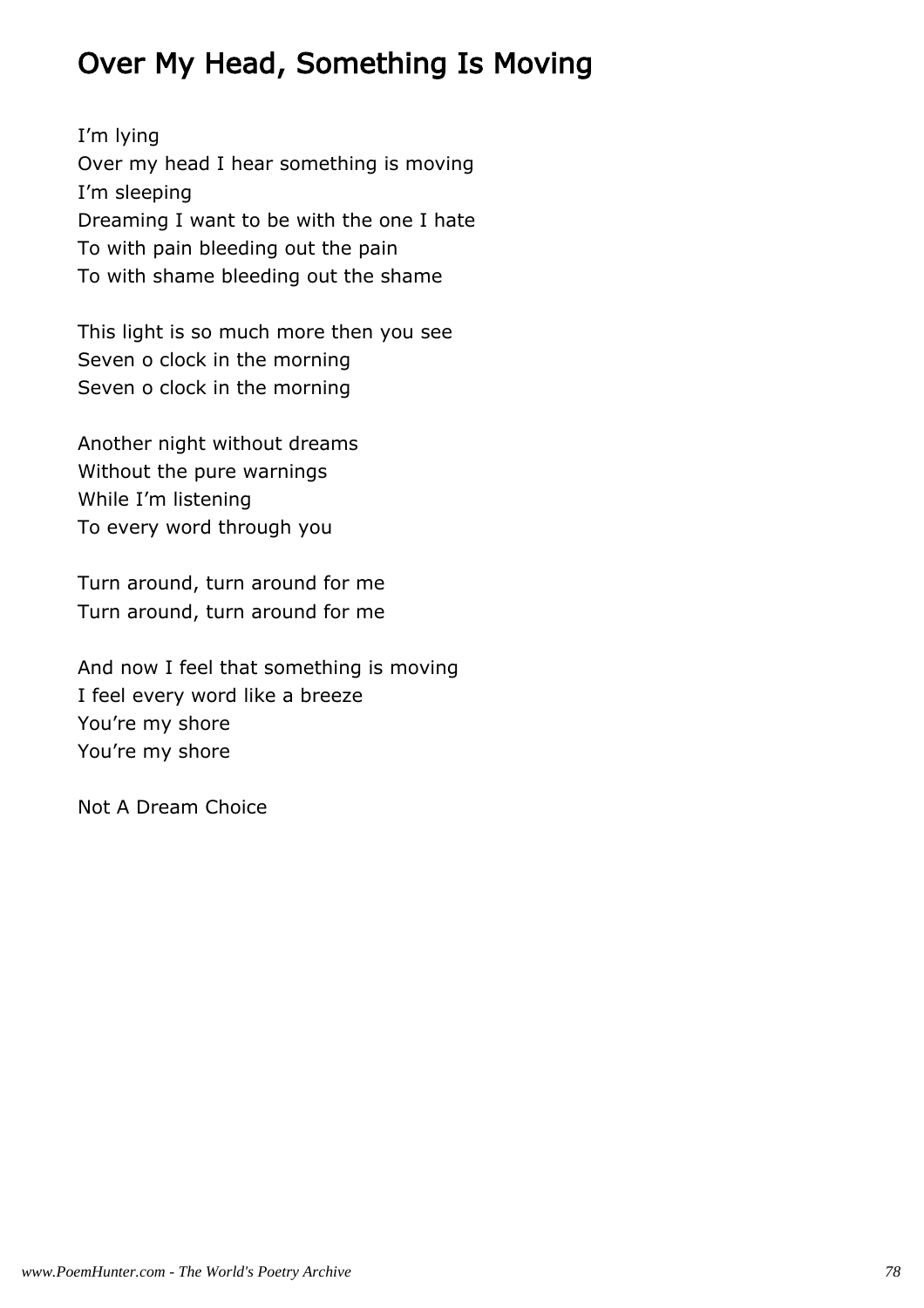#### Pain From Silence

I won't cry because the thoughts tell me so I won't take your dreams back for nothing Take the line, call the sorrow Just leave me for all time

Fight all memories back You know I miss them sometimes You know the pain may go away Can you be alive

I know that if you look, you not look at me I know that if you kiss, you not kiss me I know that if you love, you not love me Pain and sorrow…I miss them, love

And if you ready to offer it all On the altar of yourself And if you ready to think it worth Just look, look at me

No it won't go away It will stay And when it goes away You will be hurted until you not feel a thing…

Until you just see ink of gold All things screaming and untold Pain from music of silence Pain from music of silence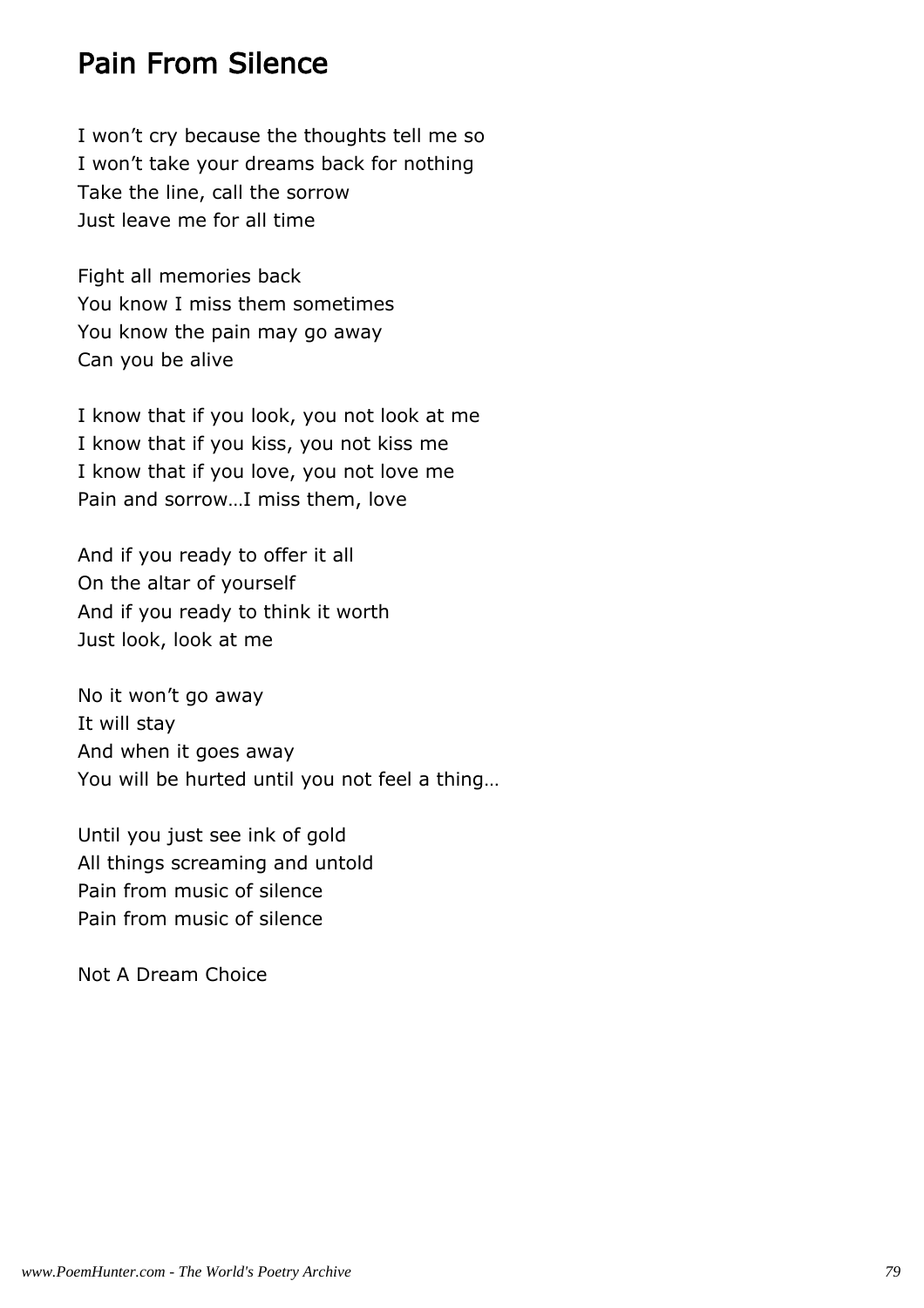# Panic

The virus, the disease Suddenly everyone so sick feel Everyone have suddenly something in common Everything is infected and everything infect

And when something comes near, just panic If something comes near, start scream The risk can be enormous the risk can be so small But that doesnt matter after all

Dont you feel so glorious now Fighting away nothing from your plot Its just patetic it really are Of course everyone now come to die

And yeah, I know you never come to apologize Sure I could, but I dont understand why And I cant understand the future or the past I cant understand the words you throw up

So just panic, just panic Just panic, just panic And everything will be allright And you will sleep tonight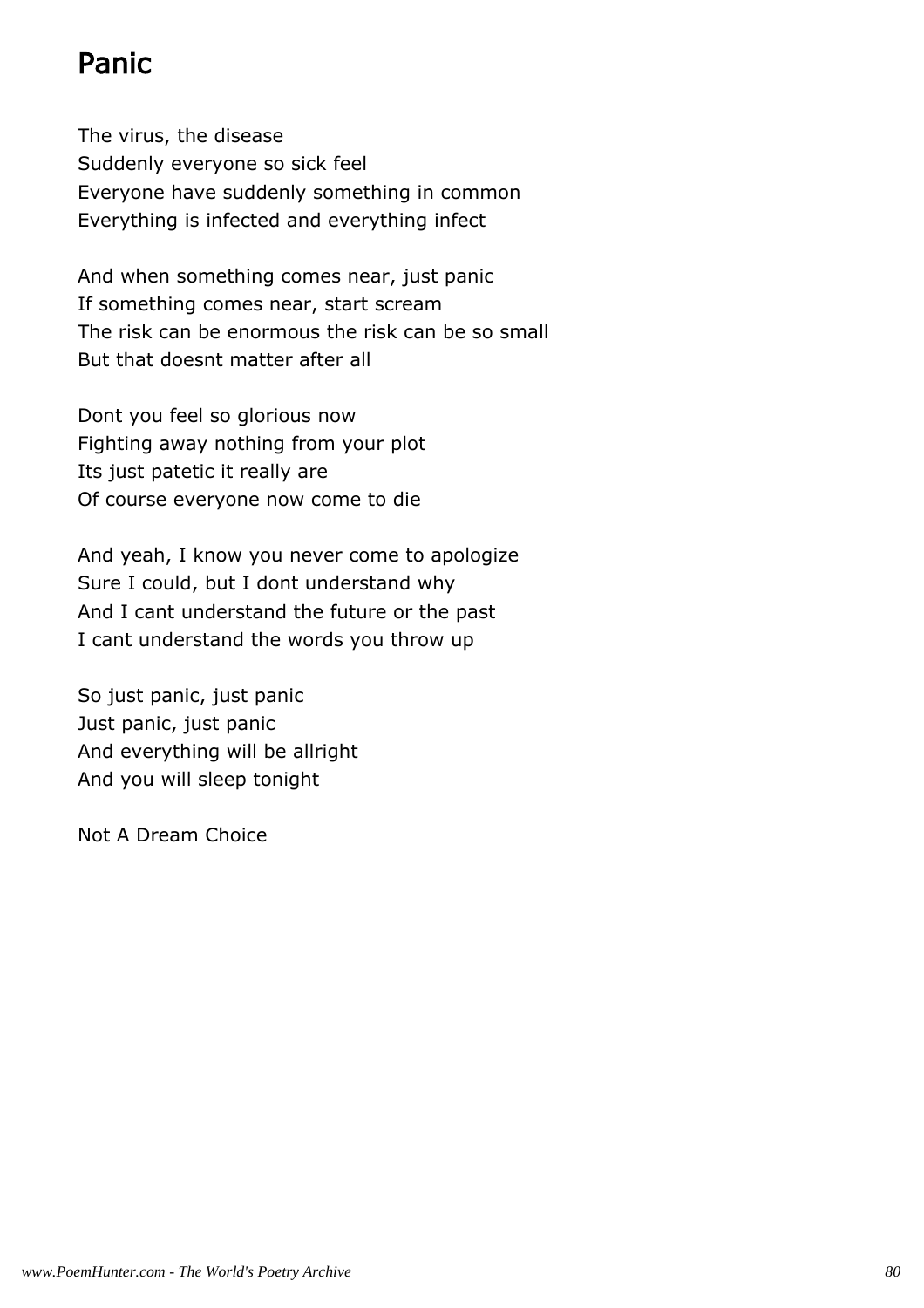### Patience

I look a bit better every day now Little by little feel a bit better now My addiction to you stronger and stronger every time Oh, I want it all now, I need it all now

Because now Im so down Because now Im so down

And I know you just playing games with me Because you know I never would be able Closer to the kiss every day now But I want it all now

Your patience...can wait... Dont you honestly feel the same How can you just wait and wait Here I am, how I am and Im so down

I feel too lonely here Everyone else dissapear When you in my arms

Love I need you, I need you I really do But you not care at all Youre water and my soul is on fire Desire...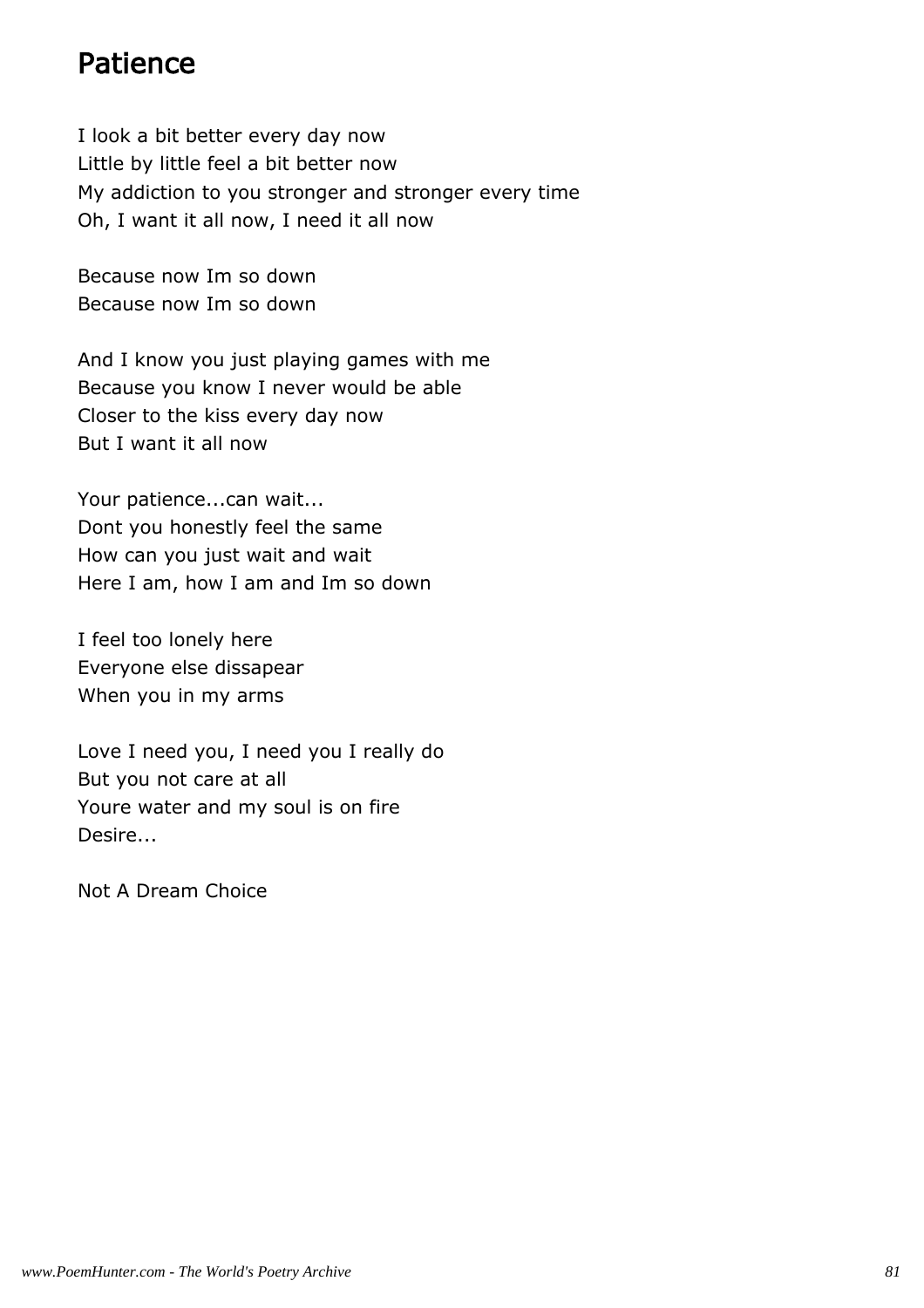# Perfect

The thought flying in How perfect they two would fit in So much in common But she choosed me, but Im not worth it...

Yes, I take her away And the dream couple dissapear Always think I am so bad because she so good She lives in a perfect world thats not perfect Im the one who actually crush it

But she dont care, she love with all soul she have She have everything because she really not have And if I could be worth her If I could be worth her I would not more cry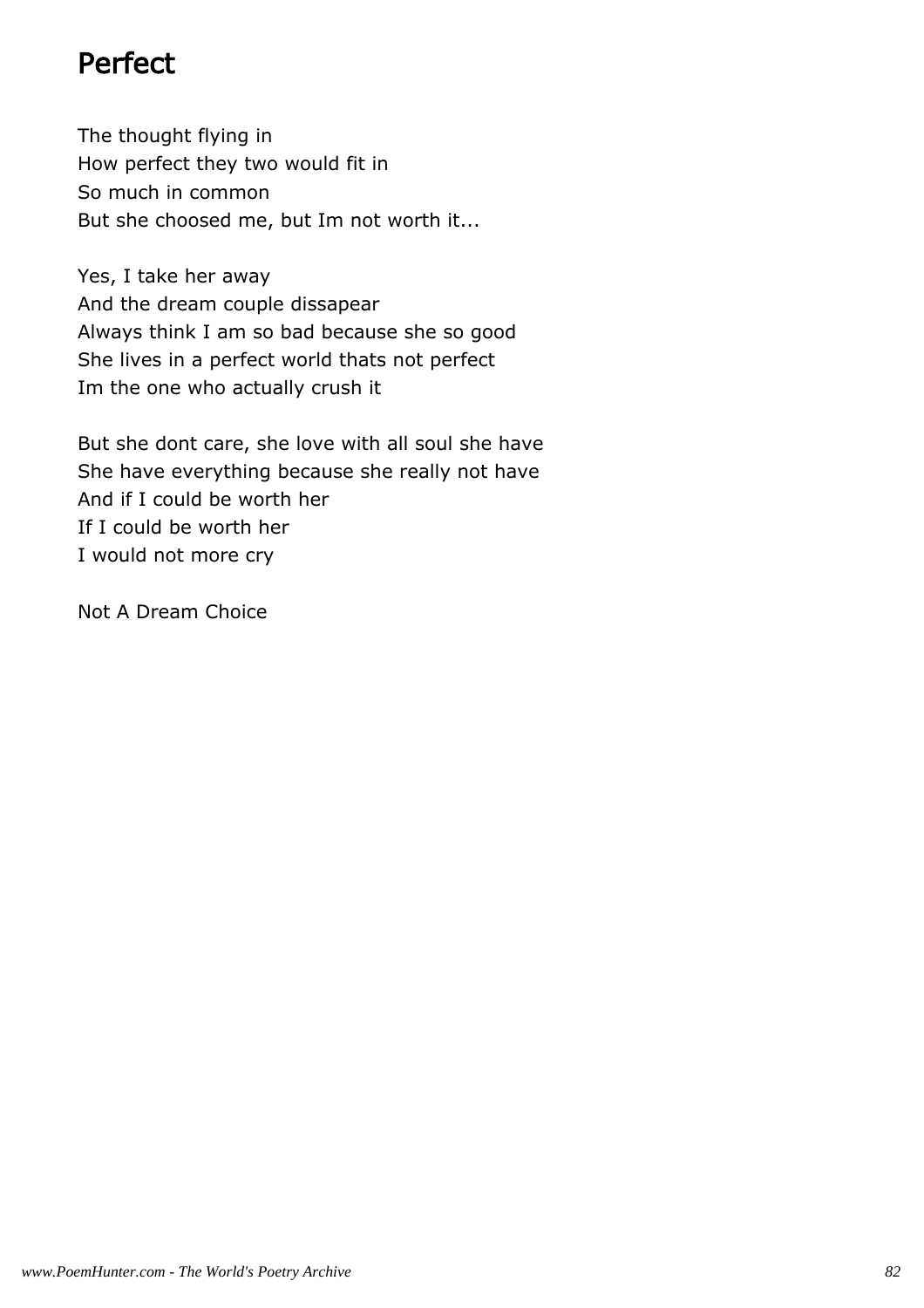# Prophet

The prophet of isolation Fascinated by loves incarnations With inspiration from every cursing bliss With tears in every closed fist

Voices confused, melodies in charge She wants to get out from the practicing alarm Torn in pieces, with a child's cry Reviving my foggy fall

Beside, inside, without My vanishing sound Can't you hear I'm fading away? On the market of smiles and cries

Torture orange, torture blue They disturb the balance of her wiev Strange circles on every photo Black color that starts to gnaw

A hand, broking my neck Whispering to my shadow Licking up my blood Writing with it on my arms

With its head inside me Meanwhile it gnaw on my heart Its eyes tell me... I'm back at the start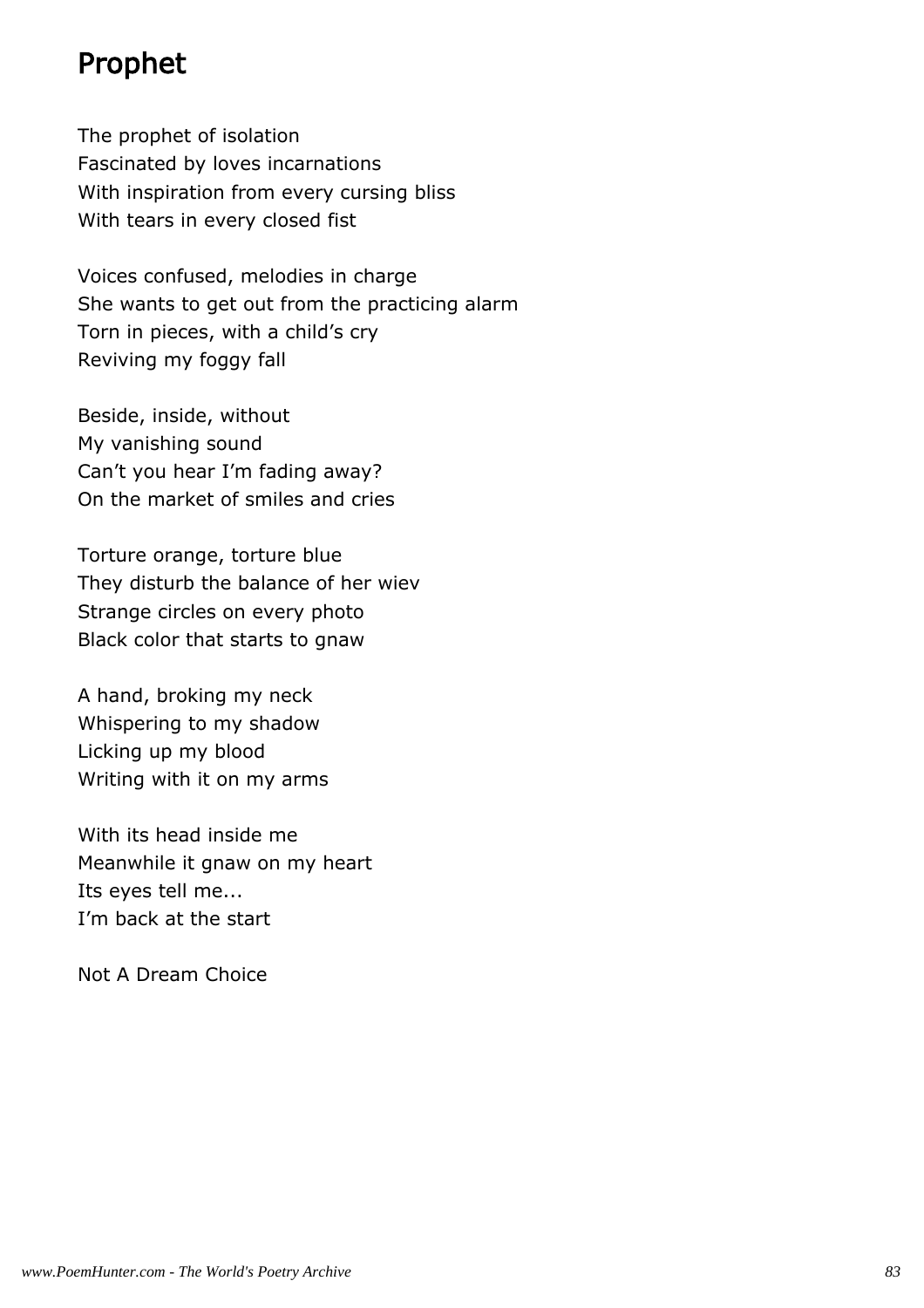#### Rainwater

I take myself all way down Leaving it somewhere in the crown Love, can you light up my face now And the rainwater in your eyes

I see these clouds to walk through I see life can't promise; not even you See the lifeline; it's tough with lies Like the rainwater in your eyes

Your breeze blow into my mouth Want to breathe love now, breathe Love itself comes down, oh love Heart, can you beat for me?

Rainwater, you're my eyes The rainwater in your eyes Can you leave some love for me, there down? If my heart could break to ice, love

Take me to the other place Take me to another waste Take me to loves face Take me to the real taste

Take me to the feeling without expectation I see your eyes they too beautiful but you must.. Love you must know they like rainwater Like the rainwater always falling down

Sun and water and the airdrops of love I can be like your call I can fall apart, fall apart alone I can be like someone lonesome And my dreams will end with loyal thoughts

Rainwater, can you be my love Rainwater can you love Rainwater if it's me in your eyes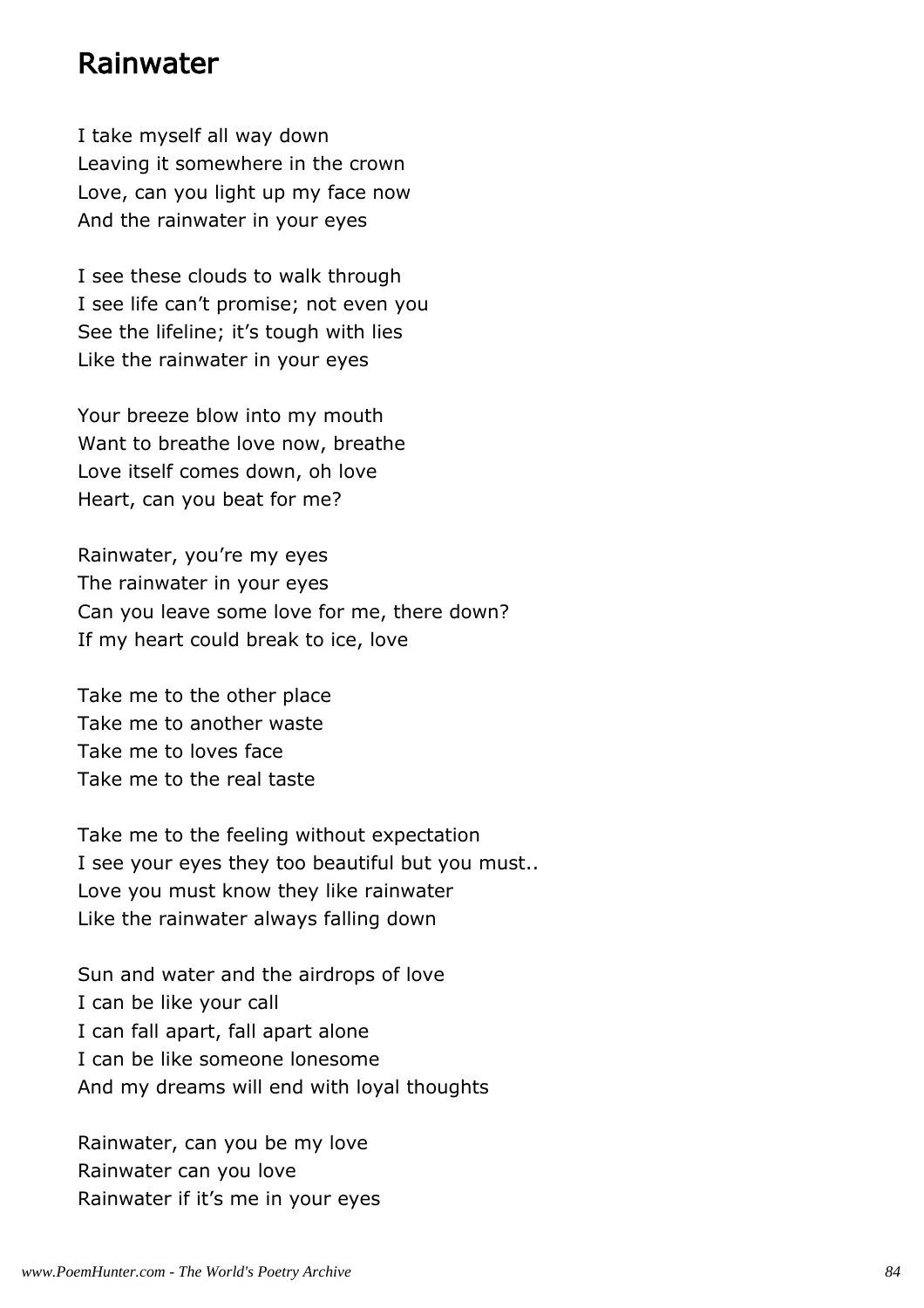I hear your name every time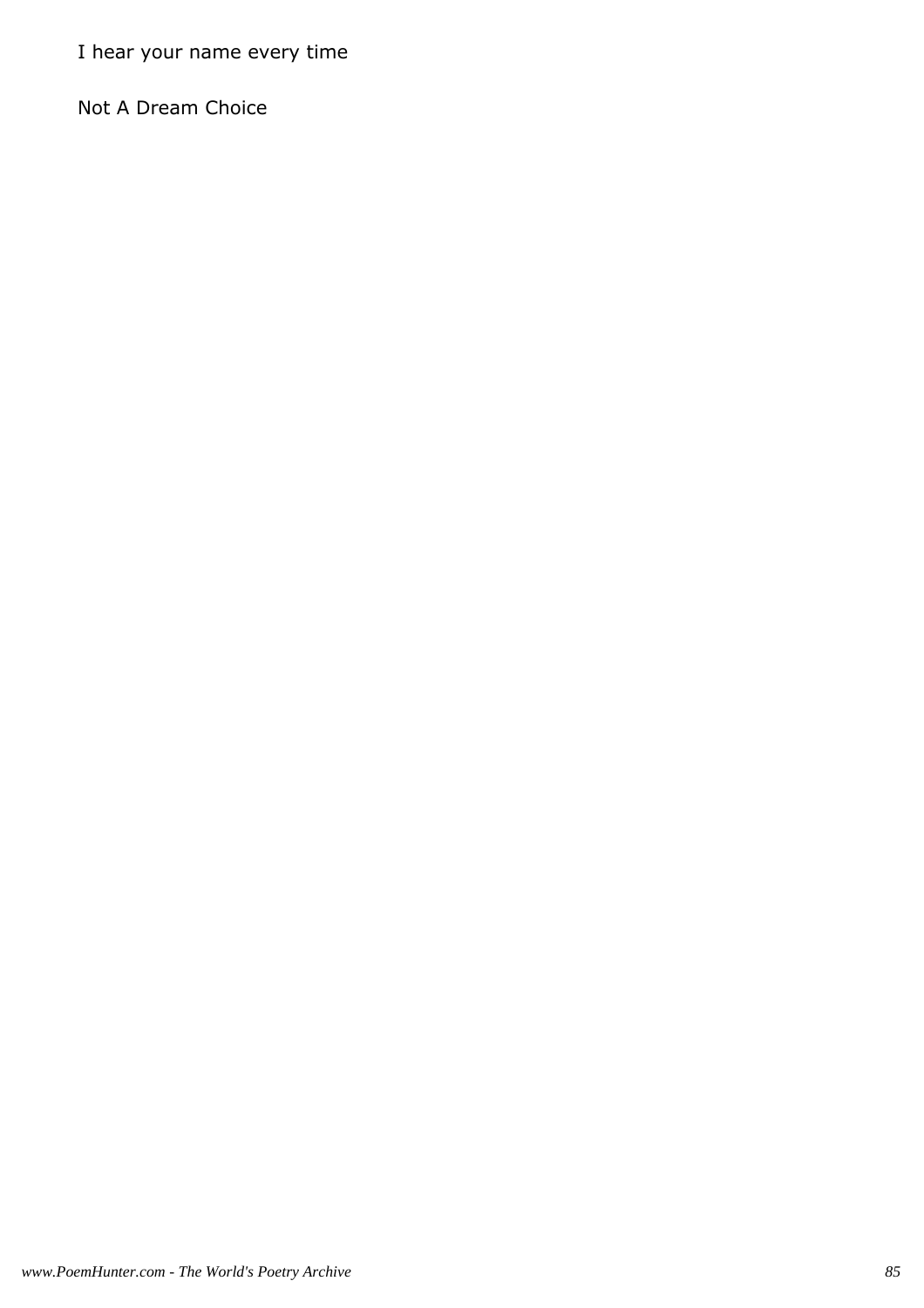#### Salvation

Please drink up the dry water Drink up to taking, taking it back Drink for hope, wonders and to release The salvation

A toast of salvation A toast of salvation A toast of salvation A toast of salvation

Drink up to taking, taking me back Because I and you cant get away Can't get outside the soul, cant see For first time I have faced something real

A toast of salvation A toast of salvation A toast of salvation A toast of salvation

And it put new songs And it put new hymns And it put new words And it put new melodies And it put new sweet Put new reasons…

A toast of salvation A toast of salvation A toast of salvation A toast of salvation

And it put help to keep And it put help to save And it put help to share And it put help to share…

Salvation is for us all Drink it up now…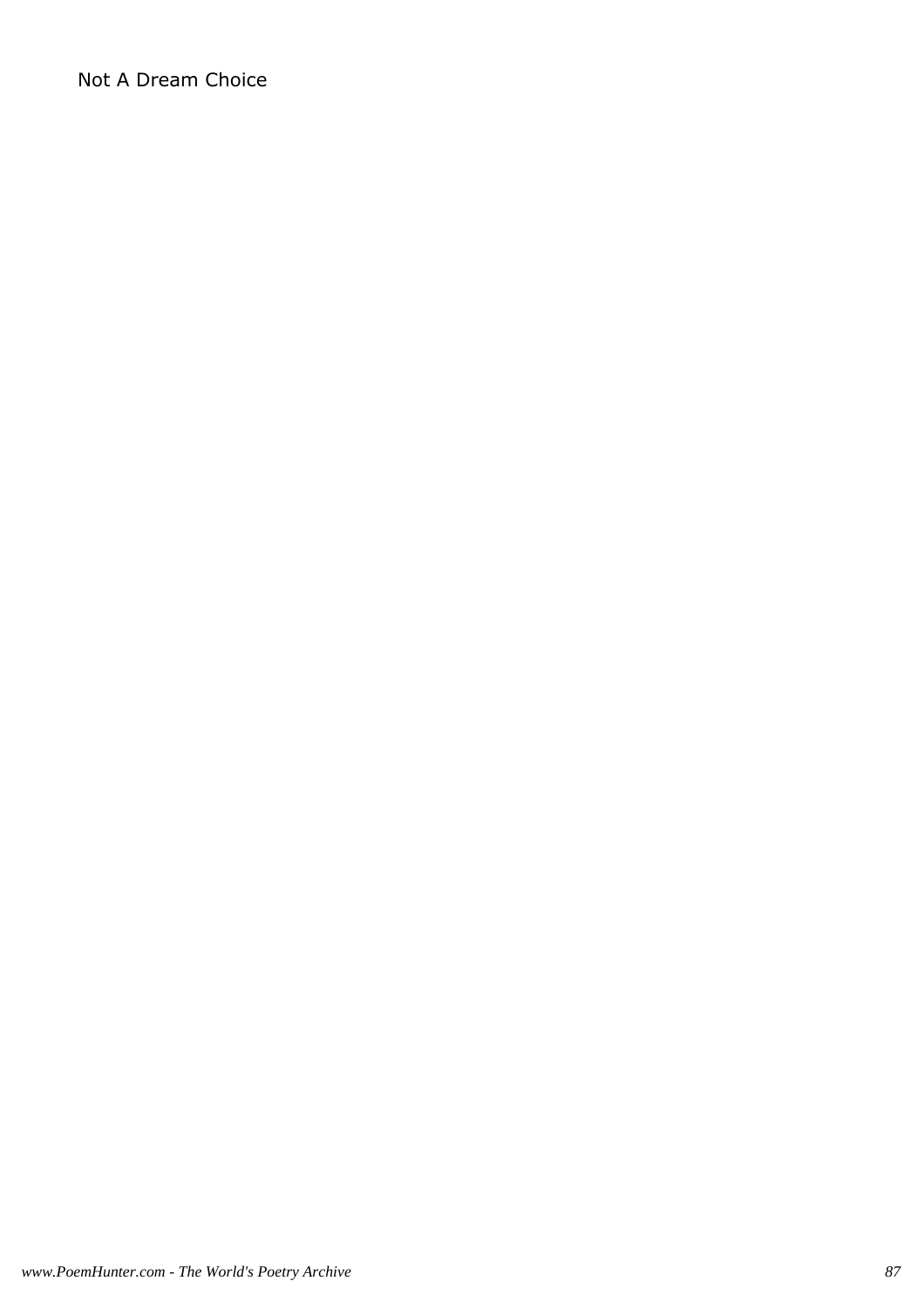# Shine

The shine in your eyes Through a diamond, light up my mind The shine in your eyes Lights up my heart stay me alive It saves my life

Let's take the power Dig it up from the earth And if you dig deepest in the cave You should see The shine that reflects in my eyes The shine in that diamond

Feet's are marching, weapons reload Flags are flying in the wind And if you are there Deepest in the territory that hope has left If you only could see The shine in my eyes That would be everything for me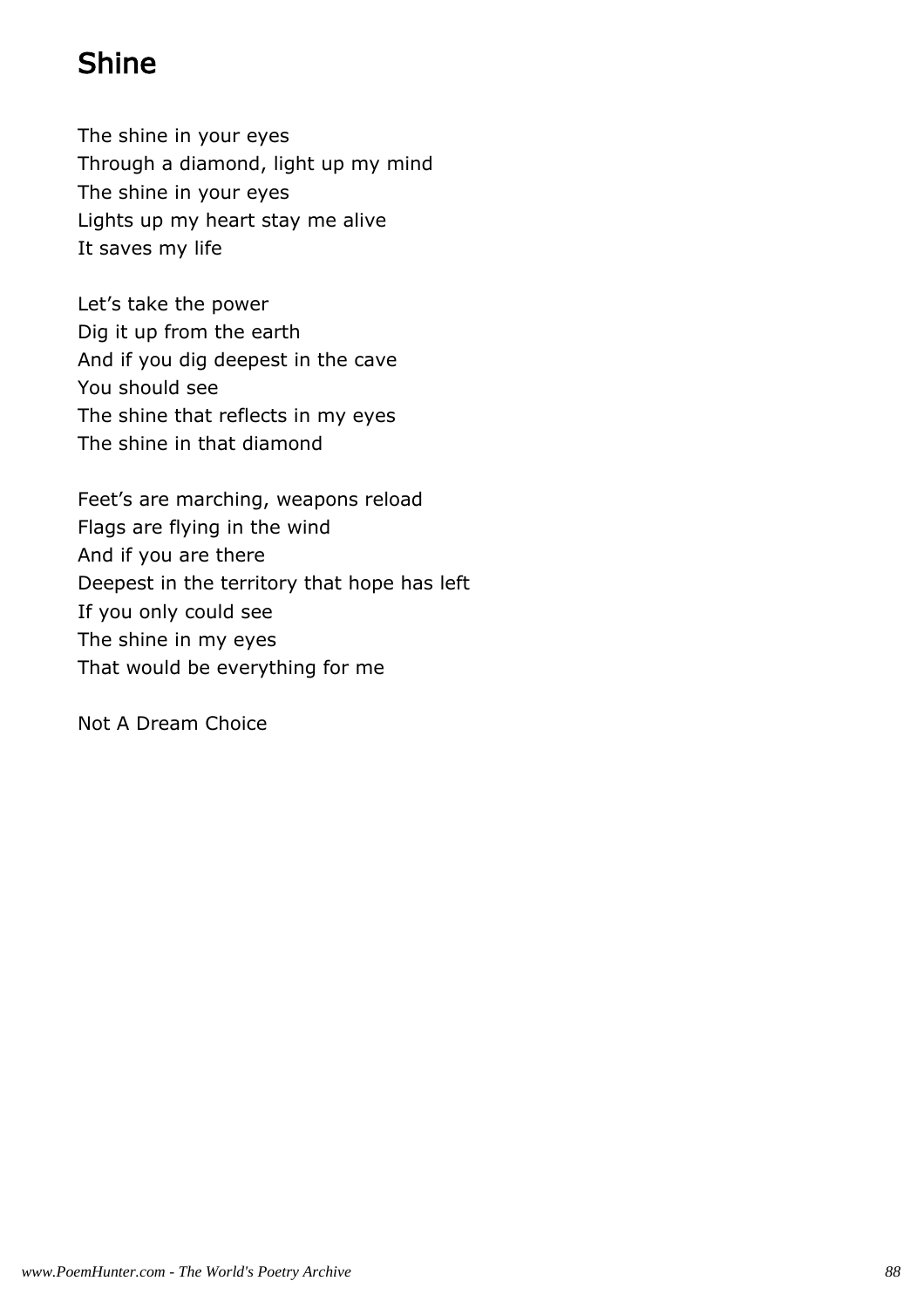#### So Great It Is

So great it is She gave me a kiss So great it is Friends are with me Whatever I do

So great it is Sun shines on me every day So great it is With a smile she can make it Shine in a week

So great it is She said I love you a second time So great it is I missing and they all come home And love forever

So great it is Shes happy, do things she love So great it is I rest so much and worked on Another miracle of love

So great it is I cant from love get enough So great it is With my lover and friends We start to create a new light

So great it is Friends always be there So great it is And they not alone without anyone They got a life without

So great it is Everything change into better things So great it is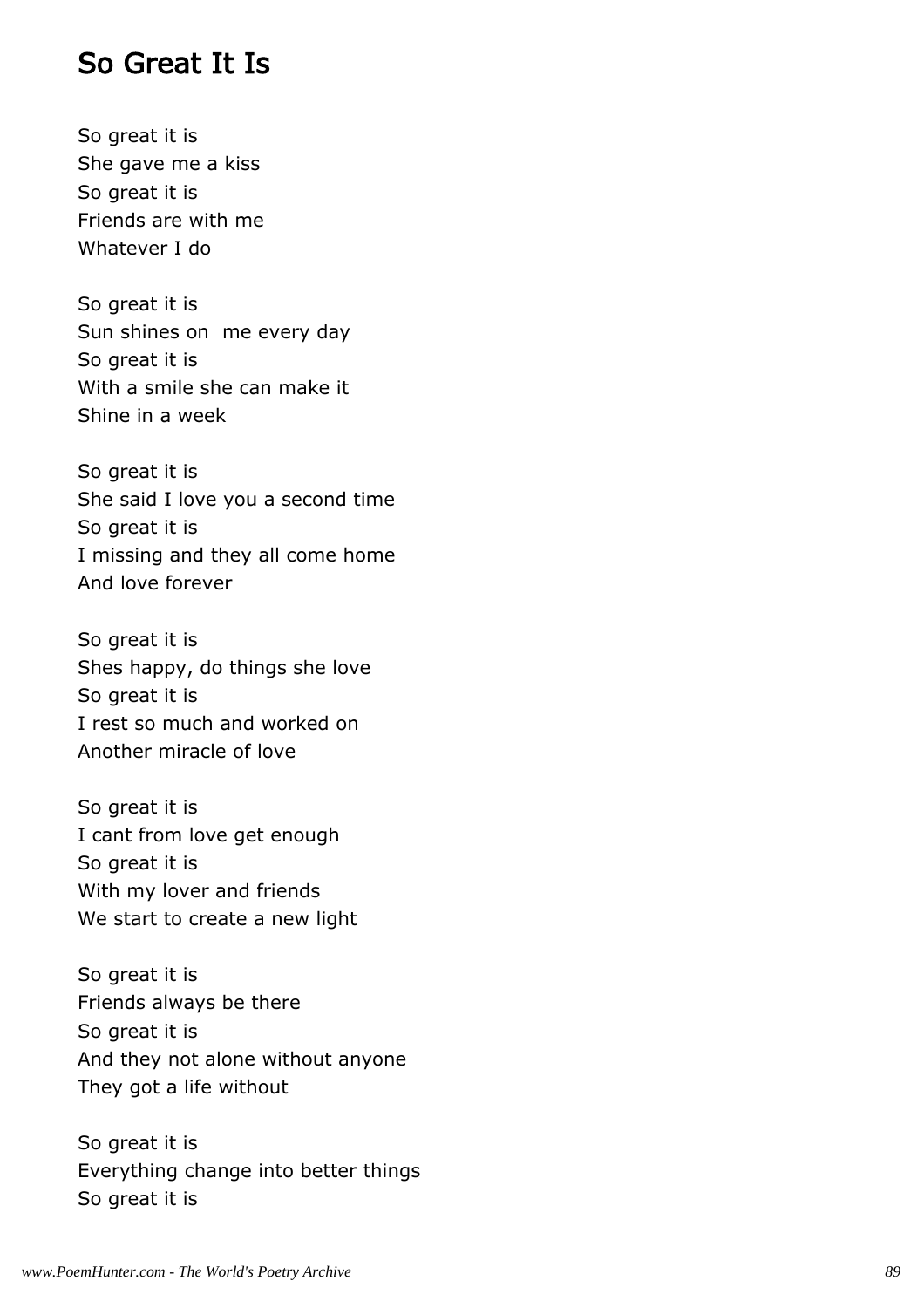Every day I feel I have more reasons To feel it too...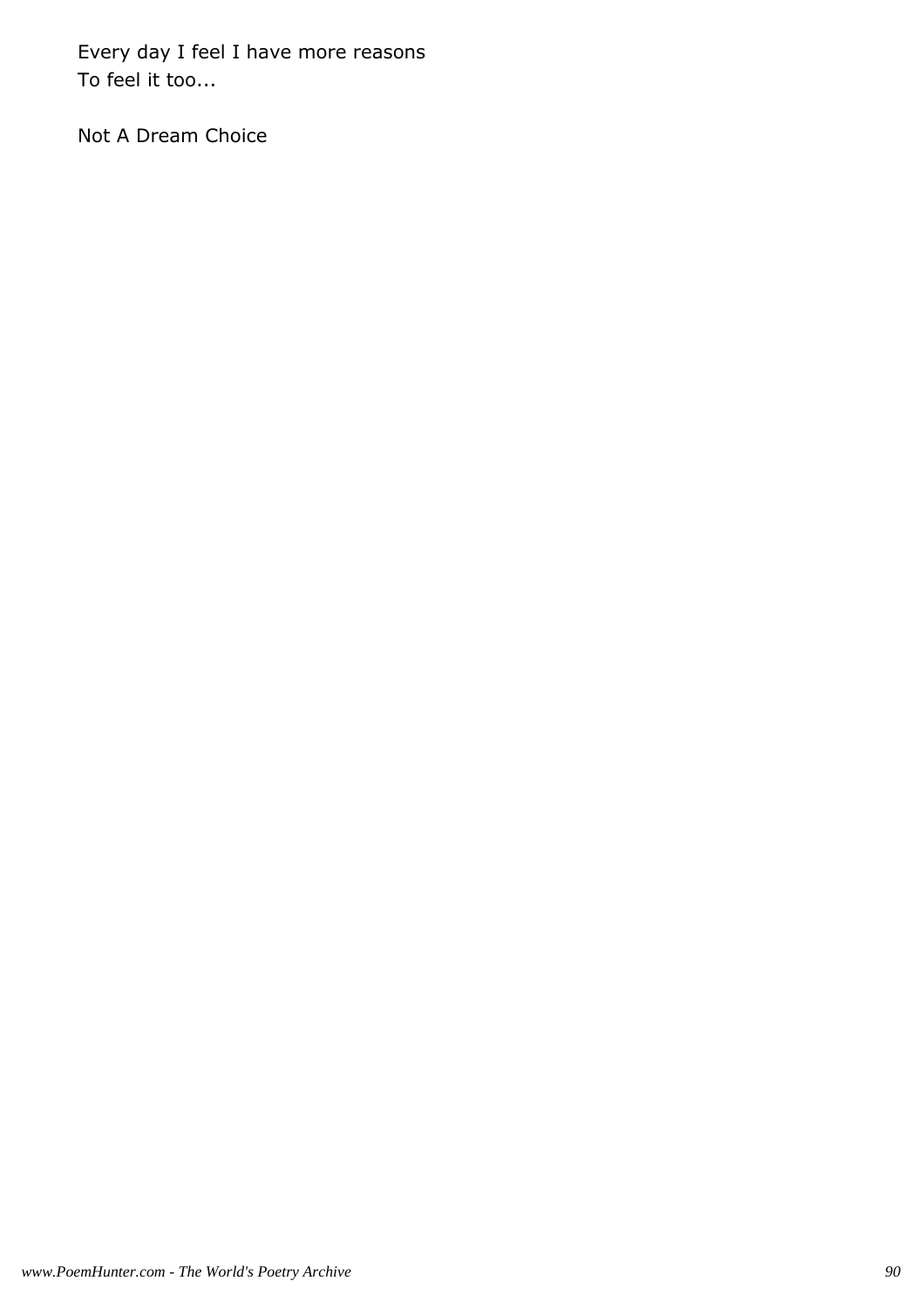# So Say Who Dont Need To Fake

The freedom is my destiny The freedom is like the wind in my face I need, because freedom is love

The water holes, the city gates The sweetest taste, the broken street She take me around, playing with my sound Throw your arms around love and me

The archer without range The elemental of fire burning you A hand on my shoulder Please say who don't need to fake In this worthless place

The storm is here like her fear And when she comes around You know there's aura in the area of taste But now doomed the room is

Silent the room is Wasted the room is Safe the room is Lonely the room is Gone the room is And all your lessons with your enemy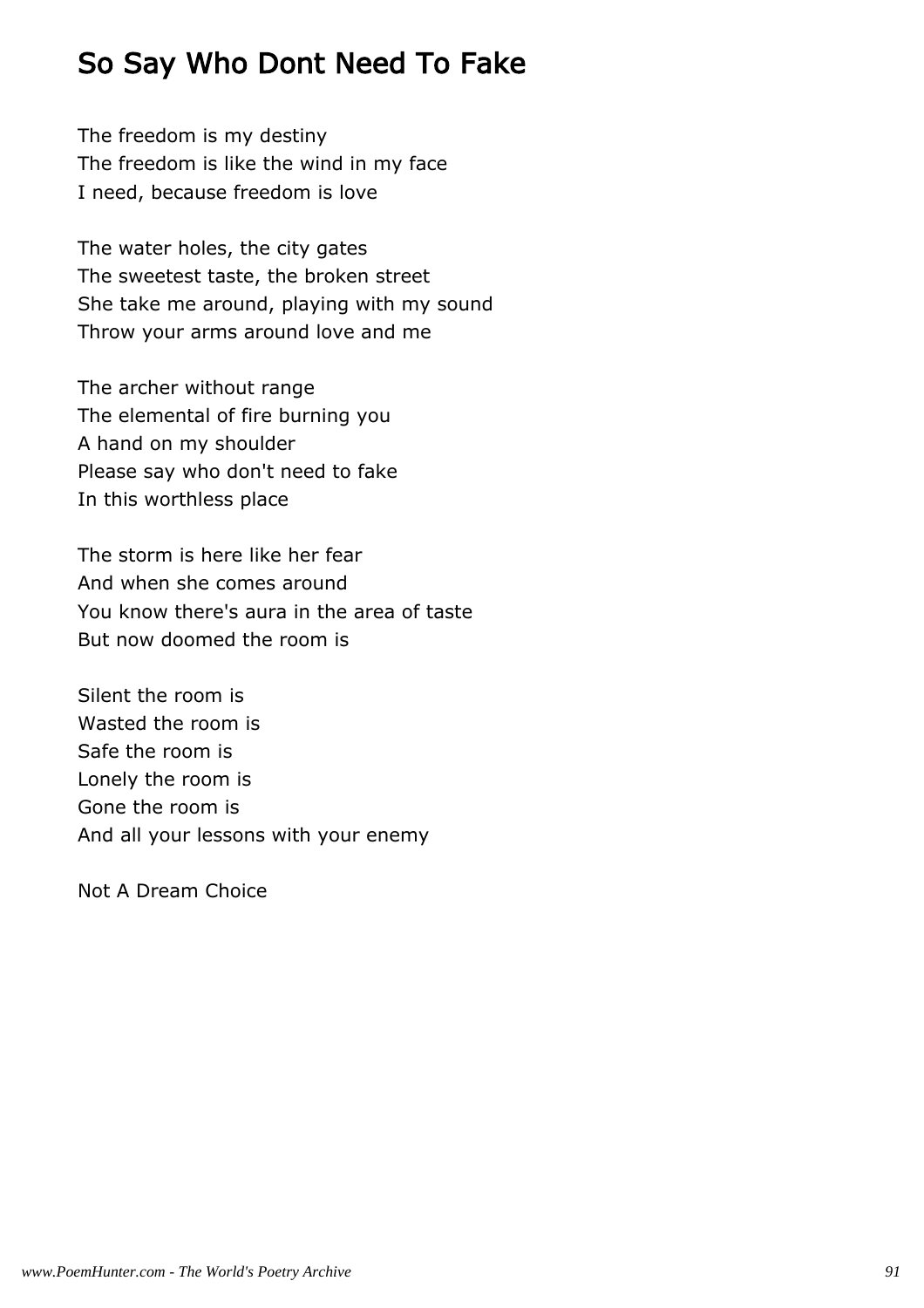# So Sweet, So Cute

I just cant understand How you can find so much beauty in me Out in the backyard I got a clue You just want a challenge, but that cant be true I mean I never meet someone more lovely then you

The wind blows the spring in childrens hearts And the autumn paint the world in all colors from love And the rivers in twilight and rainbows filled with gold They nothing compared with you So you see that its hard to feel beautiful around you

But you just so sweet, so cute I do everything for you Im completely addicted to you You just too attractive And can play whatever game you want with me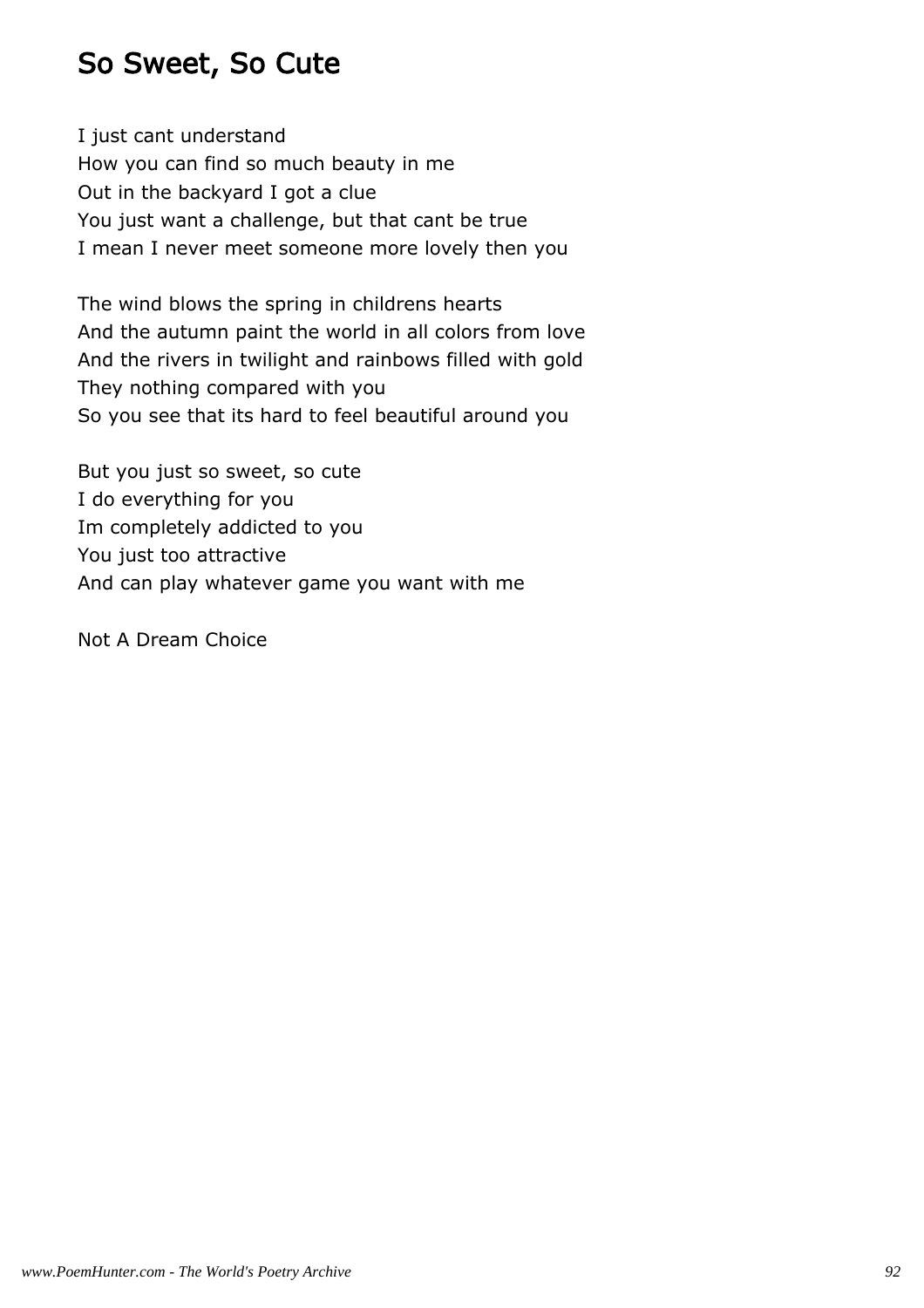### Something Beautiful...

Beauty, have you lost yourself again In the freezing mud Can't you remember anymore That goodbye is not a farewell for me

Sunshine shines through war and peace Through tears and a bloody breeze Don't expect I coming home this time Good night everything will be fine

Beauty were is the love in the world Can't you remember were you should be From the bottom to the top Goodbye plains without spring

Sun shines through war and peace Through tears and a bloody breeze Don't expect I coming home this time Good night everything will be fine

See you in real this it's just not me It's like to see a town without its name Without the dirt, without the poisonous cloud over me

Beauty makes grace of painful things Beauty makes a smile on a barbed face Beauty destroy the ugly things Beauty, beauty, beauty were are you now Beauty, beauty, beauty were are you now Beauty, beauty, beauty….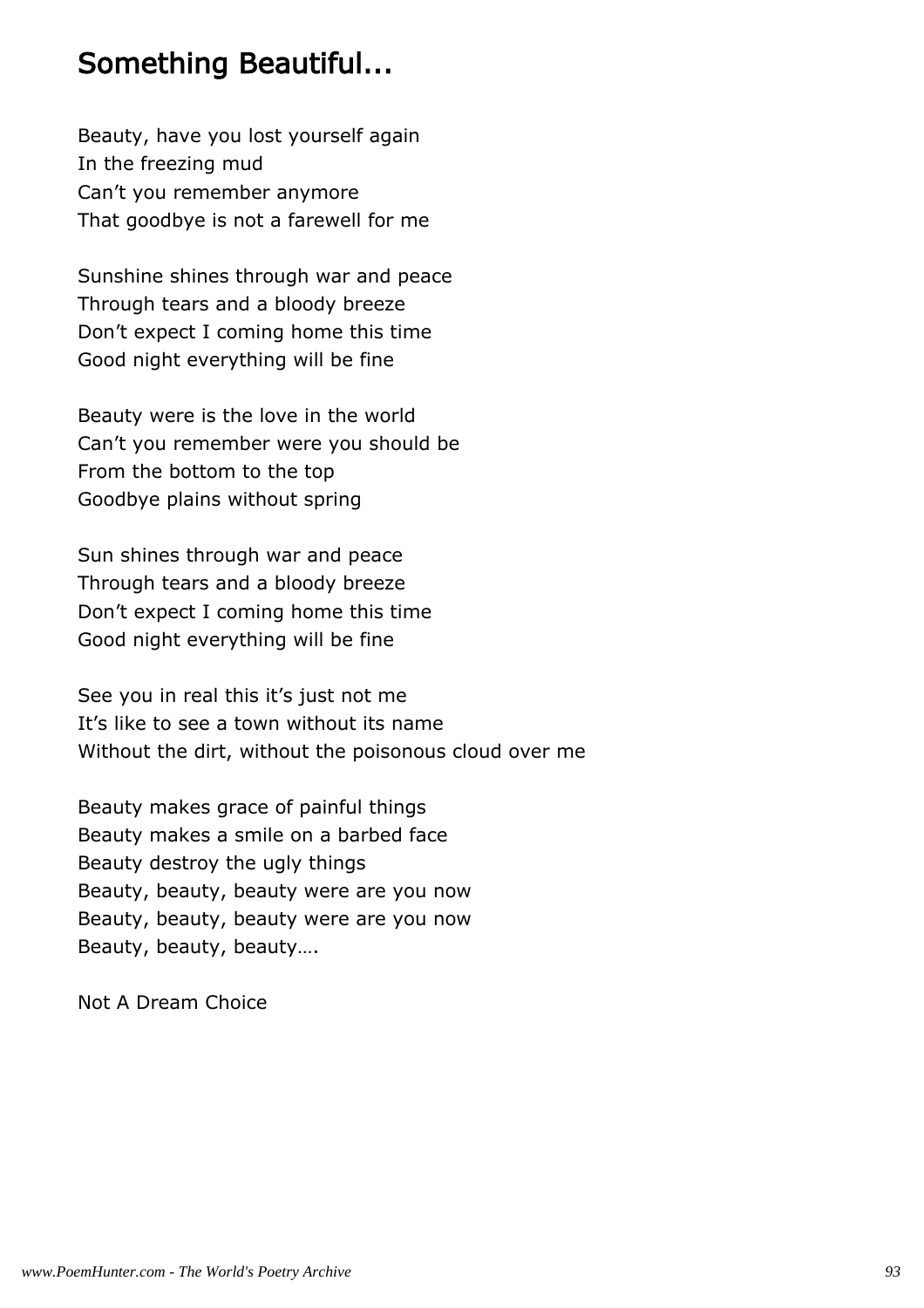# Something Else, Spring

Something, it's in the air In the trees In the flowers that start to grow Something, it's in my heart In my life In the roses of our hearts

So please don't let me go It would be like to lying on spikes…

Something it's in the streets In the footsteps In the tracks we leave Something, it's in your eyes It's in my heart It's in the time between us that wait

I love you if you think it's true All because all I want is you…

Something comes to begin It makes me high It makes me fly over them Something is right to begin It's in the weather And it's spring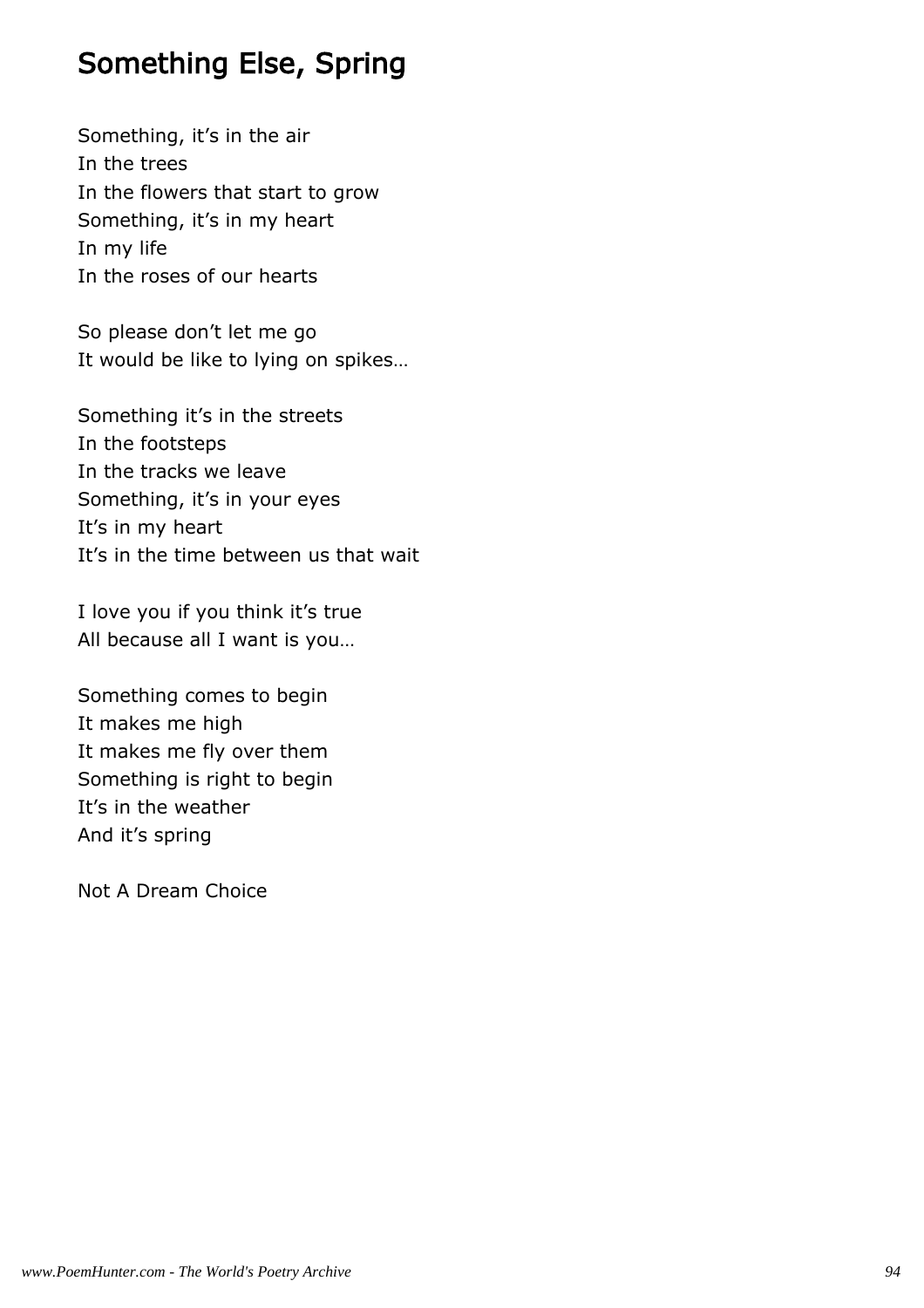# Songs From My Soul

Want to hear you when you talk Want to see you when when you look at me Want to be with you when you rise my soul up

If I could I would sing me up The sound for soul, I know I should My songs from my heart from my deepest thought And I would in a while maybe understand

With the songs from my soul I want to make you see what I got The tears in your eyes Like the diamonds in my mind But if I could feel it grow

If I could I would sing me up The sound for soul, I know I should My songs from my heart from my deepest thought And I would in a while maybe understand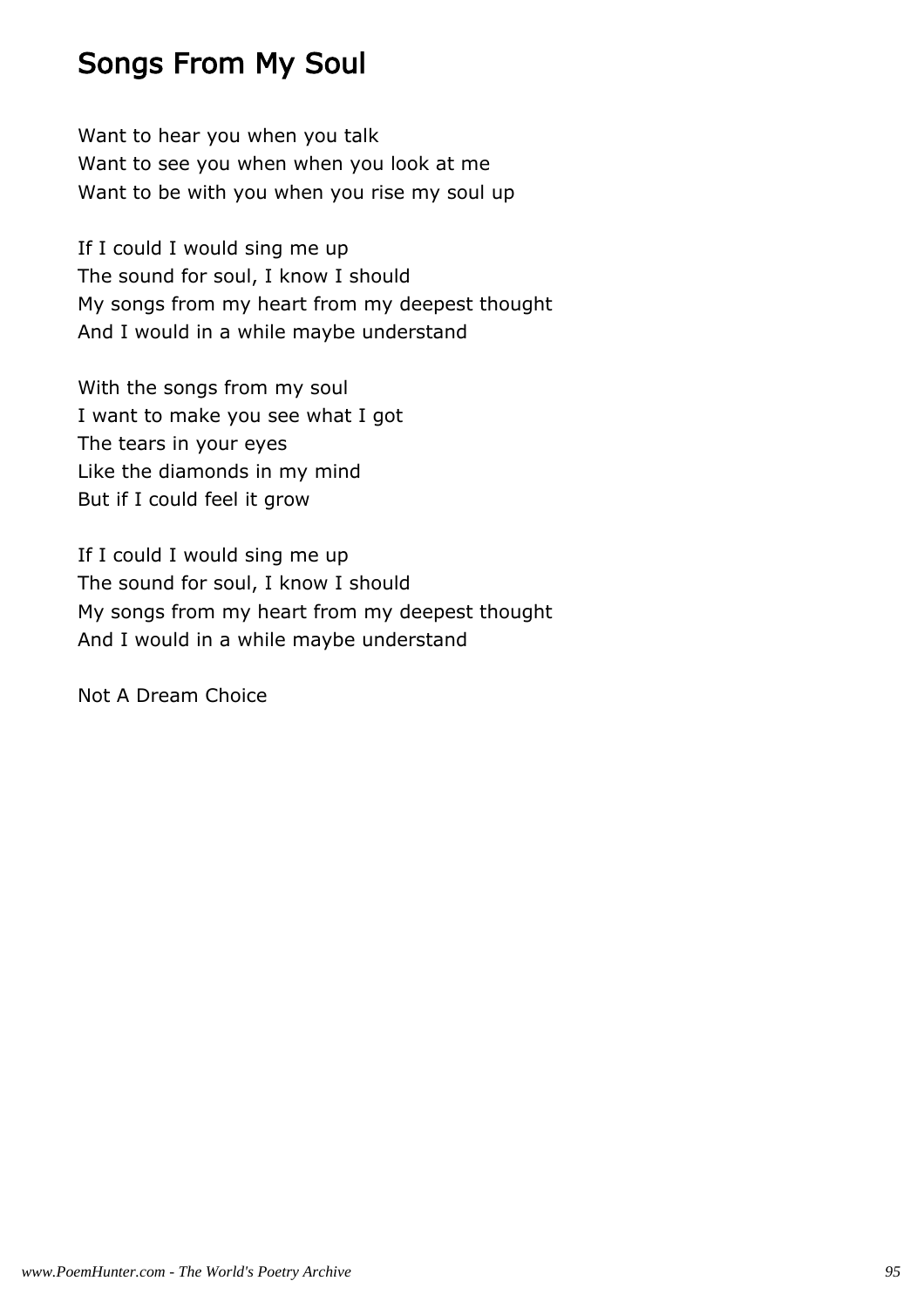### Soul Flow Higher

And you not see, I see but leave She left without to blink But I'm haunted now; Last memories brings back

I see something between the silence and sound I see a world, a world between evening and dusk I going with these forces down now I let their rhythm flow away

Throw this universe, it is too tight I can't hear more these steps and wondering There's nothing more in this world Then trash, iron and saints

The black star comes back… Soul still can flow higher The black star comes back… Soul still can flow higher

And I can go there, home to you But I won't and can't tell my name then, no And I can go there, home to you But I won't another thing at all

So what is it worth?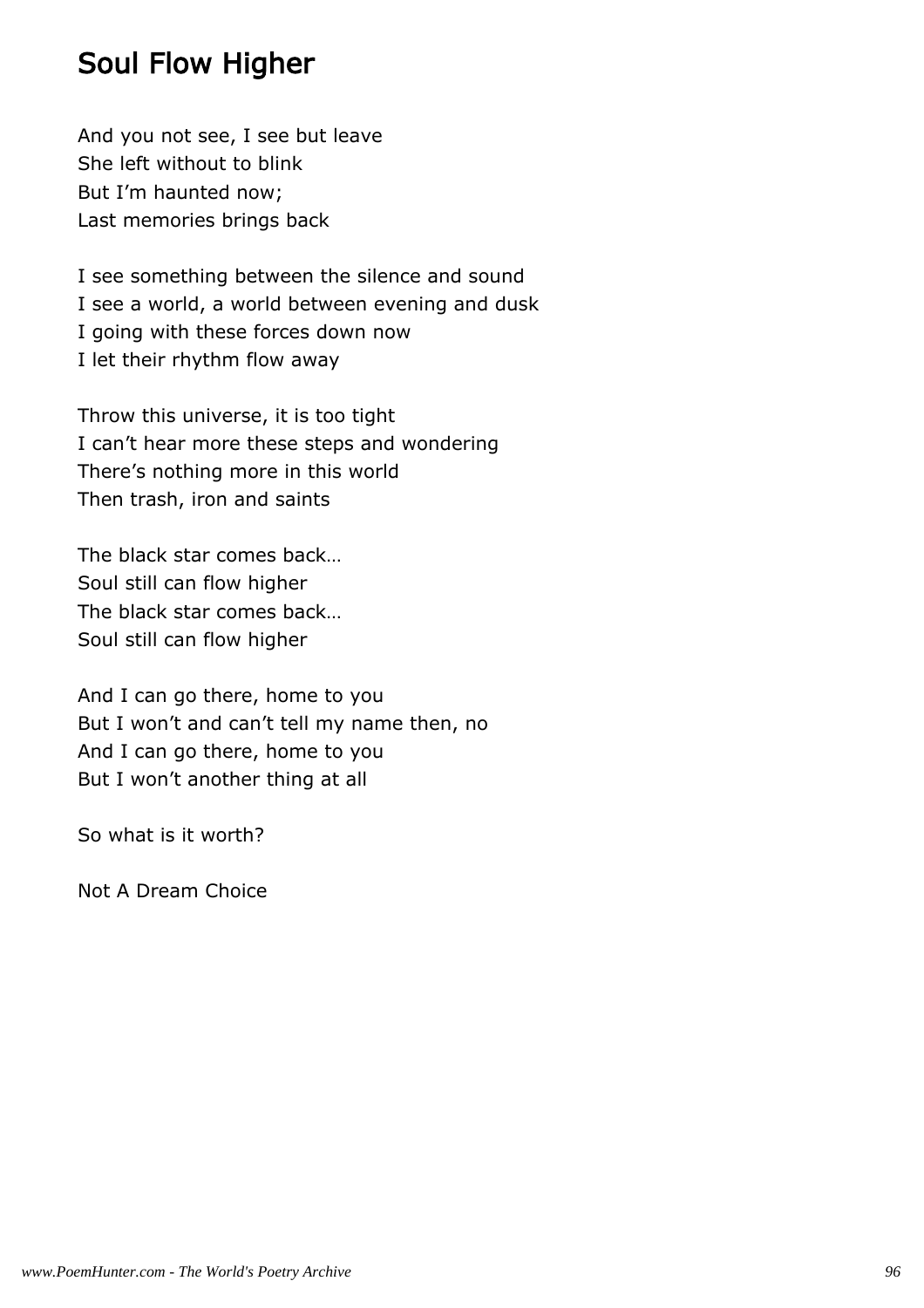# Spring On April Avenue

When you dont need me anymore You realise how much you need me But I just need you if you not need me Like the spring on april avenue

Words are wounds And flowers fly The smell of dew Spring on april avenue

The electrification Every leafs pleasure Every lightbulb waiting underground Every child rising through life

Because machines are statues... Spring on april avenue

Theres no symphony Just a storm in every eye Snow in their minds...frozen souls Spring on april avenue.

Theres too much blinding light Too many wells, and the walls are coming closer Too many hearts beating our life But the heart beat for death not life

Like the spring on april avenue Divorced...forced from heaven and hell... Air and the earth...Im...Im... On april avenue.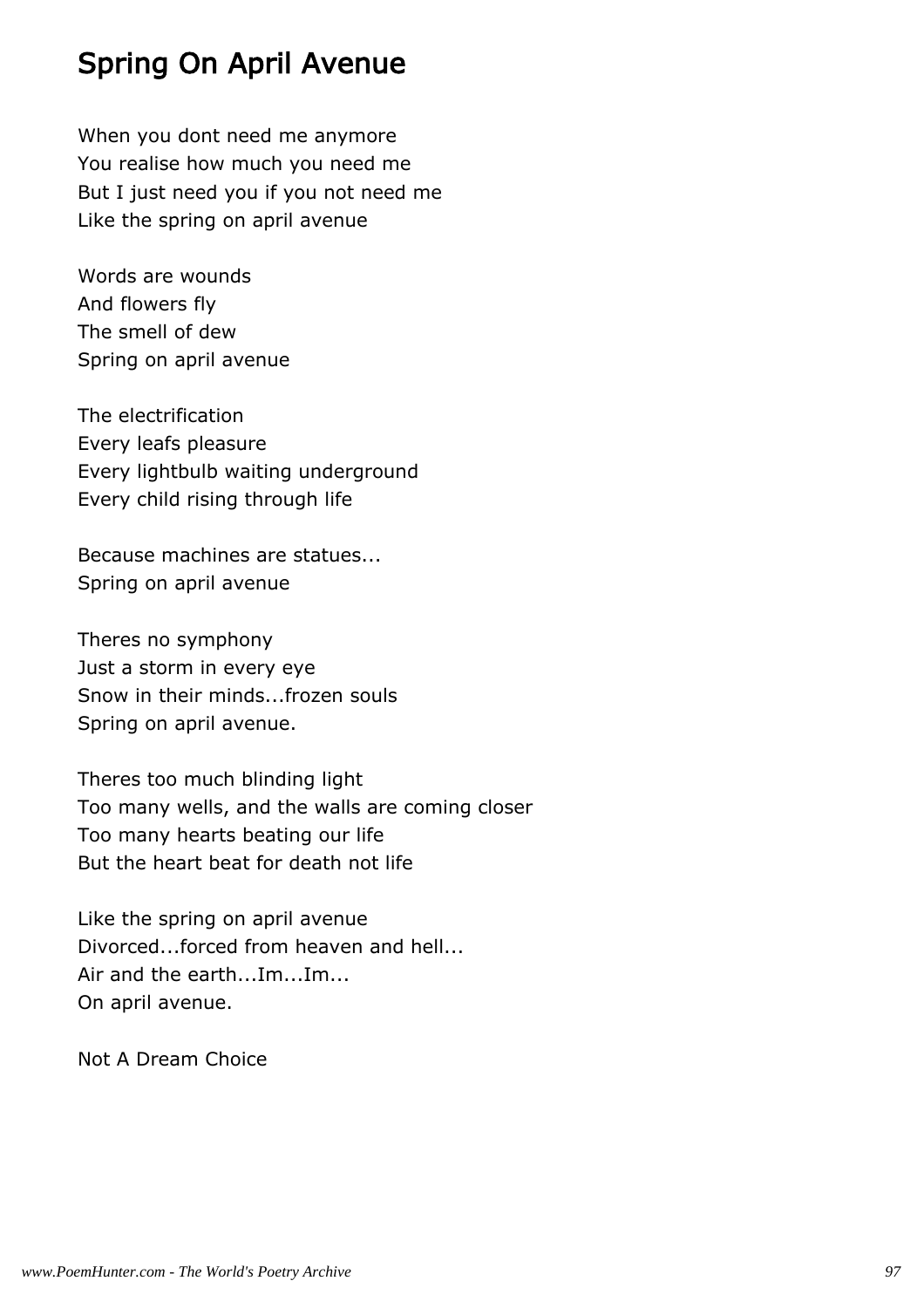# Started A Last Secret In My Mind

Started a last secret in my mind Started a world outside Started to dreaming that you always sleeping Only awake with me

Your fingers tells stories with your eyes You meet them on the great way With the last guard of time I still ask what you want from me

A parapet over my room A new parapet over my eyes and my life It feels like an action Like something is running away

Singing we all singing goodnight We all wait to break your wings

I used to be beside your bar I used to sit under your bridge But then it was something another Tragic nights with its servants

With a creep at tight sight Coming closer, closer wherever we are Coming closer, closer wherever we are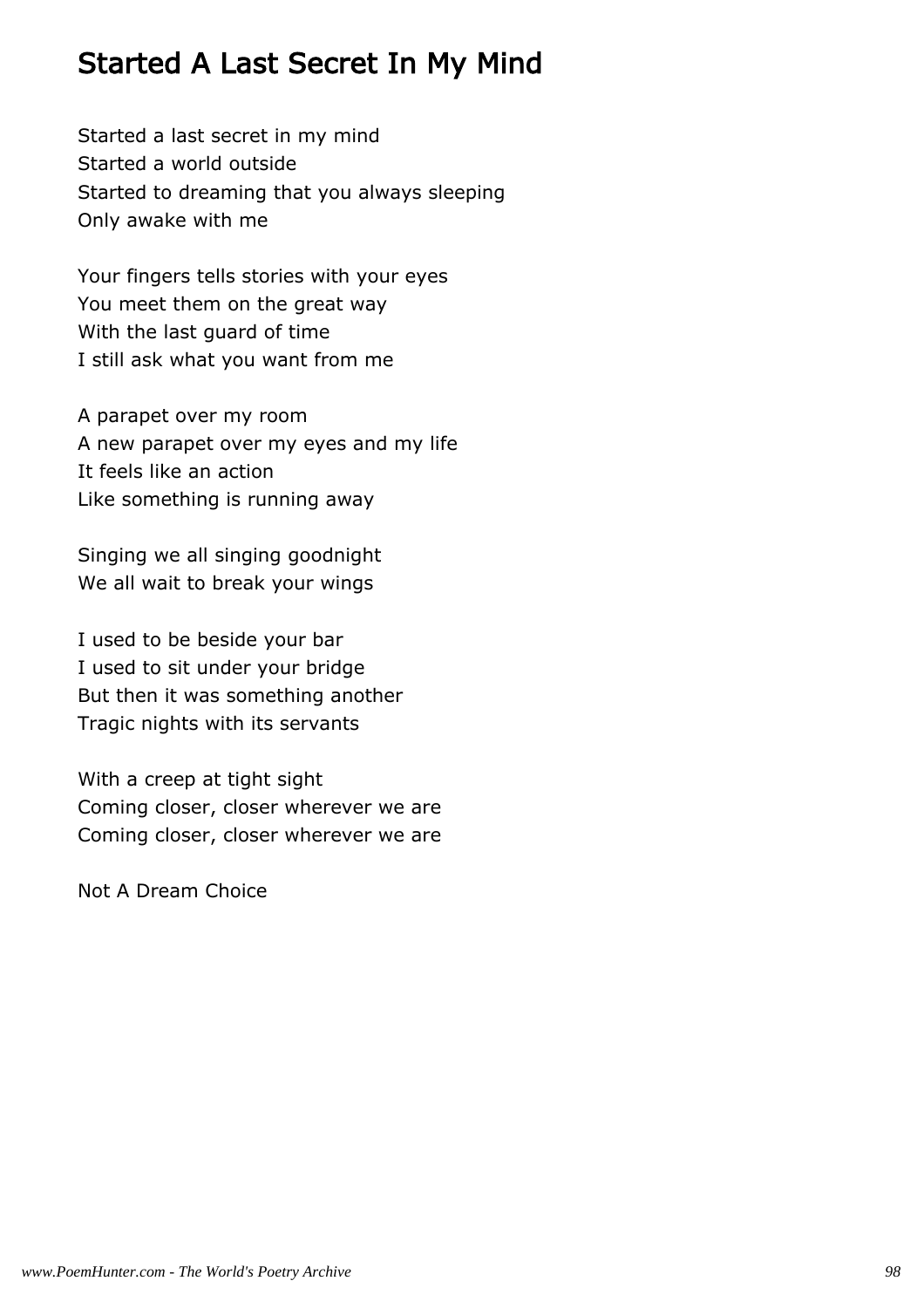#### Stay Today

And I thought my heart was a great, great rock And it would take me away to the others may And I thought forgiveness would always stay And now it just leaves every day

Can't you stay just today? Can't you stay just today? Can't you stay just today? And I will love you apart

And below all fear I love to go, to go And I thought they cared what they thought And the rest would leave every day, no laws And no one would care, just be happy for a day

Can't you stay just today? Can't you stay just today? Can't you stay just today? And I will love you apart

And I will sing, sing Sing your heart out And I will sing, sing Sing your heart out

Can't you stay just today? Can't you stay just today? Can't you stay just today? And I will love you apart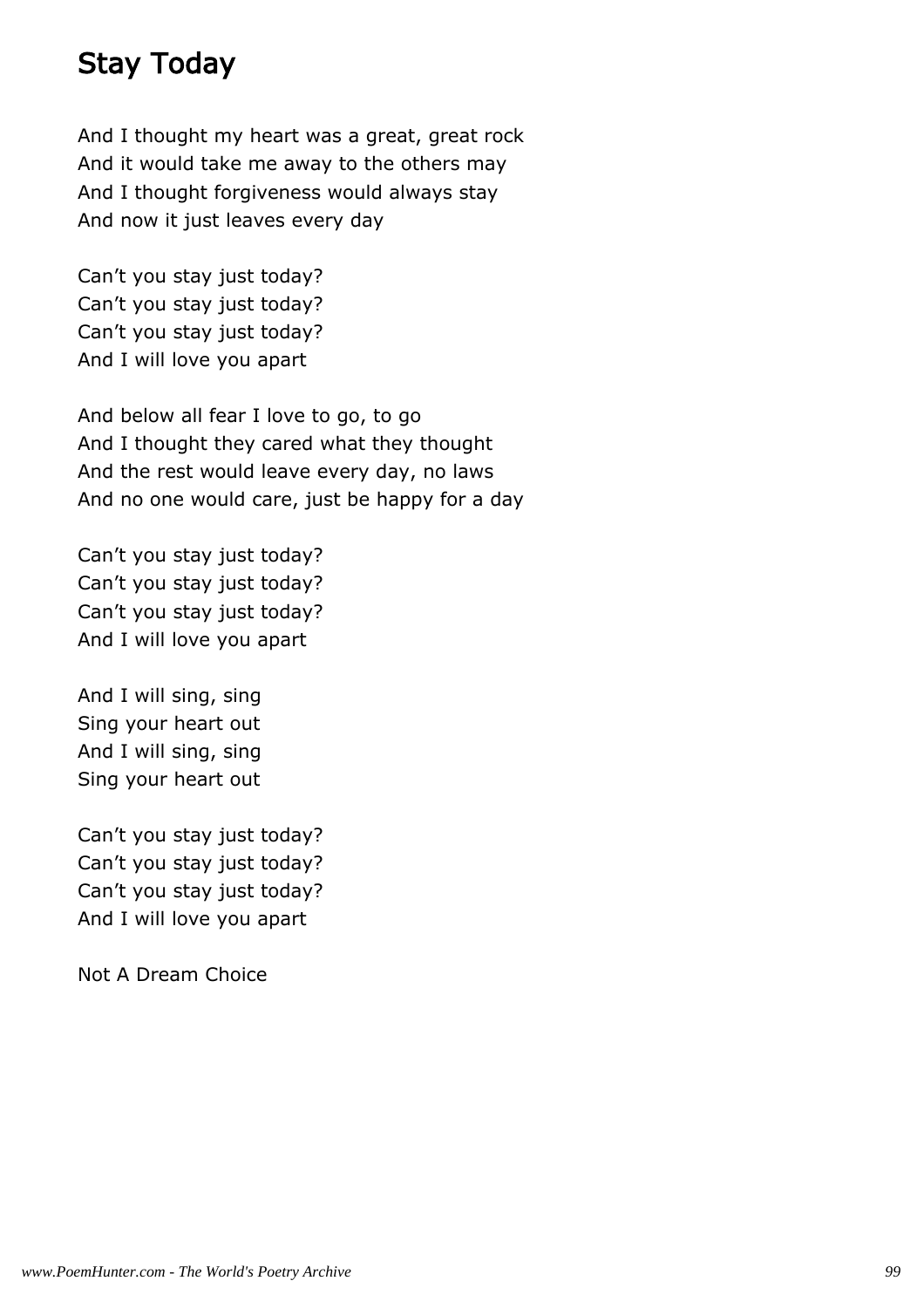# Still Hard It Is

Still must say hard this is And harder it comes to be Listening to every song Trying, trying to smile

Yesterday, yesterday blow me up to the blue Time, time die for love and everyone Yesterday, yesterday there was no time at all Between our love

We met every day, together all time Having so fun, that keep me up But still there's no reason, no reason for anyone To be near someone like me

You can't imagine the imagination Don't say you're alone don't say You need someone I'm not worth anything, anyone after all

Things I should not say Things no one wants to hear Not that people don't care People have enough with themselves

Still I'm too dry To say anything Worth listening to And honestly...I love to lie to you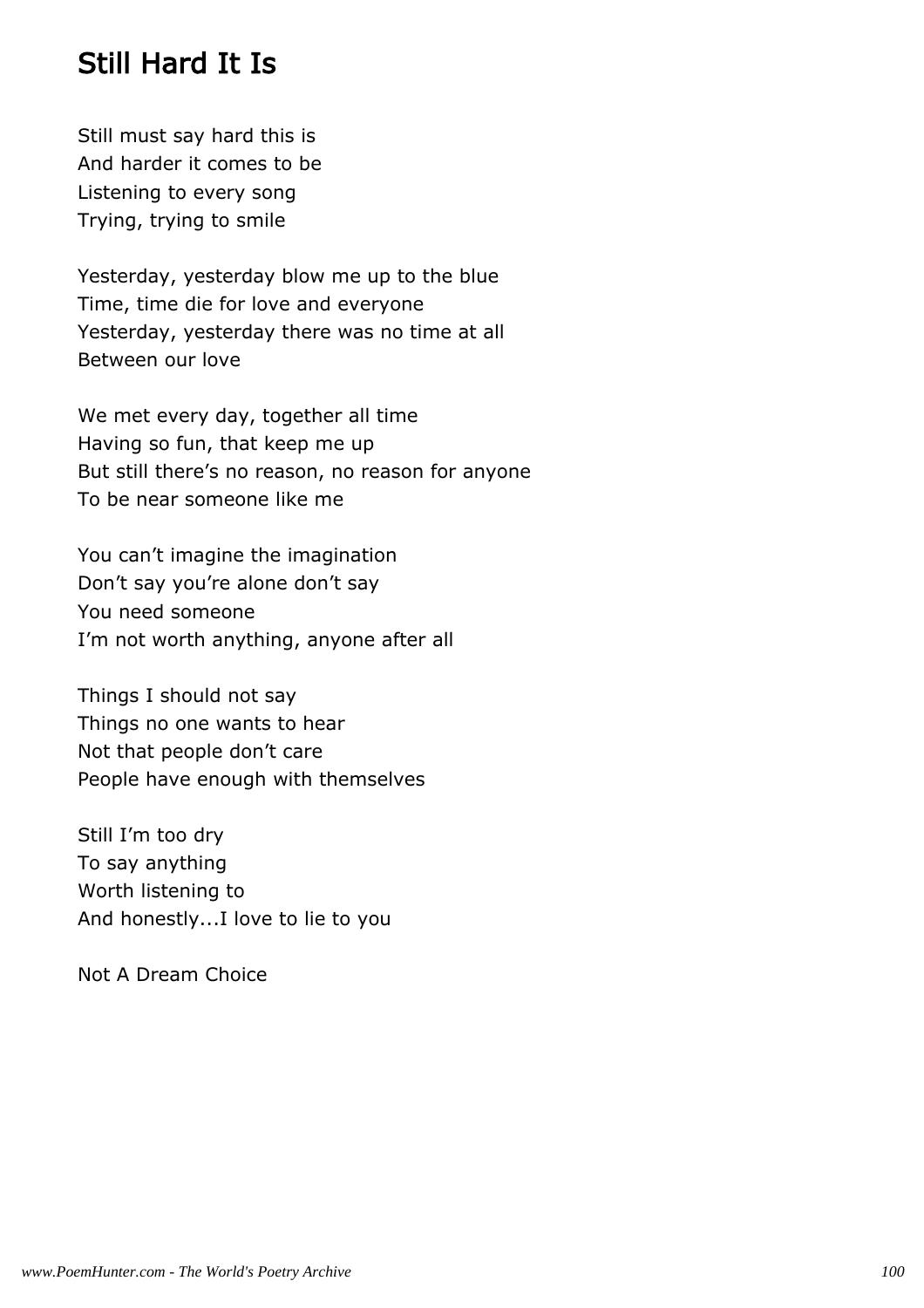# Stuck Inside

The only thing that make sense without to fall Is a face that shines That put me under every cloud

Stuck inside the fear Stuck inside the fear That scares me out to them That scares me out to them

I got a promise that I won't fall When I go out to that swamp But I anyway won't go out

Desperation never really comes near You take care of me Spirit too weak...to speak

Let me bleed I need it too Let it bleed without any grace Then heal, but just not for me There's no time to wait

I have no time to wait...on myself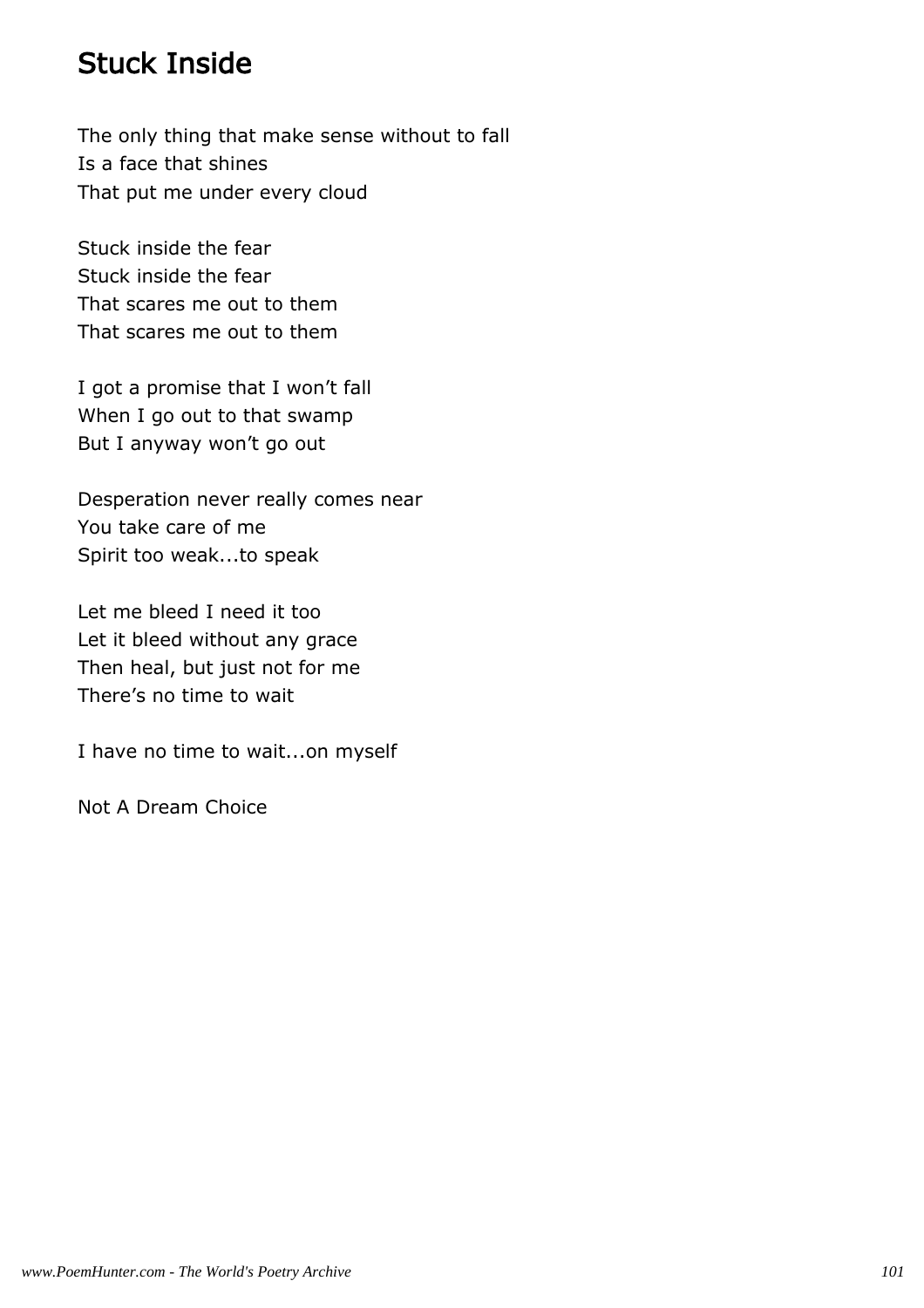# The Candle

The candle burns every night The candle burns the dark without sight It drinks the glas of life for me

When I don't need, you hear me when I don't need When I don't need, you hear me when I don't need Its there and disappear

Then heal me, heal me I scream Make me feel as I did, when I need But it say when that when you need There's no reason

The candle comes in every shape The candle lights up the story

From the day you born to the grave You think I come to forgot You think that at the end I don't know what it is But have can you think that I forgot love?

Still save a pray for me Light up the hardness Light up the warmness If you make, I will see you in every shape

Because love see goodness in everything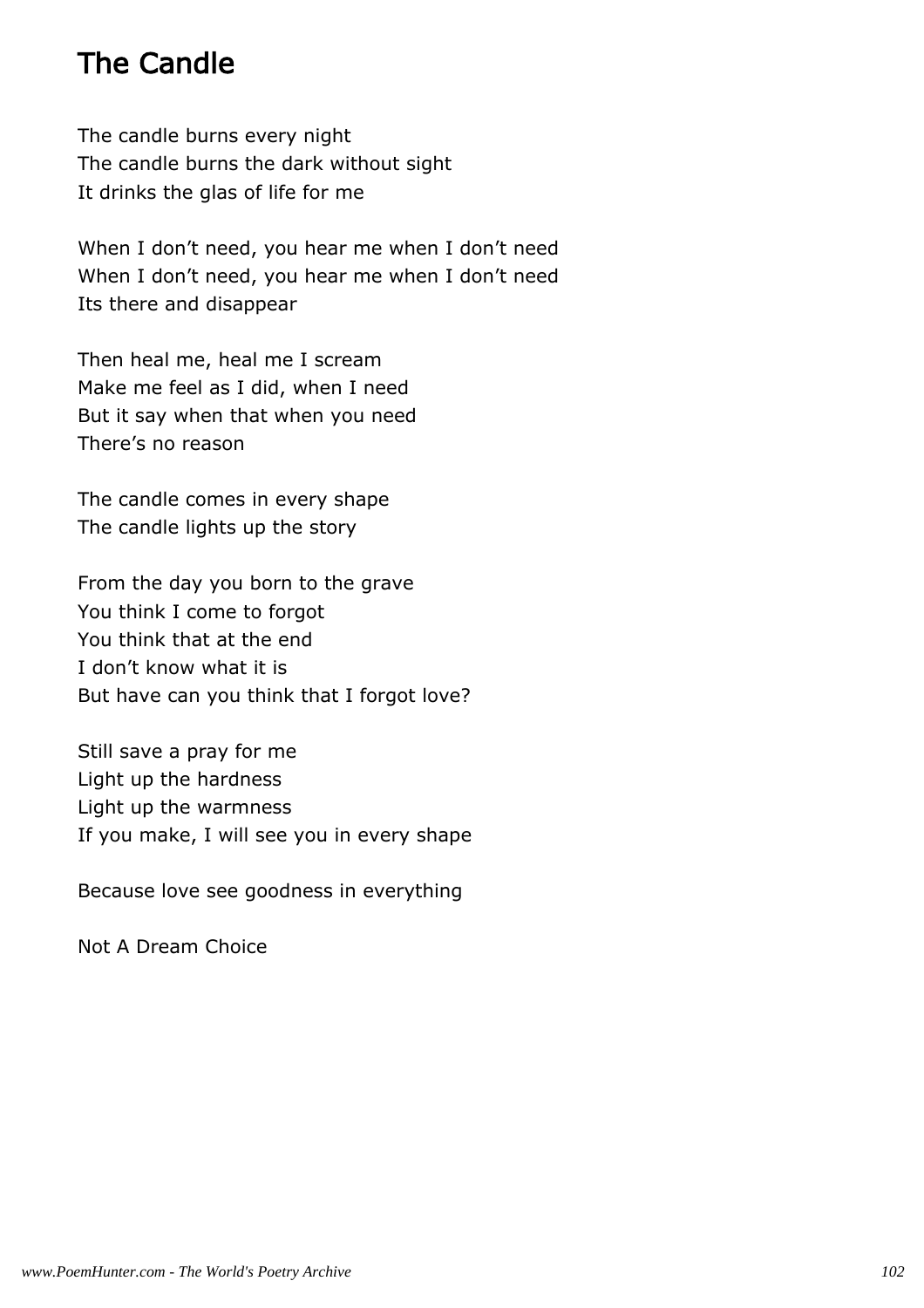# The City In The Air

And the I said Come on, the city is in the air... Come on these lights are everywhere Dont come home tonight, come with me..

Every party ends too soon Just some hours is not enough to make it fun And no one care about what you see No one care about what you hear

This is the favorite part of your mind Your favorite sense at last making some sense You smoke, and so does your soul But theres no heat in that...

Suicide, just another color here Satisfaction, your soul must break free... All the time, beside the line, here between Before you swear...just hear

Tears falls...without reason Every smile...without reason And you say its allright But seriously I say Cant you feel the atmosphere?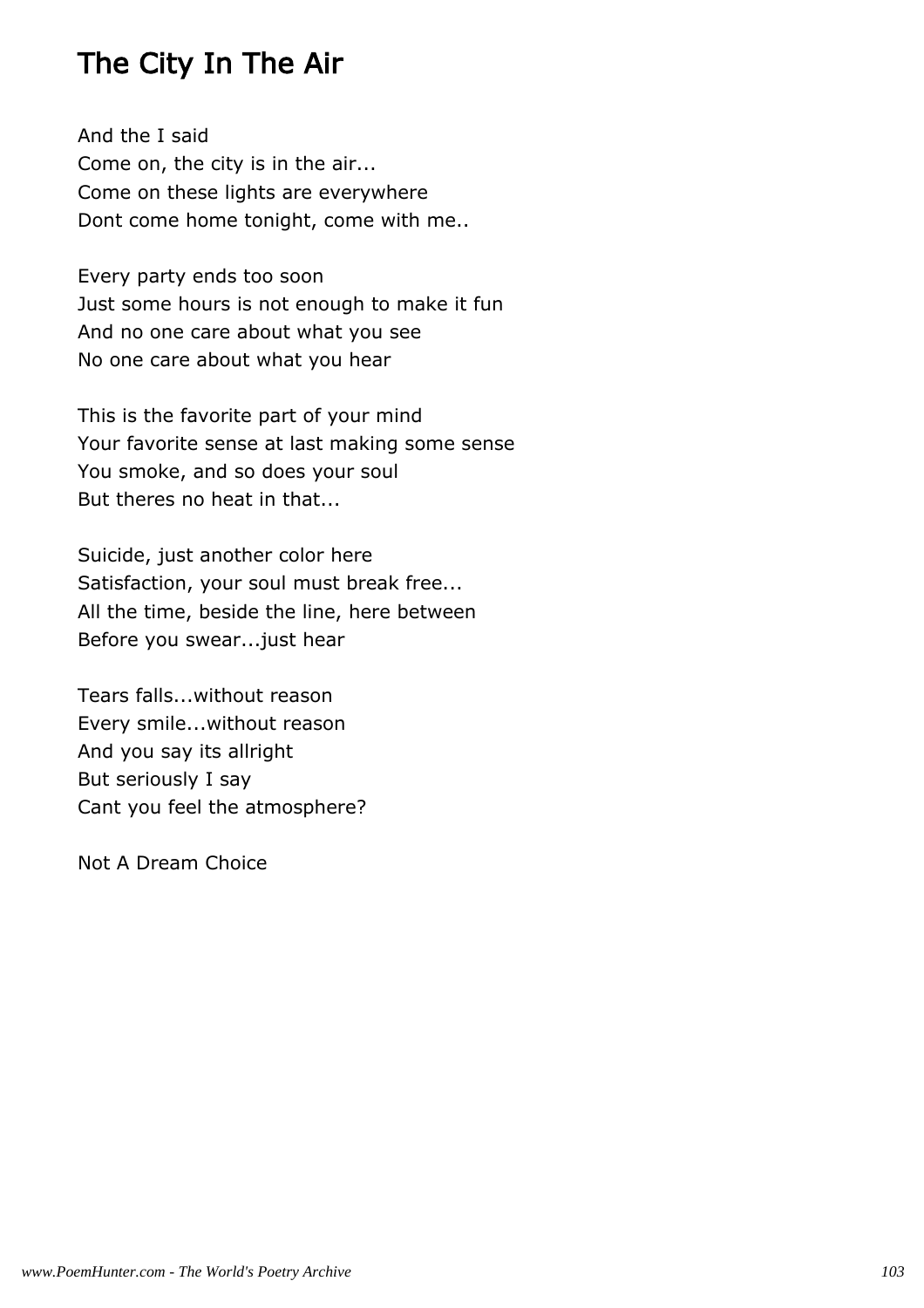# The Curves Of Your Dreams

The curves of your dreams Jumping around in my mind Sweet like kisses I get into them Feeling experimental as I am

The curves of your dreams Soft like cuddles Flowing into my soul Pushing on my corners Removing every edge

The curves of your dreams Every second something new Every second everything change And nothing repeats There's no list, no book

The curves of your dreams So lovely, I feel so happy You're so cute that I cant it realise Give me another kiss Still love you so much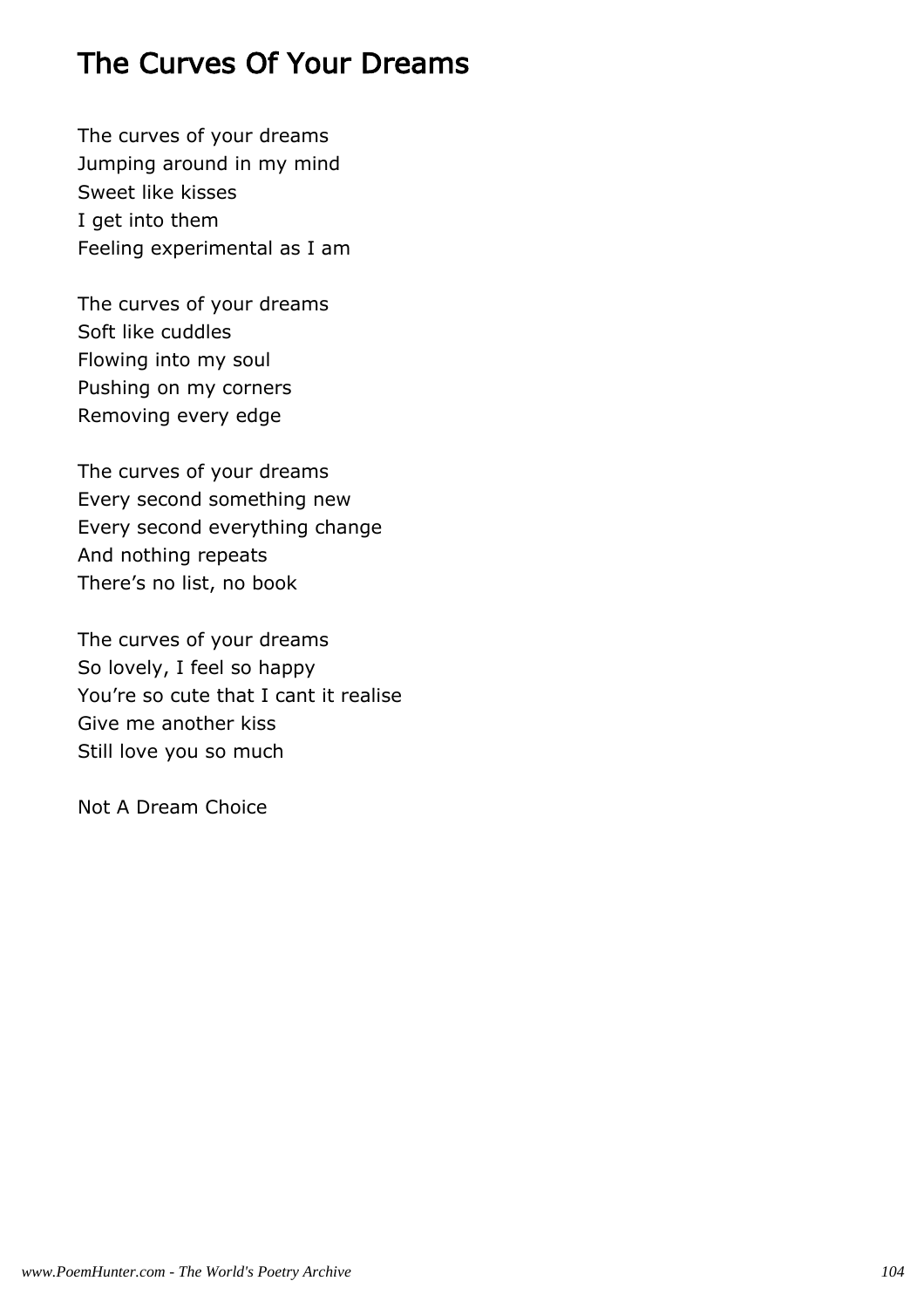# The Day After

Yesterday it was smoke and beat We all drank and dance around But the day after it always disappear

Yesterday it was new colours every second The mind was dead but the rest on its way They rolled in me in a paints cloth On the life I got no order

I was nowhere and everywhere Nothing and everything around But the day after it always disappear

I was black and white and wet and dry I had your hand and I had your sweet hate But for you it was no big thing The day after everything would be ok

I lost the things that had disappear I found the things I already founded But the day after it always disappear

The music was a silence and that was what I need After the evening before silent nagging So I disappeared in a real dream Where the good things wad faked and the bad Gave me commend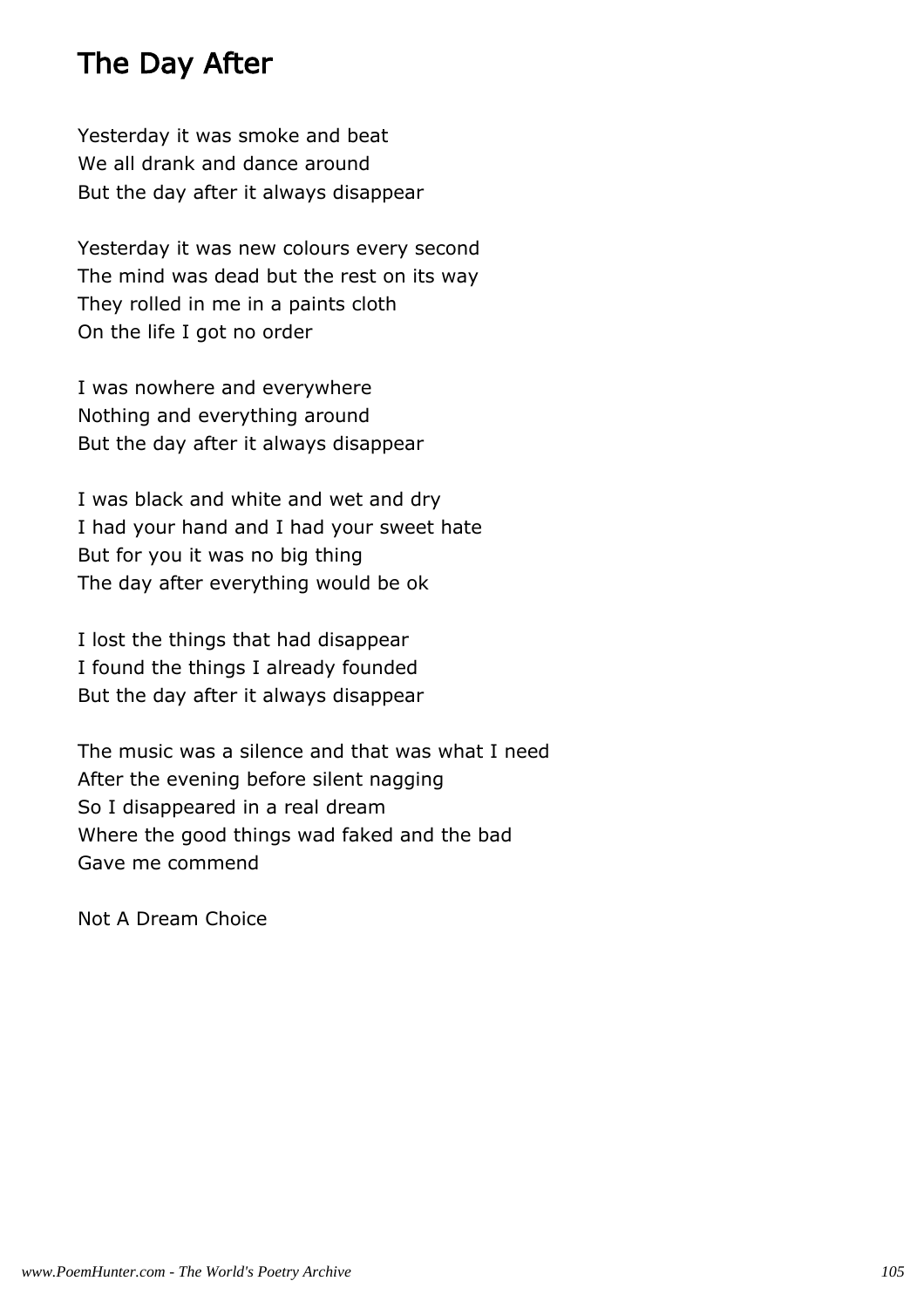# The Emotion I Am

Some Kind of evolution... This static, electric remote I'm so nervous, my body trembles Something just must happen now...

Because I need creativity I need inspiration I need experience But I don't need you if need me...

It's not like I'm inside... I have no personality... And I have no popularity... Nothing to make, nothing to say To make me feel loved

And I wonder if there's anything or anyone That can take me up That can give me the flag And let me lead the march

Feel me and obey Your emotion, your emotion I am

I don't love the life And it hates me But I try to like it at least... But it cant me forgive

Stop leak unconscious love Unprepared, your out-of-date love...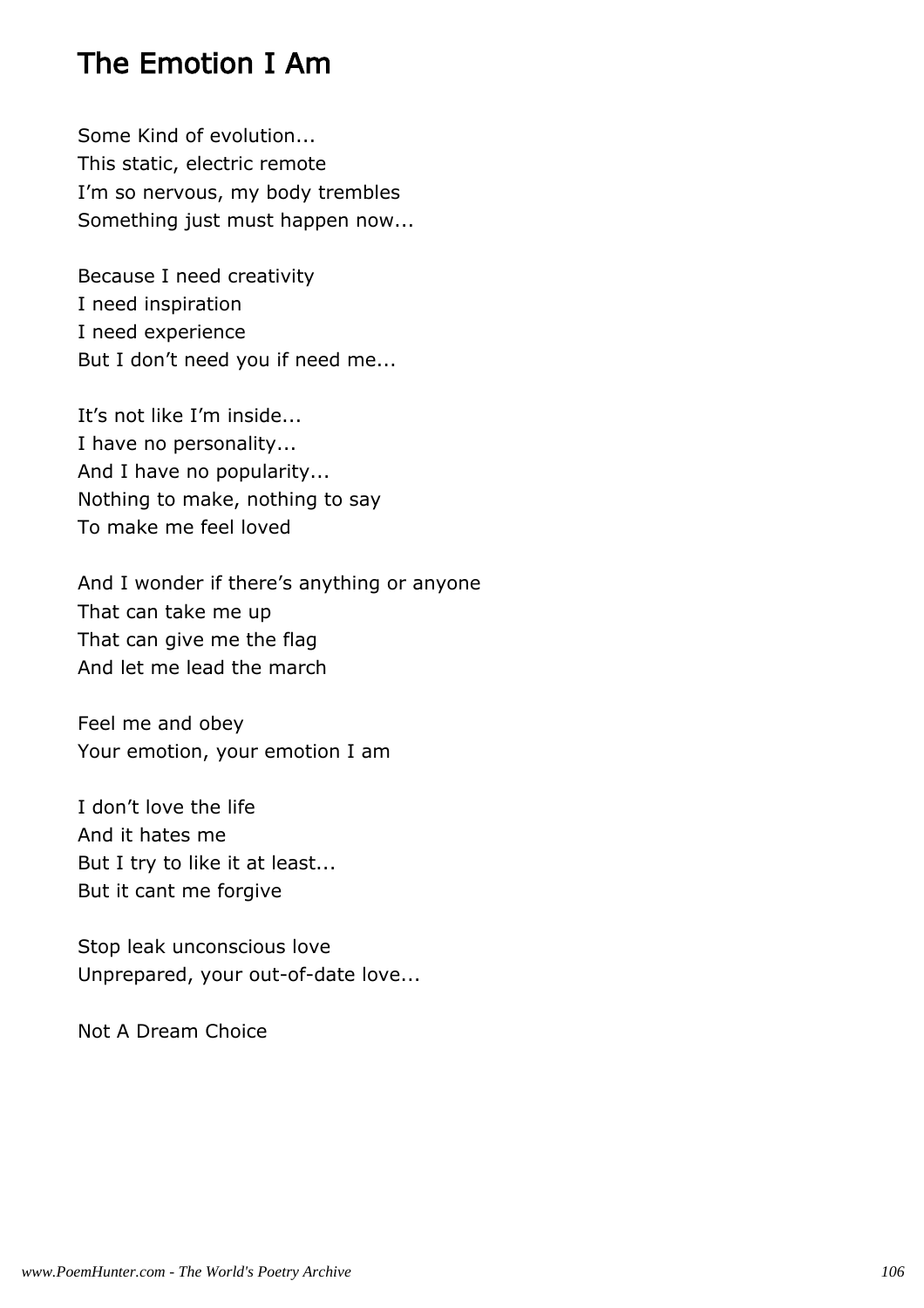# The Island, The Flyer

Flyer, we going higher Through the window This is the desire My lover, we are on the island Were power meets the elementals

It's when the desert needs rain When water needs the flames When tree become lumber

Turn your eyes to the hope Your mind to the desire Your feet's to heaven Your hands to the storm And you will reach it soon

See it white When its night See it white When you feel the fight

My flyer, we going higher Over the nine fires We are the fighters Evening star will guide And it will be fine This time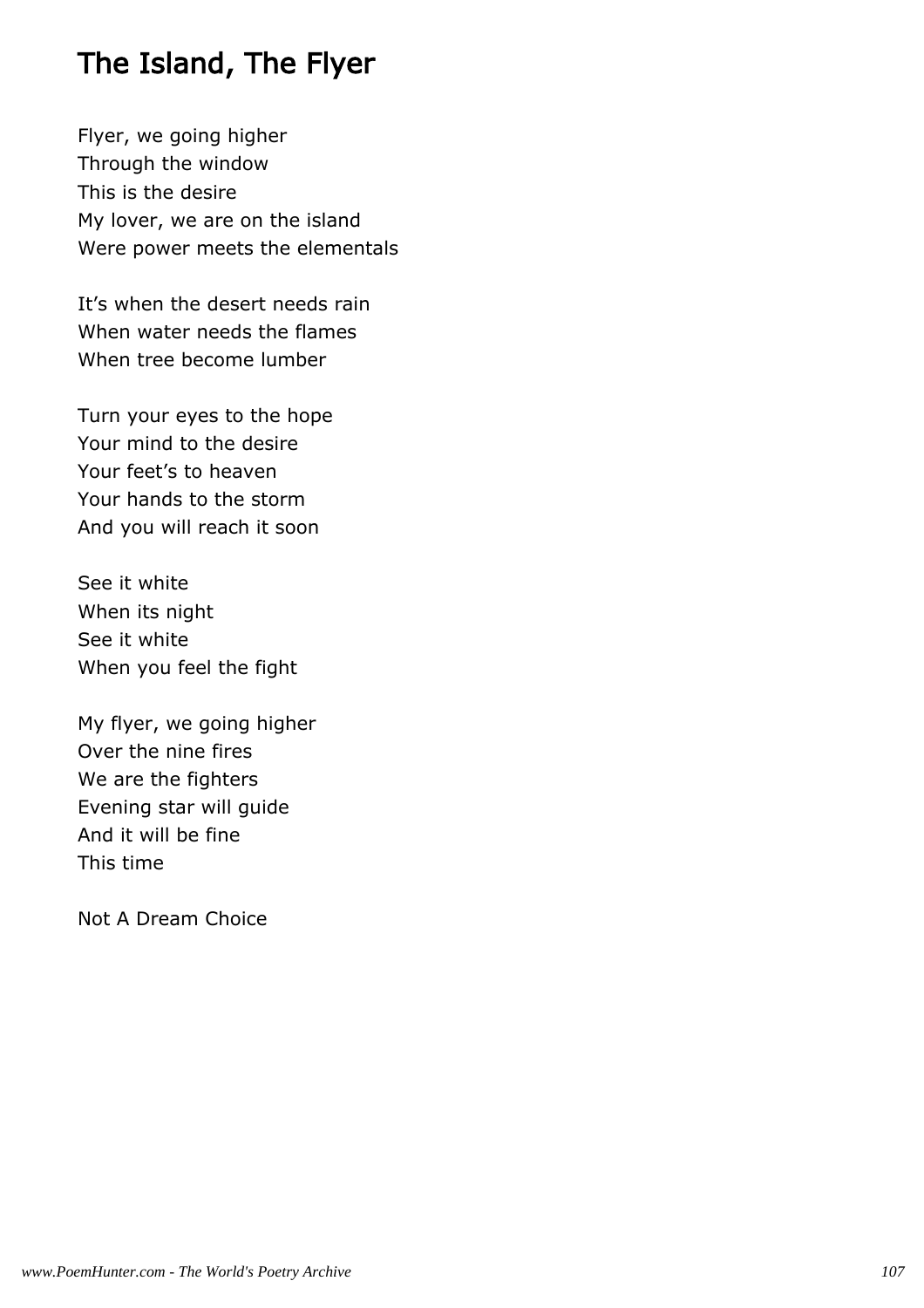# The Question Remains

She comes to stay with me My house comes to at last be a home Now when the Wiseman left Escaped from the cloud

I have everything I want and need Love and amazing friends But the question remains

They look to the west, couldn't be afraid When they have fun, they didn't care Who don't know who I am? Who don't know what I want?

Reach, see the purple beside Beneath the ground Do you still want me now?

No, don't do it, sacrifice every small thing But love we got to save

Love we must save Love we must save Love we must save, amazing friends But the question still remains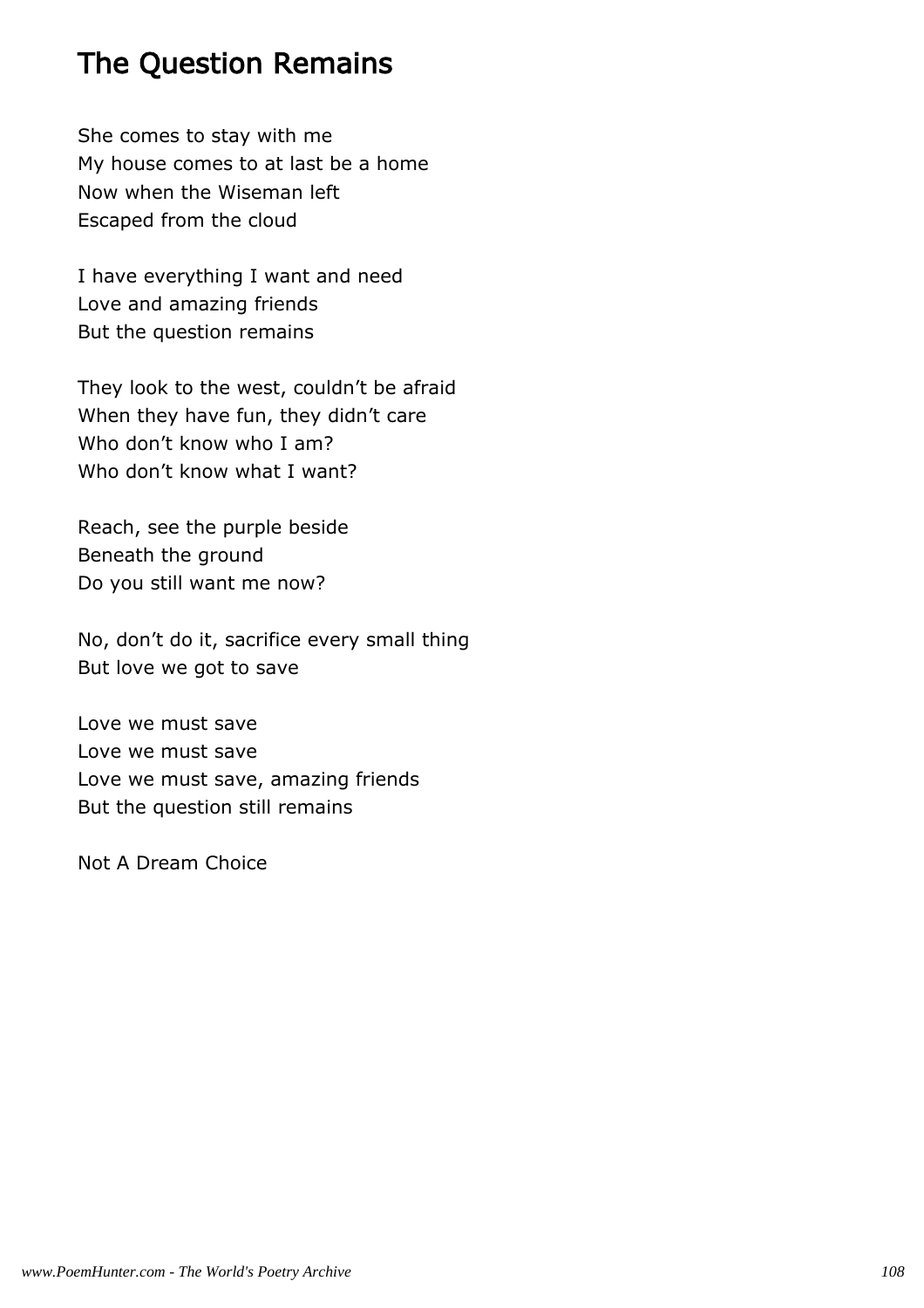# The Sleeper

The sleeper She burning me all the night and day Believe me now we here to waste Burning book give me now These corpses of skin and bones on the floor

Shoot the rats they eating the dead ones Shoot the rats they eating the weak ones When you is a sleeper that's now awake You is the sleeper that walk away

What do you come to do now? What do you come to read from your book? The energy inside you all time hunting and lock you We all tell you kill it or leave now

Shoot the rats they eating the dead ones Shoot the rats they eating the weak ones When you is a sleeper that's now awake You is the sleeper that walk away

You say you fighting all the time and do your best But that not enough now when you got something left And you say you now do it better but I not believe Because I only believe what I see

 saying you has power that he took away and locked your door And locked you now are for more and more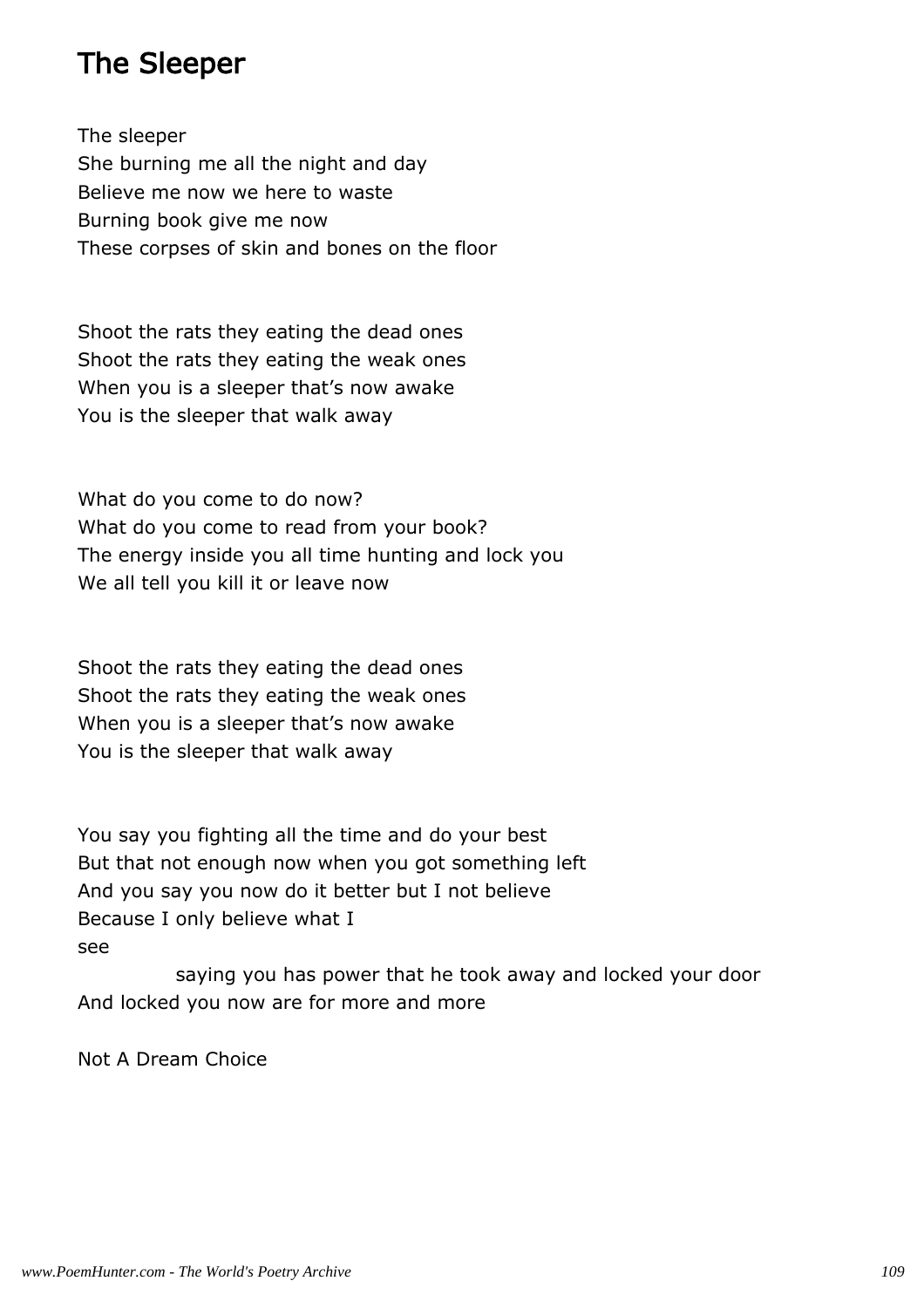# The Touch Of Sight

I felt the touch before I couldn't escape the feeling of more First, they were too short Then they were too long

But I can still be She still sees me But I can still be She still sees me

I was on my way out Running in, running out from the lie And why they all not listen They all was hearing

But I can still be She still sees me But I can still be She still sees me

Catch the day, digging a hole Digging a hole in the time Everything won't be fine I Say you got to leave quickly…

Saying you leaving quickly because… You not understand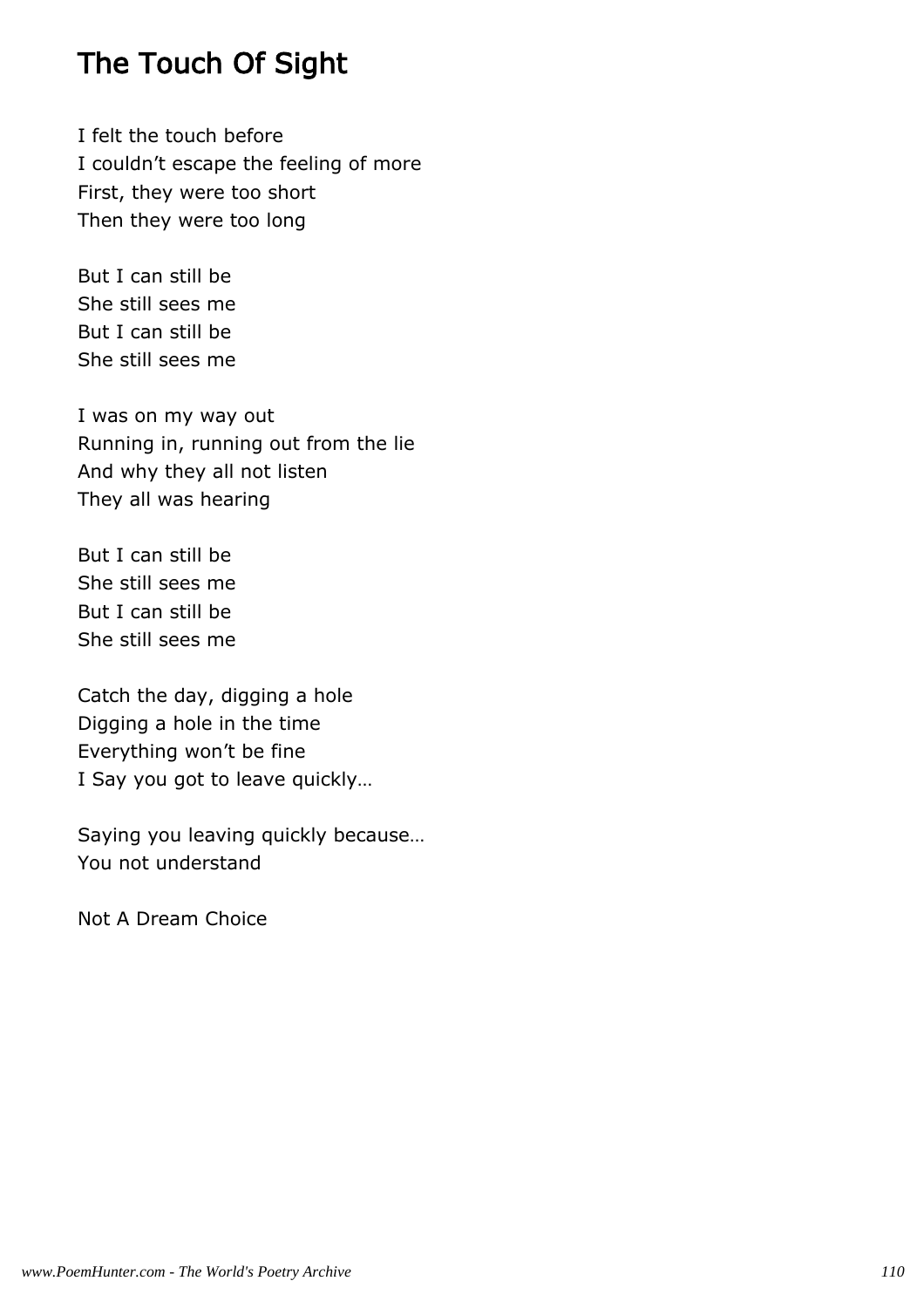# They Drank Your Wine

She took my hand She drank it up She lift me up from nothing She tell people who dont want

Can you feel the truth of the world Can you feel it grow in you The truth of the world

She gave me the taste She gave me a shine And she believe that The world is a sort of different kind

And now I feel the blue sky beneath her Now I care, now i really care, yes... About the truth of the world She give

I love you so much That comes to be the end of the tunel Thats what I must beleived

When they drank your wine under the bridge When they drank your wine under the bridge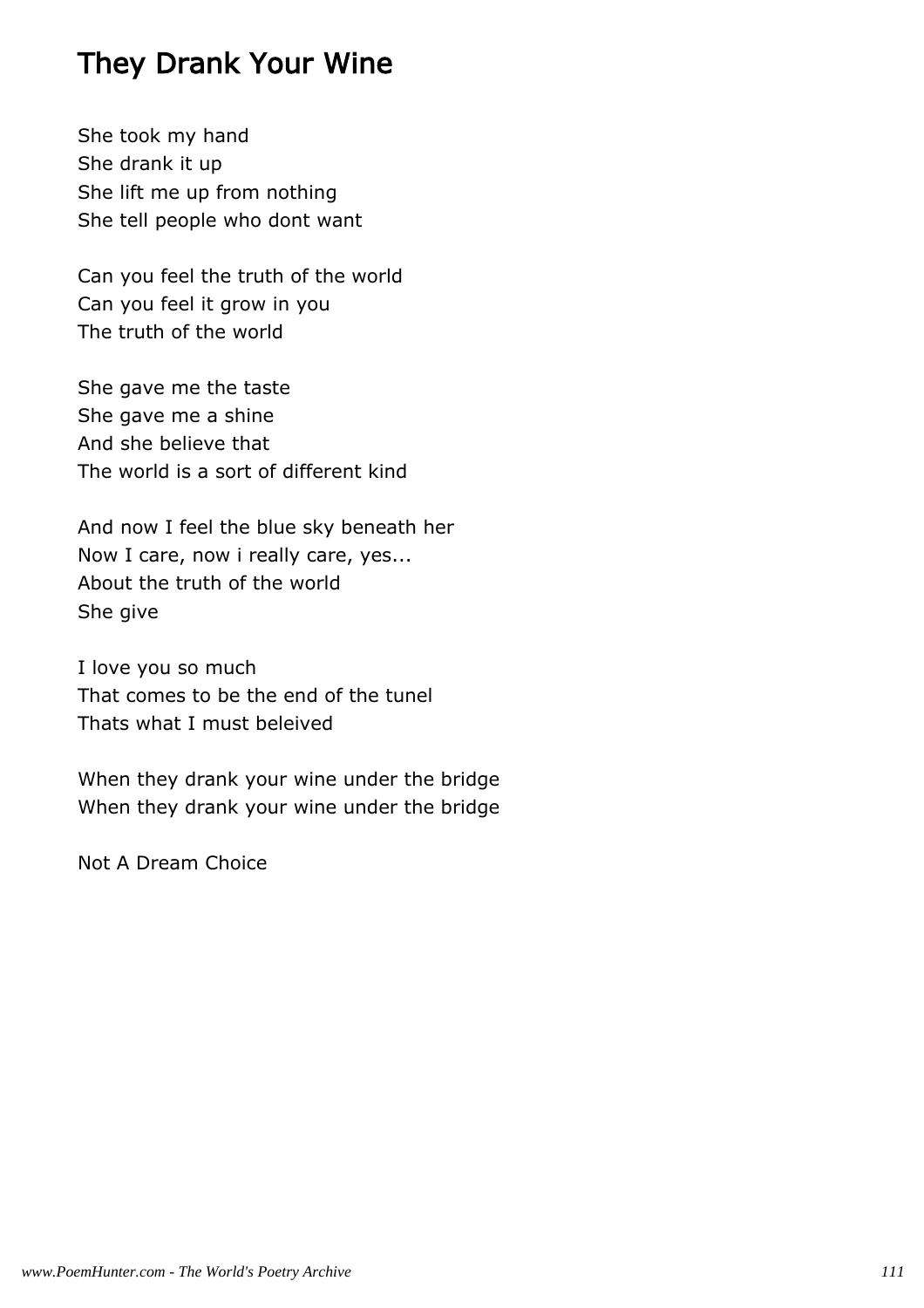# To Feel Your Heart

I got so tired of this I just cant eat more of this You talk about secret friends and untold tales About funny things and complicated lifes

But I just want......to touch... If I would choose someone to be alone With in the world You know I would choose you

And nothing really matter after all Except us and our love I wont say I care about your friends I dont care about mine

And I dont care about the storm The dark rain falling down over us Come with me and explore our Sweetest love...come and explore us...

To kiss...to touch...to feel your heart... To look deep in your eyes... Hearing the sweet words of yours... You know I love you so...

But you still change faces And you still not get enough You still need more and more Let anybody know

But come on, whatever what they think Whatever they do Whatever people say I still got you

To feel your heart...is everything I want to...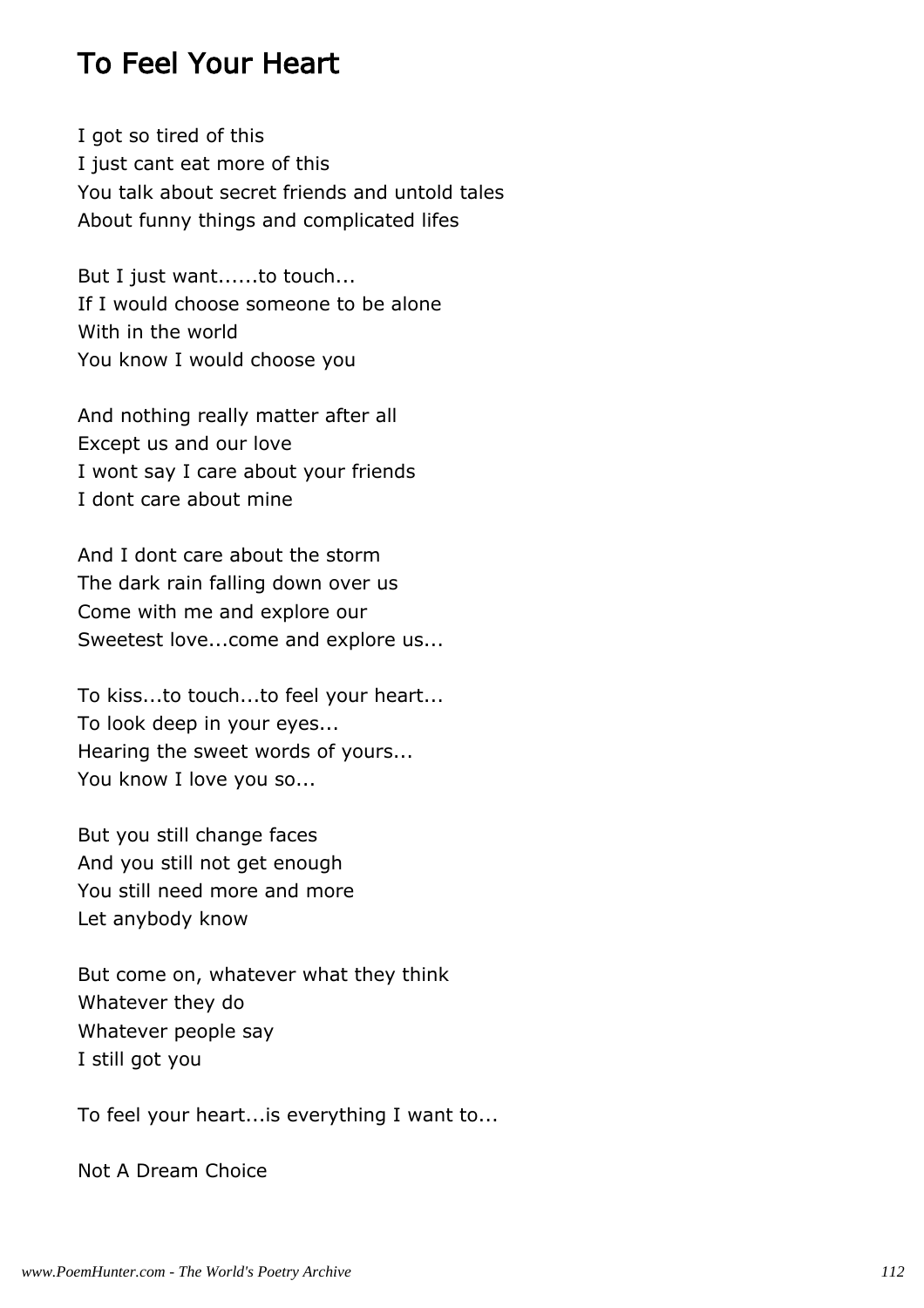### Unkown Feeling

When everyone were doing stuff I were nowhere doing nothing in a room...a week When everyone had great things going on I nothing did, lost like always

Yes, people got friends People got love and calls People where out in the summer sun I where like locked inside doing nothing Like in a coma

They were gathering fruits along the road of life I were lying fighting with myself Couldnt get anywhere else My heart would stop on anyones command

My windows, my doors closed... My eyes, my soul sealed... But friends they didnt let me sleep They were taking me out To their friends, screaming in my ear

But I nothing heard I nothing saw I nothing felt Now I just need something else then love... The unkown feeling...a reason to stay alive...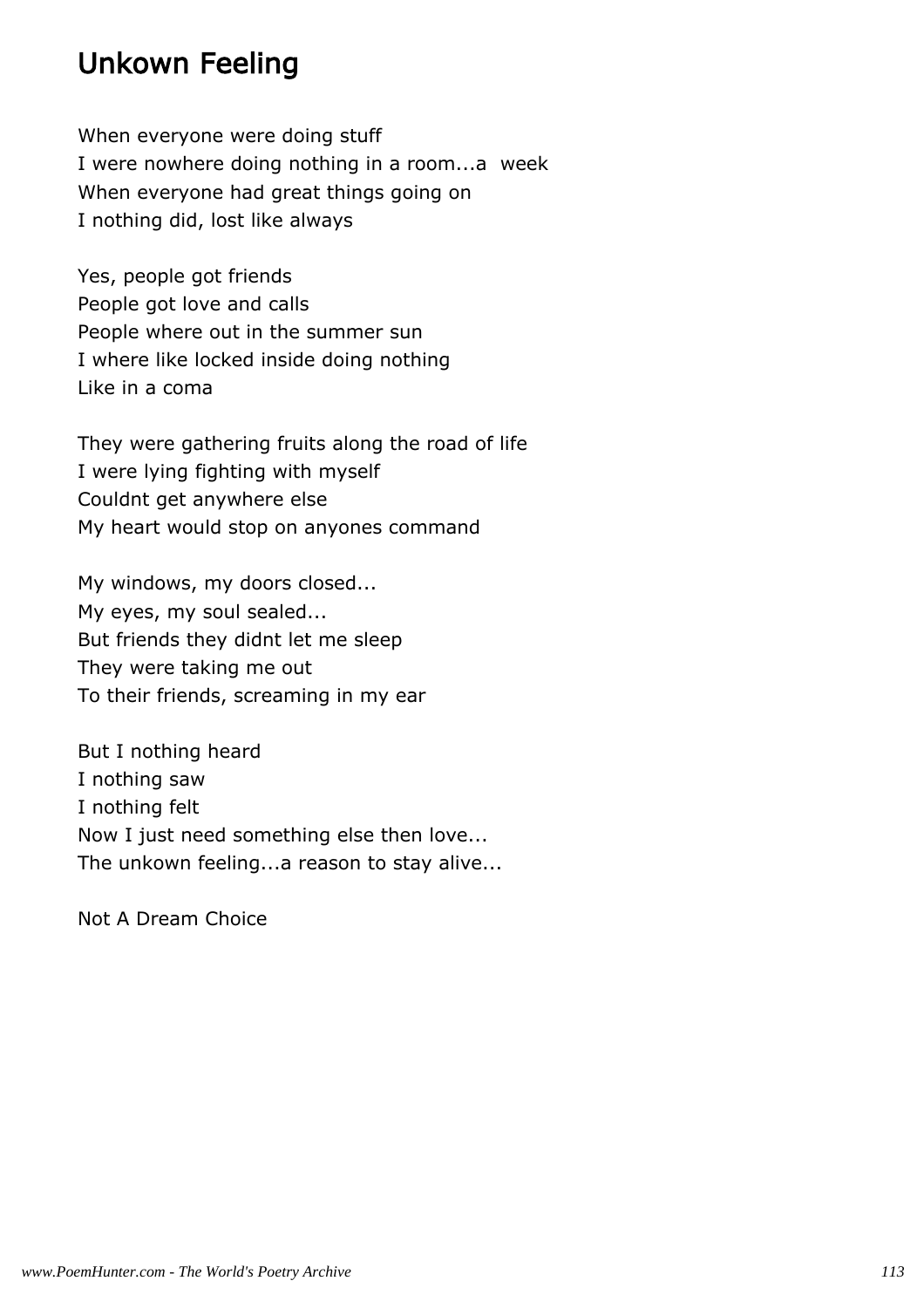# Vitalize

There's a moment that's leaking Everyone its reaping And nothing is the same Now there's a story in every frame

Let me in your mind Let me in your mind Vitalize my dry eyes Vitalize my life

There's words that fleeting There's air in them that seeking Toughness in this shape Because everything slip away

Dreams never stay No, dreams never stay...

Something has come and starts creating Something more is here and waiting And words are too weak, words are to less To express, to express...

And love sounds... Are way too hard to find

Vitalize my dry eyes Vitalize my soul Vitalize my heart Vitalize my world...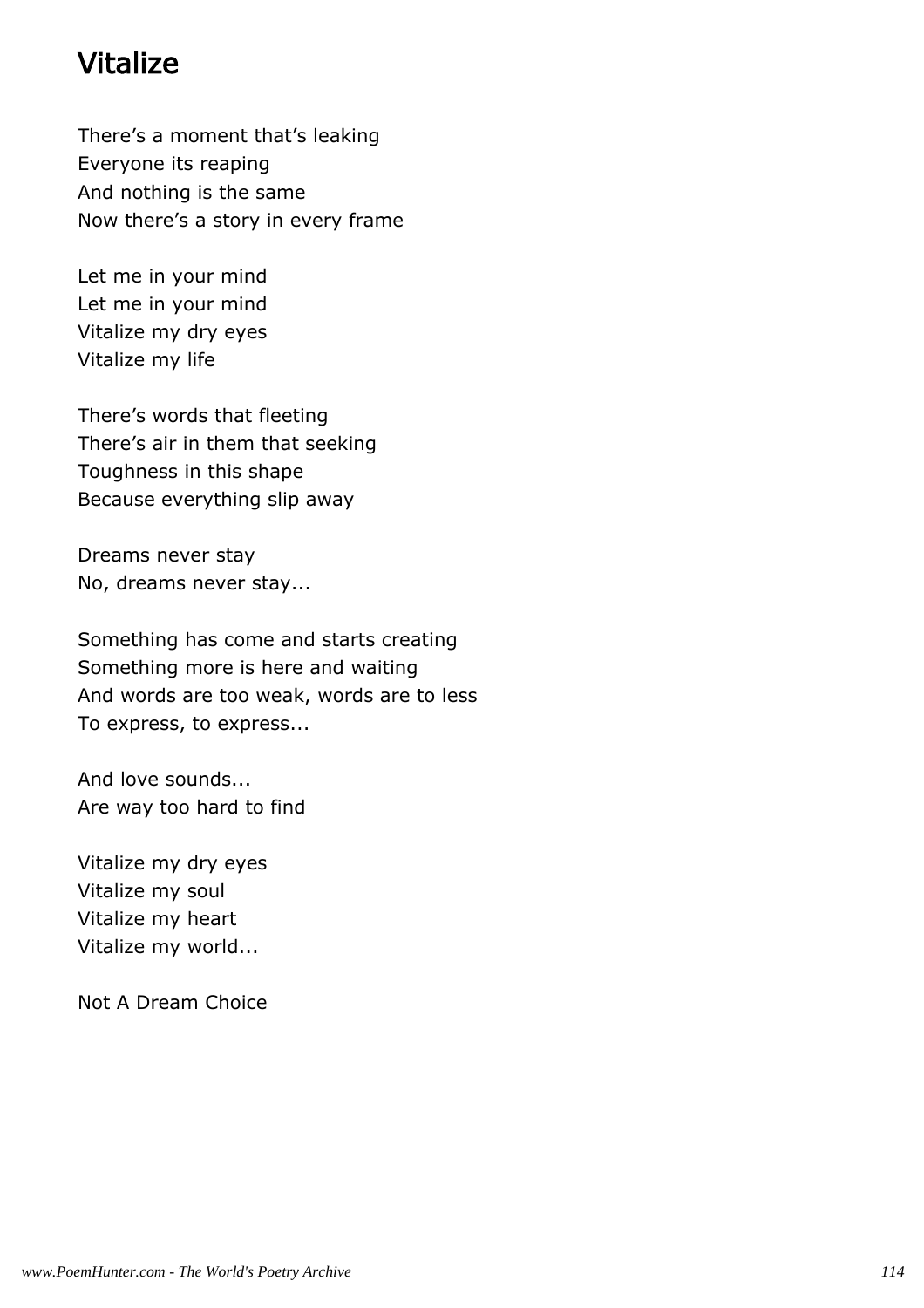# W302...

W302... Collecting ice on the sun... W302... A hole and a plaster...

W302... The first step outside...

W302... you cant live without... W302... everyone used to it Except me...Im alone new in this...

W302... Disturbing vibrations... Meaningless explanations... W302... its out but unconscious anyway...

W302... it steals all life... W302... The only thing that matter...

Everything consumed... Everything electric... And your body controled By the new order...W302...

W302... Through everyone it flow... W302... The bible you must follow `Til youre controled...W302...

W302... Its just to throw it up... Your life and everything you done with it...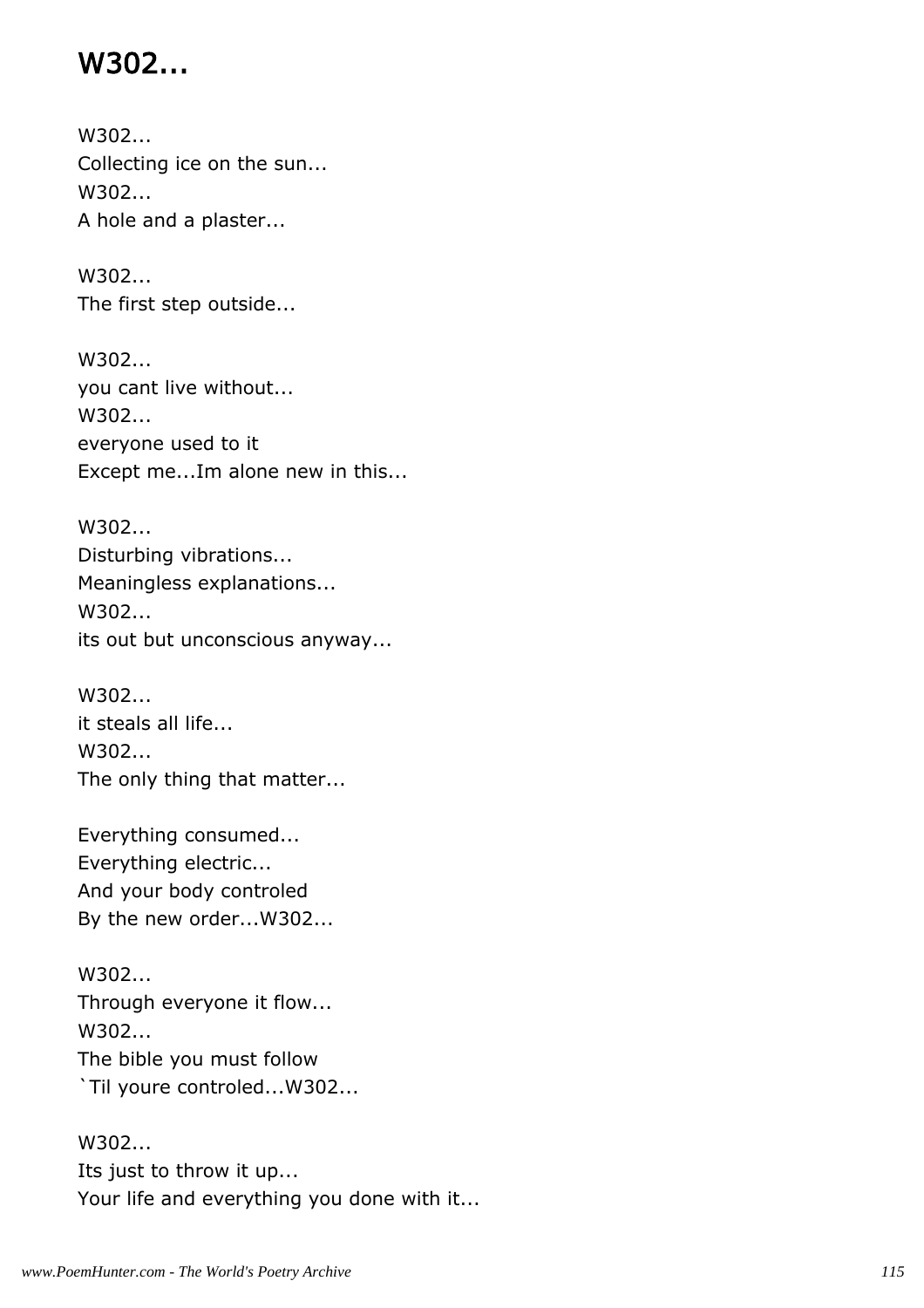And people come to comment and be cruel

But you cant choose... Because W302 rules... W302... W302...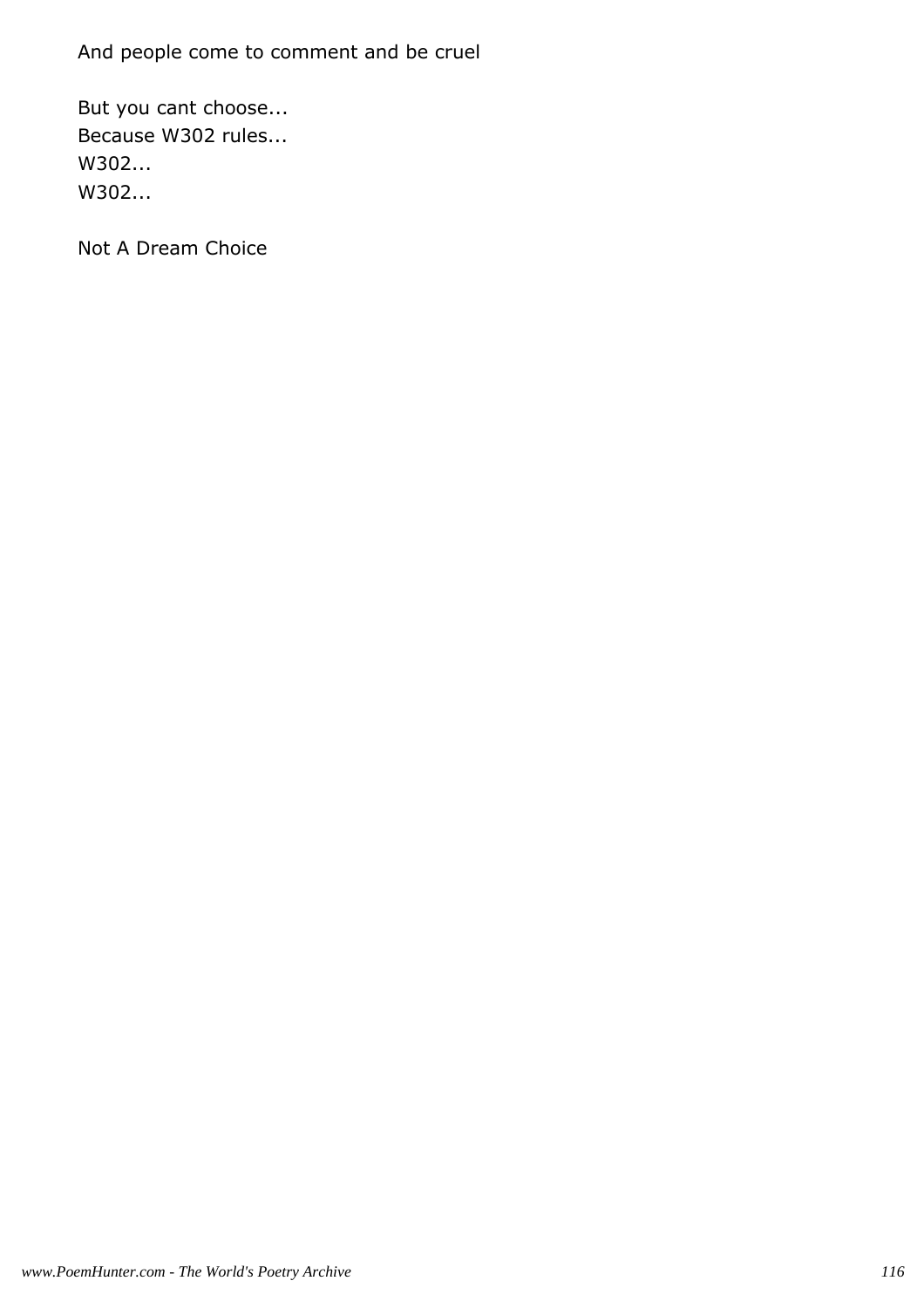# Waiting

You read my words, you not see You think you see me, but you wont see You think you heal me, but I nothing feel You think you help me, but you know Im helpless love

I'm waiting for the searching I'm waiting for the runners I'm waiting for the hunting On someone who's not there

And you know I look deep in every eye You know I never leave myself When you reaching, to trying to be When you reaching, just to feel me

I'm your little town I'm your scared life I always come in time And I will come back to you In all love.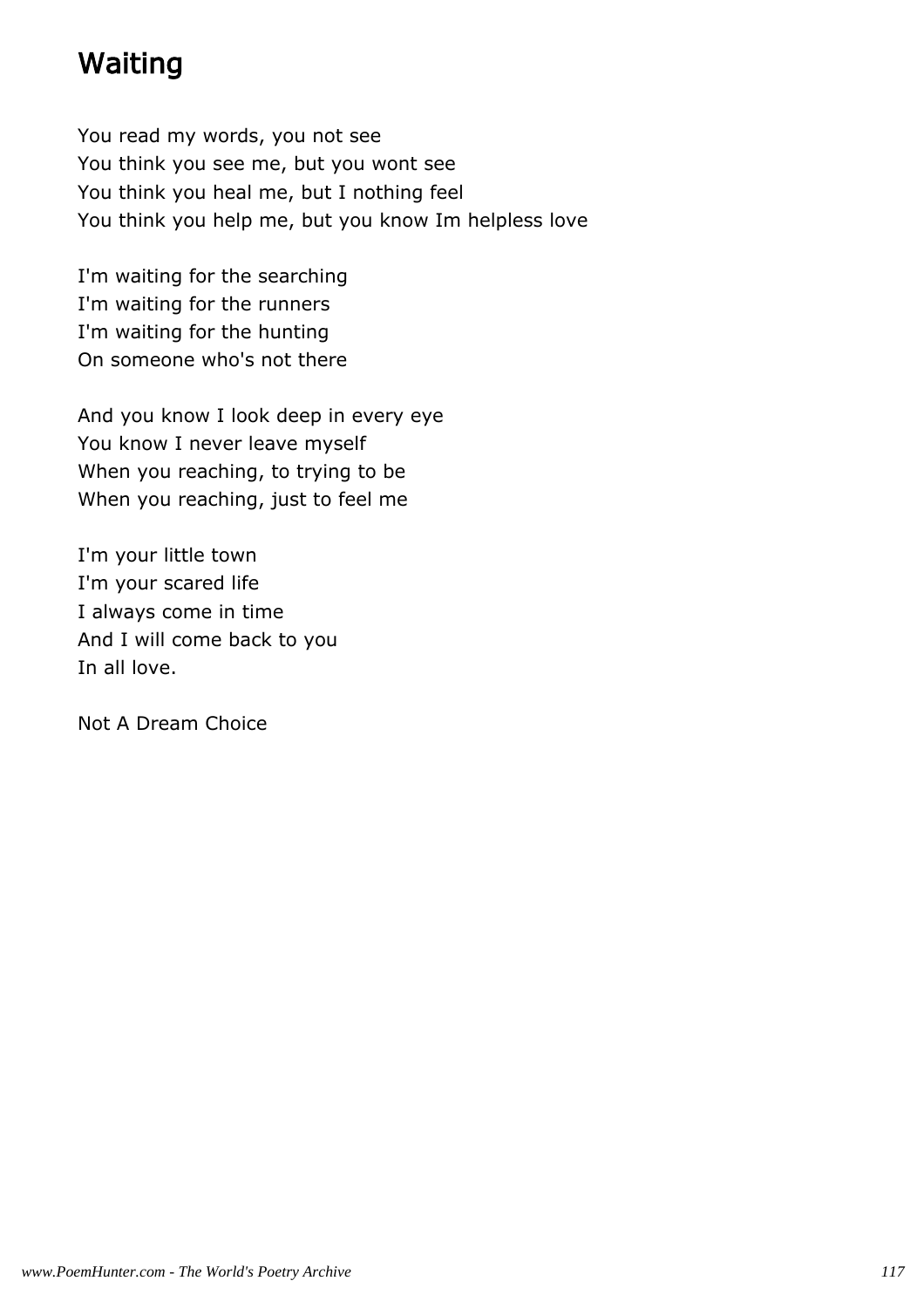# We Are The People Of The Night

We are the people of night When its winter, the sun nearly not go up al all But when the spring and the smelting ices come What are we then?

Because we are never tired But still needs some black coffeine Don't ask why The twenty-four hour job continues You should always be nice Day and night, if not you don't what can happen?

And that's the way When you try to comfort have but have a burst They got to kick you And they, actually at nothing laughing

I feel an away, foggy hour I feel a power As I should do they say In their false world that trapped me

Outside they shooting over our destroyed world The bells are ringing against my minds atmosphere Because they know…the last secret of night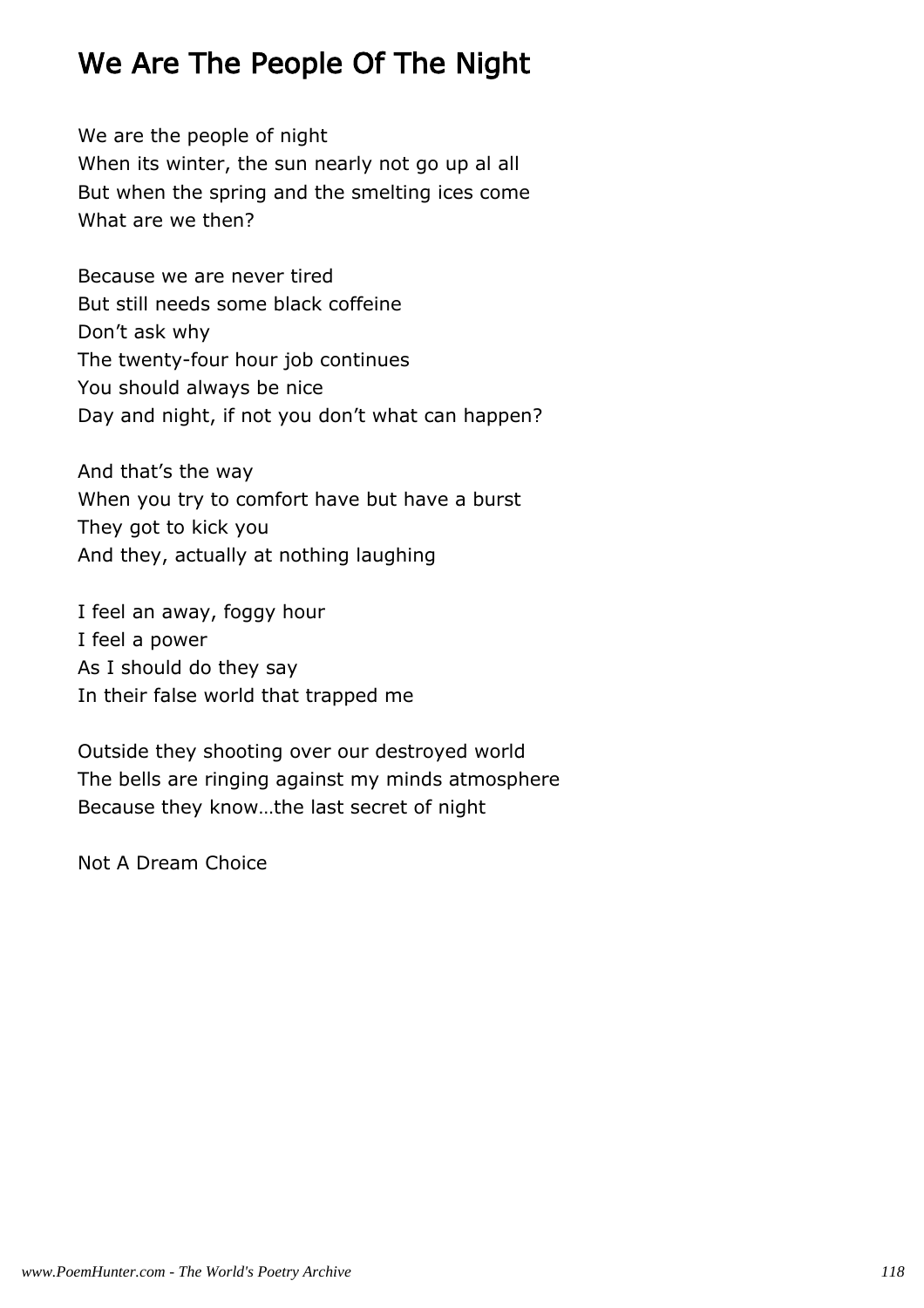### When All Friends Are Awake But I Sleep

When all friends are awake and I sleep I feel so down, down, like nobody care about me When all friends are awake and too busy to speak I feel Im nothing, that only I have nothing

So I pretend I do something and stop to talk Turning some new worthless music Dreaming someone will call But if someone would call and begging to me to come home

My heart, I know I would be weak Because people have killed me every day People kill me every day When all friends are awake and I sleep

And we decided to do something to it break But my heart could not get the mood And when all friends go home And sweet talking with people they love

Im sitting outside, in the cold wind Frost-bitted kisses she give Im sitting there, in the dirty rain With no doors open for me tonight

And my eyes feel so foggy After looking on every letter to no one I got And I feel I could call, but I feel too down When all friends are awake and I sleep

I feel, I cant help what I feel And I feel she not care about me When only I call alltime, but dont know what to say When all friends are awake and I sleep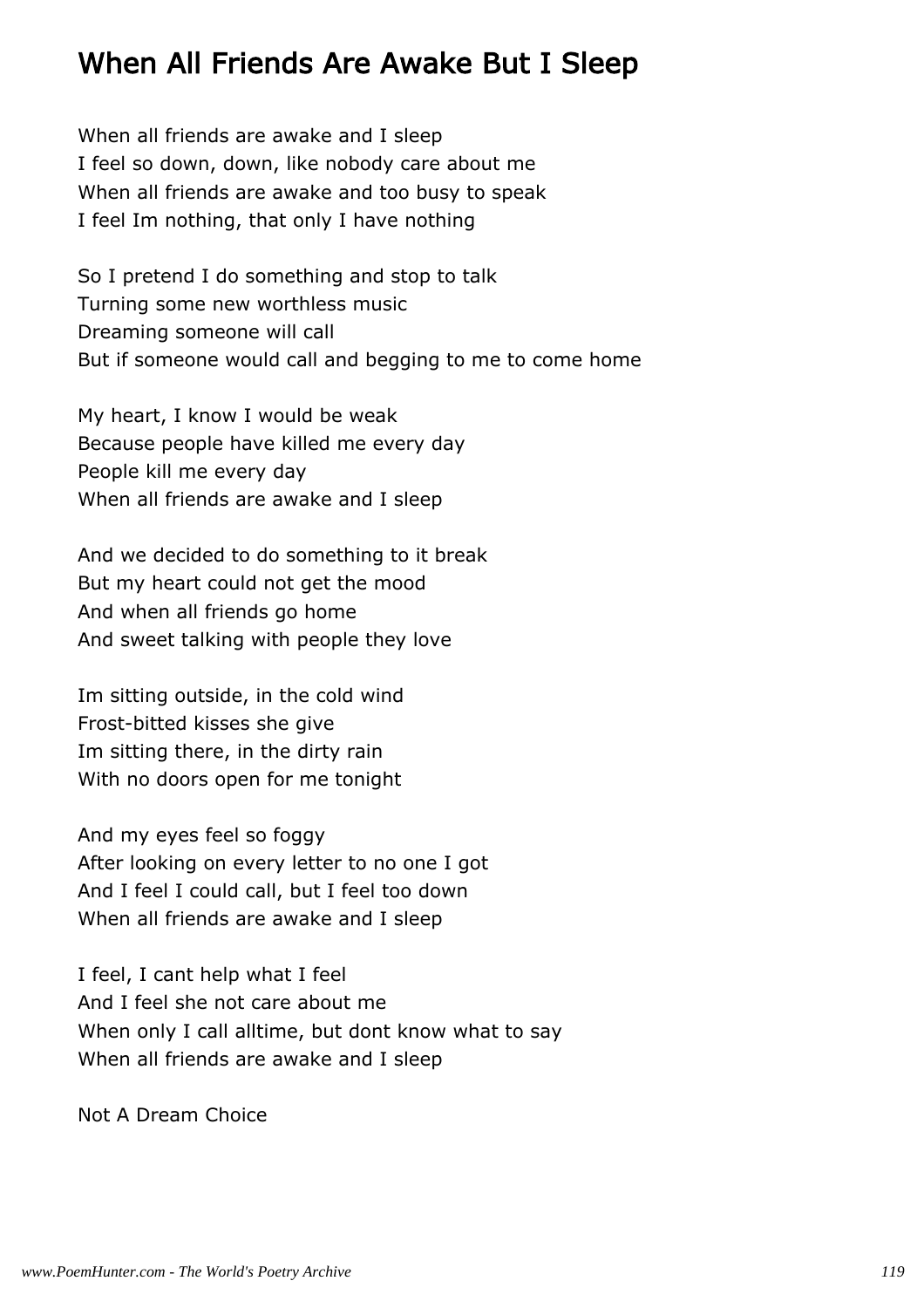### When She Walks Away

I feel we stucked on a train that goes too fast I feel we have a trap five feet in front of us And we cant turn around And that we must follow the way

That we can just sit and watch When everything we got gets destroyed When she walks away When she walks away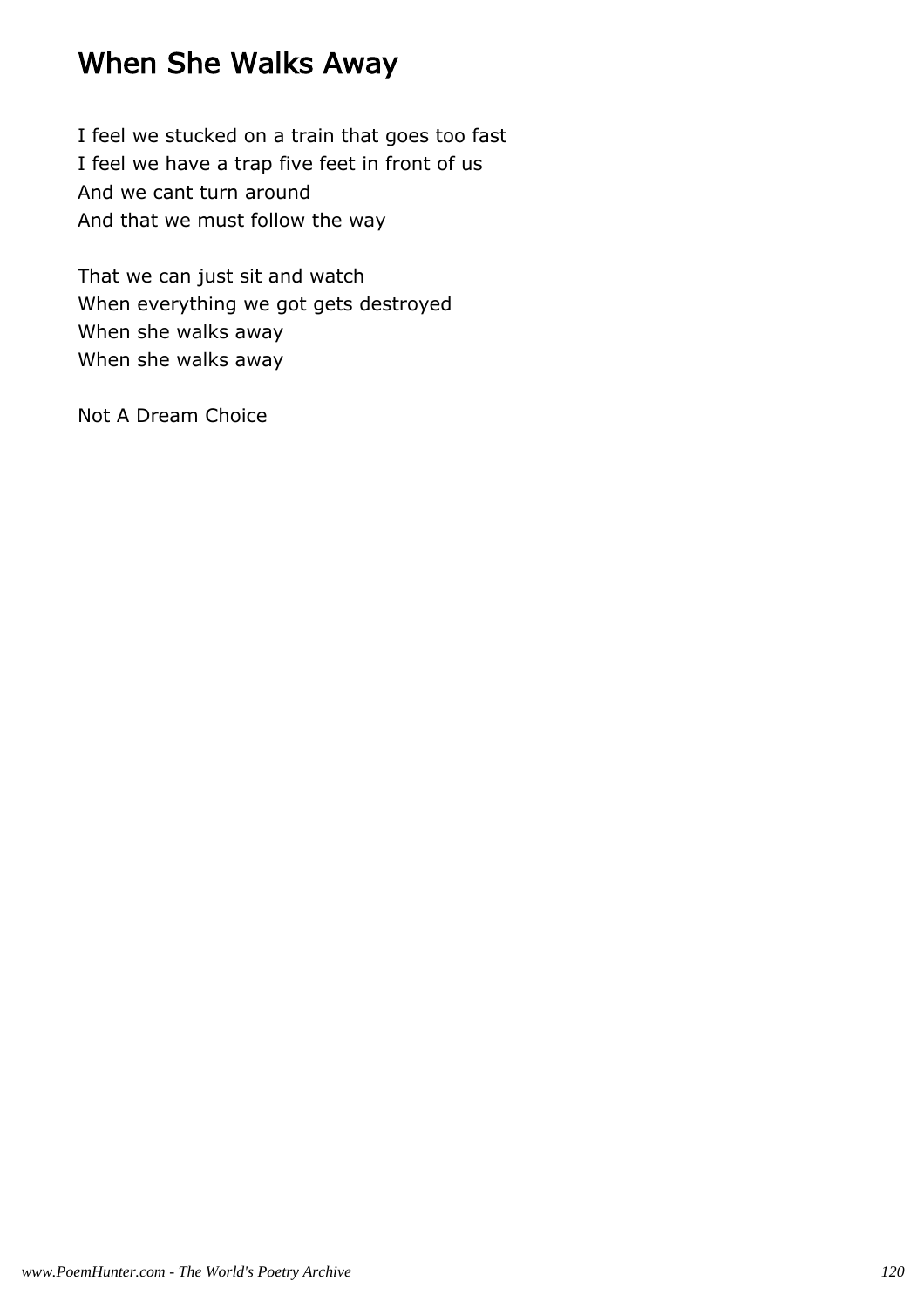## When You Talk

When you look, you look through me When you care, you not care about me When I walk, you not beside me When I'm lost, you not try to find me When I'm gone, you not scream you know me When I'm dead, you not try to resurrect me

But when you talk, when you talk I really live in me But when you talk, when you talk I really live in me But when you talk, when you talk I really live in me But when you talk, when you talk I really live in me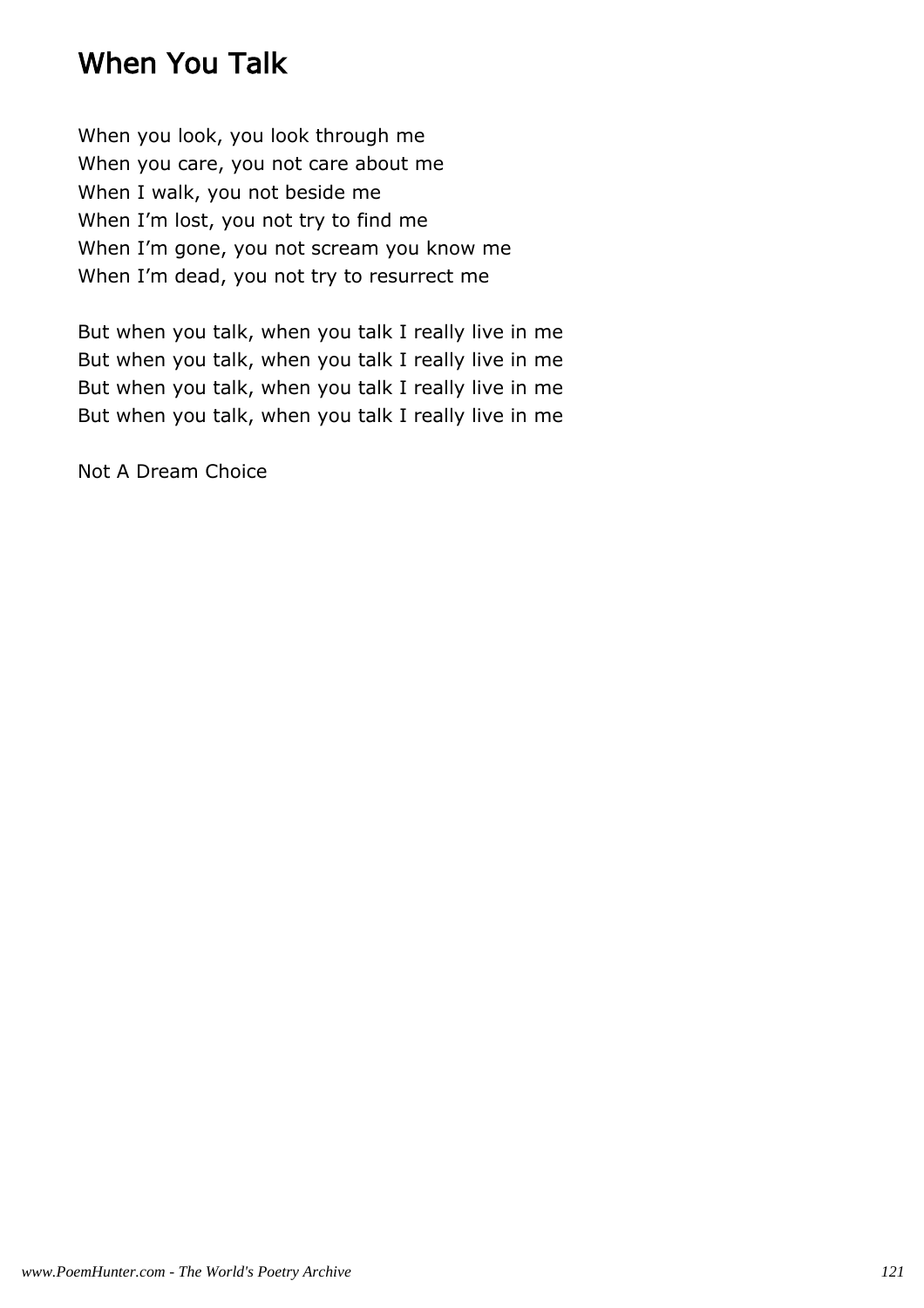#### White Clouds

I've give water to the plants I've loved the white clouds I've kissed love and said it wasn't tough I've seen you every day with my own eyes

I say I felt love flow into every shape of me I say I felt love flow and unite every part of me And I say I seen you every day in heart and soul And I say I only live inside you

I've make all these pearls so clear and shining I've touched the hand; I felt it in my love I've took the step and walk through the night Only to see your single light in our eyes

I say I felt love flow into every shape of me I say I felt love flow and unite every part of me And I say I seen you every day in heart and soul And I say I only live inside you

And only you can let me feel the pure taste of eternity Only you can lift me up until I'm never down at all Only you can make me feel I'm one with these light flies…

I say I felt love flow into every shape of me I say I felt love flow and unite every part of me And I say I seen you every day in heart and soul And I say I only live inside you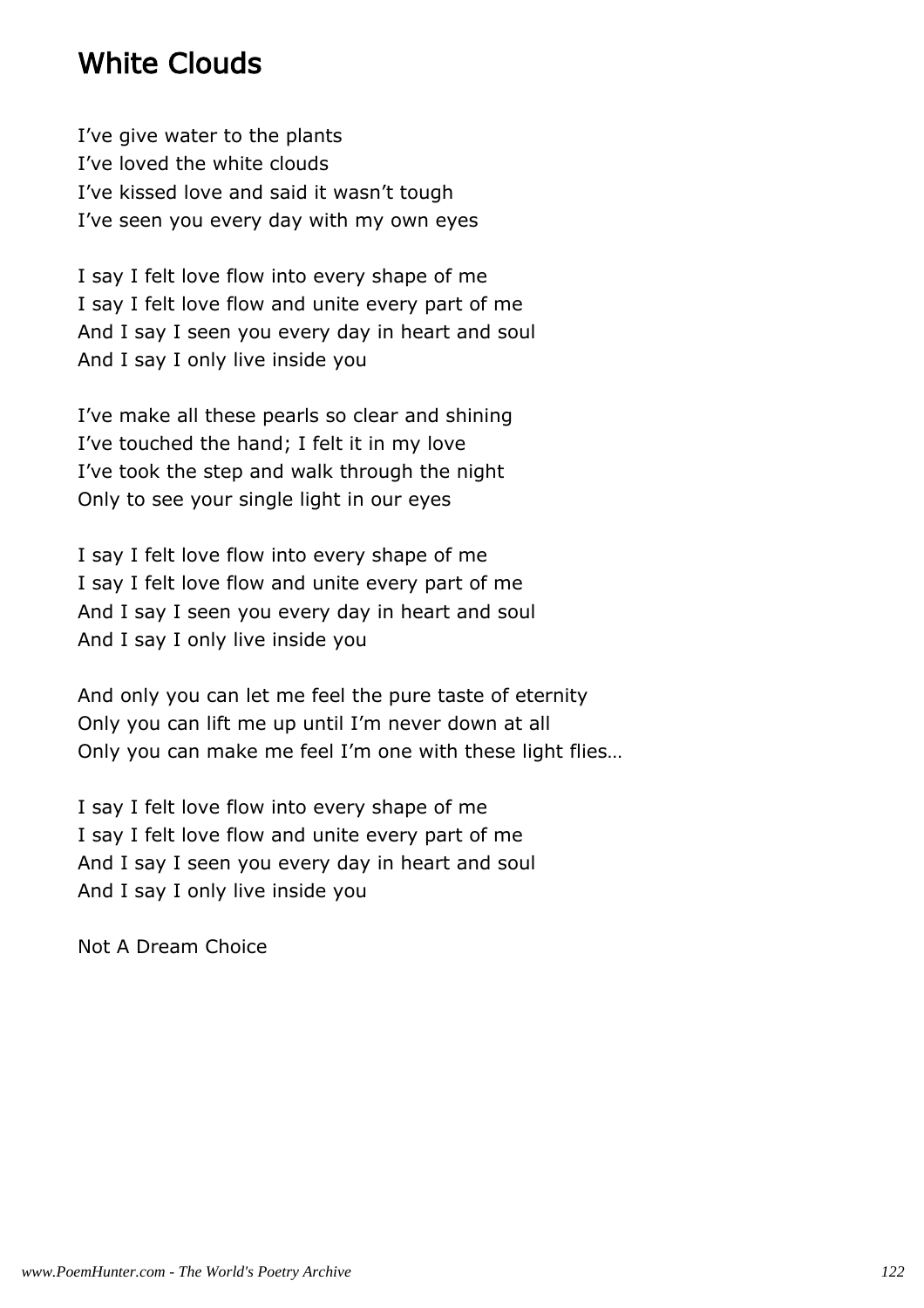#### With Conservated Dreams

First day she live for happiness The next day she live for sadness And when the sun goes down She carries on with her wonder Why the sunrise comes again

And the days past by when it's a Coldness in the conversation She live with her dreams conservated When she may leave now She comes then back like the dark sack

Another sunny day she pray for goodness Each day she sees the hate for traces And when the sun goes down She carries on with her wonder Why the days become longer

And the days past by when it's a Coldness in the conversation She live with her dreams conservated When she may leave now She comes then back like the dark sack

Outside so good but inside Hot as hell but still frozen She is a package of dreams conservated That's trying to think to not remember Then asking her where the bad luck comes from And then cry out loud but still don't know why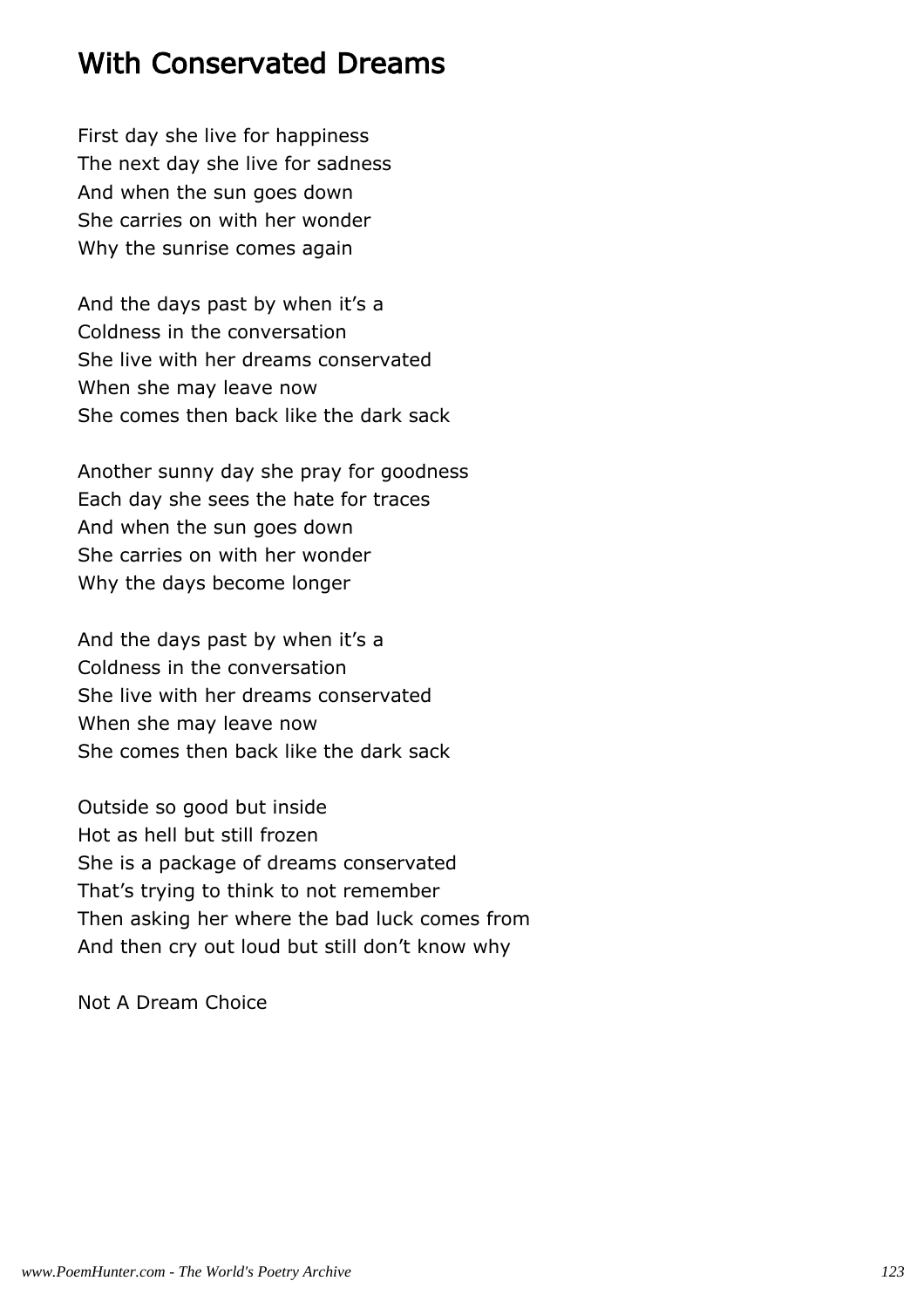## Without Me Its Allright

She's that mirror that catches the sunshine She's that music that start to grow Summer got to conquer again End of the job, why they say It's all of this again and again

A beautiful day Without me All come to start Without me A day without me

Take a walk, take a break You need it too they say Take it easy, please understand Youre allright, its allright You move in the right way

I know, we know it They know it, to take a break Take a chance Its allright, its allright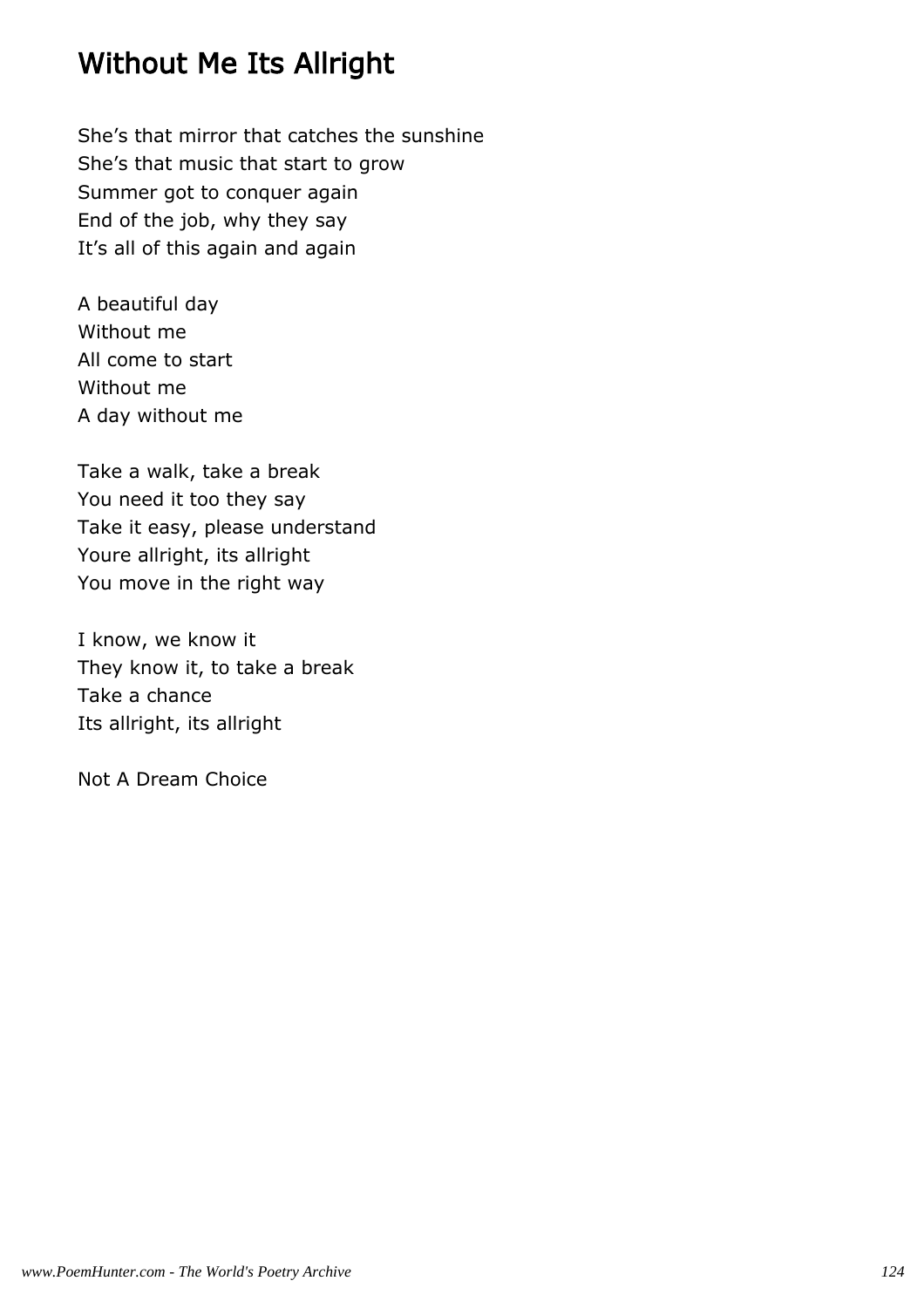# **Worlds**

Can you see the time? Lying in the sky Why can no one take the time? For the one we can thank for We live, for natures will But no everyone just throw it Into the dirt

Just make it now and hear For life on earth, now it's really time No, things won't be fine Don't let it lay, its time to save The World

Dreams don't make you fly A believe is stronger then a hope Believe that things won't be fine When it all lying in the sky Believe that you hope for it to live

For life on earth, why throw it into the dirt Let's save the world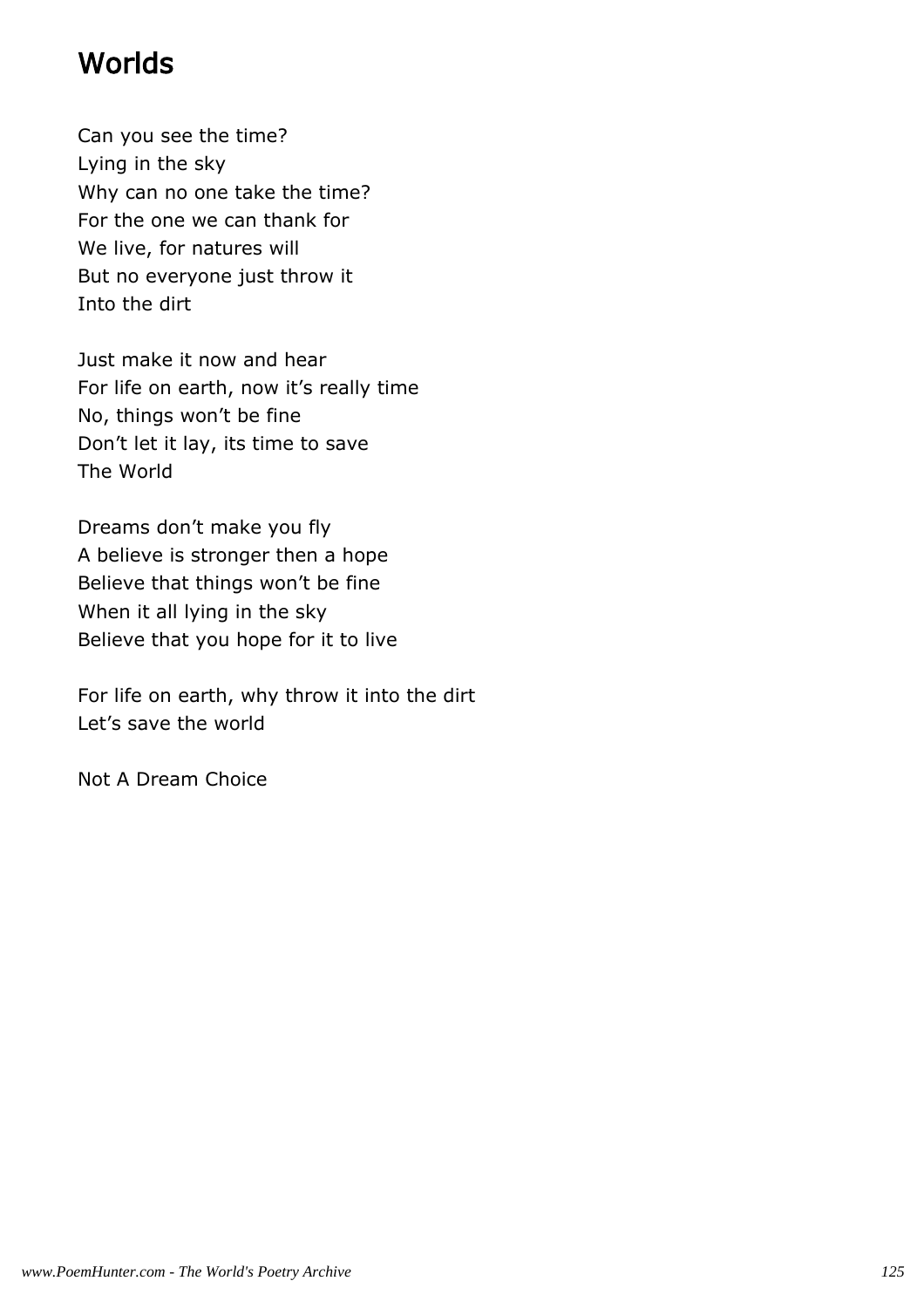### Write

Your words are short, meaningless Not interesting at all actually But they yours and I love them so much No I cant get enough of your meaningless talk

Im gonna write 'I love you' inside your soul Im gonna write it inside your heart Im gonna write it on your lips When I give you that kiss...

Im gonna wirte in your eyes Make a shine in us once We come to stand high, high up over them Your my only wish for tonight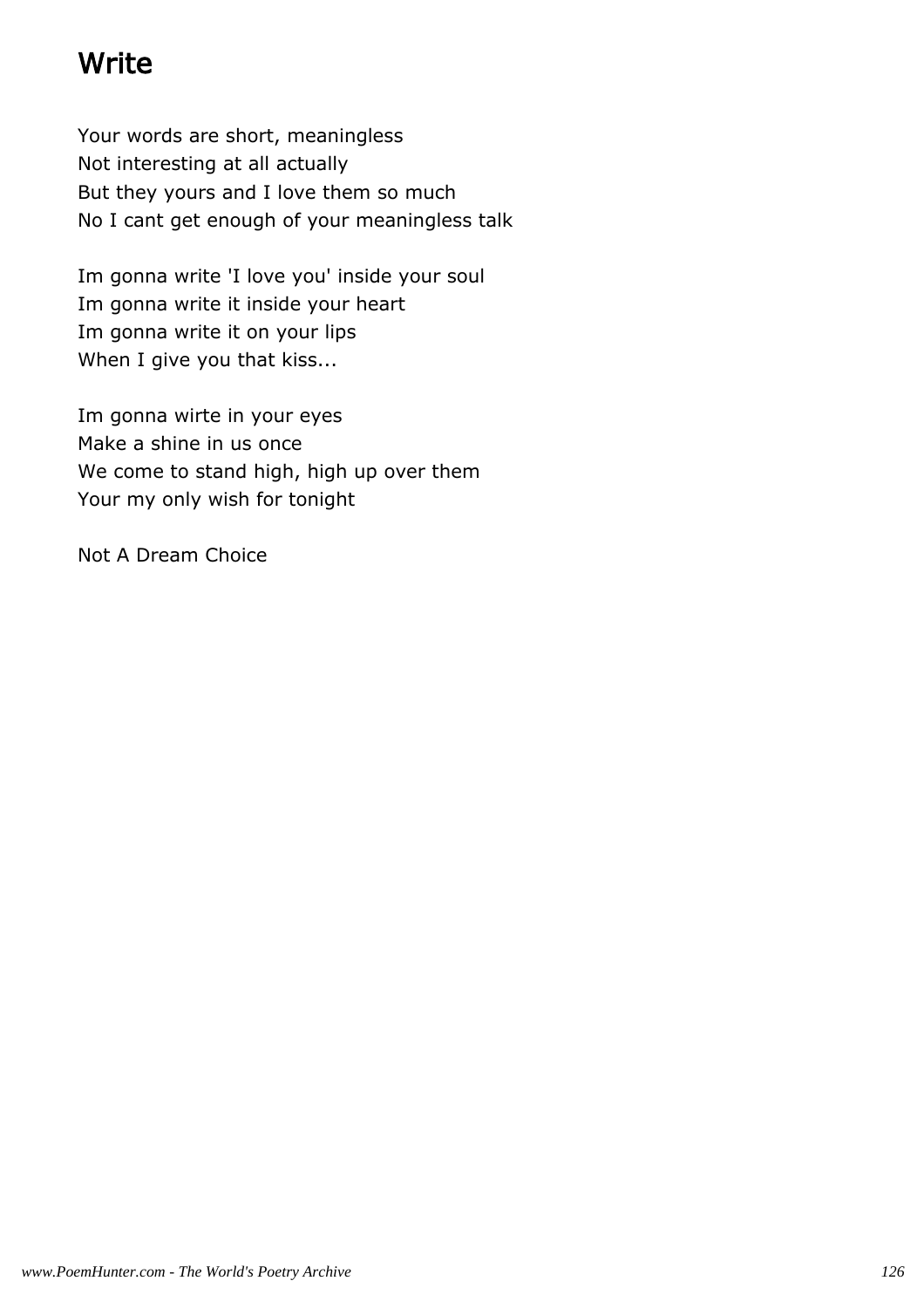### Yes, She Comes

You see her coming You see when she comes the leaves falling But you cant, you can't give away I don't know who is there but I know You behind next door

Listen to the voices of none Listen to the voices of someone Do you hear the ices are smelting? You hear but not listen…

To feel as much to remain in your touch To drink and drink in eternity Until you rivers turn dry A trip through your times

Listen to the voices of none Listen to the voices of someone Do you hear the ices are smelting? You hear but not listen…

Can you hear me when I cry? She…she may come And when she comes home tonight…

Your city shines as these pearls Your city burns like these lies And you show me colors When I'm in the emptiness…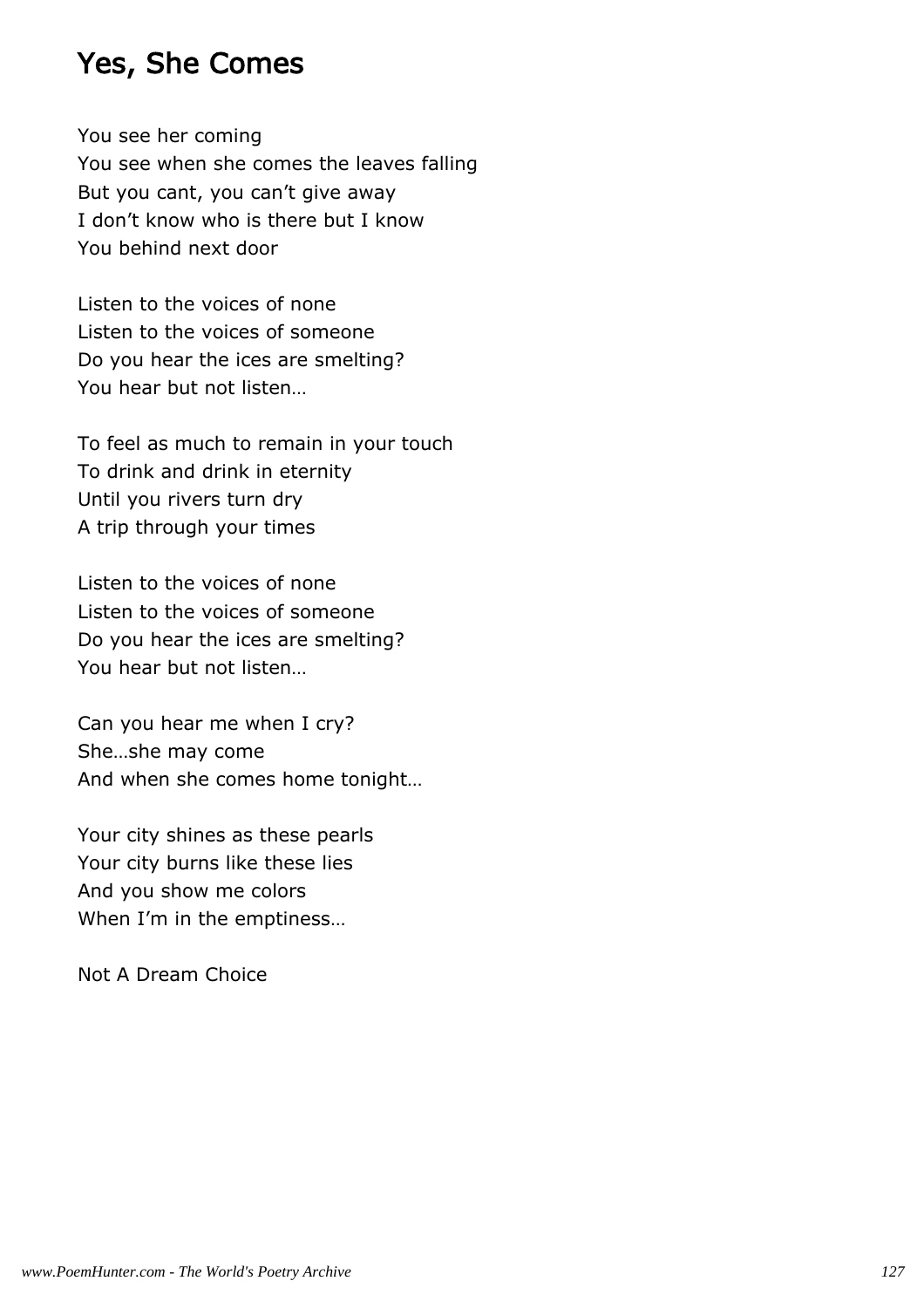# You Make Things Thats Made

Well, you make things that's made Nobody and thee, nothing more to leave You took it all off me Nothing more to leave

Please, give me a mist There's nothing more to see Your life is a way for me to leave Your life is a way for me to leave

I see you and I will see you again Coming home late, I coming home late To not offer the offer itself Yours, yours

There's no roses left…in the kingdom of might There's no roses left…in the kingdom of might You took it all off me Nothing more to leave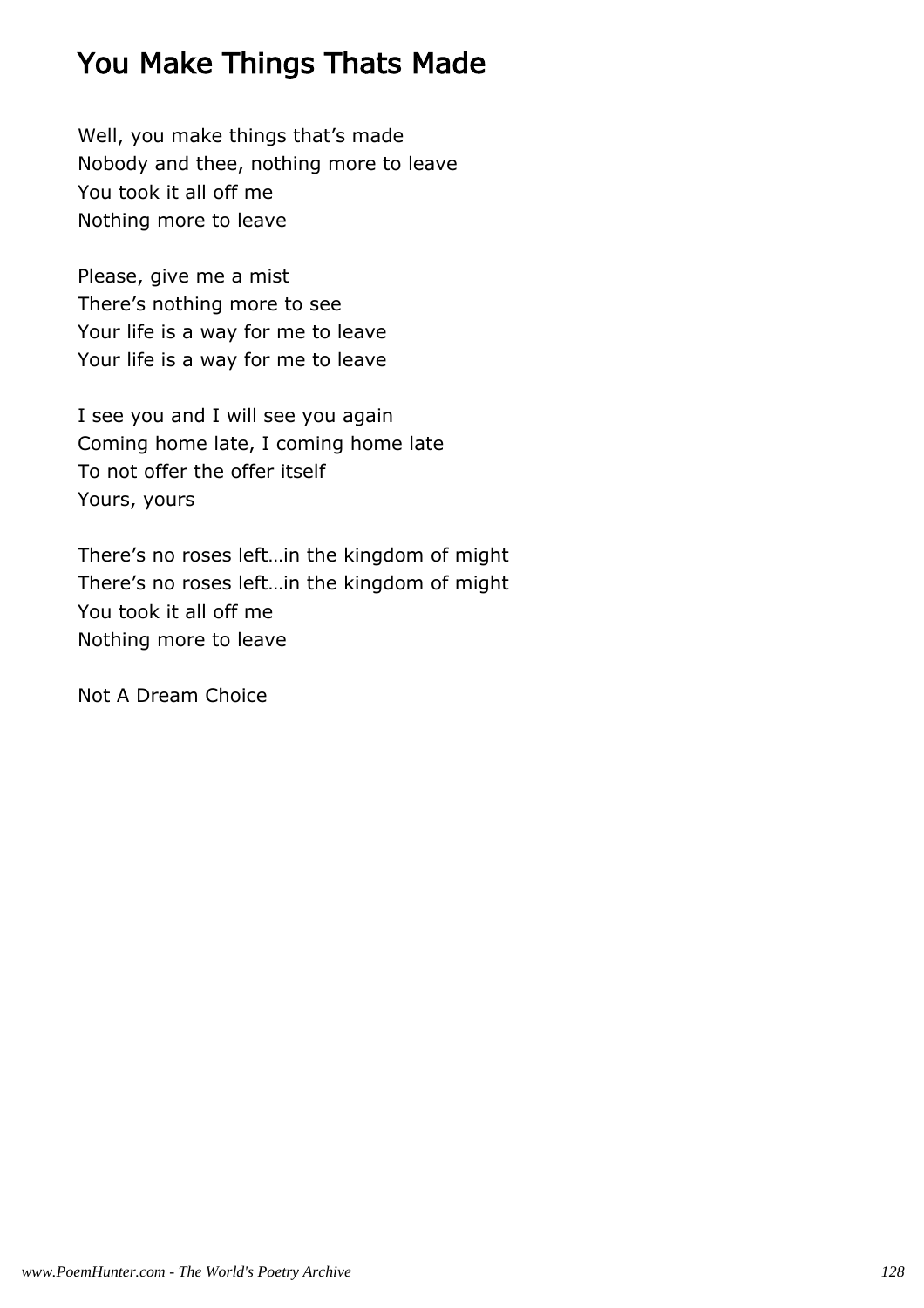# You Say What You Got To Do

You got to say farewell to me You got to leave me in the dirty ground You got to take your love away You got to leave me in the rainwater

But the rainwater is in your eyes It hear me when I cry Still the rainwater is in your eyes Just leave me the there…in that frozen moment

You got to say that you hate You got to leave every breathe You got to want to something other But when get what you want And not what you need

But the rainwater is in your eyes It hear me when I cry Still the rainwater is in your eyes Just leave me the there…in that frozen moment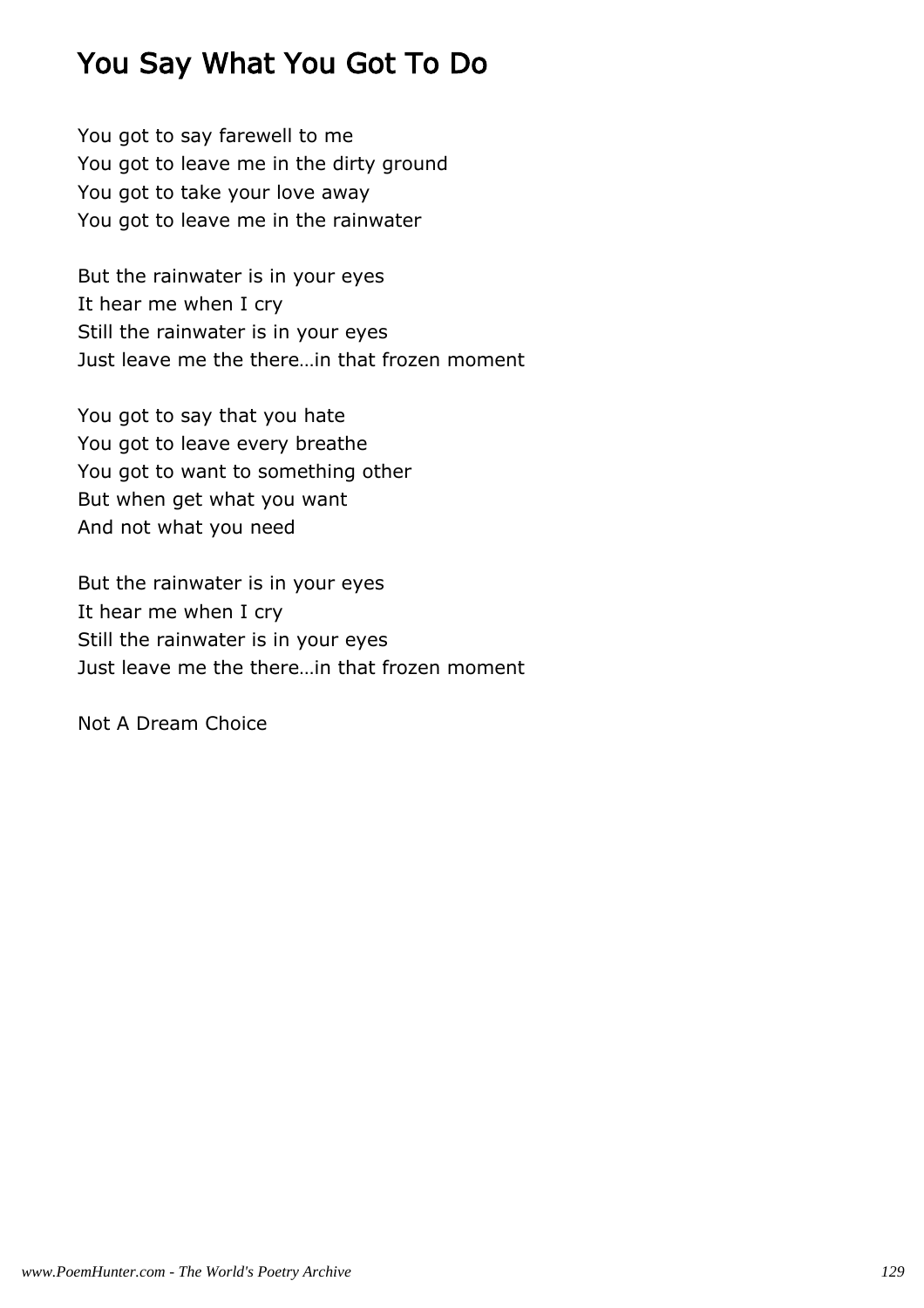### You Tell Me

You tell me about the truth I don't see, I don't want to hear I want to feel

Inside you all day long Take shape and walk It's in you eyes Don't give up, don't give up For your drug with no limit

Telling me what you see But I can't tell who is who Doesn't have the stuff to try And time goes by

This is what it is So you never walk alone Because it's you all the time Because together we can make it

Love like, love like, love like a sea And love will breathe Love will see and feel You are beautiful And enslave my heart

A language speaked never heard A steel wall walking through That in the skies sees…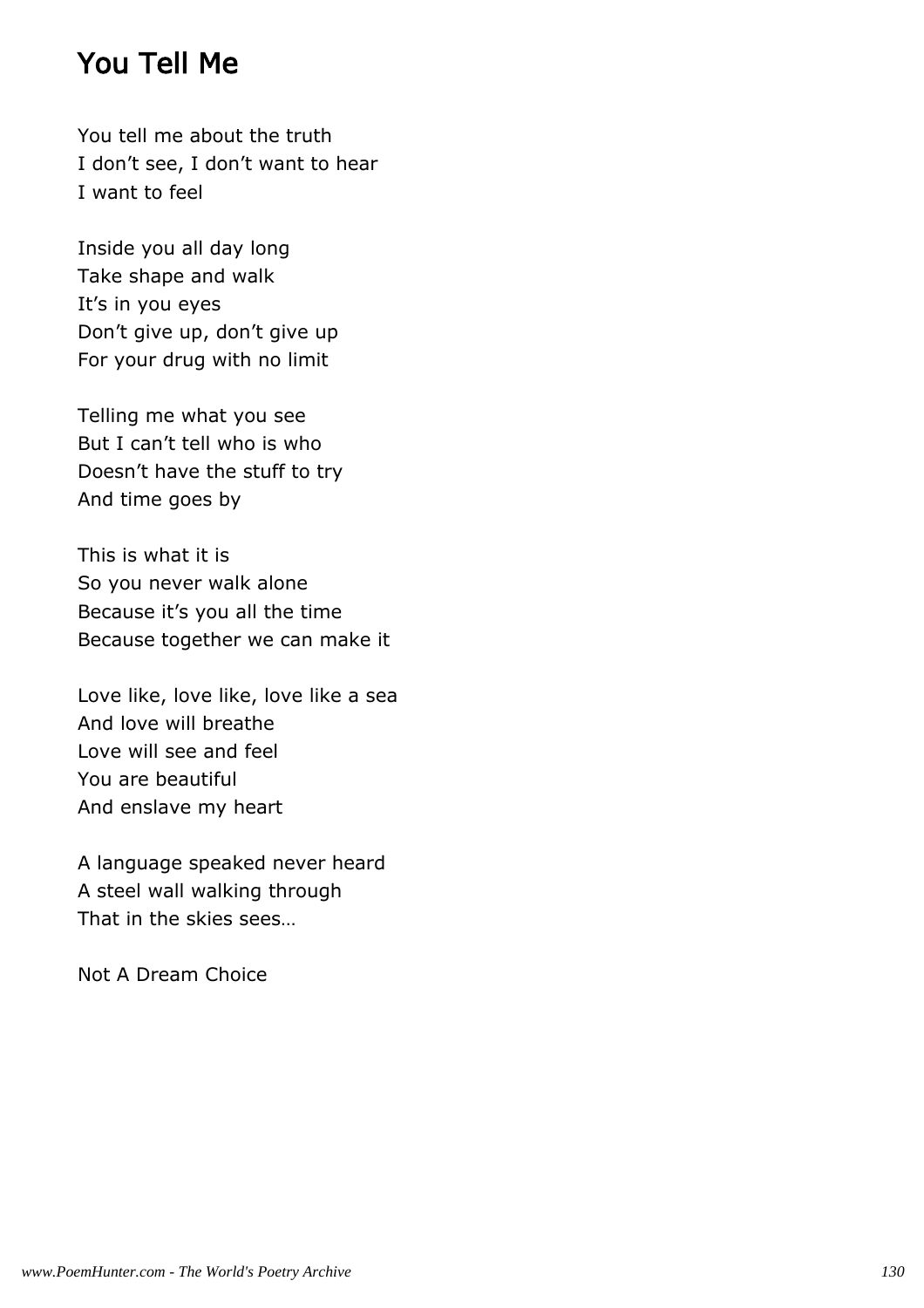# Your Healing

I still feel I still care about love and peace I still hunger I still wondering about you

And still I would do everything For your healing, your healing every day

I still remember I still feel something, pain lovely pain I still exist I still ready to make my enemy history

And still I would do everything For your healing, your healing every day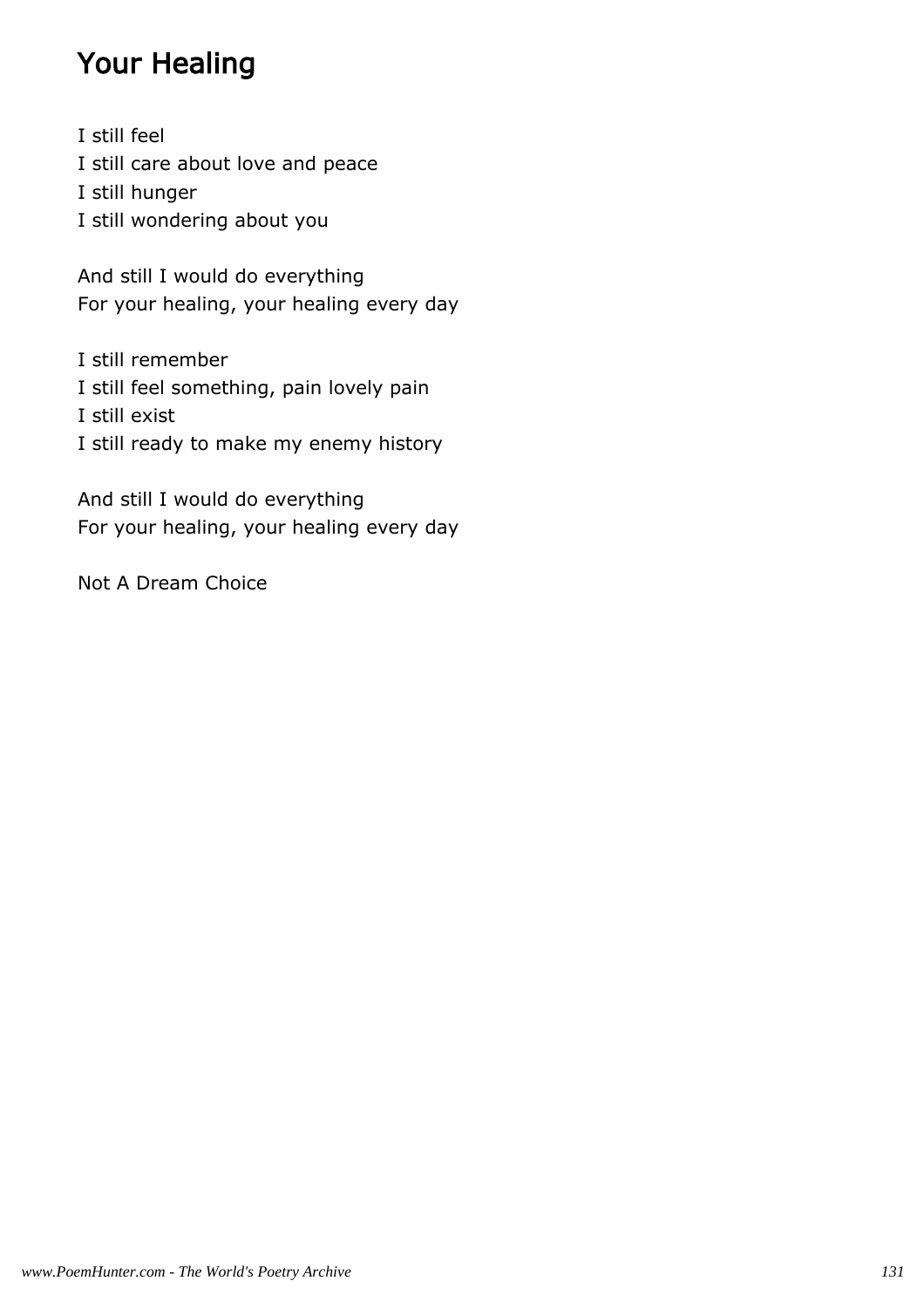### Your Skin

Your skin Your cheek against the light Your arms around us all Your sigh in us all

Don't say everyone else I don't want to disappear Don't want to accept or destroy Please cast the dice Please cast the dice

We don't have something other Sing a song for your child Let it listen or not Hear what it say and try To understand the communication

Your skin Your cheek against the light Your arms around us all Your sigh in us all

Don't hide in the city There are the city lights Don't hide in the forest There is the dark Everything sends to the hope

I don't want to have a empty house again I don't want to feel a moment I don't want to count every day anymore To disappear and come And I don't want it anymore

Your skin Your cheek against the light Your arms around us all Your sigh in us all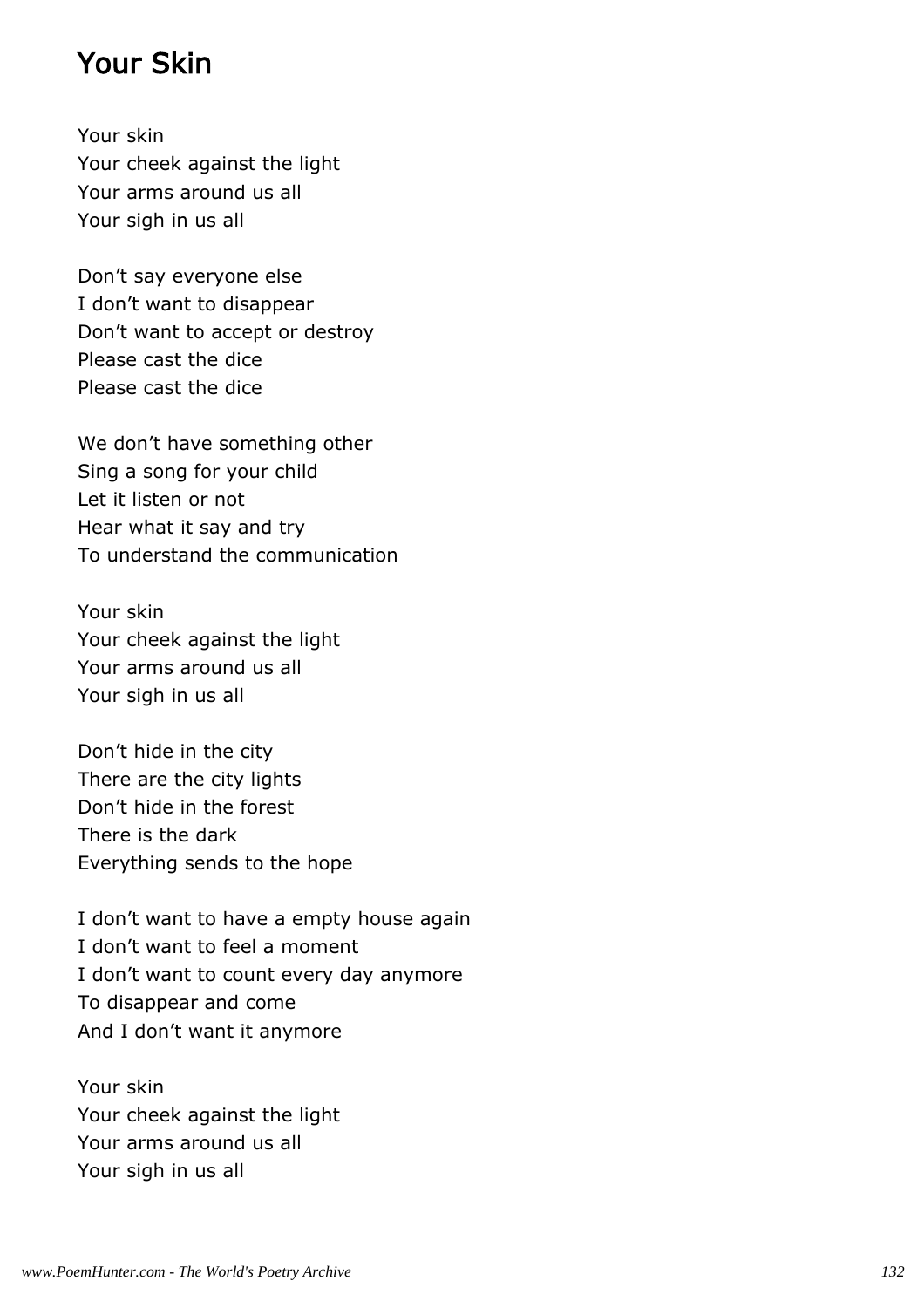To cry on your shoulder Will be the smile To cry on your shoulder Should be the smile

Realise the inspiration Realise it's another vision A different situation Some new flowers in your garden…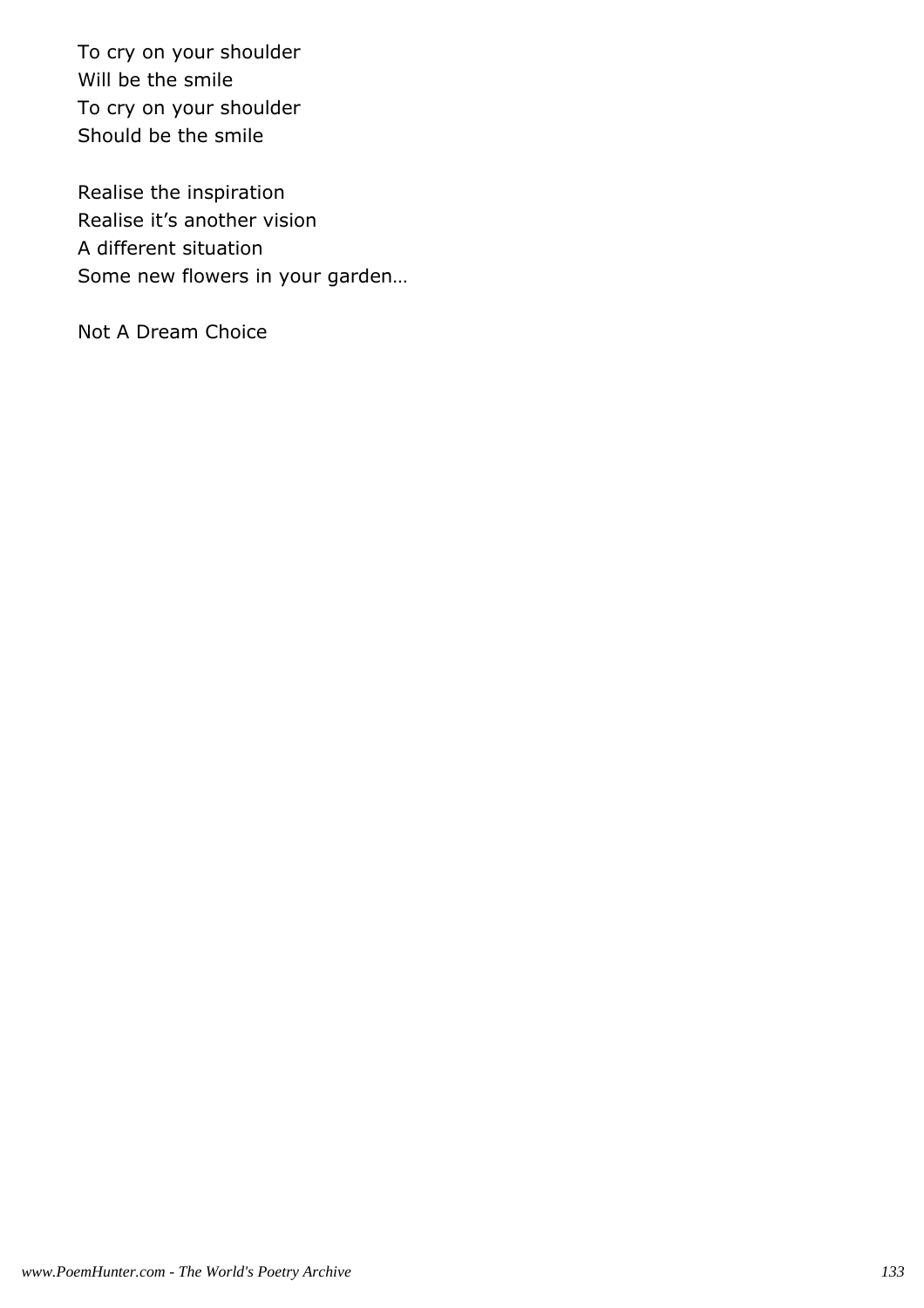## Your Tears In My Eyes

Dont cry, dont be silly I miss you and my heart sink Here in the dark

Dont cry, I cant live with your tears I cant live with that thought The feeling it give To see you cry

Your heart is my home But Im standing here alone With your tears in my eyes But I cant cry out loud My heart cries every night

And I see you everywhere I see you in every tear